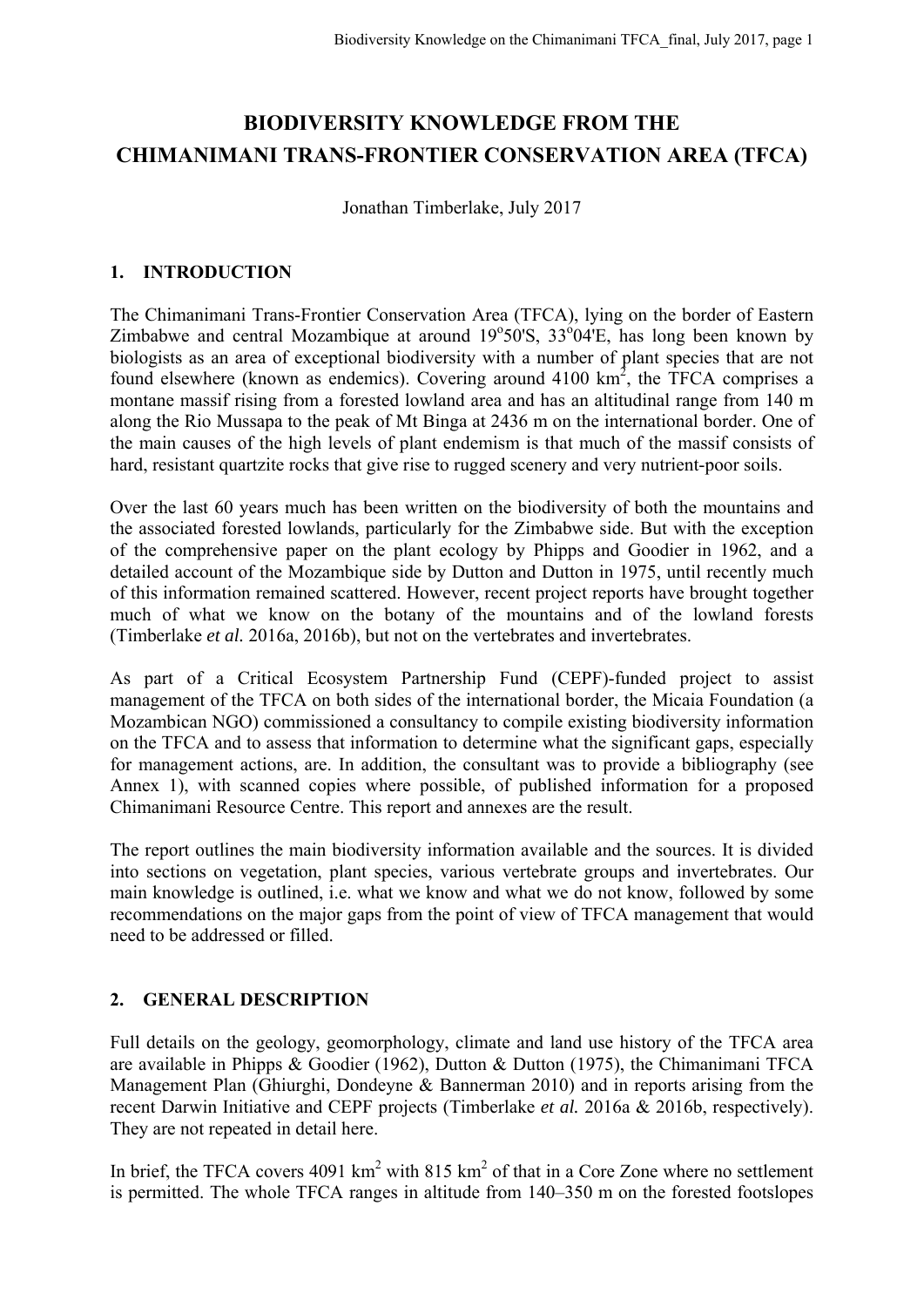and pediments on the eastern Mozambican side along the Rio Mussapa and in the far south at the Haroni-Rusitu junction area in Zimbabwe, to a montane massif rising to over 2000 m. The main montane plateau, extending over 530  $km^2$  and which is heavily dissected particularly in the south, lies at around 1000–1800 m with over 70% of it in Mozambique and a smaller portion in Zimbabwe. The Core Zone is formally protected as the Chimanimani National Park in Zimbabwe and the Chimanimani National Reserve in Mozambique. The Buffer Zone in Mozambique (it does not seem to be present in Zimbabwe) where settlement and agriculture are allowed covers 1721 km<sup>2</sup>.

Rainfall is high in the mountains, possibly up to 3000 mm/year in the wettest places, and is probably around 1500 mm/year in the forested lowland areas in Mozambique. The commercial farmland and forestry plantations in Zimbabwe, which lie in a rain-shadow, have a rainfall of around 1100–1400 mm/year.

Conservation threats in the Zimbabwe part of the Core Zone are minimal, whilst in the Core Zone in Mozambique a massive influx of artisanal gold-panners, who have been digging out many of the stream beds and stream banks over the last 12 years, have led to much concern by conservationists. In the Buffer Zone in Mozambique there has been a rapid expansion of forest clearance for subsistence agriculture over the last 25 years, accompanied by greatly increased settlement and an increased incidence of wildfires. The effects of increased fire incidence in the montane areas are not clear, but this is certainly having a deleterious effect of the lowland vegetation. The other conservation threat is the rapid spread of the invasive shrub *Vernonanthura phosphorica*, first introduced as a bee-fodder plant by an NGO some 20 years ago. This is now taking over where lowland forest and woodland has been cleared and burnt; it has also been found in montane areas above 1000 m altitude.



Figure 1. Extent of TFCA in Mozambique. Core Zone shown in white.



Figure 2. Vegetation cover over the Chimanimani TFCA showing the larger montane extent in Mozambique.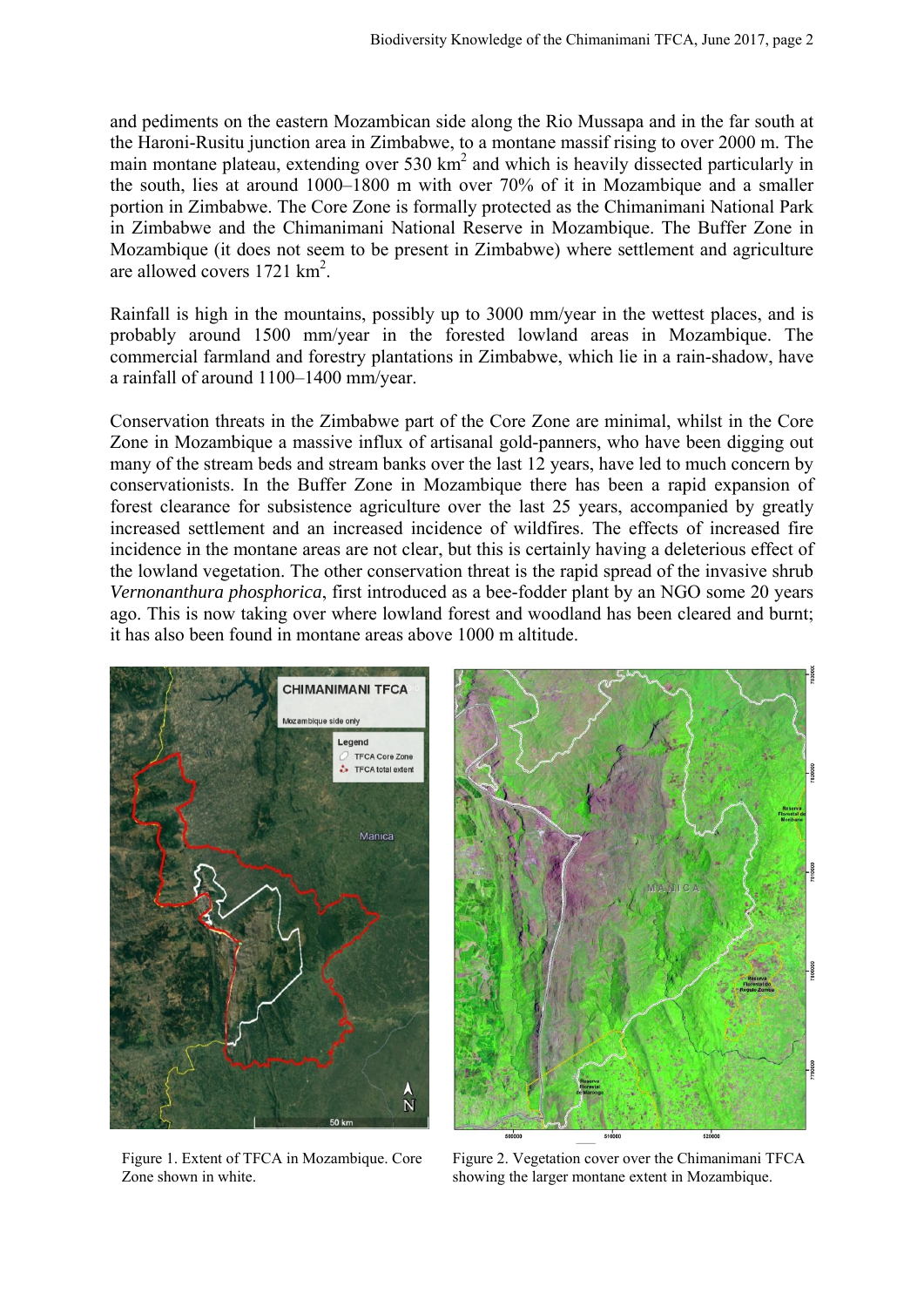The main detailed study on the vegetation of the TFCA, although only of the Zimbabwe side, is the vegetation map by Goodier and Phipps (1962) along with detailed vegetation descriptions found in their plant ecological study (Phipps & Goodier 1962). In these they describe 12 vegetation types from the area above 1000 m altitude and map 10 of them, listing the main defining species and the soil properties. These types were simplified somewhat in Timberlake *et al.* (2016b) and the descriptions extended to the Mozambique side (see Annex 2).

However, there are earlier accounts of the vegetation of the broader area in Gomes Pedro and Barbosa (1955), in the vegetation map of the whole Flora Zambesiaca area (Wild & Barbosa 1968) and in the vegetation map of Africa by Frank White (White 1983). Gomes Pedro & Barbosa (1955) show the montane vegetation of the Mozambique side as Zona subalpestre (Complexo 39, with evergreen forest, secondary scrub, drier *Widdringtonia* forest, Ericaceous scrub and secondary grassland, amongst others) surrounded by Zona do médio Búzi (Complexo 30, with various types of mixed and open woodland, but surprisingly not mentioning any *Brachystegia* species or *Uapaca*). The Flora Zambesiaca map (Wild & Barbosa 1968) is more detailed showing the montane area on both sides of the border as *Themeda–Exotheca–Loudetia* submontane and montane grassland (Unit 68) with moist evergreen forest on the lower eastern slopes (unit 1 with *Maranthes goetzeniana*, *Khaya anthotheca* and *Erythrophleum guineense*) and high rainfall *Brachystegia spiciformis*  woodland adjacent (unit 21) on the Mozambique side and *Brachystegia spiciformis*-*Julbernardia globiflora* woodland (unit 23) on the Zimbabwe side. The Africa-wide map by White (1983) depicts this more simply with Undifferentiated Afromontane vegetation (grassland and forest, unit 19a) in the montane areas surrounded by Drier Zambezian miombo woodland (unit 26) on both the Zimbabwe and Mozambique sides. The lowland forests are not shown. In an earlier study of montane vegetation, White (1978) also mentions an Ericaceous vegetation belt on the Chimanimanis, similar to that found in Malawi and Nyanga.

Also at this time, a vegetation map was produced by Crook (1956) of the Melsetter (now Chimanimani District) Intensive Conservation Area in Zimbabwe (essentially the commercial farming areas). Four types were described covering Closed Evergreen Forest, Short Open Grassland, Bracken Scrub and two types of Woodland (dense and open).

Much less, however, has been written on the vegetation of the Mozambique side, although Timberlake *et al.* (2016a) give a broad description of the forests, swamps and grasslands of the lowland areas near the Rio Mussapa.

The moist forests of the Chimanimani area on the Zimbabwe side are described in detail by Müller (1999, 2006), including both higher altitude Afromontane forests and the low altitude forests of the Rusitu Valley in Zimbabwe. Although the descriptions of the far more extensive lowland forests on the Mozambique side are less detailed, accounts and species lists can be found in Müller, Sitoe & Mabunda (2005) and in Monteiro *et al.* (2011), as well as in an unpublished chapter in the Visitor's Guide to the Lower Rustiu Valley (BFA 2000).

A systematic vegetation survey covering both montane and lowland vegetation, as well as the intervening woodland, is not available. Such a vegetation or habitat survey should be carried out in moderate detail, cover both sides of the border equally, and should be an essential first step in designating conservation management zones. However there are difficulties as a number of important vegetation types, such as rock outcrops or riparian forest strips, are so small that they would not feature on any but a very detailed map of the area. This could be overcome using an appropriate legend.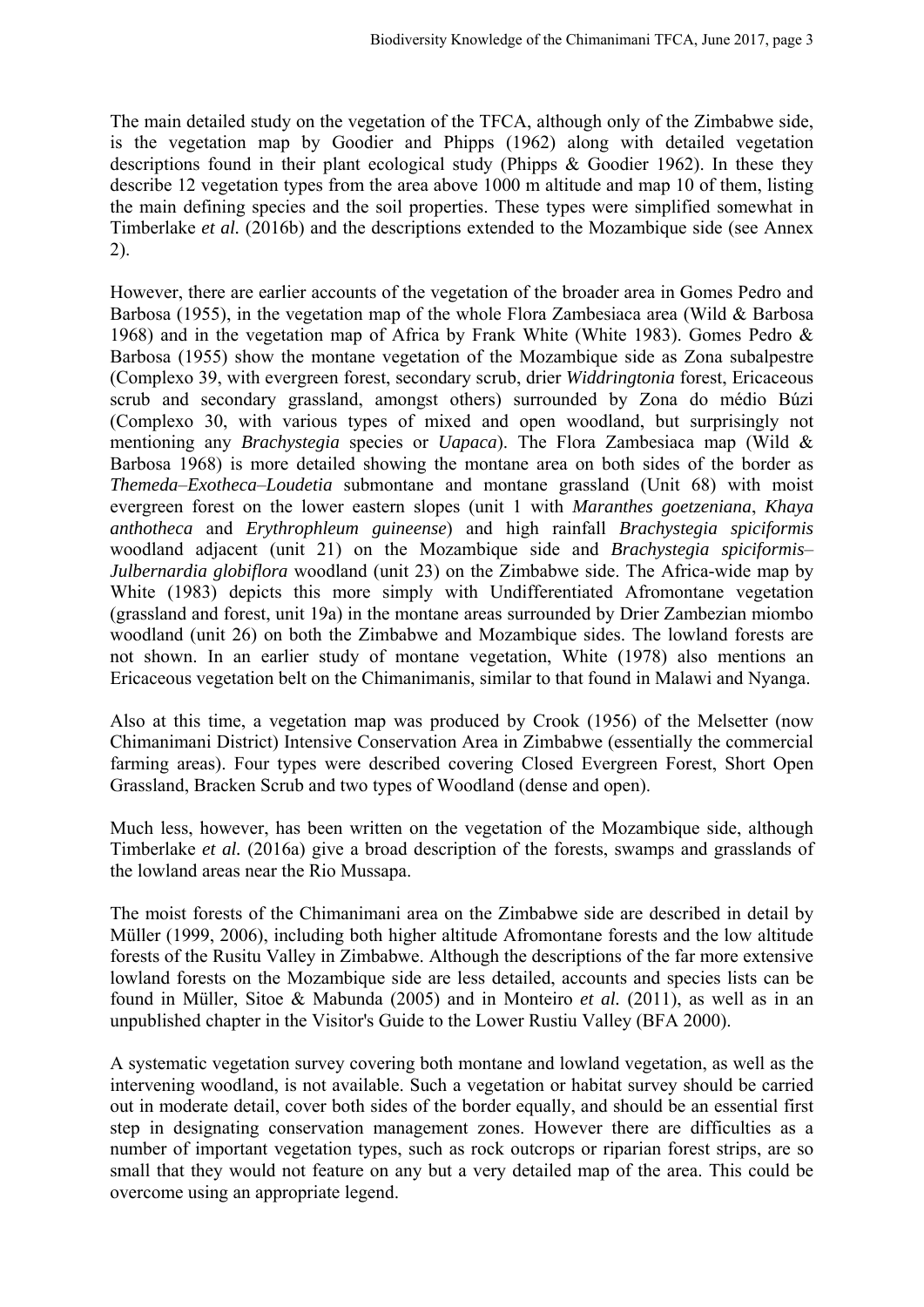#### **4. PLANT SPECIES**

Flowering plants and ferns are perhaps the best recorded and collected group from the Chimanimani Mountains, especially those for the montane areas above 1200 m altitude. A comprehensive account of the botany of the mountains synthesising most of the available information on collecting history, endemics, phytogeography and plant conservation can be found in Timberlake *et al.* (2016b). Other important sources of information are Phipps and Goodier (1962) on plant ecology and Wild (1964) on the endemics, while Goodier and Phipps (1961) and Wursten, Timberlake and Darbyshire (2017, in press) provide plant checklists of the upper parts of the TFCA, Timberlake *et al.* (2016a) gives a list of plants associated with the low altitude forests in Mozambique, and there is an unpublished checklist from the forests and woodlands of the Lower Rusitu valley in Zimbabwe (Timberlake 1999).

No plant checklist for the whole TFCA is available, but the updated montane list mentioned above (Wursten *et al.* 2017) is now being published. Owing to its pre-publication status and length it is not given as an Annex here. It lists 977 species (945 of them native) with 71 of them only known from the Chimanimani Mountains above 1200 m, an endemism level of 7.4% which must be one of the highest for any areas in southern Africa outside of the fynbos biome in the Cape in South Africa. However, the total number of endemic plant species from the whole TFCA (both montane and lowland), that is species that are globally not found elsewhere, is around 87 (see Annex 4).

In the montane areas there appears to be no apparent difference in plant species composition between the Mozambique and Zimbabwe sides of the mountains, even though the smaller Zimbabwe side lies in a rainshadow with a possibly lower rainfall. The habitats of particular interest seem to be equally represented on both sides of the international border.

The checklist prepared for the unpublished Visitor's Guide to the Lower Rusitu Valley (Timberlake 1999 in BFA 2000), a relatively small part of Zimbabwe and immediately adjacent parts of Maronga in Mozambique at around 350‒800 m altitude, lists 784 species of flowering plants and ferns (Annex 3). However, the altitudinal range of this compiled checklist is not clear as it seems to include some montane endemics otherwise only known from above 1000 m. The list of plants recently collected from the lowland forests, woodlands, grassland and swamps of Maronga, Zomba, Mpunga and Mahate communities (Timberlake *et al.* 2016a) contains 532 species, but disturbed areas and woodlands were not well covered.

The study by Timberlake *et al.* (2016b) showed that there are four types of plant endemics in the TFCA: (a) those confined to the mountains proper, nearly all of them on quartzite rocks or soils and primarily found above  $800-1000$  m, (b) those species primarily found in lowland forests and grasslands below 600 m, (c) those species only known from adjacent areas on Umkondo sandstone substrates in Zimbabwe just outside the present TFCA, and (d) nearendemics that are known from both the main Chimanimani Mountains and adjacent nonquartzite hills such as Banti, Tsetserra and Rotanda (Table 1). A full list of all these endemics is given in Annex 4. It is important to recognize that the extent of the montane quartzite substrate, to which most of the endemics are confined, is only around  $530 \text{ km}^2$ . A number of other plants of restricted distribution found in the Chimanimanis, but also found on other mountains further away such as the Vumba, Nyanga, Gorongosa and Serra Choa, are termed Manica Highland endemics.

Recently, 66 species of restricted distribution have been assessed for their threat status using the IUCN Red List criteria. Of these just less than half (27) were considered to fall into a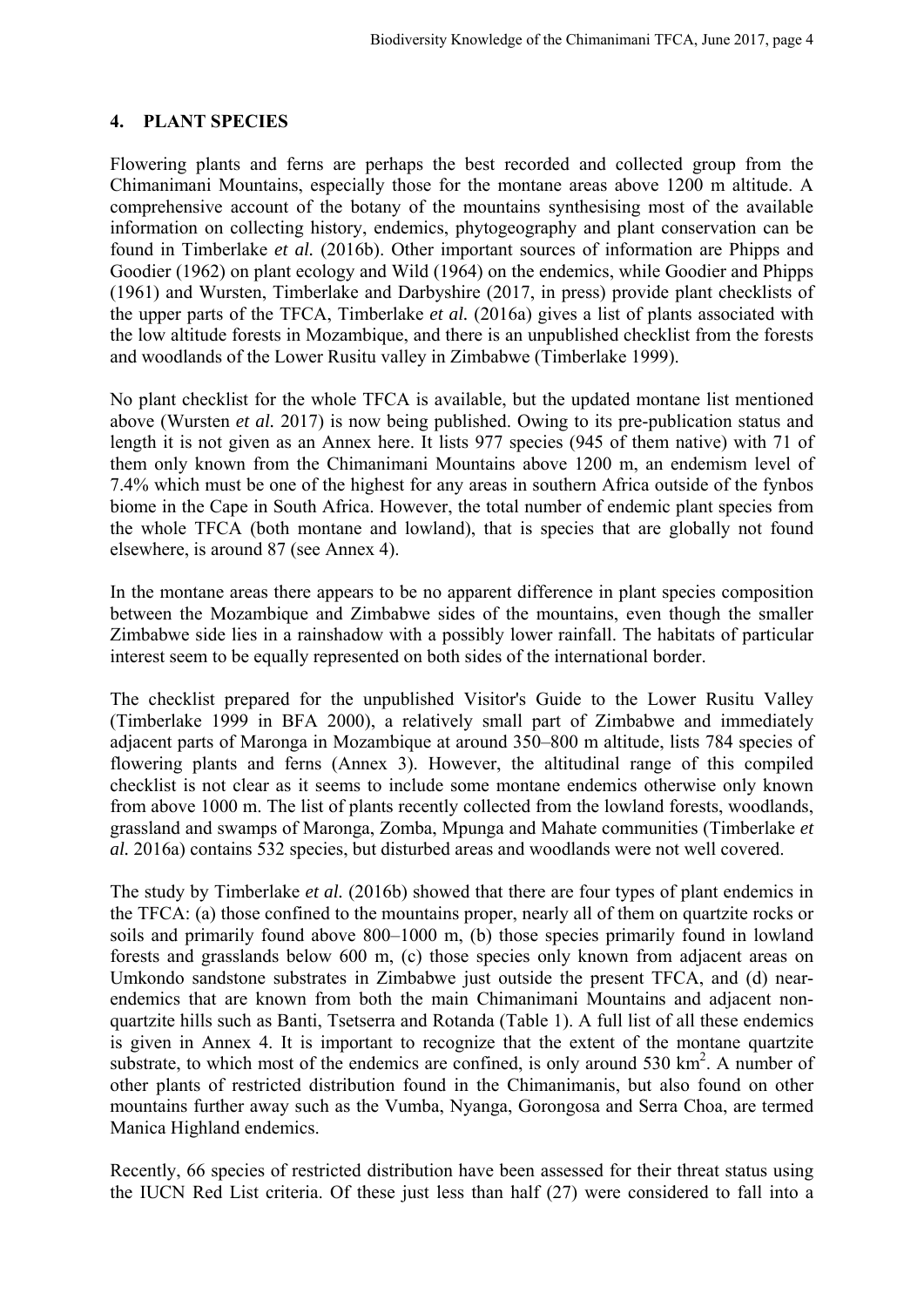threat category (Table 2), mostly as the conservations status for plants in the Core Zone was considered good. The small-scale (and illegal) gold-panning activity there is not a threat to plants in most cases, although aquatic vertebrates and invertebrates are probably significantly affected.

| Category                                                  | no. taxa |
|-----------------------------------------------------------|----------|
| Chimanimani montane endemic                               |          |
| Chimanimani montane near-endemic                          |          |
| Endemic to Umkondo sandstone areas around Chimanimani Mts |          |
| Chimanimani foothills endemic                             |          |
| Chimanimani foothills near-endemic                        |          |

Table 2. Conservation assessments of Chimanimani endemics and nearendemics (updated from Timberlake *et al.* 2016b).

| <b>IUCN Conservation category</b> | no. taxa        |
|-----------------------------------|-----------------|
| CR                                | 1(B2)           |
| EN                                | $5(B1+B2)$      |
| VU                                | 21 (B1+B2 & D2) |
| <b>NT</b>                         |                 |
| LC                                | 34              |
| <b>DD</b>                         |                 |
| not assessed                      | 33              |
| <b>TOTAL</b>                      | 99              |

As mentioned above, what is missing for plants is a comprehensive checklist for the whole TFCA. The areas at present inadequately covered are the lowland forests, grasslands and swamps, and particularly the miombo and similar woodlands at mid-altitude (400–1000 m). The population status of many of the restricted-range and endemic species is also inadequately known – knowledge on which would greatly help the Park/Reserve authorities better target conservation activities.

#### **5. VERTEBRATES**

Compared to plants and vegetation, much less has been written about the vertebrate and invertebrate wildlife of the mountains. The main published work on wildlife on the Mozambique side of the Chimanimani TFCA is that by Paul and Elizabeth Dutton (Dutton & Dutton 1975). In appendices they provide checklists of mammals (including rodents and bats) compiled by Reay Smithers and José Lobão Tello from museum collections and survey work; birds, based on a list by Hodgson (1971) with supplementary information from Desmond Jackson (1973); a list of reptiles and amphibians from Don Broadley; and a list of freshwater fish compiled by Graham Bell-Cross from museum collections. These checklists apparently cover the whole Chimanimani area in both Zimbabwe and Mozambique and both montane habitats and lowland forest, effectively the whole TFCA. A list of just montane species would probably be significantly shorter.

The various groups are discussed in more detail below.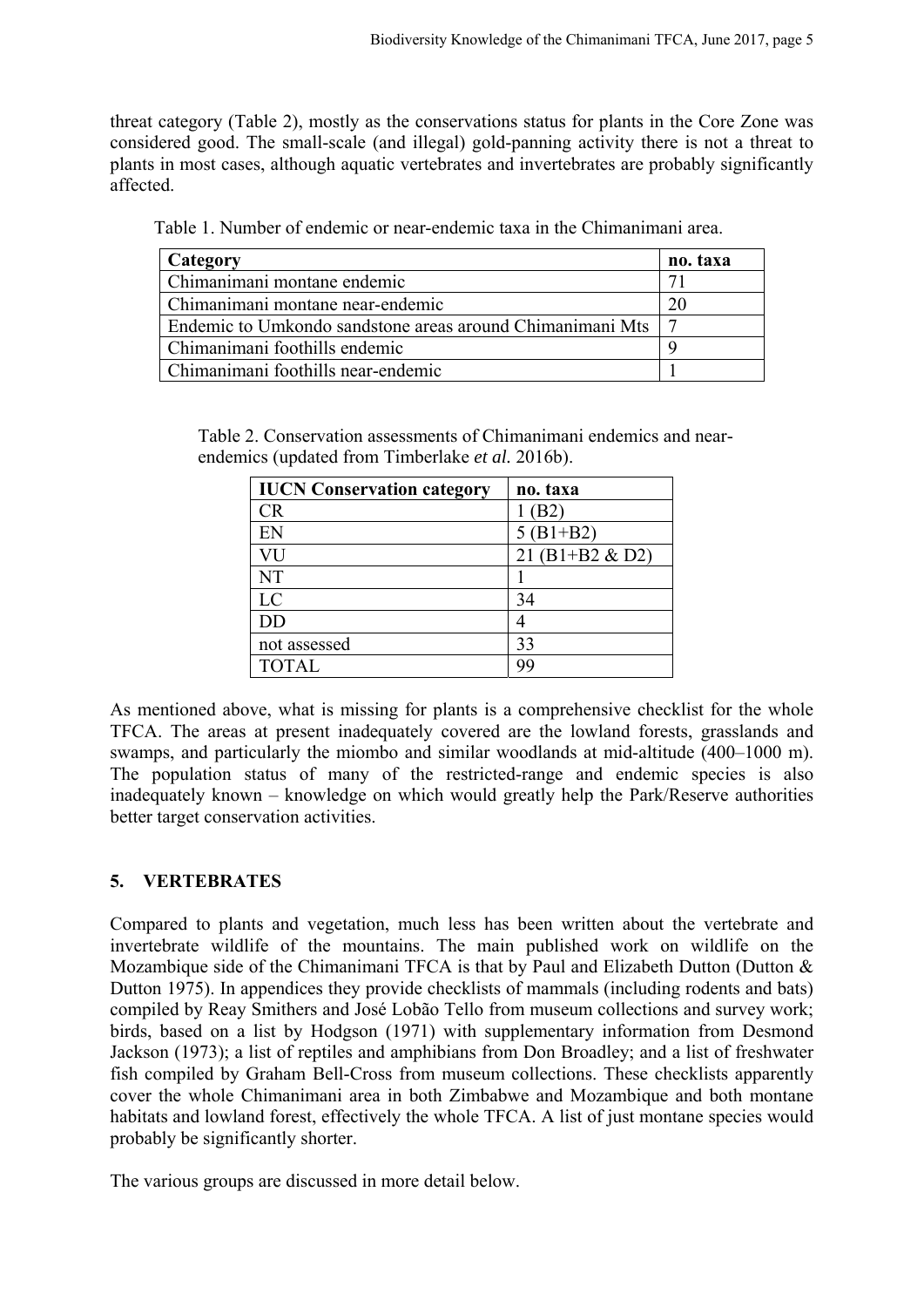### **5.1 Mammals**

In the recent past the extensive grasslands and open areas of the Chimanimani Mountains were renowned for large herds of Eland and Sable antelope. Owing to hunting by the smallscale miners since the mid-2000s these have now mostly disappeared. Phipps and Goodier (1962) mention Klipspringer, Eland and Sable antelope as being the main grazers, with baboons and Rock Hyrax also common. Large mammals used to roam freely across the border but, according to the Reserve Warden (pers. comm. Nov 2014), the remaining animals have now moved to more wooded areas at slightly lower altitudes in the east and north east where there are fewer people. During many weeks of fieldwork in 2014 and 2016, almost no antelope were seen, although some evidence of small carnivores was noted. A species of particular interest is the Aardvark or Ant bear (*Orycteropus afer*), the dug holes of which provide an unusual habitat across the grasslands, one that is often used by Blue Swallows for their nests. Numerous Aardvark holes were seen during our survey, but it was not checked if these were still occupied, either by Aardvarks or Blue Swallows. Surprisingly, the Aardvaak does not appear on either of the two mammal checklists.

An appendix in Dutton & Dutton (1975) provides a checklist with 67 mammals (including rodents and bats) compiled by Reay Smithers and José Lobão Tello from museum collections and survey work (Annex 5). Much of this probably later appeared in the atlas of Mozambique mammals (Smithers & Tello 1976). It is not clear if this list covers the whole Chimanimani area and both montane and lowland forest habitats, effectively the whole TFCA, as it states "existentes nas montanhas de Chimanimani e áreas adjacentes….", but this is probably the case; a list of species only recorded from upland areas would be significantly shorter.

Dutton & Dutton (1975) provide quite a bit of detail on populations and distribution of larger mammals obtained during their 1972 survey, both carnivores and herbivores. Part of the survey was done using aerial reconnaissance, and they include a map (Mapa 1) showing the distribution of ungulates, indicating that elephant and buffalo were only recorded from the lowland forests. A total of 14 large mammal species were noted by them during the aerial survey. Some species that had been historically present were not seen, such as lion (last recorded in the 1950s), rhinoceros, hippopotamus, zebra and Lichtenstein's Hartebeest. Such species would now appear to be locally extinct.

A shorter list of 52 mammals recorded from the Lower Rusitu Valley in Zimbabwe is given in Annex 6, including a fruit bat discovered a long way south of its previously known distribution (Cotterill 1995). This list was compiled by Fenton Cotterill from sight records from the area along with specimens from the Natural History Museum in Bulawayo, and was to have formed part of the unpublished Visitor's Guide (BFA 2000, unpublished). The nomenclature of the two lists given here differs in some regards, but no attempt has been made to harmonise them.

## **5.2 Birds**

Apart from plants, there is more information available on the birds of the Chimanimani area than for any other group. Even so, it is not as comprehensive as might have been expected with differing levels of detail across the area. The montane area and the lowland forest are generally covered by different studies.

The first study on birds is perhaps that by Swynnerton, who when living at Chirinda Forest in Zimbabwe travelled through much of the wider Gazaland area on both sides of the international border. He also collected a number of plant specimens from Mt Pene in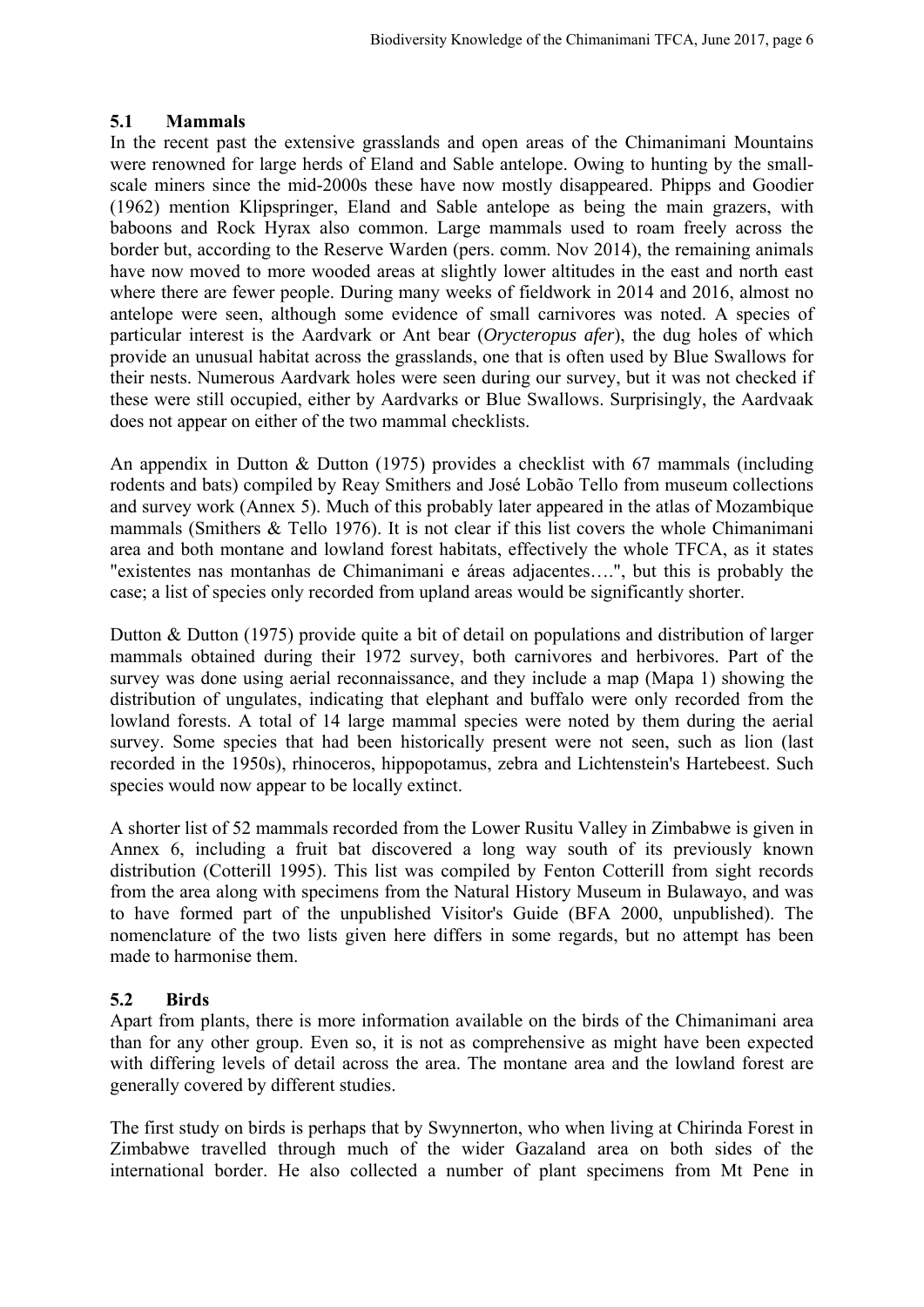Zimbabwe, now on Forestry Commission land just outside the present TFCA. Two papers were published on the birds of the area and their habitats (Swynnerton 1907, 1908).

A list of 180 bird species found above 600 m altitude in the montane portion on both sides of the border is given in Dutton & Dutton (1975) based on Hodgson (1971), and was based on Hodgson's own observations from 1963 to 1967 coupled with earlier records in Swynnerton (1907, 1908) and Masterson & Child (1959) (Annex 7). The forest avifauna is said to be of particular interest. This was superseded by a comprehensive and well-annotated checklist by Beasley (1995) covering 185 species from the  $c.500 \text{ km}^2$  area above 700 m in both Mozambique and Zimbabwe, including many of his own observations from 1971 to 1989 as well as those from Jackson (Jackson 1973a, 1973b, 1975) and records in Irwin (1981) (Annex 8). The numerous notes indicate localities of occurrence, status and habitat. Although there are undoubtedly some more recent additions to this list, it probably reflects well the upland avifauna. It does not attempt to list species found lower down, which would have greatly increased the total number.

A montane species of particular conservation interest is the Blue Swallow *Hirundo atrocaerulea*, generally found in montane grassland (Little 2013). This species often uses Aardvark (*Orycteropus afer*) burrows for its nests. Although numerous Aardvark holes were seen during recent visits, it was not clear if these are occupied, either by Aardvarks or Blue Swallows. A recent survey of Blue Swallows covering Malawi and Mozambique (Little 2013) did not visit the Chimanimani area, but seemed to suggest that the species would not be found there owing to disturbance. However, the species is present on the Zimbabwe side (Childes & Mundy 2001) and there is an historic record from Mozambique given in Parker (2005).

Lowland forests in the Lower Rusitu Valley have been very well documented (Vernon *et al.*  1990, Sue Childes & Michael Irwin in BFA 2000). It is said to be the only place in Zimbabwe where highland, mid-altitude and lowland avifaunas meet and form an ecological continuum. The first ornithological trip to this area was apparently by R.W. Rawline in 1955, followed by a number of others in the 1960-70s resulting in unpublished annotated lists. At that stage, the area was difficult of access on the Zimbabwe side and something of a new frontier. The first published account was by Macdonald, Dean & Vernon (1974), followed later by Vernon, Macdonald & Dean (1989, 1990) which lists 233 species. At that time a number of species were said to be only found in Zimbabwe in this area, such as Vanga Flycatcher, Slender Bulbul, Angola Pitta, Barred Long-tailed Cuckoo, Lesser Cuckoo, Chestnut-fronted Helmetshrike, Delegourge's Pigeon, Green Coucal and Eastern Lesser Honeyguide, although they are often more common in lowland areas of Mozambique further north. In their 1989 publication, Vernon *et al.* list 72 species of forest bird from this area (49 of which were true forest species), which they said represents perhaps the richest forest avifauna in southern Africa. In comparison, only 66 strictly forest species were listed for the more extensive and attitudinally more diverse Gorongosa Mountain (Oatley & Tinley 1989). Half of the forest birds are resident while others show seasonal movement from the montane forests at higher altitudes during the cold season, showing that forest bird populations are neither stable nor aseasonal, contrary to the accepted wisdom at the time. Changes in annual rainfall are said to lead to changes in breeding numbers.

The Makurupini forest, at the southern end of the Chimanimani National Park in Zimbabwe, was said (Vernon *et al.* 1989) to be a mosaic of primary and secondary forest, felled in portions for subsistence cultivation in the past but regenerated, while the Vimba forest (Rusitu Botanic Reserve) was almost entirely secondary. More species and individuals of birds were found in secondary than in primary forest.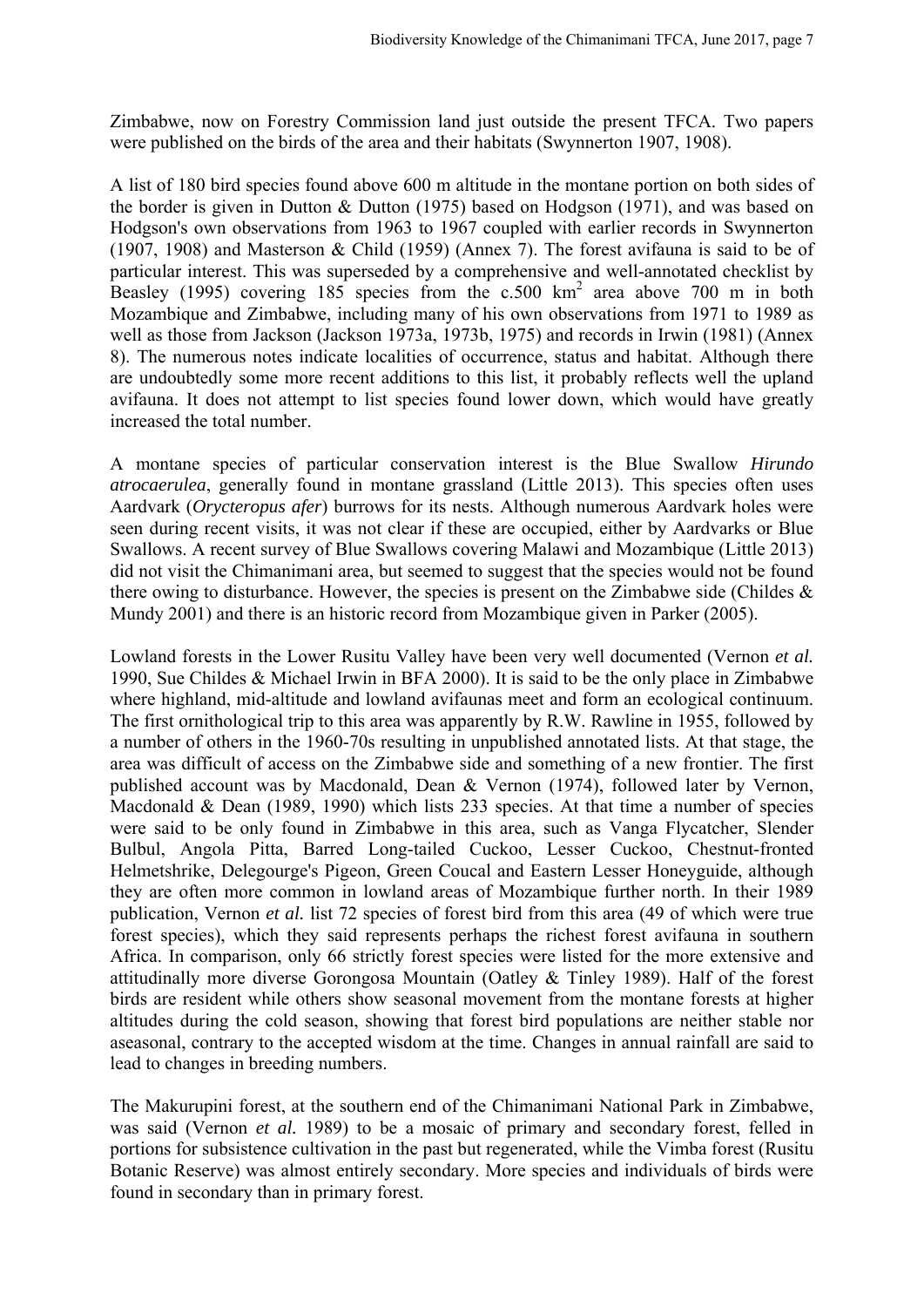Peter Mundy (in Childes & Irwin, in BFA 2000) provides a checklist of 262 species from the Lower Rusitu Valley in Zimbabwe, along with an indication of habitat and status (Annex 9). Of these, 52 are said to be forest species and 35 are forest edge or thicket species. One species is Endangered (Taita Falcon), six are Vulnerable (four of them raptors) and eight nearthreatened.

In the broader Chimanimani area three Important Bird Areas (IBAs) have been designated, two on the Zimbabwe side (Childes & Mundy 1998, 2001, ZW006, ZW007) and a much larger one in Mozambique (Parker 2001, MZ006). The Chimanimani area lies within an Endemic Bird Area (Stattersfield *et al.* 1998), the so-called Eastern Zimbabwe Mountains EBA, with four biome-restricted species being found in one or other of the IBAs – Southern Banded Snake-eagle *Circaetus fasciolatus*, Swynnerton's Robin *Swynnertonia swynnertoni*, Blue Swallow *Hirundo atrocaerulea* and Blue-backed (or Plain-backed) Sunbird *Anthreptes reichenowi*.

Of the 186 bird species said to be found in the Chimanimani Mountains IBA (ZW006), there are three species of global conservation concern – Southern Banded Snake-eagle (NT), Taita Falcon *Falco fasciinucha* (VU) and Blue Swallow (NT) – along with two restricted-range species. Species typical of three separate biomes (Afrotropical Highlands, East African Coast and Zambezian) are listed, with two species found only in the Eastern Zimbabwe Mountains EBA ‒ the Chirinda Apalis *Apalis chirindensis* and the Briar Warbler *Prinia robertsii*. In the Haroni-Rusitu junction and Botanic Reserves IBA (ZW007), 233 species are recorded, coming again from the three separate biomes. Key species are the Southern Banded Snakeeagle, Taita Falcon and Blue-backed Sunbird.

In the Mozambique IBA (MZ006), covering around 1740  $km^2$  and ranging from 500–2436 m, three restricted-range bird species occur – Swynnerton's Robin (VU), Chirinda Apalis and the Briar Warbler. The Southern Banded Snake-eagle (NT) and Blue-backed Sunbird are species of conservation concern and residents of lowland forest, while Swynnerton's Robin (VU) is found in montane forest and Blue Swallow (NT) in montane grassland. The Taita Flacon (VU) is probably regular but has only been recorded once. This IBA is said to probably be the area of greatest avian diversity in Mozambique as it is at the intersection of three biomes and has such a large altitudinal and habitat range. However, a catastrophic fire in 1994 greatly affected the lowland forests.

As mentioned above, our knowledge on birds is fairly comprehensive but each of the two main checklists covers only part of the area – firstly, that above 700 m and secondly, only the Zimbabwe portion of the lowland forest area (upper altitudinal limit unspecified). Thus the major gap in our ornithological knowledge is from the forested and woodland areas on the Mozambique foothills and pediments. Good information is available from Zimbabwe but this is not mirrored on the Mozambique side, where extensive fieldwork would be required.

Given the proximity of the two areas and the ability of many species to migrate altitudinally through the seasons, a comprehensive annotated checklist covering the complete Chimanimani TFCA needs to be produced. This should be annotated in a similar way to Beasley (1995), including distribution, habitat preference, relative abundance and conservation status. A major consideration here is that any ecotourism initiatives are likely to largely depend on birds and birders.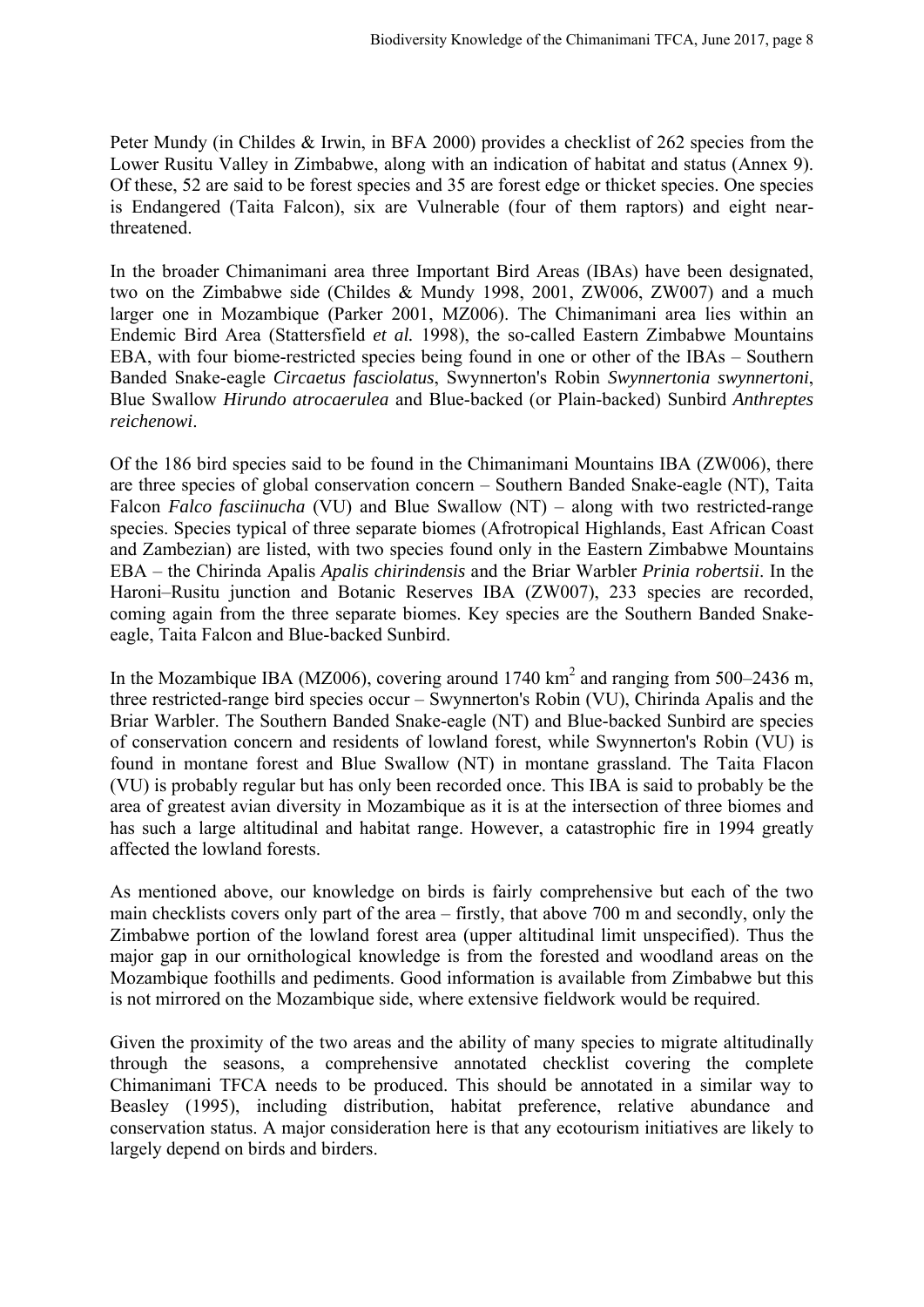### **5.3 Reptiles & Amphibians**

Nearly all the studies and lists of reptiles and amphibians (collectively known as herps) have come from the Zimbabwe side of the Chimanimani Mountains and from the low altitude Haroni-Rusitu area. Most of these date from the 1970s and were compiled by Don Broadley, who was initially at the Mutare (Umtali) Museum and later at the Natural History Museum in Bulawayo, Zimbabwe. Most of the voucher specimens are lodged in Bulawayo.

Broadley compiled a checklist for the Dutton's survey (Dutton & Dutton 1975) based on earlier records, nearly all of which would have been recorded from the Zimbabwe side of the massif, probably above 1000 m altitude. This list, which includes Portuguese common names, gives 62 reptiles and 34 amphibians (Annex 10, nomenclature corrected by Werner Conradie), including large crocodiles reported from the Rio Mufomodzi below the Mutsarara waterfall (Martin's Falls). The crocodiles may not be found there now. Two amphibians were of particular note ‒ *Bufo vertebralis grindleyi* and *Arthrolepis troglodytes* ‒ both said to be endemic to the mountains. However, the *Bufo* species has been lumped under a much more widely distributed species, *Poyntonophrynus fenoulheti* (https://fr.wikipedia.org/wiki/ Poyntonophrynus fenoulheti), so now cannot be considered endemic. The other endemic amphibian, the Cave Squeaker frog *Arthroleptis troglodytes*, was first found by Don Broadley in a cave near the Bundi Plain at 1675 m in the western Chimanimanis, and had not been found since 1962 (ZSL 2016). Its conservation status was assessed as Critically Endangered on the IUCN Red List (http://www.iucnredlist.org/details/54389/0, accessed April 2017), and it was considered possibly extinct as no individuals were found despite intensive searching by specialists in the type locality in 2010 (Harvey *et al.* 2010). However, in November 2016 scientists from the Natural History Museum of Zimbabwe in Bulawayo announced they had located and captured four specimens, the first such occurrence since 1962 (https://www.nytimes.com/2017/02/04/world/africa/zimbabwe-frog-cavesqueaker.html?ref=world& $r=0$ . The new specimens were found under leaf litter, rather than the sinkhole or cave habitats that had been assumed.

Robert Hopkins (Natural History Museum, Bulawayo) has collected frogs from the Zimbabwe side of the mountains since 2007 and has found nearly all those listed in Broadley's earlier list (Annex 11) plus *Hemisus marmoratus* (Mottled or Marbled-shovel snouted frog). He also has specimens of many amphibians and some reptiles available for DNA analysis. Hopkins mentions (pers. comm., April 2017) that some specialists have suggested that the Berg Adder (*Bitis atropos*) commonly found in the mountains may be a new subspecies or species.

As part of the planned Visitor's Guide to the Lower Rusitu Valley of Zimbabwe (BFA 2000), which was unfortunately never completed or published, a brief chapter and checklist was written by Don Broadley on the herps of the lowland Haroni-Rusitu area in Zimbabwe, which would effectively cover the forested and wooded lowland Chimanimani footslopes in Maronga and Zomba. This list (Annex 11) contains 40 reptile and 26 amphibian species, with one considered endemic to the area – the Flat-lizard *Platysaurus ocellatus*. There are also six reptile and three amphibian species with very restricted ranges in Zimbabwe, although they are probably to be found more widely in suitable habitat in lowland Mozambique. Particular species of interest are an amphisbaenian ‒ Swynnerton's Worm-lizard *Chirindia swynnertonii* ‒ which is only known from here in Zimbabwe although it is more widespread in Mozambique, and the large Gaboon Viper *Bitis gabonica*.

The herpetofauna of the Chimanimani area is quite diverse, with a good representation of amphibians. The levels of endemism  $-$  one lizard and one frog  $-$  are moderately high for its size. As with the other animal groups, the richness and importance of the lower Rusitu valley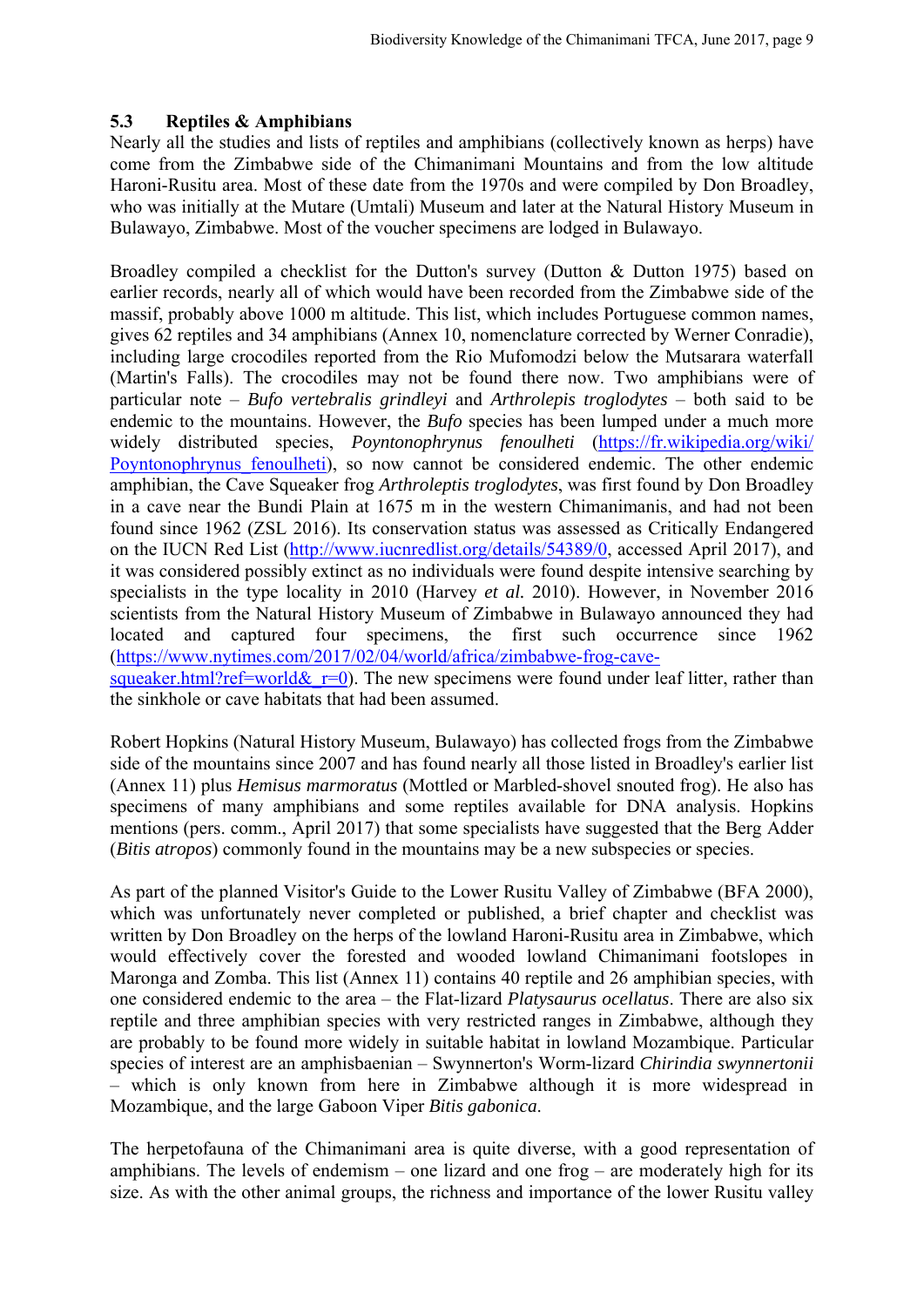in Zimbabwe is primarily because its lowland moist forest habitat is very scarce in that country but much more widespread in Mozambique.

Although some herp collecting trips have been made to the Chimanimani Mountains since the 1970s, no further lists appear to have been published (Werner Conradie, pers. comm. 2017). Much is already known, but there are some significant gaps. A comprehensive list from all habitats from mountain peaks to forested lowlands is needed. This could be done primarily through compilation, although (as with birds) the main gap in coverage is probably the forested footslopes and woodlands on the Mozambique side.

#### **5.4 Fish**

The first published study on the fish of the Chimanimani area was by Graham Bell-Cross of the Queen Victoria Museum (now National Museums of Zimbabwe in Harare), which lists 49 species (Bell-Cross 1973, and Apendice F in Dutton & Dutton 1975 – see Annex 12). This list was from the main Busi catchment including the Bundi, Haroni, Rusitu/Lucite and Mussapa rivers in both countries. A species of Grunter, *Chrysichthys hildae*, from the Busi was described as new, and the study also pointed out the danger of introducing alien fish species such as trout (*Oncorhynchus mylissi* and *Salmo trutta*) in the upper reaches.

A much shorter account was written for the Lower Rusitu Valley Visitor's Guide (J.L. Minshull & B. Marshall in BFA 2000, unpublished) which listed 14 species recorded in the 1950s to 1970s from this part of Zimbabwe, three of which are more typical of mountain waters. This list is incorporated in an updated version of Bell-Cross one (Annex 13). In their account it was suggested that in the whole Busi River system (i.e. below the Lucite and Mussapa, as well as above) 50–60 fish species are likely to be found.

A new species of tilapia, *Chetia brevicauda*, was discovered near Dombe, lower down the Rio Lucite in 1997 (Bills & Weyl 2002).

More recently, Roger Bills (SAIAB, Grahamstown, South Africa) produced a comprehensive list based on a field survey in the Chimanimani TFCA and Busi River area in September/October 2002, which gives 63 species, although the list has not yet been published. He suggests that the region is of great interest with potentially undescribed species in several families.

Much data on the fishes of the Busi catchment has already been gathered, but there is perhaps less from the upper montane reaches. It is these areas that have been badly affected by damage to streams from artisanal gold-panning, as well as the greatly increased siltation arising from gold mining on the lower reaches, particularly along the Haroni River in Zimbabwe. What is now needed is the compilation of a comprehensive checklist, indicating altitude and habitats where each species are found. Many specimens and records are available, particularly in Bulawayo (NHMZ) and Grahamstown (SAIAB), but have not yet been systematically brought together.

#### **6. INVERTEBRATES**

Although there are many more invertebrate species than vertebrates or plants, unsurprisingly little has been recorded on them for the Chimanimani area.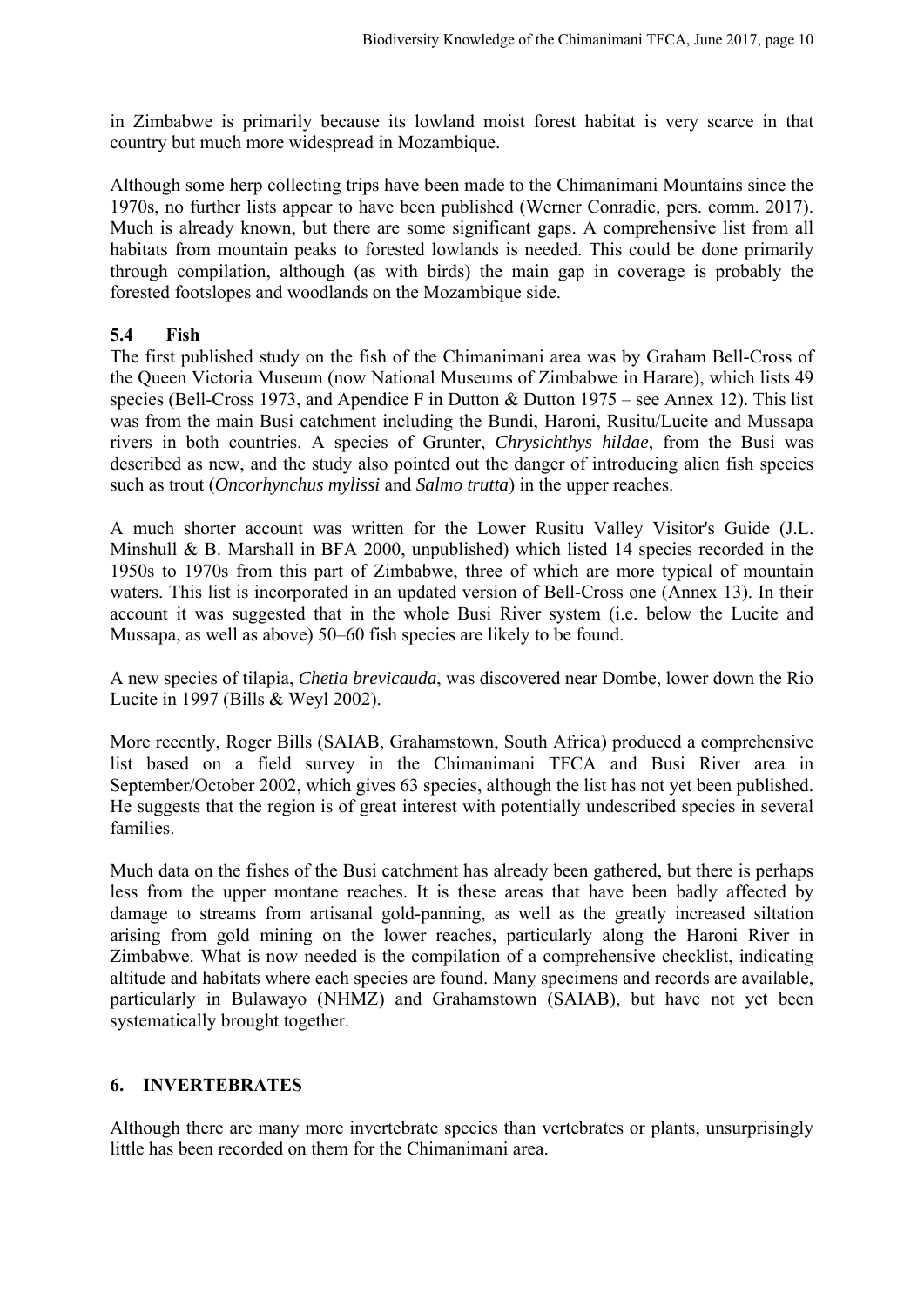The Dutton's Chimanimani Mountains study (Dutton & Dutton 1975) does not mention invertebrates at all, but the unpublished Visitor's Guide to the Lower Rusitu Valley (BFA 2000) contains two short chapters on them – one on butterflies by Alan Gardiner and one on other insects and arthropods by Moira Fitzpatrick.

#### **6.1 Butterflies**

Lepidoptera, especially butterflies, are generally fairly well recorded in Zimbabwe, although surprisingly no list appears to be available for the montane areas (Alan Gardiner and Colin Congdon, both pers. comm. October 2016).

Despite the large number of endemic plants, some of which appear to be suitable larval food species, there is just one species of butterfly known to be endemic to the Chimanimani Mountains ‒ *Lepidochrysops barnesii* (Lycaenidae) ‒ known only from montane grassland at 1800 m in a small valley on the Zimbabwe side. But five other near-endemic species are known from montane grasslands or Afromontane forest along the Zimbabwe–Mozambique borderlands. Most of Zimbabwe's endemic butterflies are found in montane grassland and montane forest (Gardiner in BFA 2000).

Much more information is available on the butterflies of the Zimbabwe part of the Lower Rusitu Valley. Gardiner's unpublished chapter lists 199 species from a relatively small area (Annex 14, with common names). As he points out, many of them are characteristic of moist forest (48), some from miombo woodland (15) and some (12 of those listed) are typical of the East African coastal belt. However, no endemics were noted.

Based on published, but often incomplete, lists available for other Mozambique mountains, such as Mt Chiperone (56 species, Timberlake *et al.* 2007), Mt Inago (113 species, Bayliss *et al.* 2010), Mt Namuli (126 species above 1200 m, Timberlake *et al.* 2009) and Mt Mabu (203 species, Timberlake *et al.* 2012), the butterfly fauna of the montane parts of the Chimanimani Mountains should be in the order of 150–200 species, but many more if the lowland forests are included (300+).

What is now needed is a comprehensive checklist for the whole Chimanimani massif and TFCA, from mountain peaks and grasslands to lowland forests, miombo woodland and riparian woodlands. Much of this could be compiled from existing, although unpublished, records, but the need for a good butterfly survey of the mountains is probably one of the more important gaps in our biodiversity knowledge. Butterflies are not only reasonable indicators of ecosystem health, but can also be important for ecotourism. Unlike the case with many other invertebrate groups (except Odonata), the taxonomy is also fairly robust and good identification guides are available.

#### **6.2 Other Invertebrates**

The only biodiversity information located on other invertebrates is in the unpublished chapter of the Lower Rusitu Valley Visitor's Guide (BFA 2000) by Moira Fitzpatrick, based mostly on museum collections at the Natural History Museum in Bulawayo and two field visits - by Prince Edward School, Harare in 1965/66 (Rhodesian Schools Exploration Society 1965) and by the Biodiversity Foundation for Africa in 1995 (unpublished notes).

The main information available concerns Odonata (dragonflies and damselflies), the most obvious insects along rivers and streams within forest. A list of 22 species was given (Annex 15) but is obviously incomplete. Brief notes on some other invertebrates, such as beetles,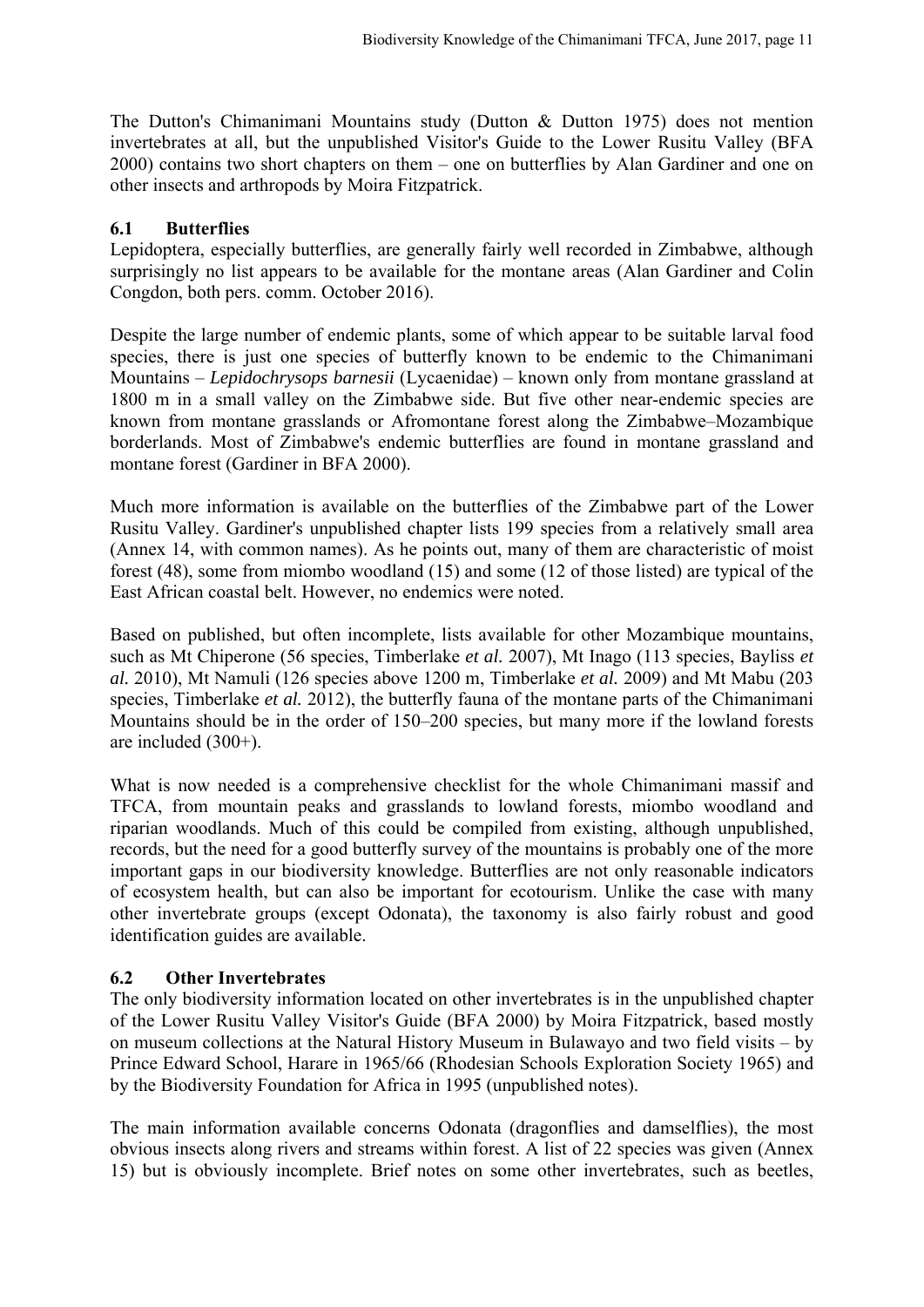wasps, ants, scorpions and (in particular) spiders, are also given in this chapter. A new species of spider was described from the area as a result of the 1995 trip (FitzPatrick 2007).

A list of dragonflies could be fairly readily done, in part by collating existing records from museums and collections, but also by carrying out a good survey of both montane and lowland stream habitats. Odonata, both the species composition and relative abundance, are often considered to be good indicators of water quality, an issue of particular significance in the area now since gold panning activities started in the 2000s. And, as with butterflies, good identification guides are available for this group, and regional specialists can be found.

Another invertebrate group that is easier to identify and shows speciation across mountains is freshwater crabs (Daniels & Bayliss 2012). One species has been recorded from the forested footslopes in the Zomba area (*Potamonautes mutariensis*), otherwise only known from higher altitude areas in the Mutare and Nyanga areas of Zimbabwe. Species endemic to the Chimanimani area are likely to be found.

Obviously, the major gap in our biodiversity knowledge of the Chimanimani area is of all other invertebrate groups. The major reasons for this are probably the lack of regional specialists and the "taxonomic impediment", our inability to identify many collected specimens to species-level or even to genus.

## **7. BIBLIOGRAPHY**

A bibliography of all references located concerning the biodiversity of the Chimanimani TFCA area is given as Annex 1. There are a number of other publications that are secondary or concern adjacent areas, such as the commercial farmlands and Forest Land in Zimbabwe or the similar Chirinda Forest (Timberlake & Shaw 1994), or cover topics that are not strictly biodiversity-related, but these are not included here. The bibliography restricts itself to the 126 publications or unpublished reports or web pages that have been found by the consultant and provide some primary biodiversity information on the area.

#### **8. MAIN FINDINGS**

General

- 1) The main summary documents on biodiversity in the TFCA Core and Buffer Zones are: Goodier & Phipps (1961), Phipps & Goodier (1962), Wild (1964) and Timberlake *et al.* (2016a, 2016b) for plants, Dutton & Dutton (1975) for vertebrates and general ecology, Beasley (1995) for birds, and the unpublished BFA book on the Lower Rusitu Valley (for all groups but only for a small area). The annexes to the 2010 TFCA Management Plan for the Mozambique side (Ghiurghi, Dondeyne & Bannermann 2010) are also a significant, albeit more general, information source.
- 2) Unlike the situation in many other conservation areas of south-central Africa, more is known about plants and plant ecology on the Chimanimani Mountains than about the vertebrates, probably because of the attractiveness and uniqueness of the flora. Although the plant information has now, to a significant extent, been consolidated and placed in a regional context, the same is not true for information on vertebrates, other than perhaps for birds.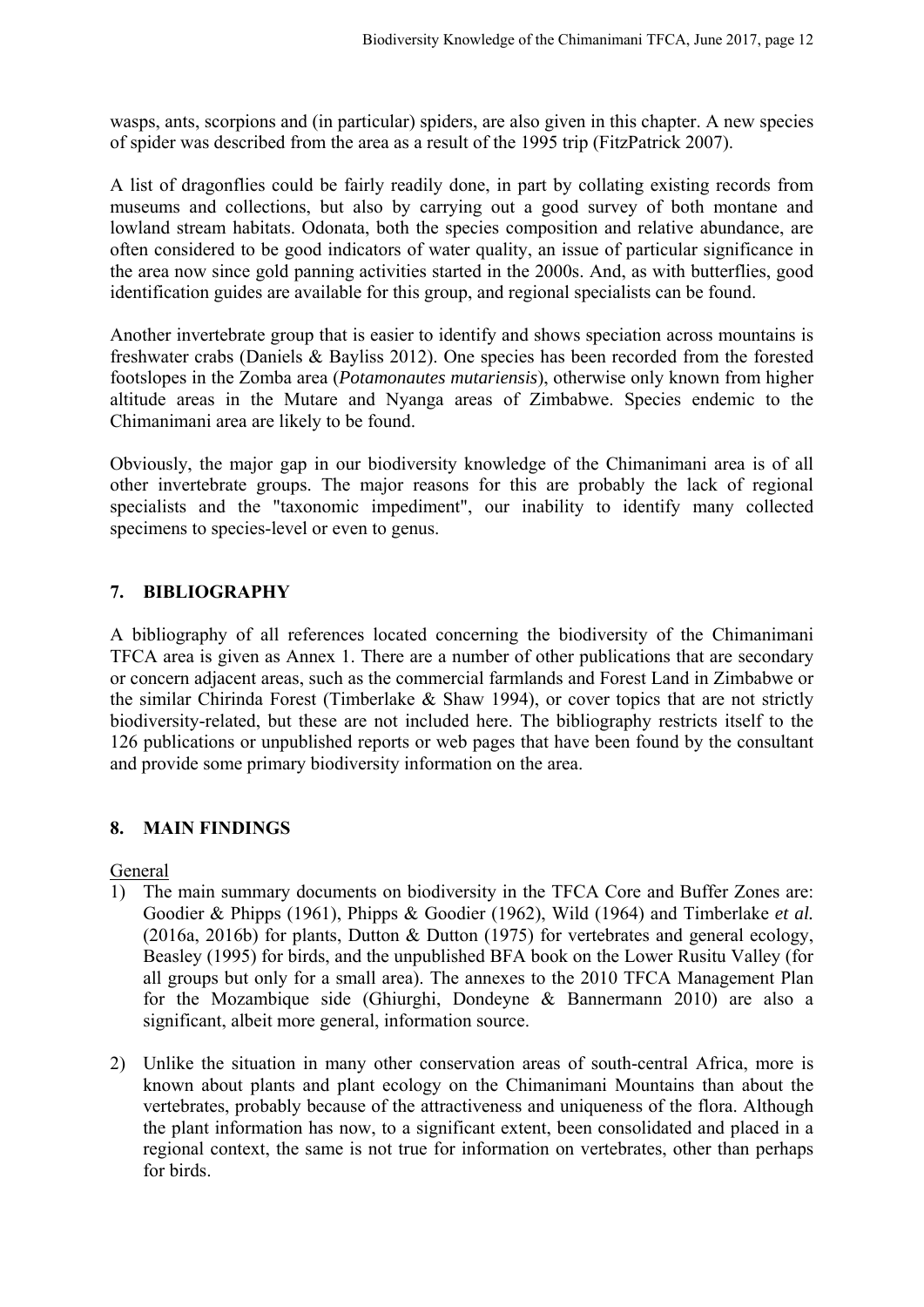#### Plants & Vegetation

- 3) Our knowledge on plant diversity in the montane areas (above 1200 m) is good and is also moderately well documented. However, our knowledge on the flora and vegetation of the miombo woodlands on the mid-slopes (400–1000 m) and on the forests and woodlands on the footslopes within the TFCA Buffer Zone is substantially less. Areas that have not been adequately investigated botanically are (a) the gorges in the south and east of the main massif, (b) the far southern end of the upland massif, especially the peaks, and (c) woodland areas in the mid-altitudinal range  $(400)600-1000(1200)$  m.
- 4) The total number of plant species recorded from the Chimanimani Mountains above an altitude of 1200 m is 977, of which 71 (7.4%) are believed to be endemic and thus not found elsewhere. Most of these endemics are confined to quartzite substrates, an area of only around 530 km<sup>2</sup>. This is a particularly high level of endemism in southern Africa outside of the Cape Region, possibly the highest known. Total species number once the upland woodlands and montane forests are better recorded is likely to be around 1200 taxa.
- 5) The lowland forest flora, along with that of the miombo woodland, grassland and swamps on the lower slopes in Mozambique, is much less known. A full checklist is not available but would probably be in the order of 1000 species, without much overlap with species found in the montane areas. There are nine known endemics confined to this area of the TFCA, two of them from forest. The large tree *Maranthes goetzeniana*, common in these forests, possibly has its main global population here.
- 6) Across the montane massif there appears to be no apparent difference in plant species composition between the Mozambique and Zimbabwe sides, even though the smaller Zimbabwe side lies in a rain shadow with possibly lower rainfall. The habitats of particular interest are equally represented on both sides of the international border.

#### Vertebrates

- 7) The populations of large mammals appear to have decreased significantly across the TFCA over the last 40 years, mostly resulting from poaching but possibly in the lower forested areas also to habitat destruction. The total number of species recorded is around 90, with four of these now probably locally extinct and over 40% are small rodents, shrews or bats. The number of large antelopes, for which the montane areas were known in the past, has greatly reduced, but elephants are not uncommon in the lowland forest area around Mpunga/Moribane.
- 8) For birds, the TFCA on both sides of the border is regarded internationally as an Important Bird Area (IBA); that on the Zimbabwe side is considered as two separate IBAs ‒ one in the mountains and one in the lowland forests. The total number of bird species recorded above 700 m is 185, while from the lowland areas in Zimbabwe 262 are recorded, 52 of which are true forest species. The total number of bird species found in the Chimanimani area  $-$  montane and lowland  $-$  has not yet been determined, but is probably over 400. The lowland forests on the Mozambique side have not yet been surveyed. There are seven globally threatened species present across the mountains.
- 9) The reptiles and amphibians of the TFCA have been moderately well-recorded, although the lowland forests in Mozambique are still poorly known. The total species number is around 68 reptiles and 37 amphibians, with only one endemic lizard from the lowland part of Zimbabwe and an endemic frog from the montane area.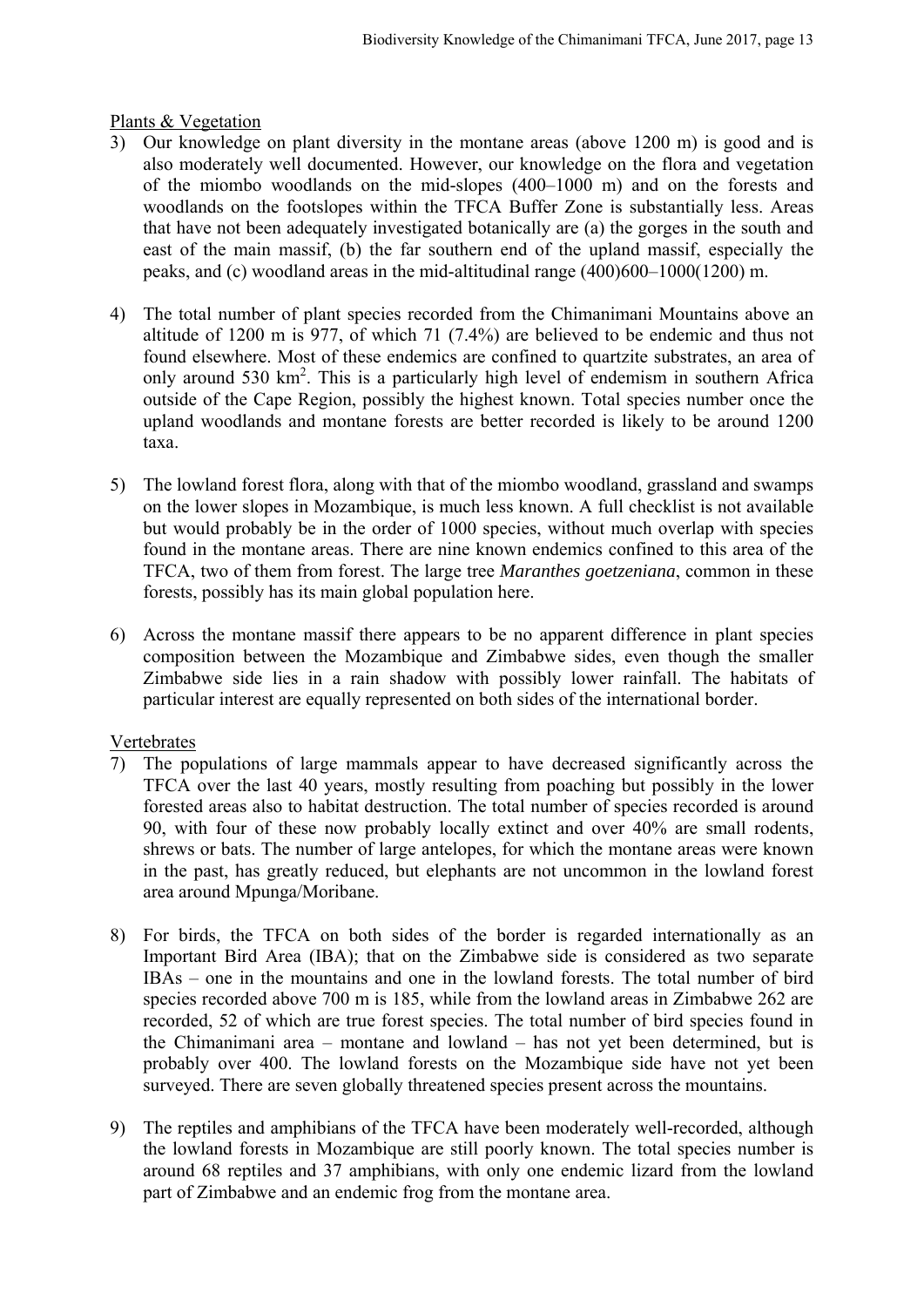10) The freshwater fishes of the upper Buzi catchment probably total around 70 species, although a full published list is not available. Given the environmental impact of goldpanning in the TFCA Core Zone, a priority is to look at fishes in fast-flowing upland streams and to determine their conservation status.

#### Invertebrates

- 11) Information on the various invertebrate groups terrestrial and aquatic is particularly weak compared to other areas in Zimbabwe. Surprisingly, no checklist is available for the butterflies of the montane area, a priority given the potential for range-restricted species there. The lowland forest area in Zimbabwe with 199 species is much better covered, although this list should be extended to the much more extensive forested areas in Mozambique.
- 12) Our knowledge on Odonata is also surprisingly weak given their ecological indicator value and the relative ease of identification. A dragonfly survey of the whole TFCA should be a priority.
- 13) There is virtually nothing recorded in other invertebrate groups, although their ecological indicator value given the threats from gold-panning and forest clearance is significant.

#### Ecology & Conservation

- 14) In the literature most of our knowledge (apart from plants and to a lesser extent for birds) is solely of species occurrence and sometimes distribution. Ecological issues such as factors determining presence or abundance have been much less looked at, with the notable exception of Phipps & Goodier (1962) for plants and vegetation. However, there are partial ecological accounts for birds in Vernon *et al.* (1989), Beasley (1995) and Childes & Irwin (BFA 2000), while Dutton & Dutton (1975) provide good information on the distribution of large mammals, at least during the colonial period.
- 15) In terms of information specifically on scientific conservation, the only publications appear to be Timberlake *et al.* (2016b) and Shah (2016) for plants, Childes & Mundy (1998, 2001) and Vincent (2001) for birds, and Dutton & Dutton (1975) for large mammals. More information on population and conservation status is required.
- 16) Nearly all of the important montane habitats (grassland, ericoid scrub, crags, Afromontane forest) are formally and adequately protected within the TFCA Core Zone; none are particularly under threat, nor are most of the endemic species there. There is minor habitat loss owing to small-scale mining activities, and a potentially larger  $-$  but unknown – threat from increased number and extent of wildfires. The spread of alien invasive species in the montane area is, so far, limited.
- 17) However, some important habitats (moist forest, semi-deciduous woodland, riverine woodland fringes, swamps and wetlands) in the Buffer Zone between 150 and 350 m altitude are under significant threat, habitats that are not found in the Core Zone. In particular, moist lowland forest on the Chimanimani footslopes in Mozambique is of very limited occurrence elsewhere, much of it having been cleared in the last 100 years or so elsewhere (e.g. the Amatongas forest). The main threat is the wide-scale clearance for fields and settlement, nearly all of it for shifting agriculture and with low agricultural return. Associated with such clearance is the widespread use of fire, which can spread through nearby non-agricultural areas and is often followed by invasion of the shrub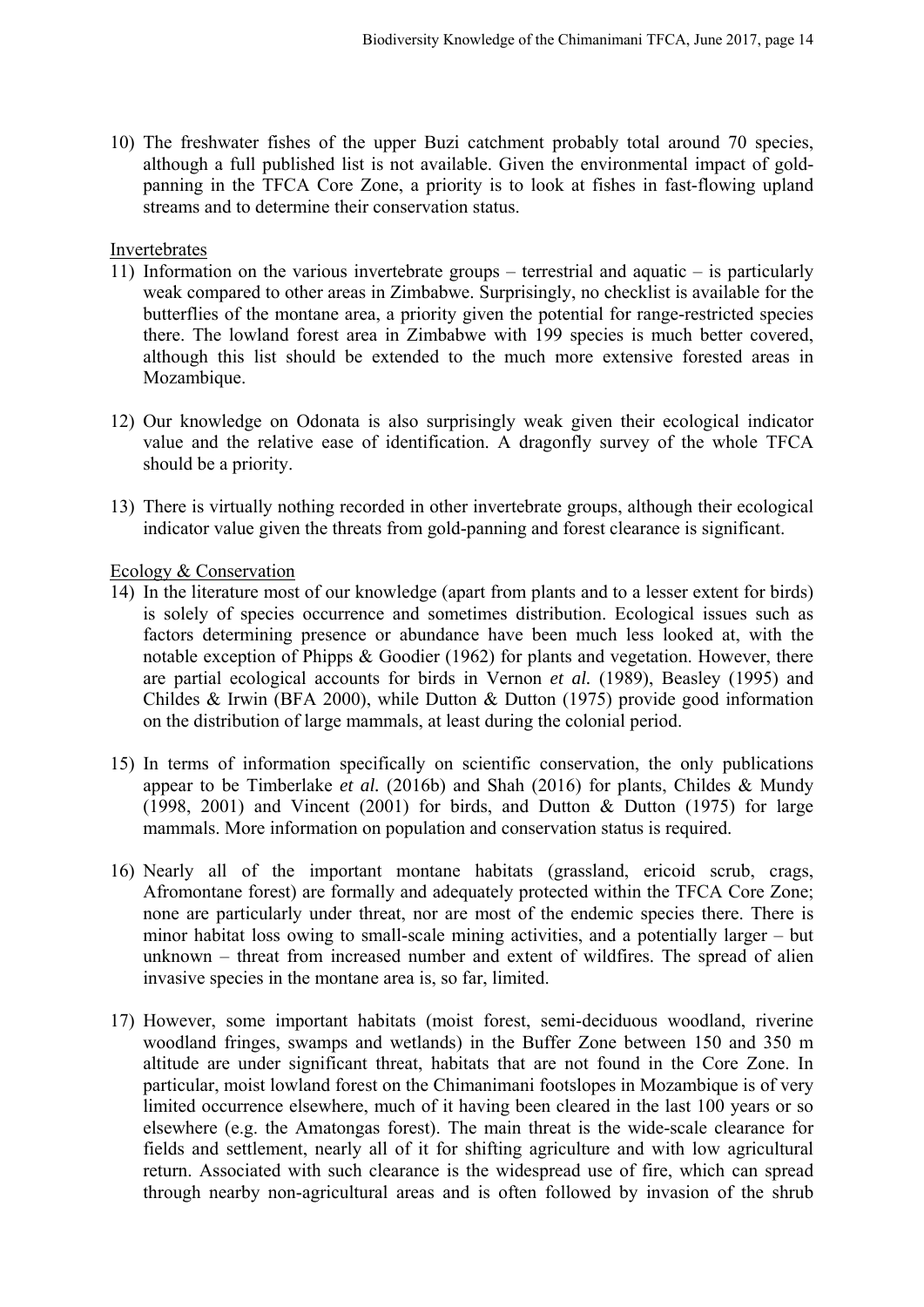*Vernonanthera phosphorica*. This introduced species forms dense stands in disturbed or cleared areas, effectively stopping any forest regeneration, and also readily supports further fires in subsequent years. Although clearance and shifting cultivation have probably been practiced in this area for some hundreds of years, the pressure and extent since the mid-1990s are now much greater. Little recovery time now seems to be incorporated into the land system. It is the Buffer Zone on the Mozambique side where most conservation attention needs to be given, even though the biodiversity of the Core Zone may be of greater conservation significance.

- 18) Populations of large mammals in the Chimanimani Mountains appear to have decreased quite significantly over the last 20 years, although no quantitative evidence has been seen. This is probably related to poaching and disturbance from the large influx of small-scale miners. It is not known if this has led to any local species extinctions, or whether populations could recover rapidly if the miners were removed. In addition, it needs to be recognized that soils and forage quality in the mountains are nutrient-deficient, so large herbivore populations were probably always lower than in other montane areas such as Nyanga in Eastern Zimbabwe. Small mammal populations have probably not been affected so much, although some species are regularly hunted or snared for meat.
- 19) The elephant population, found primarily in the Moribane area, does not appear to have been affected by these changes so much, although conflict with cropping is a major issue.
- 20) The priority gaps or needs in our knowledge on biodiversity across the TFCA that need to be addressed are:
	- a) A semi-detailed (e.g. 1: 50,000 scale) vegetation or habitat map of the whole TFCA, with particular reference to the lowland and mid-altitude areas. This would involve extensive fieldwork and the use of low-level aerial photography. Such a vegetation map should form the basic framework for management decision-making as well as being used to monitor forest loss.
	- b) A comprehensive plant checklist for the whole TFCA, focussing in particular on the lowland forests, miombo woodland and swamp grasslands.
	- c) Describe and better collect plants from the peaks above 2000 m altitude. It is these species and associations that will most come under threat from climate change as they will not be able to move to cooler environments.
	- d) Further detailed knowledge is required on the population status and threats to endemic species, especially plants in order to help inform management decisions. Of particular concern is determination of the impact of increased fire frequency on plant populations and vegetation types such as Ericoid scrub and Afromontane forest.
	- e) Determination of the population status and present distribution of large mammal populations, particularly across the upland areas.
	- f) Compilation of an annotated bird checklist for the whole TFCA. Any fieldwork required should focus on the lowland forests and woodlands.
	- g) A butterfly survey and checklist. Fieldwork is needed in montane areas on both sides of the border, and should also cover the montane forests as well as in the forests and wetlands at lower altitudes.
	- h) An Odonata (dragonfly) survey and checklist covering both montane and lowland areas, in order to help monitor and assess the environmental impacts of mining activities.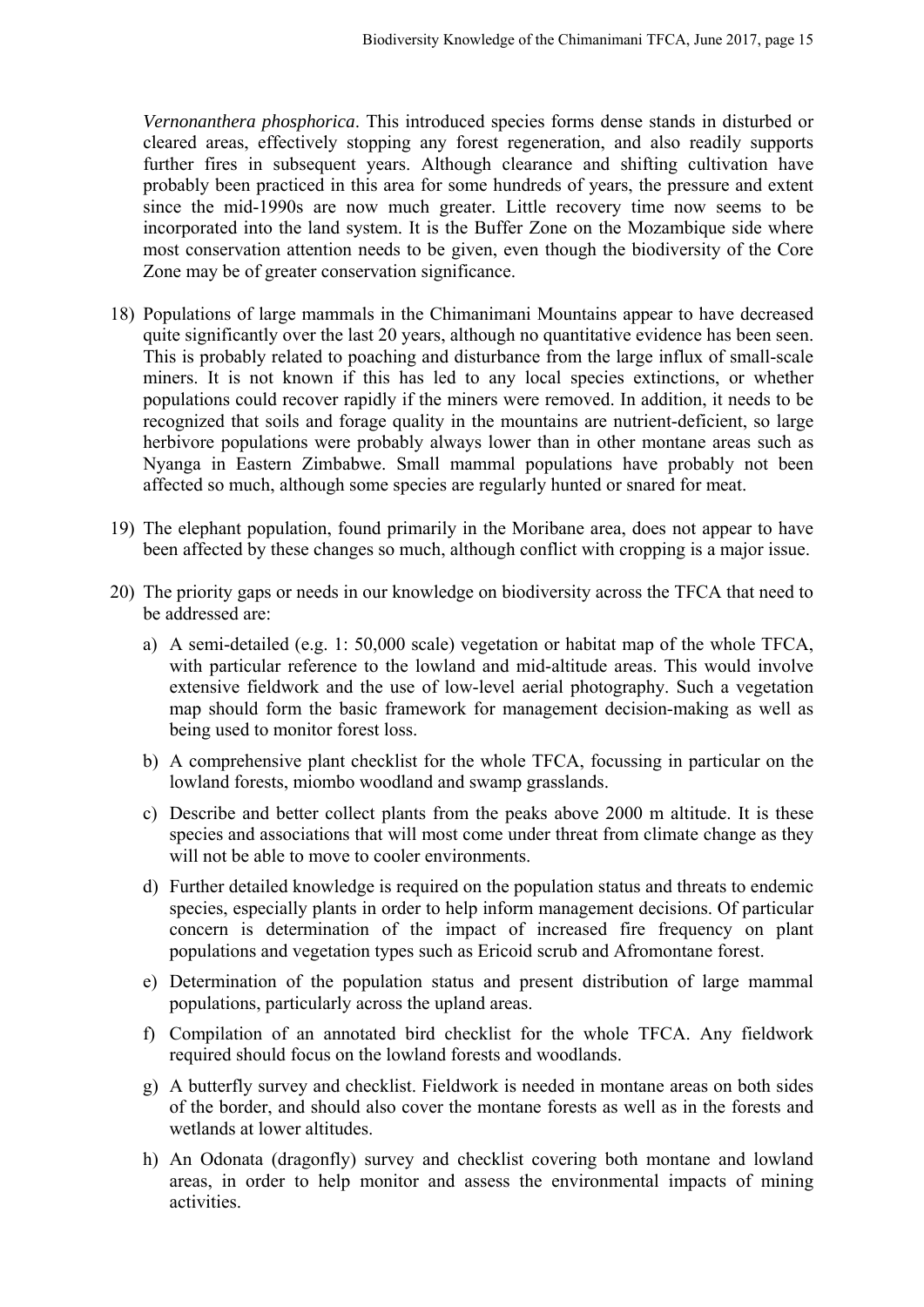#### **9. RECOMMENDATIONS**

- 1) Further specific survey and documentation work needs to be done as indicated under gaps (see under 20 above) in order to provide a scientific and rational basis for management decisions, especially as regards any threatened habitats and species of particular interest. Reserve management needs to be better underpinned by scientific and technical information.
- 2) Population studies on a comprehensive range of the endemics are required. At present we know only their distribution, but have limited information on species frequency and population structure. Plant studies, and those on other biological groups, now need to move on from the inventory stage to ecological questions and conservation.
- 3) More attention should be given to assessing the role of ecosystem services provided by the Chimanimani massif and its vegetation. This would look particularly at water supplies and their distribution throughout the year.
- 4) The importance of wetlands in the Buffer Zone needs to be brought out more, not least in the ecosystem services they provide. Of particular concern is the removal of riverbank vegetation and pollution of swamp waters.
- 5) A monitoring programme on forest loss should be initiated on the lowland Mozambique side. This should be linked to monitoring of the spread of alien invasive species such as *Vernonanthura*, as well as to the incidence and distribution of wildfires across the whiole TFCA.
- 6) Harmonisation of TFCA management across the international border is required, for example in control and reduction of wildfires, action addressing small-scale mining activity and associated traders and trading, poaching, spread of invasive species, tourism, and possibly also in research.
- 7) Linked to this could be the development of small field guides on selected biological groups (e.g. an annotated bird checklist) and basic explanatory texts, both for ecotourism and for local schools. Numbered trails with guides, as has been done at Ndzou Camp, should be expanded, particularly in the upland areas.

#### **10. REFERENCES** (only those not given in Annex 1, Bibliography)

- Bayliss, J., Monteiro, J., Fishpool, L., Congdon, C., Bampton, I., Bruessow, C., Matimele, H., Banze, A. & Timberlake, J. (2010). *Biodiversity and Conservation of Mount Inago, Mozambique*. Report produced under Darwin Initiative Award 15/036. Royal Botanic Gardens, Kew, London, UK.
- Timberlake, J.R. & Shaw, P. [editors] (1994). *Chirinda Forest: A Visitors' Guide*. Zimbabwe Forestry Commission, Harare, Zimbabwe.
- Timberlake, J., Bayliss, J., Alves, T., Baena, S., Francisco, J., Harris, T. & de Sousa, C. (2007). *The Biodiversity and Conservation of Mount Chiperone, Mozambique*. Report produced under Darwin Initiative Award 15/036. Royal Botanic Gardens, Kew, London, UK.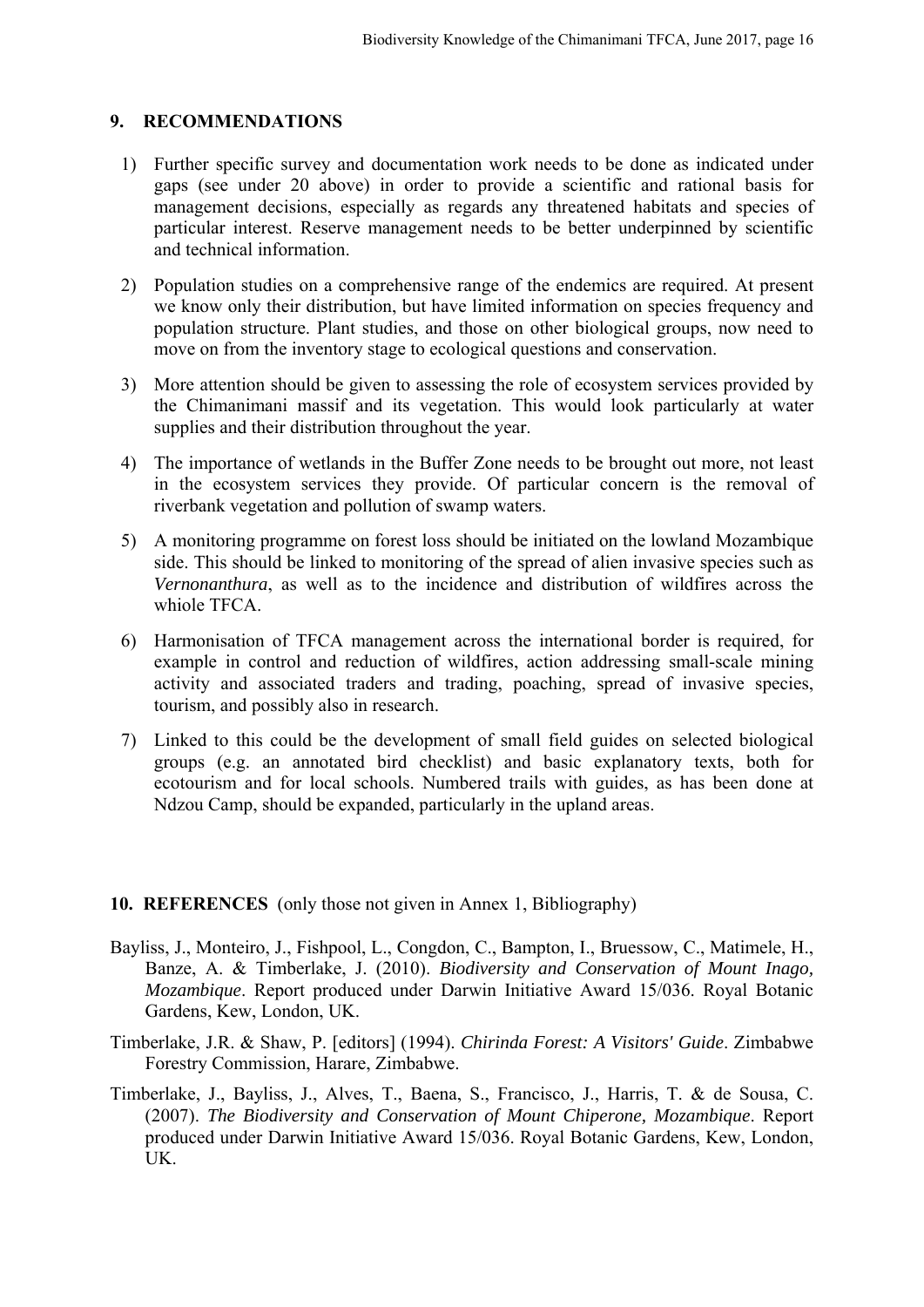- Timberlake, J., Dowsett-Lemaire, F., Bayliss, J., Alves, T., Baena, S., Bento, C., Cook, K., Francisco, J., Harris, T., Smith, P. & de Sousa, C. (2009). *Mt Namuli, Mozambique: Biodiversity and Conservation*. Report produced under Darwin Initiative Award 15/036. Royal Botanic Gardens, Kew, London, UK.
- Timberlake, J., Bayliss, J., Dowsett-Lemaire, F., Congdon, C., Branch, W.R., Collins, S., Curran, M., Dowsett, R.J., Fishpool, L., Francisco, J., Harris, T., Kopp, M. & de Sousa, C. (2012). *Mt Mabu, Mozambique: Biodiversity and Conservation*. Report produced under Darwin Initiative Award 15/036. Royal Botanic Gardens, Kew, London, UK.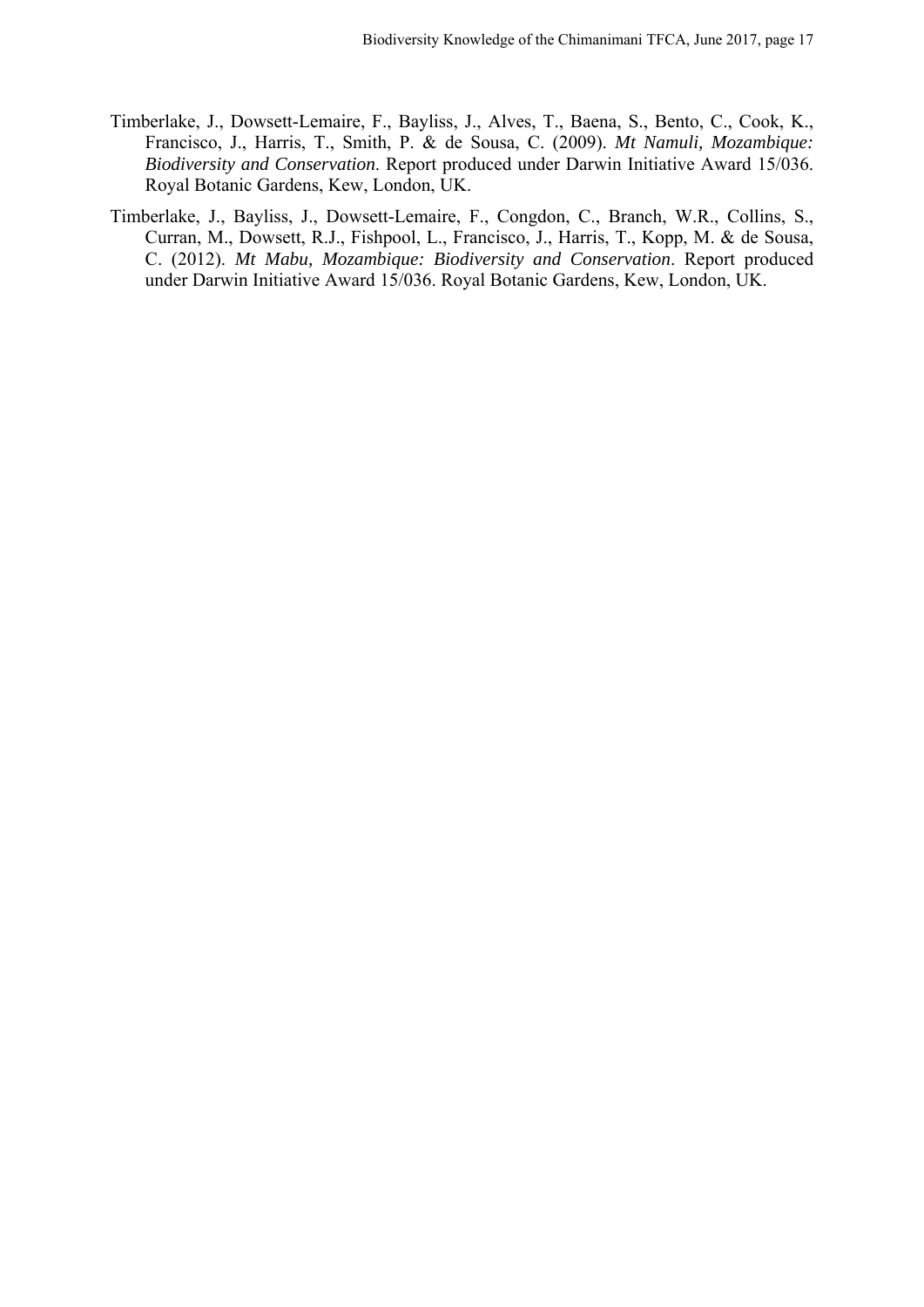## **ANNEX 1**. BIBLIOGRAPHY ON BIODIVERSITY AND CONSERVATION IN THE CHIMANIMANI TRANS-FRONTIER CONSERVATION AREA.

- 1. Anderson, M. (1965). Botany. In: Prince Edward School Chironi Expedition (Chimanimani area), 1965. Rhodesian Schools Exploration Society, pp. 21–24. Harare [Salisbury], Zimbabwe.
- 2. Ball, J.S. (1978). *Southern African Epiphytic Orchids*. Conservation Press, Johannesburg, South Africa.
- 3. Bannerman, J.H. (2010). Appendix 1. The human population: history, culture, land use and traditional structures. In: *Chimanimani National Reserve. Management Plan* (A. Ghiurghi, S. Dondeyne & J.H. Bannerman), volume 3. Report prepared by AgriConsulting for Ministry of Tourism, Maputo, Mozambique.
- 4. Barbosa, L.A.G. (1968). Moçambique. In: I. Hedberg & O. Hedberg (eds.) Conservation of Vegetation in Africa South of the Sahara. *Acta Phytogeographica Suecia* **54**: 224–232.
- 5. Beasley, A.J. (1977). Some notes on the birds of the Chimanimani Mountains. *Honeyguide* **90**: 16‒17, 19, 21.
- 6. Beasley, A.J. (1985). The Chimanimani Mountains revisited. *Honeyguide* **31**: 3‒5.
- 7. Beasley, A.J. (1987). Some further records from the Chimanimani Mountains. *Honeyguide* **33**: 97‒98.
- 8. Beasley, A.J. (1988). Moustached Warbler in Chimanimani Mountains. *Honeyguide* **34**: 128‒129.
- 9. Beasley, A.J. (1993). Four new species for the Chimanimani Mountains. *Honeyguide* **39**:  $31 - 32$ .
- 10. Beasley, A.J. (1995). The birds of the Chimanimani Mountains. *Honeyguide* **41** (supplement 1):  $1-58$ .
- 11. Beasley, J. & Beasley, A. (1973). Travellers' tales: ten days in the Chimanimani Mountains. *Honeyguide* **74**: 24‒27, 29; 75: 25‒27.
- 12. Bell, R.H.V. (1999). Management Plan. Volume 1, Recommendations for the Future. Report prepared for Transfrontier Conservation Area Project by the National Directorate of Forests and Wildlife with support from the GEF, Maputo, Mozambique.
- 13. Bell-Cross, G. (1973). The fish fauna of the Buzi River system in Rhodesia and Moçambique. *Arnoldia (Rhodesia)* **6**(8). National Museums of Zimbabwe, Harare.
- 14. Bills, I.R. & Weyl, O.L.F. (2002). A new species of the genus *Chetia* (Teleostei: Cichlidae) from the Lecitu River, Buzi system, Mozambique. *Smithiana*, Special Publication **1**: 1–11. SAIAB, Grahamstown, South Africa.
- 15. B.F.A. (1995). Preliminary report on the fauna of the Haroni-Rusitu forests (various contributors). Unpublished report for SAFIRE. Biodiversity Foundation for Africa, Bulawayo, Zimbabwe.
- 16. B.F.A. (2000). *Visitor's Guide to the Lower Rusitu Valley* (edited by J.R. Timberlake & T. Fleming). Incomplete and unpublished manuscript. Biodiversity Foundation for Africa, Bulawayo, Zimbabwe.
- 17. Bond, G. (1952). Structure and metamorphism in the Chimanimani Mountains. *Transactions & Proceedings Geological Society of South Africa* **54**: 69‒83.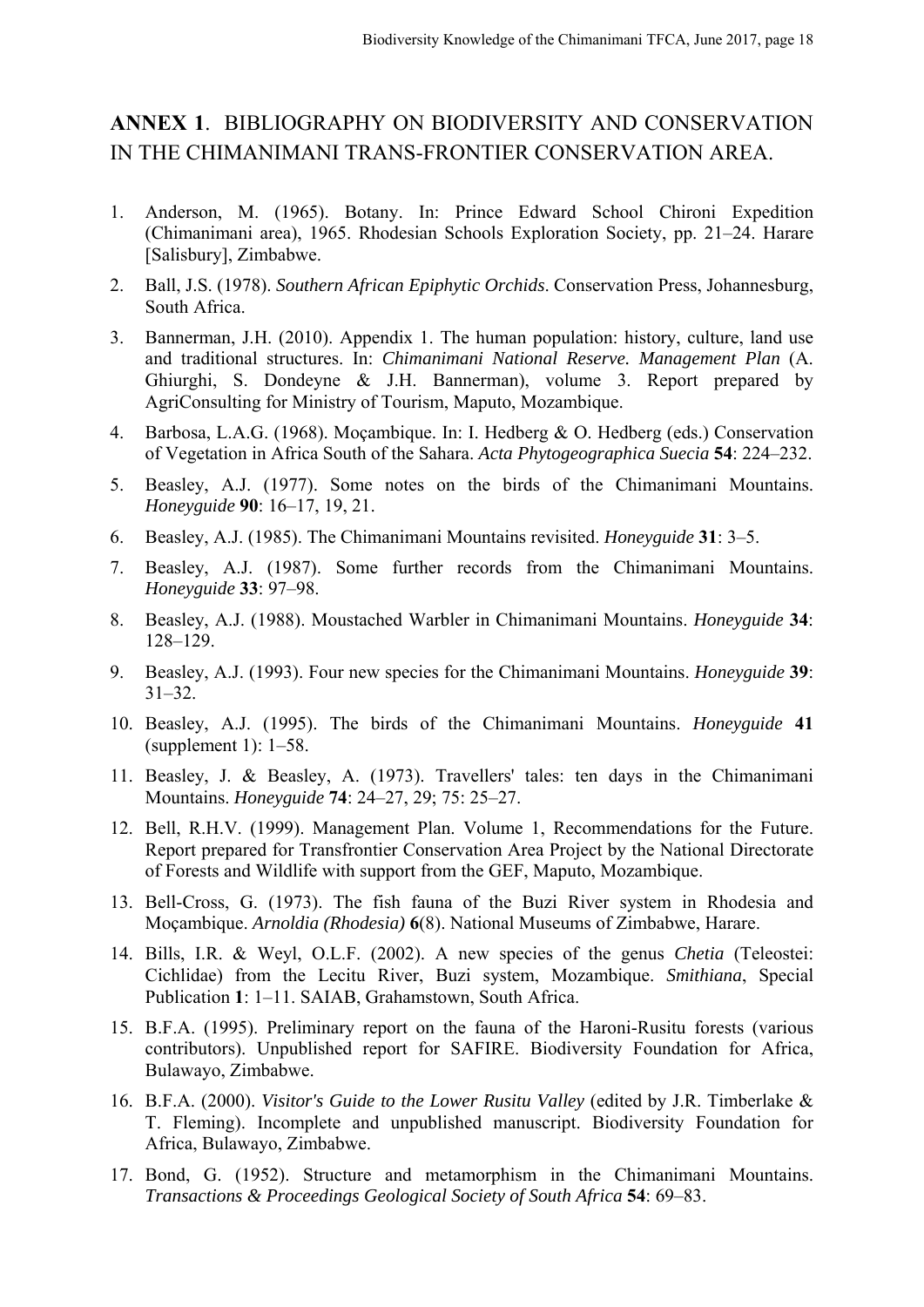- 18. Broadley, D.G. & Blake, D. (1973). Checklist of the reptiles and amphibians of the Chimanimani mountains. Unpublished report. National Museums of Rhodesia, Harare, Zimbabwe.
- 19. Broadley, D.G. (1974). The Lusitu Forest ‒ a new protected area. *Wild Rhodesia* **3**: 17.
- 20. Brooke, R.K. (1966). Distribution and breeding notes on the birds of the central frontier of Rhodesia and Mozambique. *Annals of the Natal Museum* **18**: 429‒453.
- 21. Burrows, J.E. & Golding, J. (2002). Fern conservation in south tropical Africa. *Fern Gazette* **16**: 313‒318.
- 22. Burrows, J. & Burrows, S. (2003). *Figs of Southern and South-Central Africa*. Umdaus Press, Hatfield, South Africa.
- 23. Capela, P. (2006). *Speculations on the* Encephalartos *Species of Mozambique*. Privately published, Chimoio, Mozambique.
- 24. CEPF (2012). Ecosystem Profile: Eastern Afromontane Biodiveristy Hotspot. Critical Ecosystem Partnership Fund/BirdLife International, Nairobi, Kenya.
- 25. Chapano, C. & Mamuto, M. (2003). Plants of Chimanimani District. 97 pp. National Herbarium & Botanic Garden, Harare, Zimbabwe.
- 26. Childes, S.L. & Mundy, P.J. (1998). Important Bird Areas of Zimbabwe. In: *Important Bird Areas of southern Africa* (edited K.N. Barnes), pp. 355‒384. BirdLife South Africa, Johannesburg, South Africa.
- 27. Childes, S.L. & Mundy, P.J. (2001). Zimbabwe. In: *Important Bird Areas in Africa and Associated Islands: Priority Sites for Conservation* (editors L.D.C. Fishpool & M.I. Evans), pp. 1025–1042. Pisces Publications & BirdLife International, Newbury & Cambridge, UK.
- 28. Cizek, A.F. (2013). Records from Moribane Forest Reserve, Mozambique. *Honeyguide* **59**: 89‒91.
- 29. Clancey, P.A. (1971). A handlist of the birds of Southern Moçambique. Instituto de Investigação Ciéntifica de Moçambique. Maputo [Lourenço Marques], Mozambique.
- 30. Clark, V.R., Timberlake, J.R., Hyde, M.A., Mapaura, A., Coates Palgrave, M., Wursten, B.T., Ballings, P., Burrows, J.E., Linder, H.P., McGregor, G.K., Chapano, C., Plowes, D.C.H., Childes, S.L., Dondeyne, S., Barker, N.P. & Müller, T. (2017, in press). A first comprehensive account of floristic diversity and endemism on the Nyanga massif, Manica Highlands (Zimbabwe‒Mozambique). *Kirkia* **19**: 1‒53.
- 31. Cotterill, F.P.D. (1995). New fruit bat species for southern Africa. *Zimbabwe Wildlife* **78**: 11.
- 32. Crook, A.O. (1956). A preliminary vegetation map of the Melsetter Intensive Conservation Area, Southern Rhodesia. *Rhodesia Agriculture Journal* **53**: 3‒25.
- 33. Darbyshire, I. & Massingue, A.O. (2014). Two new species of *Streptocarpus* (Gesneriaceae) from tropical Africa. *Edinburgh Journal of Botany* **71**: 3‒13.
- 34. Davis, S.D., Heywood, V.H. & Hamilton, A.C. (1994). Chimanimani Mountains. In: *Centres of Plant Diversity: A Guide and Strategy for Their Conservation*. Volume 1: Europe, Africa, South West Asia and the Middle East, p. 139. WWF & IUCN, IUCN Publications Unit, Cambridge, UK.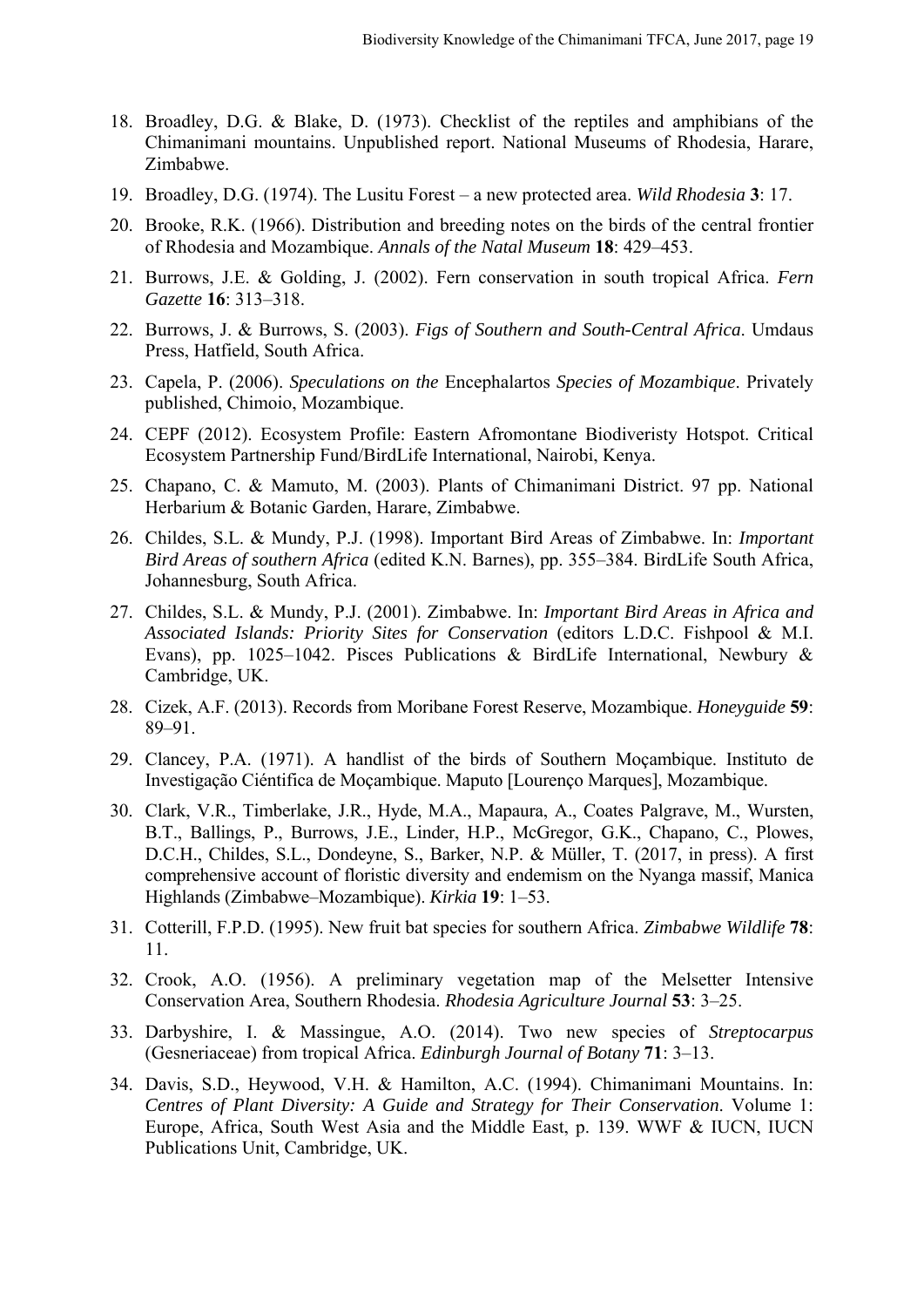- 35. Dondeyne, S., Ndunguru, E., Rafael, P. & Bannerman, J. (2009). Artisanal mining in central Mozambique: Policy and environmental issues of concern. *Resources Policy* **34**:  $45 - 50.$
- 36. Dondeyne, S., Vancampenhout, K., Nhantumbo, N. & Deckers, S. (2011). Forests of the Chimanimani Transfrontier Conservation Area: Their value for conservation and potential for climate change mitigation. Poster presented at Conservation and Management of Forests for Sustainable Development, Leuven, Belgium, 23-24 November 2011.
- 37. Dondeyne, S., Wursten, B. & Bannerman, J. (2009). Photographic checklist of the vascular plants of the Chimanimani Conservation Area. Provisional version. In: *Chimanimani National Reserve. Management Plan* (A. Ghiurghi, S. Dondeyne & J.H. Bannerman), Volume 3, Appendix 7. 140 pp. AgriConsulting for Ministry of Tourism, Maputo, Mozambique.
- 38. Dutton, T.P. & Dutton, E.A.R. (1975). Reconhecimento preliminar das montanhas de Chimanimani e zonas adjacentes com vista à criação duma área de conservação. *Anais do Serviços do Veterinária de Moçambique* **20/21**: 123‒203.
- 39. Ellert, A. (2008). *Aloe perdita*, a long-lost species from the Chimanimani Mountains on the Zimbabwe/Moçambique border. *Aloe* **45**: 76‒77.
- 40. FitzPatrick, M.J. (2007). A taxonomic revision of the Afrotropical species of *Zelotes* (Arachnida: Araeae: Gnaphosidae). *Bulletin of British Arachnological Society* **14**(3): 97‒ 172.
- 41. Francis, J.T. (1991). Possible Grey Sunbird in the Chimanimani National Park. *Honeyguide* **37**: 122‒123.
- 42. Ghiurghi, A., Dondeyne, S. & Bannerman, J.H. (2010a). *Chimanimani National Reserve. Management Plan*, Volume 1. Report prepared by AgriConsulting for Ministry of Tourism, Maputo, Mozambique.
- 43. Ghiurghi, A., Dondeyne, S. & Bannerman, J.H. (2010b). Appendix 3, Use of Natural Resources in the Buffer Zone and in the villages within the Chimanimani Reserve. In: *Chimanimani National Reserve. Management Plan*, Volume 3. AgriConsulting for Ministry of Tourism, Maputo, Mozambique.
- 44. Ghiurghi, A., Dondeyne, S. & Bannerman, J.H. (2010c). Appendix 4, The Rain Forests in the Chimanimani and Tsetsera Mountain Ranges and Neighbouring Escarpment in the Administrative Posts of Dombe, Rotanda and Muoha, in Sussundenga District. In: *Chimanimani National Reserve. Management Plan*, Volume 3. AgriConsulting for Ministry of Tourism, Maputo, Mozambique.
- 45. Ghiurghi, A., Dondeyne, S. & Bannerman, J.H. (2010d). Appendix 5, List of Trees and Shrubs found in the Chimanimani Transfrontier Conservation Area and Environs: with botanical and common names (in English, Portuguese, Ndau, Manyika and Nyanja, where known). In: *Chimanimani National Reserve. Management Plan*, Volume 3. AgriConsulting for Ministry of Tourism, Maputo, Mozambique.
- 46. Ghiurghi, A., Dondeyne, S. & Bannerman, J.H. (2010e). Appendix 6, Checklist of Rare and Endangered Plants of Chimanimani Conservation Area. In: *Chimanimani National Reserve. Management Plan*, Volume 3. AgriConsulting for Ministry of Tourism, Maputo, Mozambique.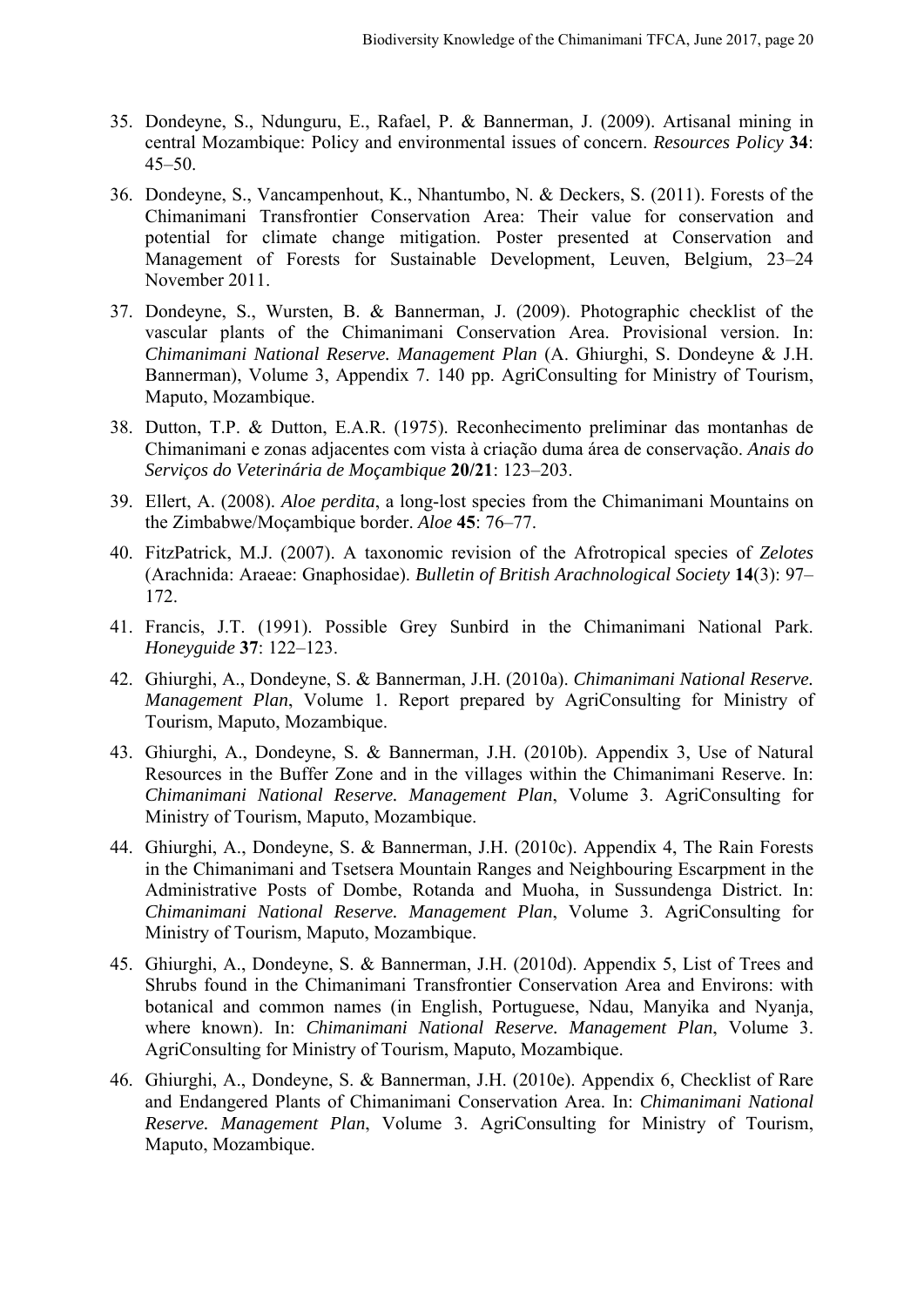- 47. Gomes Pedro, J. & Barbosa, L.A.G. (1955). A Vegetaçao. *Esboco de Reconhecimento Ecologica-Agriciola de Moçambique*. CICA Memorias & Trabalhos No. 23, pp. 69‒220. Junta de Exportaçāo do Algodāo, Lourenço Marques, Mozambique.
- 48. Gomes e Sousa, A. (1968). Reservas florestais de Moçambique. Comunicações 10. Instituto de Investigação Agronómica de Moçambique, Maputo, Mozambique.
- 49. Goodier, R. & Phipps, J.B. (1958). A first check-list of the vascular plants of the Chimanimani Mountains. *Proceedings & Transactions of Rhodesian Scientific Association* **46**: 147‒163.
- 50. Goodier, R. & Phipps, J.B. (1961). A revised check-list of the vascular plants of the Chimanimani mountains. *Kirkia* **1**: 44‒66.
- 51. Goodier, R. & Phipps, J.B. (1962). A vegetation map of the Chimanimani National Park. *Kirkia* **3**: 2‒7.
- 52. Graham, M.F. & Addison, R.J. (1965). Ornithology. In: Prince Edward School Chironi Expedition (Chimanimani area), 1965, pp. 81–94. Rhodesian Schools Exploration Society. Harare [Salisbury], Zimbabwe.
- 53. Guedes, B. (2004). Caracterização silvicultural e comparação das reserves florestais de Maronga, Moribane e Zomba, Província de Manica. Unpublished thesis, Licenciatura em Engenharia Florestal. Faculty of Forestry, Universidade Eduardo Mondlane, Maputo. 51 pp.
- 54. Hadj-Hammou, J. (2014). Field guide to the endemic plants of the Chimanimani area. Unpublished manuscript. Royal Botanic Gardens, Kew, UK.
- 55. Harvey, J., Conradie, W., Cunningham, M. & du Preez, L. (2010). 2010 "Lost" Amphibian Species Search for *Arthroleptis troglodytes*. Unpublished report for Conservation International. Pietermaritzburg, South Africa.
- 56. Hilliard, O.M. & Burtt, B.L. (1990). Studies in the Gesneriaceae of the Old World. LI, A new *Streptocarpus* from Mozambique. *Notes Royal Botanic Gardens Edinburgh* **46**: 321‒322.
- 57. Hodgson, C.J. (1971). The birds of the Chimanimani Mountains, Rhodesia. South African Avifauna series No. 77: 1-31.
- 58. Hughes, D.M. (2001). Rezoned for business: How eco-tourism unlocked Black farmland in Eastern Zimbabwe. *Journal of Agrarian Change* **1**: 575‒599.
- 59. Hughes, D.M. (2007). *From Enslavement to Environmentalism: Politics on a Southern African Frontier*. University of Washington Press, Seattle / Weaver Press, Harare.
- 60. Hyde, M.A., Wursten, B.T., Ballings, P., Dondeyne, S. & Coates Palgrave, M. (2015a). Flora of Mozambique: Outing no. 18: Visit by Bart Wursten and Stefaan Dondeyne to Mozambique. http://www.mozambiqueflora.com/speciesdata/outing-display.php? outing\_id=18, retrieved 2 September 2015.
- 61. Hyde, M.A., Wursten, B.T., Ballings, P., Dondeyne, S. & Coates Palgrave, M. (2015b). Flora of Mozambique: Outing no. 31: Field trip to Zomba and Mount Magorogodo, Chimanimani Transfrontier Conservation Area, 20 Oct 2013-01 Nov 2013. Accessed at: http://www.mozambiqueflora.com/speciesdata/outing-display.php?outing\_id=31, retrieved 2 September 2015.
- 62. Hyde, M.A., Wursten, B.T., Ballings, P. & Coates Palgrave, M. (2017a). Flora of Zimbabwe website. http://www.zimbabweflora.co.zw/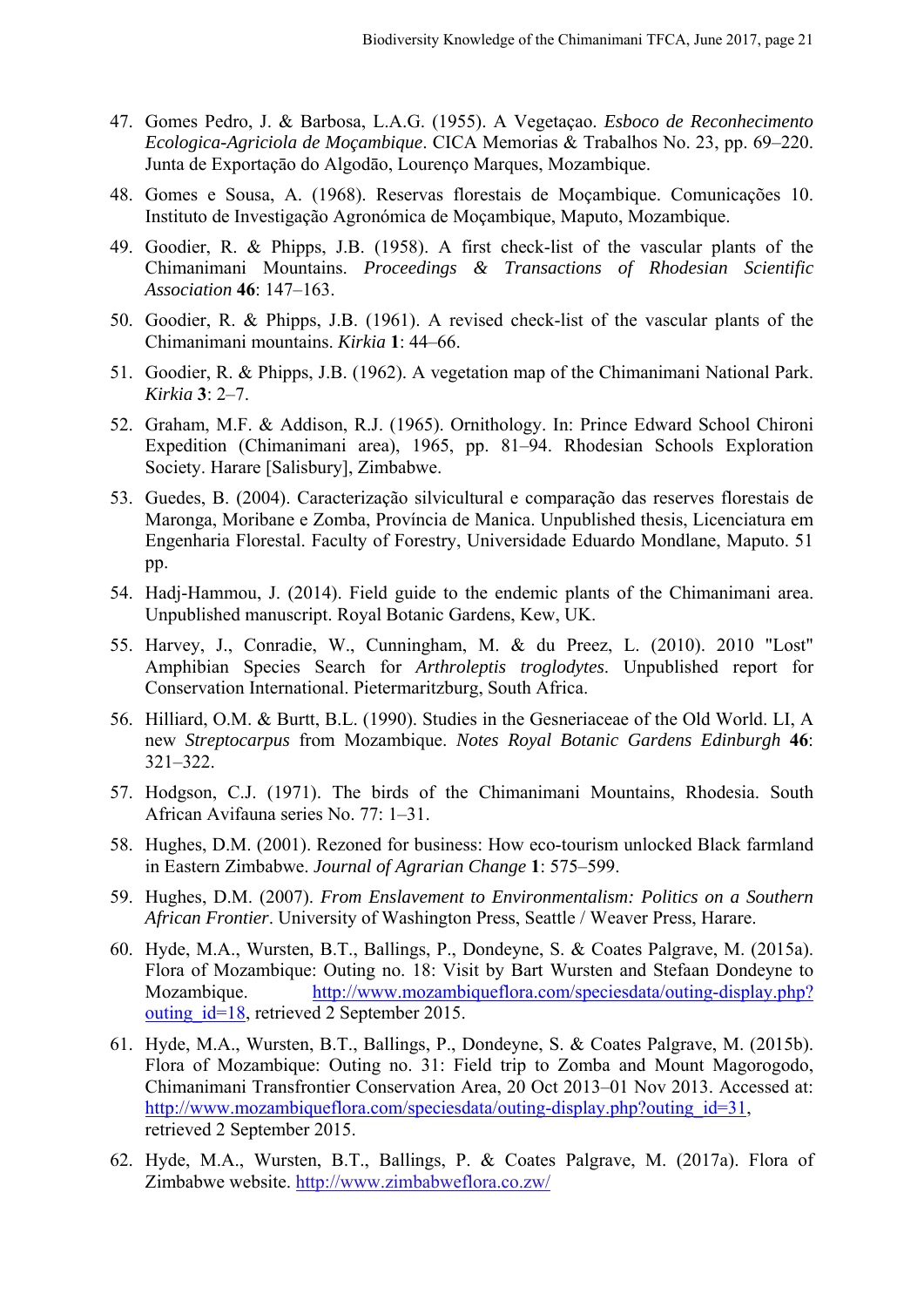- 63. Hyde, M.A., Wursten, B.T., Ballings, P., Dondeyne, S. & Coates Palgrave, M. (2017b). Flora of Mozambique website. http://www.mozambiqueflora.com/
- 64. I.N.G. (1987). Carta Geologica, scale 1:1 million. Instituto Nacional de Geologia, Maputo.
- 65. Irwin, M.P.S. (1979). The Zimbabwe-Rhodesia and Moçambique highland avian endemics: their evolution and origin. *Honeyguide* 99: 5–11.
- 66. Irwin, M.P.S. (1981). *The Birds of Zimbabwe*. Quest Publishing, Harare, Zimbabwe.
- 67. Izidine, S. & Bandiera, S. (2002). Mozambique. In: *Southern African Plant Red Data*  Lists (edited by J.S. Golding), pp. 43–60. Report no. 14. SABONET, Pretoria, South Africa.
- 68. Jackson, H.D. (1972). Comment on *Telophorus zeylonus restrictus* Irwin, the Chimanimani Mountain race of the Bokmakierie (Aves: Laniidae). *Arnoldia, Rhodesia*  **6** $(2)$ : 1–5.
- 69. Jackson, H.D. (1973a). Records of some birds and mammals in the central Chimanimani Mountains of Moçambique and Rhodesia. *Durban Museum Novitates* **9**(20): 291‒305.
- 70. Jackson, H.D. (1973b). Faunal notes from the Chimanimani Mountains, based on a collection of birds and mammals from the Mucrera River, Mozambique. *Durban Museum Novitates* **10**(2): 23‒42.
- 71. Jackson, H.D. (1975). Further notes on the birds and mammals of the Chimanimani Mountains. *Durban Museum Novitates* **10**(13): 181-187.
- 72. Killick, D.J.B. (1978). The Afro-alpine region. In: *Biogeography and Ecology of*  Southern Africa (edited by M.J.A. Werger), pp. 515–560. W. Junk, The Hague, Netherlands.
- 73. Lister, L.A. (1987). *The Erosion Surfaces of Zimbabwe*. Zimbabwe Geological Survey Bulletin No. 90. Geological Survey, Harare.
- 74. Little, I.T. (2013). Mozambique and Malawi Blue Swallow survey report, 10–31 November 2013. Endangered Wildlife Trust, Johannesburg, South Africa.
- 75. Macdonald, I.A.W., Dean, W.R.J. & Vernon, C.J. (1974). The Haroni-Lusitu area of Rhodesia. *Honeyguide* **78**: 29‒35.
- 76. Magness, T.A. [editor] (1973). Vakwashi (the hunters of knowledge): Expedition to the Hode People. Report from the Vakwashi Branch, Rhodesian Schools Exploration Society. Harare [Salisbury], Zimbabwe.
- 77. Mapaura, A. (2002). Endemic plant species of Zimbabwe. *Kirkia* **18**: 117‒148.
- 78. Mapaura, A. & Timberlake, J.R. (2002). Zimbabwe. In: *Southern African Plant Red Data*  Lists (edited by J.S. Golding), pp. 157-182. Report no. 14. SABONET, Pretoria, South Africa.
- 79. Masterson, A.N.B. (1992). Conservation of the Haroni-Rusitu Botanical Reserves. *Honeyguide* **38**: 102‒107.
- 80. Masterson, A.N.B. & Child, G.F.T. (1959). Ornithological notes on an expedition to the Chimanimani Mountains. *Ostrich* **30**: 22‒32.
- 81. Meadows, M.E. & Linder, H.P. (1993). A paleoecological perspective on the origin of Afromontane grasslands. *Journal of Biogeography* **20**: 345‒355.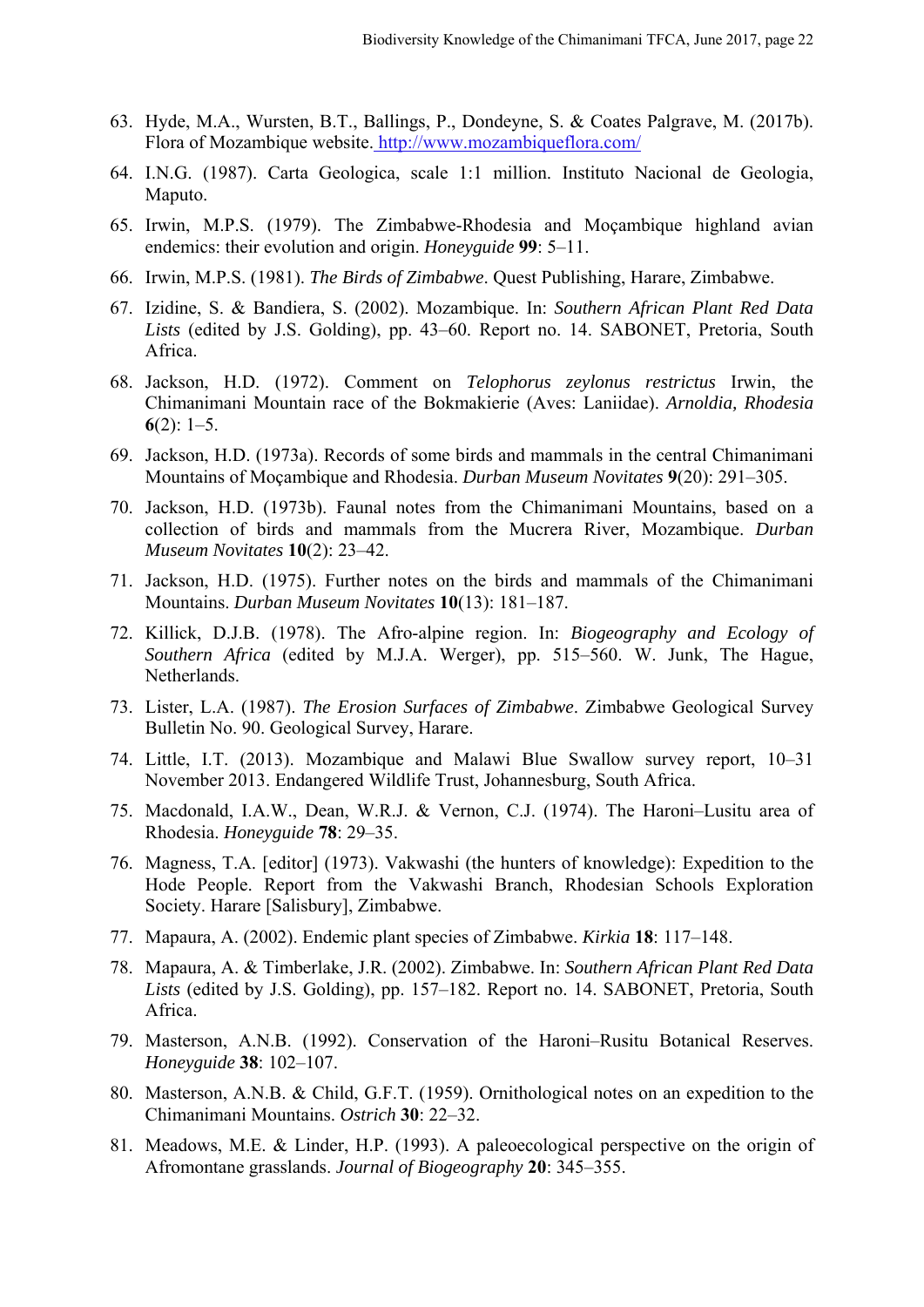- 82. Mitchell, D.S., Hall, A.V., *et al.* (1958). The 1958 Science Society Expedition to the Chimanimani Mountains. *Journal of Science Society, University of Cape Town* **1**: 25‒37.
- 83. Monteiro, J., Dondeyne, S., Wursten, B., Bannerman, J., Melby, H. & Sitoe, A. (2011). Vegetation composition of natural gaps in Moribane forest (Mozambique). *African Journal of Ecology* **49**: 510‒514.
- 84. Muhate, A. (2004). Estudo da composição e estrutura arbórea ao longo de um gradiente altitudinal na Reserva Florestal de Moribane. Unpublished thesis, Licenciatura em Engenharia Florestal. Faculty of Forestry, Universidade Eduardo Mondlane, Maputo. 43 pp.
- 85. Müller. T. (1999). The distribution, classification and conservation of rainforests in Zimbabwe. In: J.R. Timberlake & S. Kativu (editors), *African Plants: Biodiversity, Taxonomy and Uses*, pp. 221–235. Proceedings of the 1997 AETFAT Congress, Harare. Royal Botanic Gardens, Kew, UK.
- 86. Müller. T. (2006). The distribution, classification and conservation of rainforests in Eastern Zimbabwe. Occasional Publications in Biodiversity No. 19. Biodiversity Foundation for Africa, Bulawayo, Zimbabwe. Available at http://www.biodiversityfoundation.org/ documents/BFA No.19\_Rainforests E Zimbabwe .pdf
- 87. Müller, T., Sitoe, A. & Mabunda, R. (2005). Assessment of Forest Reserve Network in Mozambique. Unpublished report, 47 pp. WWF Mozambique, Maputo. Accessed at www.coastalforests.tfcg.org/pubs/RAPPAM\_MZQ.pdf
- 88. Parker, V. (2001). Mozambique. In: *Important Bird Areas in Africa and Associated Islands: Priority Sites for Conservation* (eds. L.D.C. Fishpool & M.I. Evans), pp. 627– 638. Pisces Publications & BirdLife International, Newbury & Cambridge, UK.
- 89. Parker, V. (2005). *The Atlas of the Birds of Central Mozambique*. Endangered Wildlife Trust, Johannesburg/Avian Demography Unit, University of Cape Town, South Africa.
- 90. Phipps, J.B. & Goodier, R. (1962). A preliminary account of the plant ecology of the Chimanimani mountains. *Journal of Ecology* **50**: 291‒319.
- 91. Quaile, D. (1973). Botany December, '72 and Botany August, 1973. December, 1972–August, 1973 Expedition. "The Corner" – Chimanimani Mountains. Rhodesian Schools Exploration Society (Mashonaland), Harare [Salisbury], Zimbabwe. pp. 24‒36.
- 92. Rendle, A.B., Baker, E.G., Moore, S., Gepp, A. & Swynnerton, C.F.M. (1911). A contribution to our knowledge of the Flora of Gazaland. *Journal of the Linnean Society, Botany* **40**: 1‒245.
- 93. Rhodesian Schools Exploration Society (1965). Prince Edward School Chironi Expedition (Chimanimani area), 1965. Rhodesian Schools Exploration Society report. Harare [Salisbury], Zimbabwe.
- 94. Rhodesian Schools Exploration Society (1969). Rhodesian Schools (Mashonaland area) January 1969 expedition (lower Chimanimani–Makurupini area). Rhodesian Schools Exploration Society report. Harare [Salisbury], Zimbabwe.
- 95. Rhodesian Schools Exploration Society (1973). Rhodesian Schools (Mashonaland) December 1972–August 1973 expedition ("The Corner"–Chimanimani Mountains). Rhodesian Schools Exploration Society report. Harare [Salisbury], Zimbabwe.
- 96. Robertson, F. (1986). A study of the conservation status of botanical reserves in Zimbabwe. *Zimbabwe Science News* **20**: 102‒106.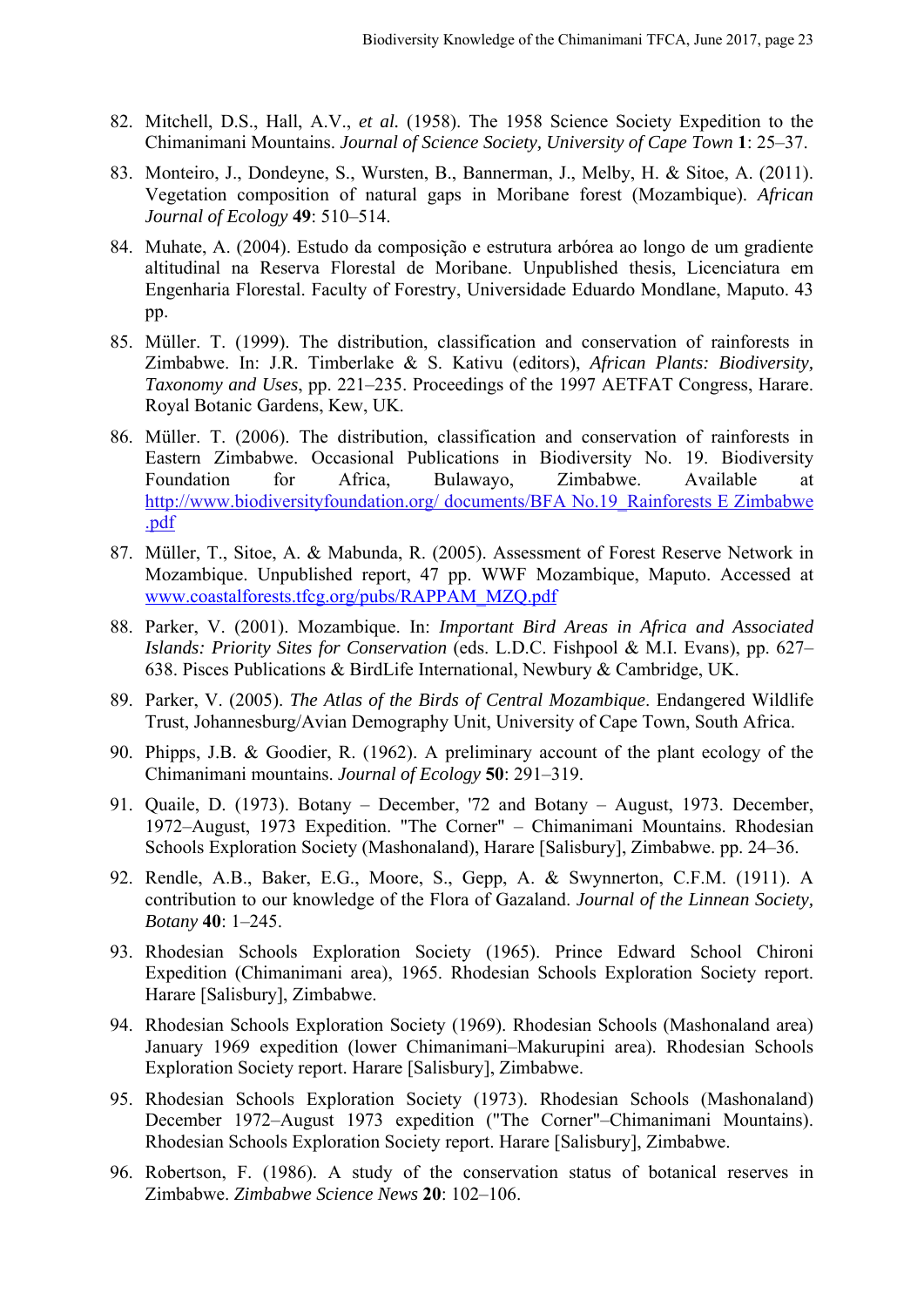- 97. Ryan, P.G., Cassidy, R. & Salinger, T. (1984). The Haroni-Lusitu Junction revisited. *Honeyguide* **30**: 90‒91.
- 98. Schafer, J. & Bell, R. (2002). The State and community-based natural resource management: The case of the Moribane Forest Reserve, Mozambique. *Journal of Southern African Studies* **28**: 401‒420.
- 99. Shah, T. (2016). *Conservation Status of the Plants of the Chimanimani Mountains, Mozambique, based on four endemic species*. Unpublished MSc dissertation, University of Reading, UK. 67 pp.
- 100. Shaw, J.R. (1991). Pennant-winged Nightjar in the Chimanimani Mountains. *Honeyguide*  **37**: 182.
- 101. Shaw, J. (2012). First Expedition, Rhodesian Schools' Exploration Society, Chimanimani Mountains 1954. Our Rhodesian Heritage website. Available at http://rhodesianheritage.blogspot.co.uk/2012/06/first-expedition-rhodesian-schools.html
- 102. Smithers, R.H.N. & Lobão Tello, J.L.P. (1976). *Check List and Atlas of the Mammals of Mozambique*. Museum Memoir No. 8. National Museums & Monuments of Rhodesia, Harare, Zimbabwe.
- 103. de Sousa, C. (2009). Levantamento de utilização de espécies silvestres pela comunidade de M'punga. Unpublished report for Micaia, IIAM, Maputo. 20 pp.
- 104. Stattersfield, A.J., Crosby, M.J., Long, A.J., Wege, D.C. (1998). *Endemic Bird Areas of the World: Priorities for Bird Conservation*. Birdlife International, Cambridge, UK.
- 105. Swynnerton, C.F.M. (1907). On the birds of Gazaland, southern Rhodesia (and Moçambique). *Ibis* **49**: 30‒74, 279‒311.
- 106. Swynnerton, C.F.M. (1908). Further notes on the birds of Gazaland. *Ibis* **50**: 1‒107, 391‒ 443.
- 107. Swynnerton, C.F.M. (1917). Some factors in the replacement of the ancient East African forest by wooded pasture land. *South African Journal of Science* 14: 493–518.
- 108.Timberlake, J.R. (1992). Chimanimani centre of plant diversity. Manuscript. National Herbarium, Harare, Zimbabwe.
- 109.Timberlake, J.R. (1993). Report on education and tourist potential of the forests in the Lower Rusitu Valley, Zimbabwe. Unpublished report. Forestry Research Centre, Forestry Commission, Harare, Zimbabwe.
- 110.Timberlake, J.R. (1994). Changes in the extent of moist forest patches in the Eastern Highlands: case studies based on aerial photographs. Research Paper No. 7. Zimbabwe Forestry Commission, Harare, Zimbabwe.
- 111.Timberlake, J.R. (1999). List of plants from the Lower Rusitu valley (Haroni, Rusitu & and Makurupini forests) [draft]. Unpublished checklist. Bulawayo, Zimbabwe.
- 112.Timberlake, J.R. (2015). Mountain Gold ‒ Conservation in the Chimanimani Mountains, Mozambique. Available at: http://www.birdlife.org/worldwide/mountain-gold- %E2%80%92-conservation-chimanimani-mountains-mozambique
- 113.Timberlake, J.R., Darbyshire, I., Cheek, M., Banze, A., Fijamo, V., Massunde, J., Chipanga H. and Muassinar, D. (2016a). *Plant conservation in communities on the Chimanimani footslopes, Mozambique*. Report produced under Darwin Initiative Award 21-006. Royal Botanic Gardens, Kew, UK.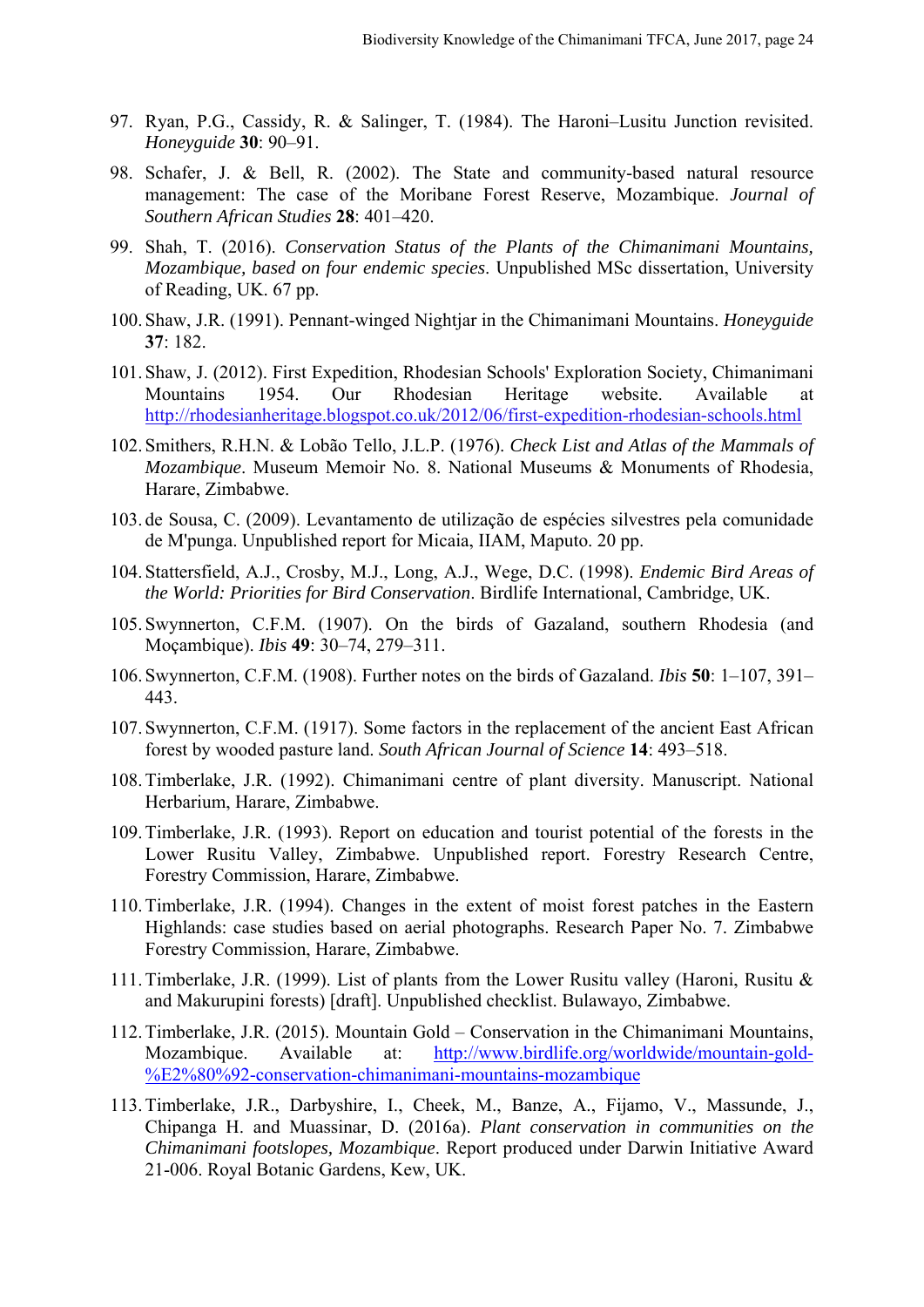- 114.Timberlake, J.R., Darbyshire, I., Wursten, B., Hadj-Hammou, J., Ballings, P., Mapaura, A., Matimele, H., Banze, A., Chipanga, H., Muassinar, D., Massunde, M., Chelene, I., Osborne, J. & Shah, T. (2016b). *Chimanimani Mountains: Botany and Conservation*. Report produced under CEPF Grant 63512. Royal Botanic Gardens, Kew, UK.
- 115.Timberlake, J.R. & Müller, T. (1994). Identifying and describing areas for vegetation conservation in Zimbabwe. *Strelitzia* **1**: 125‒139.
- 116.Van Wyk, A.E. & Smith, G.F. (2001). Chimanimani‒Nyanga Centre. Chapter 10, *Regions of Floristic Endemism in Southern Africa: A review with emphasis on succulents*, pp. 140‒145. Umdaus Press, Hatfield, South Africa.
- 117.Vernon, C.J., Macdonald, I.A.W. & Dean, W.R.J. (1989). Birds of an isolated tropical lowland rainforest in Eastern Zimbabwe. Ostrich Supplement 14: 111-122.
- 118.Vernon, C.J., Macdonald, I.A.W. & Dean, W.R.J. (1990). The birds of the Haroni-Lusitu. *Honeyguide* **36**: 14‒35.
- 119.Watson, R.L.A. (1969). *The Geology of the Cashel, Melsetter and Chipinga Areas*. Rhodesia Geological Survey Bulletin No. 60. Geological Survey, Harare, Zimbabwe.
- 120.White, F. (1978). The Afromontane region. In: *Biogeography and Ecology of Southern Africa* (edited by M.J.A. Werger), pp. 463–513. W. Junk, The Hague, Netherlands.
- 121. White, F. (1983). *The Vegetation of Africa*. Natural Resources Research No.20. UNESCO, Paris, France.
- 122.Wild, H. (1964). The endemic species of the Chimanimani mountains and their significance. *Kirkia* **4**: 125‒157.
- 123.Wild, H. (1968). Phytogeography of South Central Africa. *Kirkia* **6**: 197‒222.
- 124.Wild, H. & Barbosa, L.A.G. (1968). Vegetation map of the Flora Zambesiaca area. M.O. Collins, Harare [Salisbury], Zimbabwe.
- 125.Wursten, B., Timberlake, J.R. & Darbyshire, I. (2017, in press). The Chimanimani Mountains: an updated checklist. *Kirkia* 19: 70–100.
- 126.Zoological Society of London (2016). EDGE, Evolutionary Distinct and Globally Endangered. Available at 99 Cave squeaker. http://www.edgeofexistence.org/ amphibians/species\_info.php?id=643 (accessed August 2016).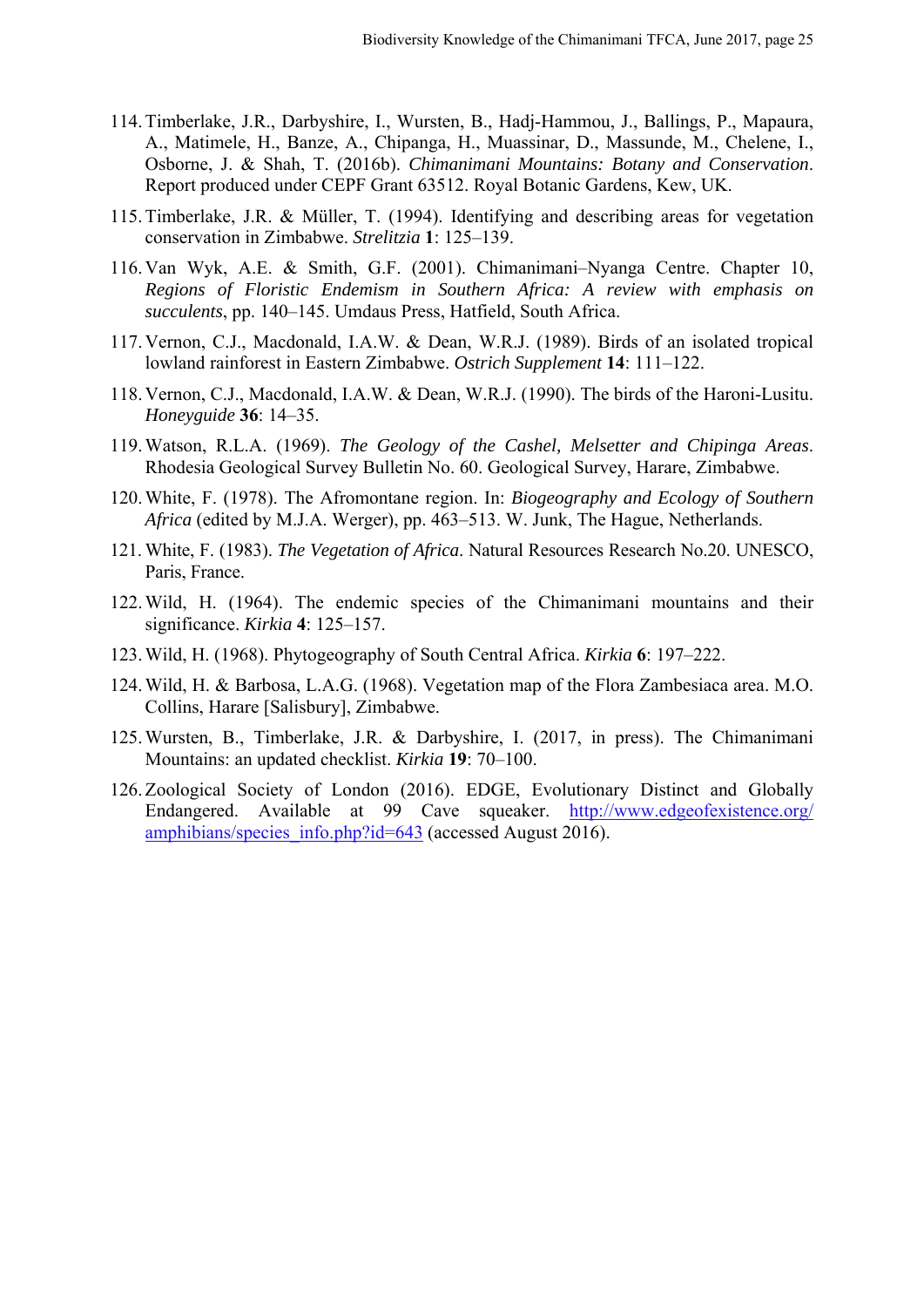| Ecological factors                     |                                    |                                       |                           |                           |                           |                                                                                                 |                                                              |                                                 |                           |         |                                             |                                                        |                           |                           |
|----------------------------------------|------------------------------------|---------------------------------------|---------------------------|---------------------------|---------------------------|-------------------------------------------------------------------------------------------------|--------------------------------------------------------------|-------------------------------------------------|---------------------------|---------|---------------------------------------------|--------------------------------------------------------|---------------------------|---------------------------|
|                                        | ground/<br>soil<br>deeper<br>_evel | slope/<br>soil<br>shallower<br>Medium | slopes,<br>Rocky<br>crags | soils<br>Schist           | Quartzite soils           | high<br>soils<br>soils<br>high<br>Permanently<br>table<br>table<br>Seasonally<br>water<br>water | well-<br>soils<br>fires<br>but<br>drained<br>Severe<br>Moist | Moderately hot<br>rare<br><b>Fires</b><br>fires | Fires occasional          | Aquatic | areas<br>Wind-exposed<br>Sheltered<br>areas | Below 1500 m                                           | 350-1650 m                | Above 1650 m              |
| A. FOREST                              |                                    |                                       |                           |                           |                           |                                                                                                 |                                                              |                                                 |                           |         |                                             |                                                        |                           |                           |
| Ai) Dry montane forest                 | $\boldsymbol{\mathsf{x}}$          | $\pmb{\times}$                        |                           | $\boldsymbol{\mathsf{x}}$ | $\boldsymbol{\mathsf{x}}$ |                                                                                                 | $\boldsymbol{\mathsf{x}}$                                    | $\boldsymbol{\mathsf{x}}$                       |                           |         |                                             | $\pmb{\times}$<br>$\boldsymbol{\mathsf{x}}$            | $\boldsymbol{\mathsf{x}}$ |                           |
| Aii) Marginal (seral) forest           | $\boldsymbol{\mathsf{x}}$          | $\boldsymbol{\mathsf{x}}$             | ×                         | ×                         | $\boldsymbol{\mathsf{x}}$ |                                                                                                 | $\boldsymbol{\mathsf{x}}$                                    |                                                 | ×                         |         |                                             | $\boldsymbol{\mathsf{x}}$<br>$\boldsymbol{\mathsf{x}}$ |                           |                           |
| <b>B. WOODLAND</b>                     |                                    |                                       |                           |                           |                           |                                                                                                 |                                                              |                                                 |                           |         |                                             |                                                        |                           |                           |
| Bi) Uapaca kirkiana woodland           |                                    | $\boldsymbol{\mathsf{x}}$             |                           | $\boldsymbol{\mathsf{x}}$ | $\boldsymbol{\mathsf{x}}$ | $\boldsymbol{\mathsf{x}}$                                                                       |                                                              | $\times$                                        |                           |         | $\boldsymbol{\mathsf{x}}$                   | $\boldsymbol{\mathsf{x}}$                              | $\boldsymbol{\mathsf{x}}$ |                           |
| Bii) Brachystegia spiciformis woodland |                                    | $\boldsymbol{\mathsf{x}}$             |                           | ×                         |                           | $\boldsymbol{\mathsf{x}}$                                                                       |                                                              | $\boldsymbol{\mathsf{x}}$                       |                           |         | $\boldsymbol{\mathsf{x}}$                   | $\boldsymbol{\mathsf{x}}$                              | $\boldsymbol{\mathsf{x}}$ |                           |
| Biii) Br. tamarindoides woodland       |                                    | $\boldsymbol{\mathsf{x}}$             |                           |                           | $\boldsymbol{\mathsf{x}}$ | $\boldsymbol{\mathsf{x}}$                                                                       |                                                              | $\times$                                        |                           |         | $\boldsymbol{\mathsf{x}}$                   | ×                                                      | $\boldsymbol{\mathsf{x}}$ |                           |
| C. SCRUB                               |                                    |                                       |                           |                           |                           |                                                                                                 |                                                              |                                                 |                           |         |                                             |                                                        |                           |                           |
| Ci) Ericaceous scrub                   |                                    |                                       | $\boldsymbol{\mathsf{x}}$ |                           | $\boldsymbol{\mathsf{x}}$ |                                                                                                 | $\boldsymbol{\mathsf{x}}$                                    | $\boldsymbol{\mathsf{x}}$                       | $\boldsymbol{\mathsf{x}}$ |         | $\boldsymbol{\mathsf{x}}$                   | $\boldsymbol{\mathsf{x}}$                              | $\boldsymbol{\mathsf{x}}$ | $\boldsymbol{\mathsf{x}}$ |
| Cii) Proteaceous scrub                 | $\boldsymbol{\mathsf{x}}$          | $\boldsymbol{\mathsf{x}}$             |                           | $\times$                  | $\pmb{\times}$            | $\boldsymbol{\mathsf{x}}$                                                                       |                                                              | $\boldsymbol{\mathsf{x}}$                       | $\boldsymbol{\mathsf{x}}$ |         | $\boldsymbol{\mathsf{x}}$                   |                                                        | $\boldsymbol{\mathsf{x}}$ | $\boldsymbol{\mathsf{x}}$ |
| D. GRASSLAND                           |                                    |                                       |                           |                           |                           |                                                                                                 |                                                              |                                                 |                           |         |                                             |                                                        |                           |                           |
| Di) On quartzite terraces              | $\boldsymbol{\mathsf{x}}$          |                                       |                           |                           | $\boldsymbol{\mathsf{x}}$ | $\times$                                                                                        | $\boldsymbol{\mathsf{x}}$                                    | $\boldsymbol{\mathsf{x}}$                       |                           |         | $\boldsymbol{\mathsf{x}}$                   | ×                                                      | $\boldsymbol{\mathsf{x}}$ |                           |
| Dii) On schist slopes                  | $\boldsymbol{\mathsf{x}}$          |                                       |                           | ×                         |                           | $\times$                                                                                        | $\boldsymbol{\mathsf{x}}$                                    |                                                 |                           |         | $\boldsymbol{\mathsf{x}}$                   | $\boldsymbol{\mathsf{x}}$                              | ×                         |                           |
| Diii) Hydromorphic grasslands          | $\boldsymbol{\mathsf{x}}$          |                                       |                           | $\boldsymbol{\mathsf{x}}$ | $\boldsymbol{\mathsf{x}}$ | $\boldsymbol{\mathsf{x}}$                                                                       | $\boldsymbol{\mathsf{x}}$                                    |                                                 |                           |         | $\boldsymbol{\mathsf{x}}$                   |                                                        | $\times$                  |                           |
| E. AQUATIC COMMUNITIES                 |                                    |                                       |                           |                           |                           |                                                                                                 |                                                              |                                                 |                           | ×       |                                             | ×                                                      | $\boldsymbol{\mathsf{x}}$ |                           |
| F. LITHOPHYTIC COMMUNITIES             |                                    |                                       | $\boldsymbol{\mathsf{x}}$ |                           | $\pmb{\times}$            |                                                                                                 |                                                              |                                                 | $\pmb{\times}$            |         | $\boldsymbol{\mathsf{x}}$                   | $\pmb{\times}$<br>×                                    | $\pmb{\times}$            | $\boldsymbol{\mathsf{x}}$ |

**ANNEX 2.** Summarized relationships of Chimanimani plant communities and ecological factors (modified from Phipps & Goodier 1962). Source: Timberlake *et al.* (2016b).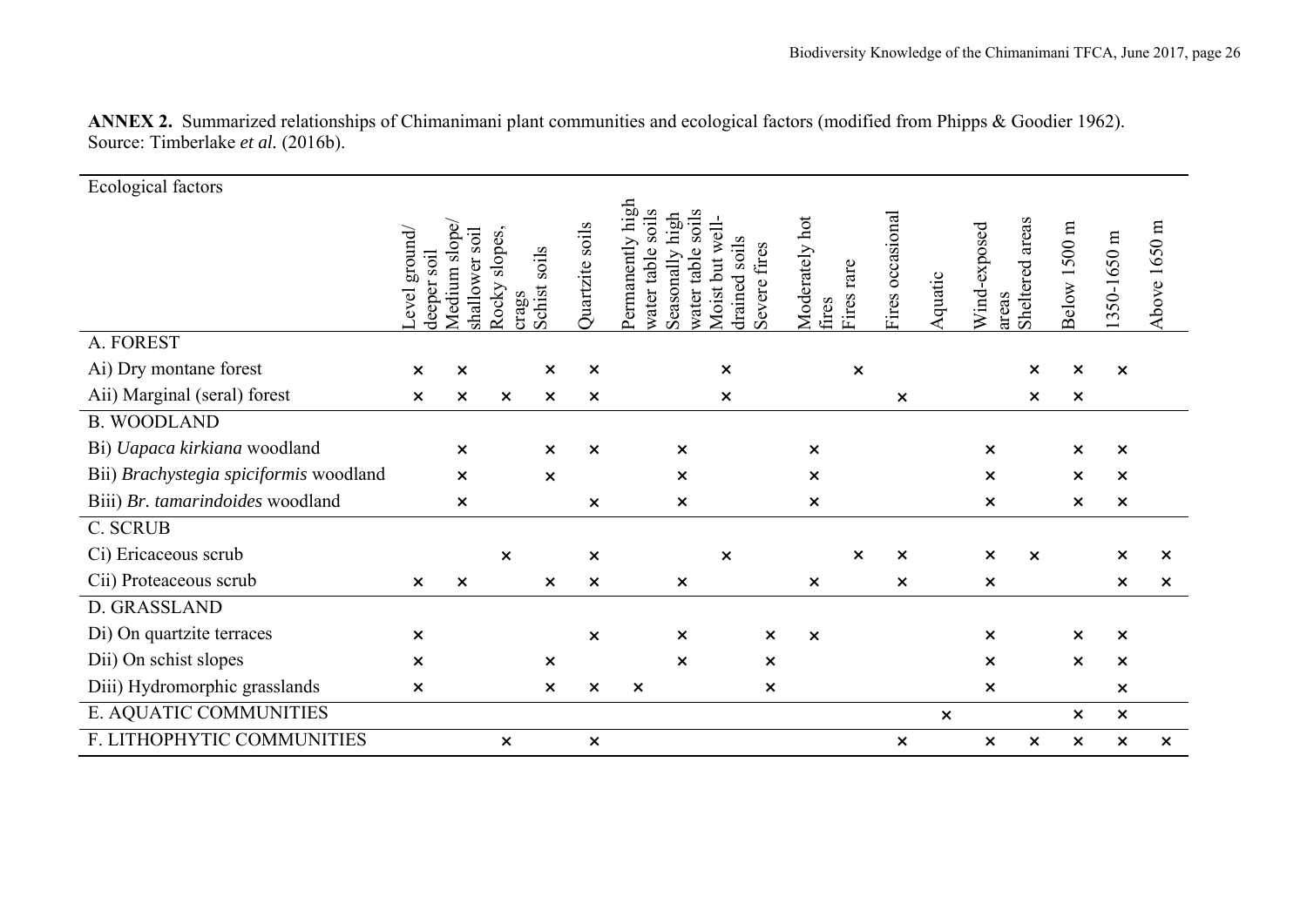## **ANNEX 3. LIST OF PLANTS FROM THE LOWER RUSITU VALLEY (HARONI, RUSITU & AND MAKURUPINI FORESTS)**

This is a draft checklist produced from an earlier unpublished list in the National Herbarium, Harare (Timberlake 1999). The altitudinal limits are not clear, but could extend up to 800 m or higher. Nomenclature and family arrangement has not been updated or corrected from that time, so it is not strictly comparable with Annex 4 or with the forthcoming Chimanimani montane checklist (Wursten *et al.* 2017).

| Compiled from collections made by:           |            |                                    |             |
|----------------------------------------------|------------|------------------------------------|-------------|
| R.B. Drummond<br>Nov 1955                    |            | T. Müller & R.D. Kelly             | May 1969    |
| J.S. Ball                                    | 1959-1963  | T.M. Wild & J. King                | Aug 1969    |
| H. Wild                                      | April 1962 | T. Müller, T.A.D. Gordon & G. Pope | June 1971   |
| H. Wild, B. Goldsmith & T. Müller            | Dec 1964   | Vakwashi Expedition                | 1973        |
| RSES "Chironi" Expedition                    | Aug-Sept,  | T. Müller                          | 1975        |
|                                              | Dec 1965   | J. & S. Burrows (fern book)        | 1990        |
| B.K. Simon & J.F. Ngoni                      | Nov 1967   | J. Timberlake & I. Mapaure         | Dec 1991    |
| <b>RSES</b> Expedition                       | Jan 1969   | Flora Zambesiaca                   | 1960 onward |
| H.M. Biegel, S. Mavi & I. MacDonald Jan 1969 |            | S. Mavi                            | 1998        |
|                                              |            |                                    |             |

Life-form: t tree Habitat: F forest<br>s shrub W wood

- -
	- e epiphyte

- s shrub W woodland/bushland
- h herb C fallow/cultivation
- cl climber O other

| FAMILY/Species/authority                                                       | 1/f          | habitat |
|--------------------------------------------------------------------------------|--------------|---------|
| <b>PTERIDOPHYTA</b>                                                            |              |         |
| Adiantaceae                                                                    |              |         |
| Cheilanthes viridis (Forssk.) Sw. var. glauca (Sim) Schelpe (=Pellaea viridis) | h            |         |
| Adiantum mendonçae Alston                                                      | h            |         |
| Pellaea calomelanos (Sw.) Link var. swynnertoniana (Sim) Schelpe               | $\mathbf{h}$ |         |
| Pellaea doniana Hook.                                                          | $\mathbf{h}$ |         |
| Pellaea pectiniformis Baker                                                    | h            |         |
| Aspidiaceae                                                                    |              |         |
| Ctenitis cirrhosa (Schumach.) Ching                                            | $\mathbf h$  |         |
| Tectaria gemmifera (Fée) Alston                                                | $\mathbf{h}$ |         |
| Aspleniaceae                                                                   |              |         |
| Asplenium aethiopicum (Burm.f.) Becherer                                       | $\mathbf{h}$ |         |
| Asplenium atroviride Schelpe                                                   | h            |         |
| Asplenium blastophorum Hieron.                                                 | $\mathbf{h}$ |         |
| Asplenium buettneri Brause                                                     | h            |         |
| Asplenium dregeanum Kuntze                                                     | $\mathbf{h}$ |         |
| Asplenium holstii Hieron.                                                      | $\mathbf{h}$ |         |
| Asplenium inaequilaterale Willd.                                               | $\mathbf{h}$ |         |
| Asplenium pellucidum Lam. subsp. pseudohorridum (Hieron.) Schelpe              | $\mathbf{h}$ |         |
| Asplenium ramlowii Hieron.                                                     | $\mathbf{h}$ |         |
| Asplenium rutifolium (Berg.) Kuntze                                            | $\mathbf{h}$ |         |
| <b>Blechnaceae</b>                                                             |              |         |
| Stenochlaena tenuifolia (Desv.) Moore                                          | $\mathbf h$  |         |
| Cyatheaceae                                                                    |              |         |
| Cyathea sp.aff. C. mossambicensis Baker                                        | $\mathbf{h}$ |         |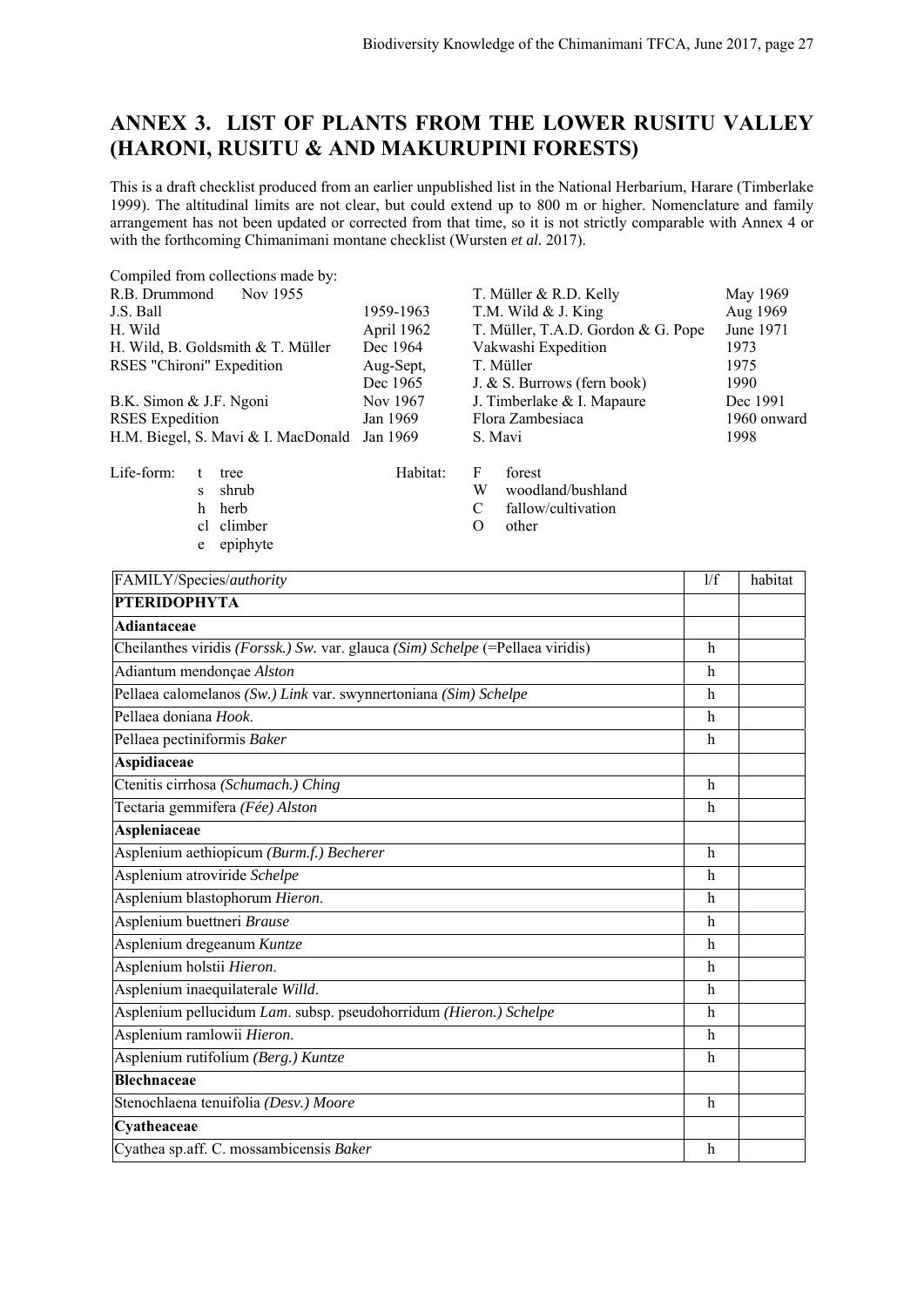| <b>Davalliaceae</b>                                                      |                           |              |
|--------------------------------------------------------------------------|---------------------------|--------------|
| Nephrolepis biserrata (Sw.) Schott                                       | h                         |              |
| Dennstaedtiaceae                                                         |                           |              |
| Blotiella natalensis (Hook.) Tryon                                       | h                         |              |
| Microlepia speluncae (L.) T.Moore                                        | h                         |              |
| Equisetaceae                                                             |                           |              |
| Equisetum ramosissimum Desf.                                             | $\mathbf h$               |              |
| Grammitidaceae                                                           |                           |              |
| Grammitis serrulata (Sw.) Sw. (=Xiphopteris serrulata)                   | $\mathbf h$               |              |
| Hymenophyllaceae                                                         |                           |              |
| Hymenophyllum capense Schrad. (=H. polyanthos var. mossambicense)        | h                         |              |
| Trichomanes melanotrichum Schlect. (=T. pyxidiferum var. melanotrichum)  | $\boldsymbol{\mathrm{h}}$ |              |
| Trichomanes rigidum Sw.                                                  | h                         |              |
| Lindsaeaceae                                                             |                           |              |
| Lindsaea ensifolia Sw.                                                   | h                         |              |
| Lindsaea odorata Roxburgh                                                | h                         |              |
| Lomariopsidacea                                                          |                           |              |
| Bolbitis gemmifera (Hieron.) C.Chr.                                      | $\mathbf h$               |              |
| Bolbitis heudelotii (Fée) Alston                                         | h                         |              |
| Elaphoglossum acrostichoides (Hook. & Grev.) Schelpe                     | $\mathbf h$               |              |
| Elaphoglossum petiolatum (Sw.) Urb. subsp. salicifolium (Kaulf.) Schelpe | $\boldsymbol{\mathrm{h}}$ |              |
| Lycopodiaceae                                                            |                           |              |
| Lycopodium carolinianum L. var. carolinianum (=var. affine)              | $\mathbf h$               |              |
| Lycopodium cernuum L.                                                    | $\mathbf h$               |              |
| <b>Marattiaceae</b>                                                      |                           |              |
| Marattia fraxinea J.F.Gmel. var. salicifolia (Schrad.) C.Chr.            | $\mathbf h$               |              |
| Osmundaceae                                                              |                           |              |
| Osmunda regalis L.                                                       | h                         |              |
| Todea barbara (L.) T.Moore                                               | h                         |              |
| Polypodiaceae                                                            |                           |              |
| Microgramma lycopodioides (L.) Copel.                                    | $\boldsymbol{\mathrm{h}}$ |              |
| Microsorium punctatum (L.) Copel.                                        | e                         | $\mathbf{F}$ |
| Microsorium scolopendrium (Burm.f.) Copel. (=Phymatodes scolopendria)    | e                         | F            |
| Platycerium alcicorne Desv.                                              | e                         | $\mathbf{F}$ |
| Pyrrosia lanceolata $(L.)$ Farw.                                         | $\mathbf h$               |              |
| Psilotaceae                                                              |                           |              |
| Psilotum nudum $(L)$ Beauv.                                              | h                         |              |
| Schizaeaceae                                                             |                           |              |
| Anemia simii Tardieu                                                     | $\mathbf h$               |              |
| Lygodium kerstenii Kuhn                                                  | h                         |              |
| Selaginellaceae                                                          |                           |              |
| Selaginella dregei (C.Presl.) Hieron.                                    | $\boldsymbol{h}$          |              |
| Selaginella kraussiana (Kunze) A.Br.                                     | $\boldsymbol{h}$          |              |
| Selaginella mittenii Baker                                               | h                         |              |
| Thelypteridaceae                                                         |                           |              |
| Thelypteris confluens (Thunb.) Morton                                    | $\mathbf h$               |              |
| Thelypteris dentata (Forssk.) E.St.John var. buchananii Schelpe          | $\boldsymbol{h}$          |              |
| Thelypteris gueinziana (Mett.) Schelpe                                   | $\mathbf h$               |              |
|                                                                          |                           |              |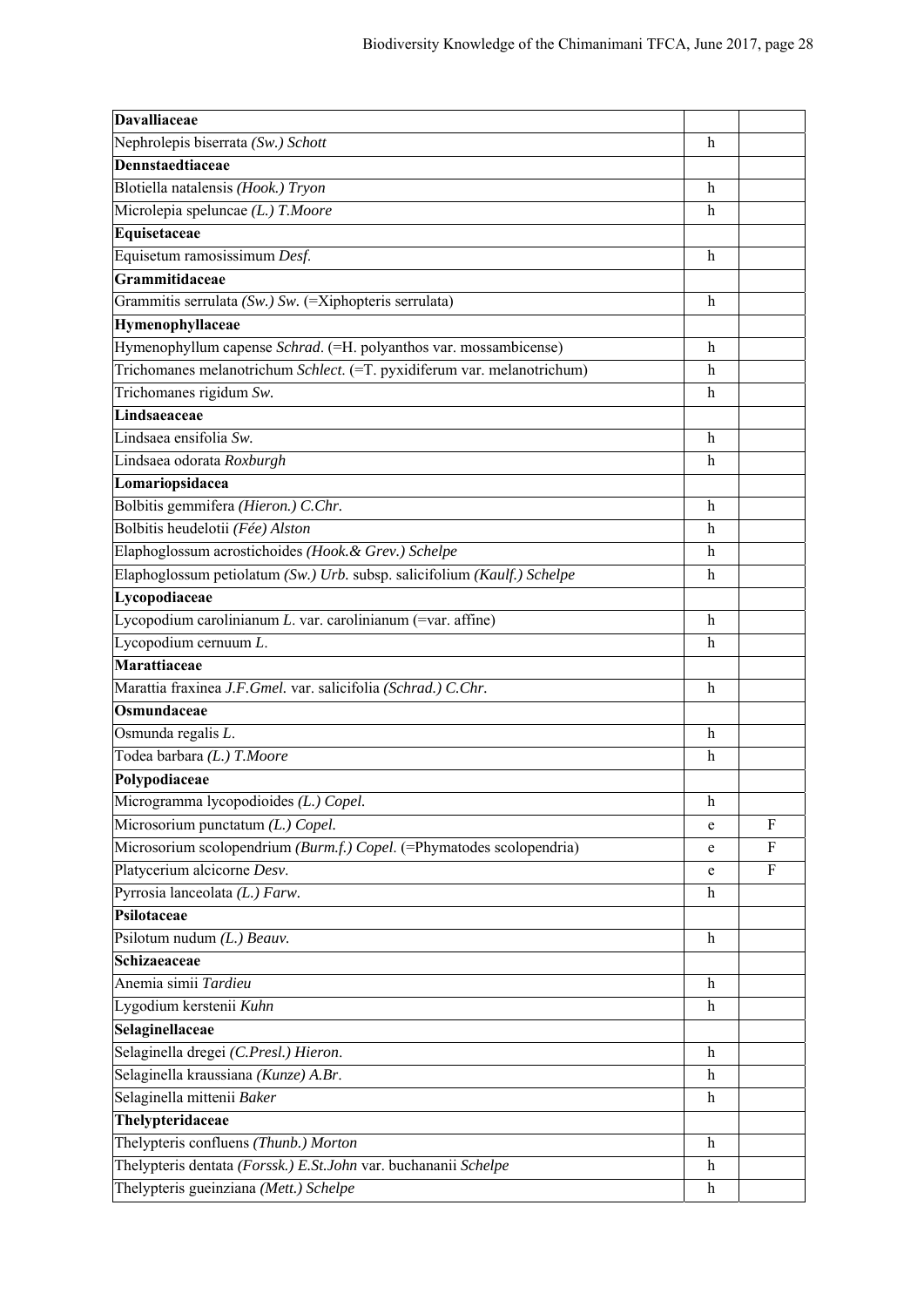| Thelypteris hispidula (Decne.) Reed (=T. quadrangularis)                   | $\mathbf h$               |               |
|----------------------------------------------------------------------------|---------------------------|---------------|
| Thelypteris interrupta (Willd.) K.Iwats                                    | h                         |               |
| Vittariaceae                                                               |                           |               |
| Vittaria elongata Sw.                                                      | h                         |               |
| Vittaria ensiformis Sw.                                                    | h                         |               |
| Vittaria isoetifolia Bory                                                  | h                         |               |
| Vittaria volkensii Hieron.                                                 | h                         |               |
|                                                                            |                           |               |
| <b>GYMNOSPERMS</b>                                                         |                           |               |
| Podocarpaceae                                                              |                           |               |
| Podocarpus latifolius (Thunb.) Mirb. (=P. milanjianus)                     | t                         | $\mathbf{F}$  |
| Zamiaceae                                                                  |                           |               |
| Encephalartos manikensis (Gilliland) Gilliland (=E. chimanimaniensis)      | t                         |               |
|                                                                            |                           |               |
| <b>MONOCOTYLEDONS</b>                                                      |                           |               |
| Agavaceae                                                                  |                           |               |
| Dracaena mannii Baker var. nitens (Baker) Baker) (=D. reflexa var. nitens) |                           |               |
| Dracaena usambarensis Engl.                                                |                           |               |
| Sansevieria conspicua N.E.Br.                                              |                           |               |
| Aloaceae                                                                   |                           |               |
| Aloe ballii Reynolds var. ballii                                           |                           |               |
| Aloe ballii Reynolds var. makurupiniensis A.Ellert                         |                           |               |
| Aloe hazeliana Reynolds                                                    |                           |               |
| Aloe swynnertonii Rendle                                                   |                           |               |
| Amaryllidaceae                                                             |                           |               |
| Crinum sp.                                                                 | $\mathbf h$               |               |
| Cryptostephanus vansonii I.Verd.                                           |                           |               |
| Haemanthus pole-evansii Oberm.                                             | h                         |               |
| Anthericaceae                                                              |                           |               |
| Chlorophytum galpinii (Baker) Kativu (=Anthericum galpinii)                | h                         |               |
| Chlorophytum blepharophyllum Baker                                         | $\boldsymbol{\mathrm{h}}$ |               |
| Chlorophytum bowkeri Baker                                                 | h                         |               |
| Chlorophytum brevipes Baker                                                | h                         |               |
| Aponogetonaceae                                                            |                           |               |
| Aponogeton desertorum Spreng.                                              | h                         | W             |
| Araceae                                                                    |                           |               |
| Colocasia esculenta (L.) Schott                                            | $\mathbf h$               | $\mathcal{C}$ |
| Culcasia scandens P.Beauv.                                                 | h                         |               |
| Gonatopus boivinii (Decne.) Engl.                                          | $\mathbf h$               |               |
| Xanthosoma mafaffa Schott                                                  | $\boldsymbol{\mathrm{h}}$ |               |
| Zamioculcas zamiifolia (Lodd.) Engl.                                       |                           |               |
| Arecaceae (Palmae)                                                         |                           |               |
| Borassus aethiopum Mart.                                                   | t                         | $\mathcal{C}$ |
| Hyphaene coriacea Gaertn.                                                  | t                         | $\mathbf C$   |
| Phoenix reclinata Jacq.                                                    | ${\bf S}$                 | W             |
| Asparagaceae                                                               |                           |               |
| Asparagus asparagoides (L.) W. Wight                                       | $\,h$                     |               |
| Asparagus falcatus L.                                                      | $\mathbf{h}$              |               |
|                                                                            |                           |               |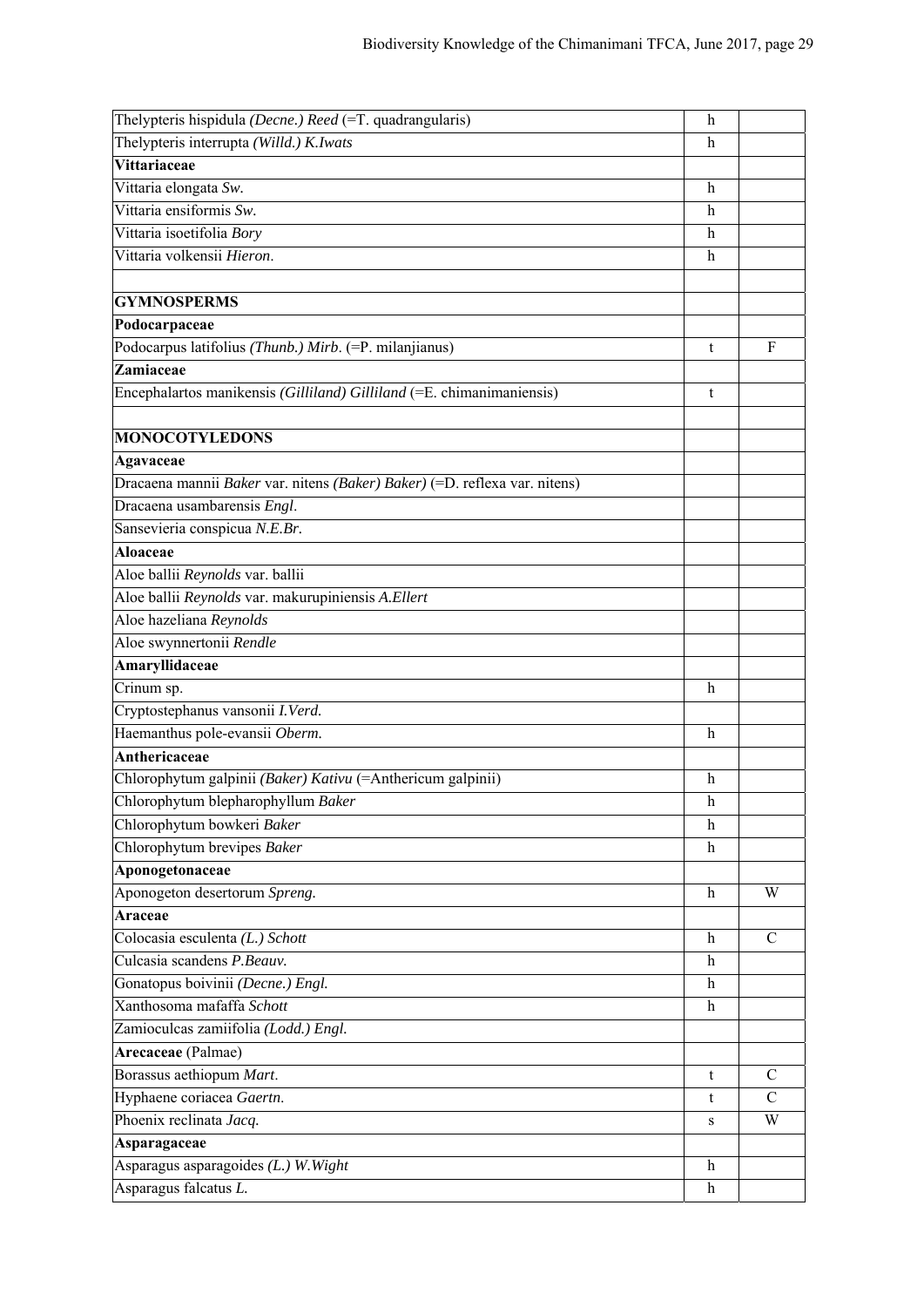| Asparagus setaceus (Kunth) Jessop                         | $\mathbf h$               |               |
|-----------------------------------------------------------|---------------------------|---------------|
| Asparagus virgatus Baker                                  | h                         |               |
| <b>Bromeliaceae</b>                                       |                           |               |
| Ananas comosus (L.) Merr.                                 | h                         | C             |
| <b>Burmanniaceae</b>                                      |                           |               |
| Burmannia madagascariensis Baker                          | h                         | F             |
| Cannaceae                                                 |                           |               |
| Canna indica L.                                           | h                         | C             |
| Commelinaceae                                             |                           |               |
| Aneilema aequinoctiale (P.Beauv.) Loudon                  | h                         |               |
| Coleotrype natalensis C.B.Clarke                          | h                         |               |
| Commelina diffusa Burm.f.                                 | h                         |               |
| Commelina eckloniana Kunth                                | h                         |               |
| Commelina sphaerosperma C.B.Clarke                        | h                         |               |
| Cyanotis foecunda Hassk.                                  | h                         |               |
| Floscopa glomerata (Schult. & Schult.f.) Hassk.           |                           |               |
| Murdannia simplex (Vahl) Brenan                           |                           |               |
| Cyperaceae                                                |                           |               |
| Bulbostylis burchellii (Fic. & Heirn.) C.B.Clarke         |                           |               |
| Bulbostylis contexta (Nees) Bodard                        |                           |               |
| Bulbostylis pilosa (Willd.) Chem.                         |                           |               |
| Carex spicatopaniculata C.B.Clarke                        |                           |               |
| Coleochloa setifera (Ridl.) Gilly                         |                           |               |
| Costularia natalensis C.B.Clarke                          |                           |               |
| Cyperus albostriatus Schrad.                              |                           |               |
| Cyperus compressus L.                                     | h                         | C             |
|                                                           |                           |               |
|                                                           |                           |               |
| Cyperus difformis L.                                      | h                         | $\mathcal{C}$ |
| Cyperus distans L.f.                                      |                           |               |
| Cyperus ?hensii C.B.Clarke<br>Cyperus immensus C.B.Clarke |                           |               |
| Cyperus leptocladus Kunth                                 |                           |               |
| Cyperus kirkii C.B.Clarke                                 |                           |               |
| Cyperus rubroviridis Cherm.                               | h                         | C             |
| Cyperus tenax Boeckler                                    |                           |               |
| Cyperus tenuispica Steud.                                 |                           |               |
| Fimbristylis dichotoma (L.) Vahl                          |                           |               |
| Fimbristylis hispidula (Vahl) Kunth                       |                           |               |
| Kyllinga crassipes Boeckeler                              |                           |               |
| Kyllinga odorata Vahl                                     | h                         | W             |
| Kyllinga pumila Michx.                                    | h                         |               |
| Mariscus alternifolius Vahl                               | h                         | C             |
| Mariscus dubius (Rottb.) C.E.C.Fischer                    | h                         | W             |
| Mariscus hemisphaericus (Boeck.) C.B.Clarke               | h                         | W             |
| Mariscus sieberianus C.B.Clarke                           | $\boldsymbol{\mathrm{h}}$ |               |
| Pycreus pelophilus (Ridl.) C.B.Clarke                     | h                         | C             |
| Pycreus polystachyos (Rottb.) P.Beauv.                    | h                         | $\mathcal{C}$ |
| Scleria pachyrrhyncha Nelmes                              |                           |               |
| Scleria racemosa Poir.                                    |                           |               |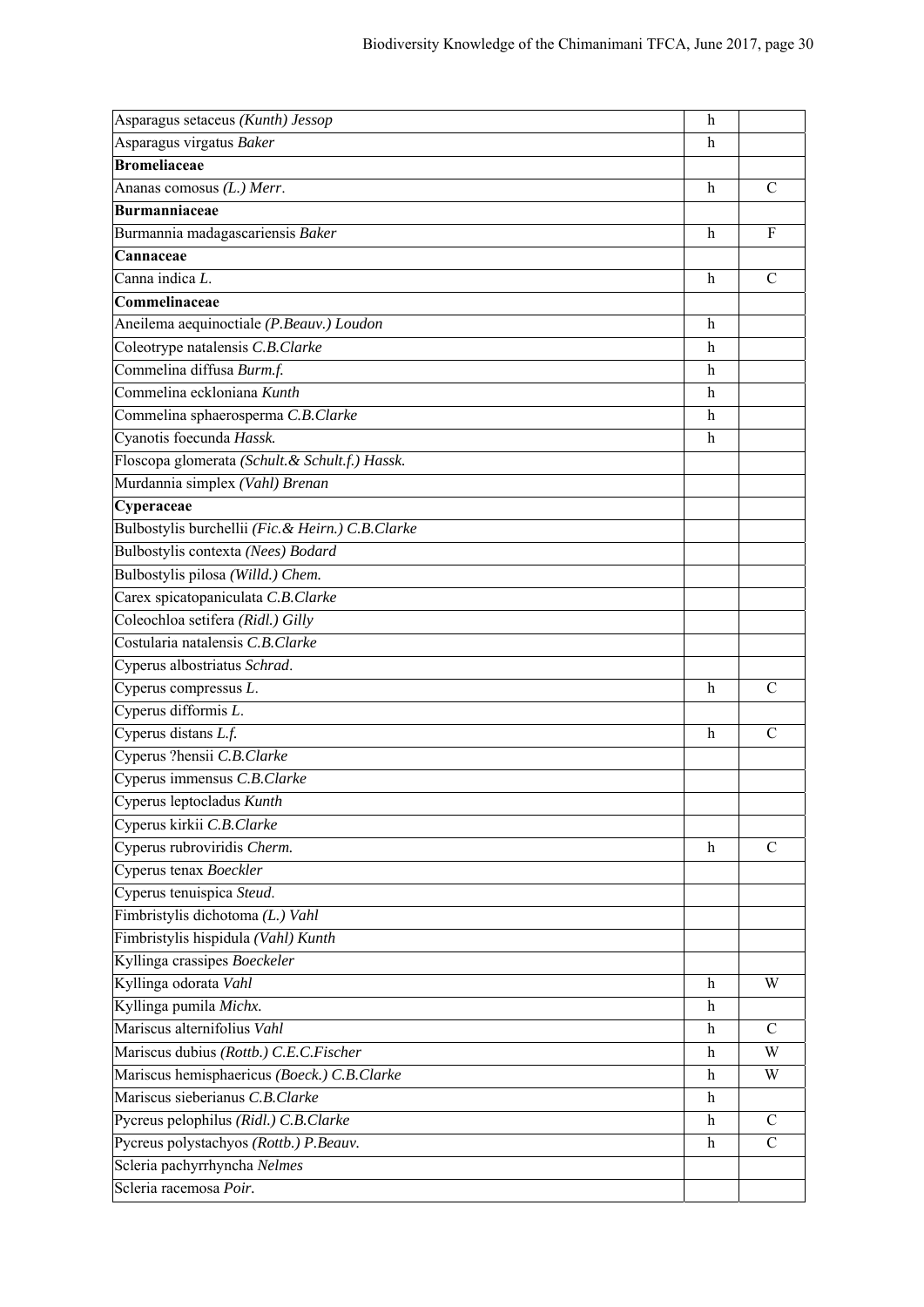| Dioscoraceae                                                                                                           |              |    |
|------------------------------------------------------------------------------------------------------------------------|--------------|----|
| Dioscorea dumetorum (Kunth) Pax                                                                                        | cl           | Fo |
| Dioscorea praehensilis Benth.                                                                                          | cl           | W  |
| Dioscorea quartiniana A.Rich.                                                                                          | cl           | W  |
| Eriocaulaceae                                                                                                          |              |    |
| Eriocaulon africanum Hochst.                                                                                           | $\mathbf h$  | F  |
| Mesanthemum africanum Moldenke                                                                                         | $\mathbf h$  | W  |
| Hypoxidaceae                                                                                                           |              |    |
| Hypoxis angustifolia Lam.                                                                                              | $\mathbf h$  |    |
| Hypoxis villosa L.f. (=H. nyasica)                                                                                     | h            |    |
| <b>Iridaceae</b>                                                                                                       |              |    |
| Crocosmia aurea (Hook.) Planch. subsp. aurea                                                                           | $\mathbf{h}$ |    |
| Dierama pendulum (L.f.) Baker                                                                                          | $\mathbf h$  |    |
| Dietes iridioides $(L)$ Klatt (=D. prolongata)                                                                         | $\mathbf h$  |    |
| Gladiolus sp.                                                                                                          | h            |    |
| Lapeirousia erythrantha (Klatt) Baker                                                                                  | h            |    |
| Hyacinthaceae                                                                                                          |              |    |
| Albuca angolensis Welw.                                                                                                |              |    |
| Dianella ensifolia (L.) Red.                                                                                           |              |    |
| Dipcadi longifolium (Lindl.) Baker                                                                                     |              |    |
| Gloriosa superba L.                                                                                                    |              |    |
| Ledebouria sp.                                                                                                         |              |    |
| Ornithogalum ecklonii Fisch. & C.A.Mey. (=Albuca virens)                                                               |              |    |
| Urginea sp.                                                                                                            |              |    |
| <b>Musaceae</b>                                                                                                        |              |    |
| Musa acuminata Colla                                                                                                   | S            | C  |
| Orchidaceae                                                                                                            |              |    |
|                                                                                                                        |              |    |
| Acamps pachyglossa Rchb.f.                                                                                             | e            |    |
| Aerangis kotschyana (Rchb.f.) Schltr.                                                                                  | e            |    |
| Aerangis mystacidii (Rchb.f.) Schltr.                                                                                  | e            |    |
| Aerangis rusituensis Fibeck & Dare                                                                                     | e            |    |
| Angraecopsis parviflora (Thou.) Schltr                                                                                 | e            |    |
| Angraecum chamaeanthus Schltr.                                                                                         | e            |    |
| Angraecum cultriforme Summerh.                                                                                         | e            |    |
| Angraecum minus Summerh.                                                                                               | e            |    |
| Angraecum pusillum Lindl.                                                                                              | e            |    |
| Ansellia africana Lindl.                                                                                               | e            |    |
| Bolusiella iridifolia (Rolfe) Schltr. subsp. picae P. Cribb                                                            | e            |    |
| Bulbophyllum ballii Cribb                                                                                              | e            |    |
| Bulbophyllum elliotti Rolfe                                                                                            | e            |    |
| Bulbophyllum encephalodes Summerh.                                                                                     | e            |    |
| Bulbophyllum fuscum Lindl. var. melinostachym (Schltr.) J.J.Verm.                                                      | e            |    |
| Bulbophyllum humblotii Rolfe                                                                                           | e            |    |
| Bulbophyllum longiforum Thou. (Cirrhopetalum umbellatum (Forst.f.) Hook. & Arn.)                                       | e            |    |
| Bulbophyllum maximum (Lindl.) Rchb.f.                                                                                  | e            |    |
| Bulbophyllum platyrhachis Rolfe                                                                                        | e            |    |
| Bulbophyllum sandersonii (Hook.f.) Rchb.f. subsp. sandersonii<br>Bulbophyllum scaberulum (Rolfe) Bolus var. scaberulum | e            |    |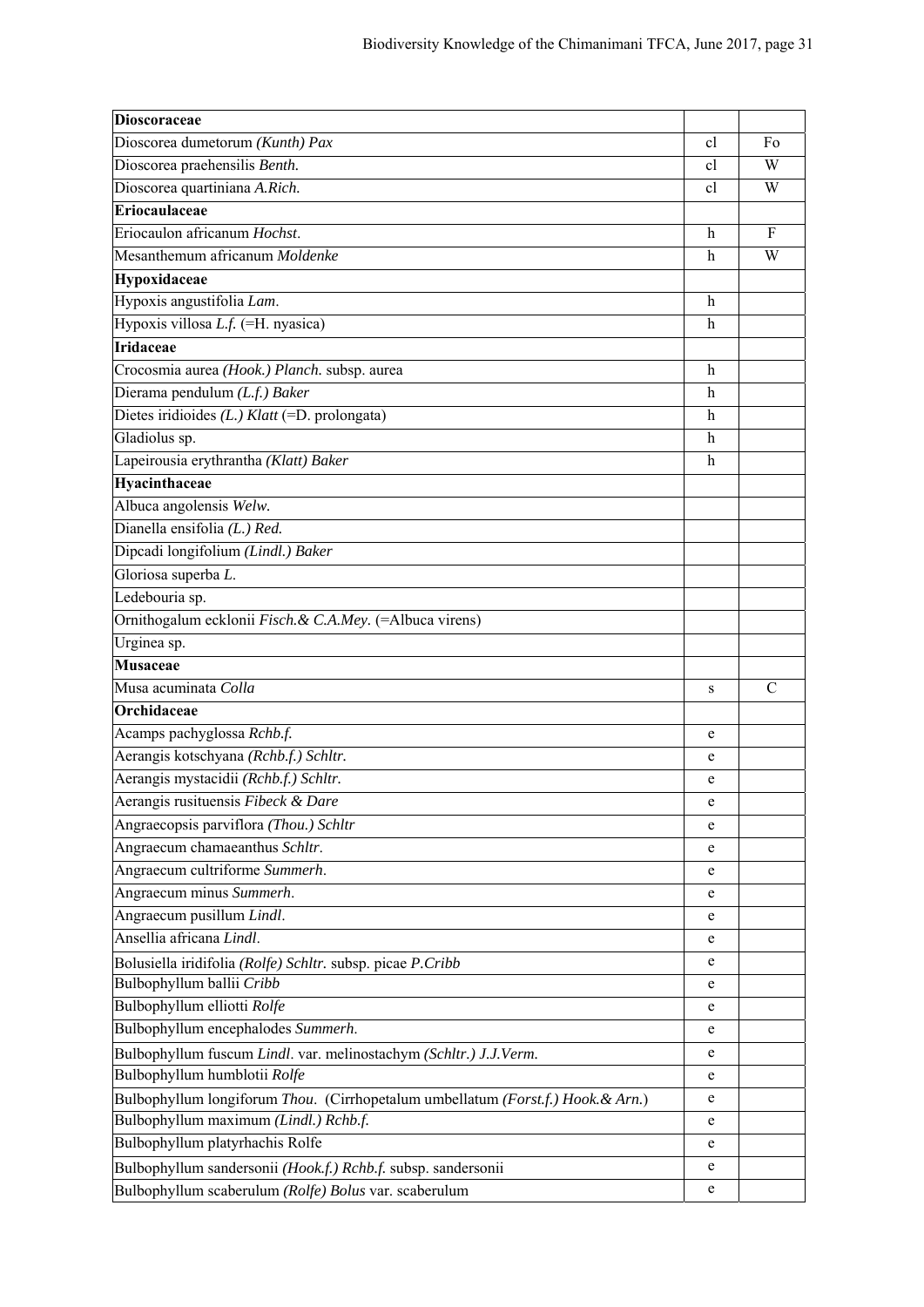| Chaseella pseudohydra Summerh.                                              | e |  |
|-----------------------------------------------------------------------------|---|--|
| Cynorkis anisoloba Summerh.                                                 | h |  |
| Cynorkis hanningtonii Rolfe                                                 | h |  |
| Cynorkis kirkii Rolfe                                                       | h |  |
| Cyrtorchis arcuata (Lindl.) Schltr. subsp. arcuata                          | e |  |
| Cyrtorchis praetermissa Summerh. subsp. praetermissa                        | e |  |
| Diaphananthe fragrantissima (Rchb.f.) Schltr.                               | e |  |
| Diaphananthe rutila (Rchb.f.) Summerh.                                      | e |  |
| Diaphananthe xanthopollinia (Rchb.f.) Summerh.                              | e |  |
| Disperis leuconeura Schltr.                                                 | h |  |
| Eulophia stachyodes Rchb.f.                                                 | h |  |
| Eulophia longisepala Rendle                                                 | h |  |
| Habenaria macrandra Lindl.                                                  | h |  |
| Habenaria tridens Lindl.                                                    | h |  |
| Jumellea filicornoides (De Wild). Schltr.                                   | e |  |
| Liparis bowkeri Harv.                                                       | h |  |
| Microcoelia exilis Lindl.                                                   | e |  |
| Nervilia adolphi Schltr. var. adolphi                                       | h |  |
| Nervilia kotschyi (Rchb.f.) Schltr. var. kotschyi                           | h |  |
| Oberonia disticha (Lam.) Schltr.                                            | e |  |
| Oeceoclades maculata (Lindl.) Lindl.                                        | h |  |
| Oeceoclades makenii (Hemsl.) Garay & P.Taylor                               | h |  |
| Oeceoclades pulchra (Thou.) Clements & Cribb                                | h |  |
| Oeceoclades quadriloba (Schltr.) Garay & P.Taylor                           | h |  |
| Polystachya albescens Ridl. subsp. imbricata (Rolfe) Summerh.               | e |  |
| Polystachya caespitifica Engl. subsp. hollandii (L.Bolus) Cribb & Podzorski | e |  |
| Polystachya dendrobiiflora Rchb.f.                                          | h |  |
| Polystachya fusiformis Lindl.                                               | e |  |
| Polystachya golungensis Rchb.f.                                             | e |  |
| Polystachya simplex Rendle                                                  | e |  |
| Polystachya stuhlmannii Kraenzl.                                            | e |  |
| Polystachya tessellata Lindl.                                               | e |  |
| Polystachya transvaalensis Schltr.                                          | e |  |
| Polystachya vaginata Summerh.                                               | e |  |
| Polystachya zambesiaca Rolfe                                                | e |  |
| Rangaeris muscicola (Rchb.f.) Summerh.                                      | e |  |
| Solenangis aphylla (Thou.) Summerh.                                         | e |  |
| Tridactyle anthomaniaca (Rchb.f.) Summerh.                                  | e |  |
| Tridactyle bicaudata (Lindl.) Schltr.                                       | e |  |
| Tridactyle inaequilonga (De Wild) Schltr.                                   | e |  |
| Tridactyle tridactylites (Rolfe) Schltr.                                    | e |  |
| Tridactyle tridentata (Harv.) Schltr.                                       | e |  |
| Vanilla polylepis Summerh.                                                  | e |  |
| Ypsilopus erectus (Cribb) Cribb & J.Stewart                                 | e |  |
| Zeuxine elongata Rolfe                                                      | h |  |
| Pandanaceae                                                                 |   |  |
| Pandanus livingstonianus Rendle                                             | t |  |
|                                                                             |   |  |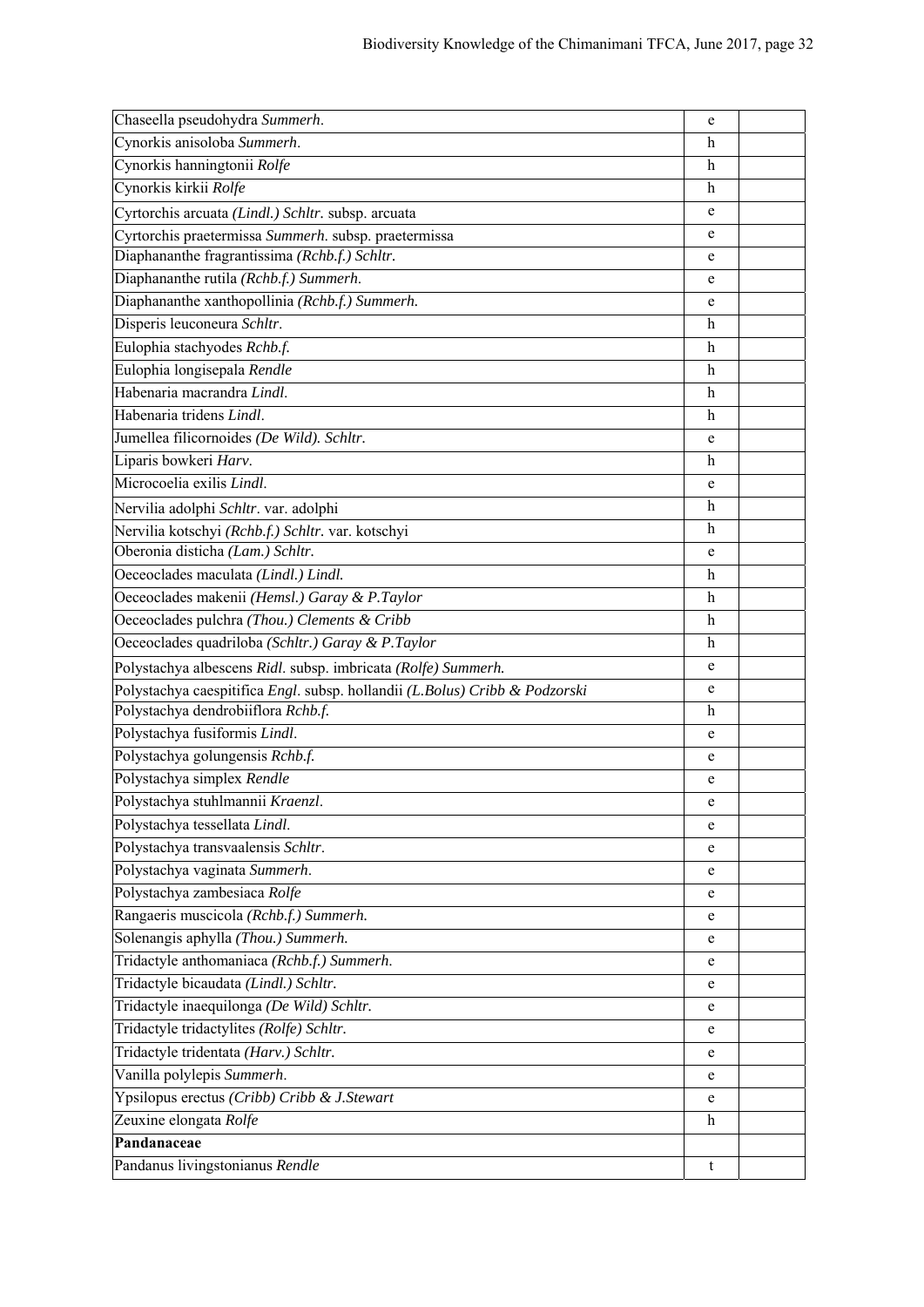| Poaceae (Gramineae)                                              |              |               |
|------------------------------------------------------------------|--------------|---------------|
| Andropogon schirensis A.Rich.                                    | h            |               |
| Aristida junciformis Trin. & Rupr. (=A. pardyi (BKS 1324))       | h            |               |
| Brachiaria scalaris Pilg.                                        | h            |               |
| Danthoniopsis chimanimaniensis (Phipps) Clayton                  | h            |               |
| Digitaria debilis (Desf.) Willd.                                 | h            |               |
| Digitaria eriantha Steud. (=D. nemoralis)                        | h            |               |
| Digitaria maitlandii Stapf & C.E.Hubbard                         | h            |               |
| Digitaria milanjiana (Rendle) Stapf                              | h            |               |
| Digitaria nitens Rendle                                          | h            |               |
| Digitaria velutina (Forssk.) Beauv.                              | h            |               |
| Eleusine africana Kenn.-O'Byrne                                  | h            |               |
| Eleusine coracana (L.) Gaertn.                                   | h            | C             |
| Elionurus muticus (Spreng.) Kunth (=E. argenteus)                | h            |               |
| Eragrostis ciliaris $(L)$ R.Br.                                  | h            |               |
| Eragrostis lappula Nees                                          | h            |               |
| Eragrostis mollior R.E.Fr.                                       | h            |               |
| Eragrostis tenuifolia (A.Rich.) Steud. (=E. plana)               | h            |               |
| Hyparrhenia diplandra (Hack.) Stapf                              | h            |               |
| Imperata cylindrica (L.) Beauv.                                  | h            | $\mathcal{C}$ |
| Leersia hexandra Sw.                                             | h            |               |
| Loudetia simplex (Nees) C.E.Hubbard                              | h            |               |
| Megastachya mucronata (Poir.) Beauv.                             | h            |               |
| Melinis macrochaeta Stapf & C.E.Hubbard                          | h            |               |
| Melinis nerviglumis (Franchet) Zizka (=Rhynchelytrum setifolium) | h            | C             |
| Monocymbium ceresiiforme (Nees) Stapf                            | h            |               |
| Olyra latifolia L.                                               | h            | F             |
| Oplismenus compositus (L.) Beauv.                                | h            |               |
| Oplismenus hirtellus (L.) Beauv.                                 | h            |               |
| Oryza sativa L.                                                  | h            | $\mathcal{C}$ |
| Panicum brevifolium $L$ .                                        | h            |               |
| Panicum dregeanum Nees                                           | h            |               |
| Panicum hymeniochilum Nees (=P. snowdenii)                       | h            |               |
| Panicum maximum Jacq.                                            | h            |               |
| Panicum monticola Hook.f.                                        | h            |               |
| Panicum nervatum (Franch.) Stapf (=P. subrepandum)               | h            |               |
| Panicum peteri Pilg.                                             | h            |               |
| Panicum trichocladum K.Schum.                                    | h            |               |
| Panicum sp. (BKS 1296)                                           | h            |               |
| Panicum sp. (BKS 1284)                                           | h            |               |
| Paspalum scrobiculatum $L$ . (=P. auriculatum)                   | h            |               |
| Pennisetum polystachion (L.) Schult. subsp. polystachion         | h            | C             |
| Perotis patens Gand.                                             | h            | $\mathcal{C}$ |
| Phragmites mauritianus Kunth                                     | h            | W             |
| Pseudoechinolaena polystachya (Kunth) Stapf                      | $\mathbf{h}$ |               |
| Saccharum officinarum L.                                         | h            | $\mathcal{C}$ |
| Sacciolepis curvata (L.) Chase                                   | h            |               |
| Setaria homonyma (Steud.) Chiov.                                 | f            | $\mathcal{C}$ |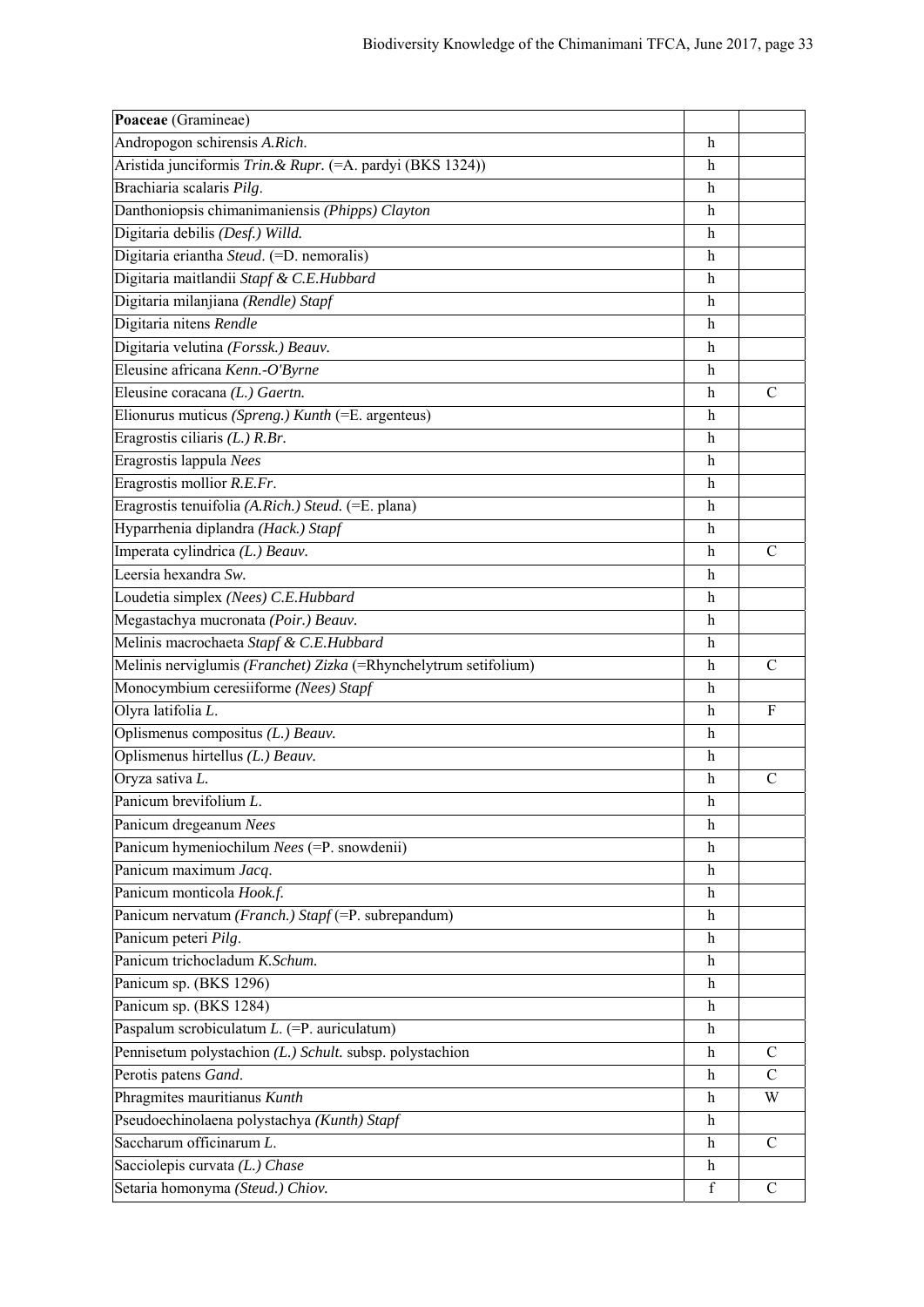| Setaria sphacelata (Schumach.) Moss (=S. anceps)                                                       | h                         |               |
|--------------------------------------------------------------------------------------------------------|---------------------------|---------------|
| Setaria megaphylla (Steud.) Th.Dur. & Schinz                                                           | h                         | F             |
| Sorghum arundinaceum (Desv.) Stapf. (=S. verticilliflorum)                                             | h                         | C             |
| Sorghum bicolor (L.) Moench                                                                            | h                         | $\mathcal{C}$ |
| Sporobolus festivus A.Rich.                                                                            | h                         | $\mathsf{C}$  |
| Sporobolus pyramidalis P.Beauv.                                                                        | h                         | C             |
| Zea mays L.                                                                                            | h                         | $\mathcal{C}$ |
| Potamogetonaceae                                                                                       |                           |               |
| Potamogeton octandrus Poir.                                                                            | h                         | W             |
| Potamogeton schweinfurthii A.W.Benn.                                                                   | h                         | W             |
| Potamogeton trichoides Cham. & Schltdl.                                                                | h                         | W             |
| Smilacaceae                                                                                            |                           |               |
| Smilax kraussiana Meisn.                                                                               | cl                        | F             |
| Taccaceae                                                                                              |                           |               |
| Tacca leontopetaloides (L.) Kuntze                                                                     | $\mathbf h$               | C             |
| Velloziaceae                                                                                           |                           |               |
| Xerophyta viscosa Baker                                                                                | $\mathbf h$               | W             |
| <b>Xyridaceae</b>                                                                                      |                           |               |
| Xyris congoensis Büttner (=X. hildebrandtii)                                                           | h                         | W             |
| Zingiberaceae                                                                                          |                           |               |
| Aframomum angustifolium (Sonn.) K.Schum.                                                               | h                         | F             |
| Costus afer Ker Gawl.                                                                                  | h                         |               |
| Siphonochilus kirkii (Hook.f.) B.L.Burtt (=Kaempferia decora)                                          | h                         |               |
| Zingiber officinale Roscoe                                                                             | h                         | C             |
|                                                                                                        |                           |               |
|                                                                                                        |                           |               |
| <b>DICOTYLEDONS</b>                                                                                    |                           |               |
| Acanthaceae                                                                                            |                           |               |
| Asystasia gangetica (L.) T.Anderson                                                                    |                           |               |
| Brillantaisia cicatricosa Lindau (=B. subulugurica)                                                    |                           |               |
| Dyschoriste nagchana (Nees) Bennet (=D. radicans)                                                      |                           |               |
| Hypoestes aristata (Vahl) Roem. & Schult.                                                              | h                         |               |
| Justicia betonica L.                                                                                   | $\boldsymbol{\mathrm{h}}$ |               |
| Justicia matammensis (Schweinf.) Oliv.                                                                 | h                         | C             |
| Justicia nyassana Lindau                                                                               | h                         | W             |
| Justicia striata (Klotzsch) Bullock                                                                    |                           |               |
| Justicia tenella (Nees) T.Anderson                                                                     | h                         | $\mathcal{C}$ |
| Phaulopsis imbricata (Forssk.) Sweet                                                                   |                           |               |
| Pseuderanthemum subviscosum (C.B.Clarke) Stapf                                                         |                           |               |
| Sclerochiton coeruleus (Lindau) S.Moore                                                                | h                         | W             |
| Thunbergia alata Sims                                                                                  | h                         |               |
| Amaranthaceae                                                                                          |                           |               |
| Amaranthus hybridus L.                                                                                 | h                         | C             |
| Amaranthus spinosus L.                                                                                 | h                         | С             |
| Amaranthus thunbergii Moq.                                                                             | h                         | $\mathbf C$   |
| Celosia trigyna L.                                                                                     |                           |               |
| Centemopsis gracilenta (Hiern) Schinz                                                                  |                           |               |
| Cyathula achyranthoides (Kunth) Moq.<br>Cyathula prostrata (L.) Blume var. prostrata (=C. pedicellata) | h                         | F<br>F        |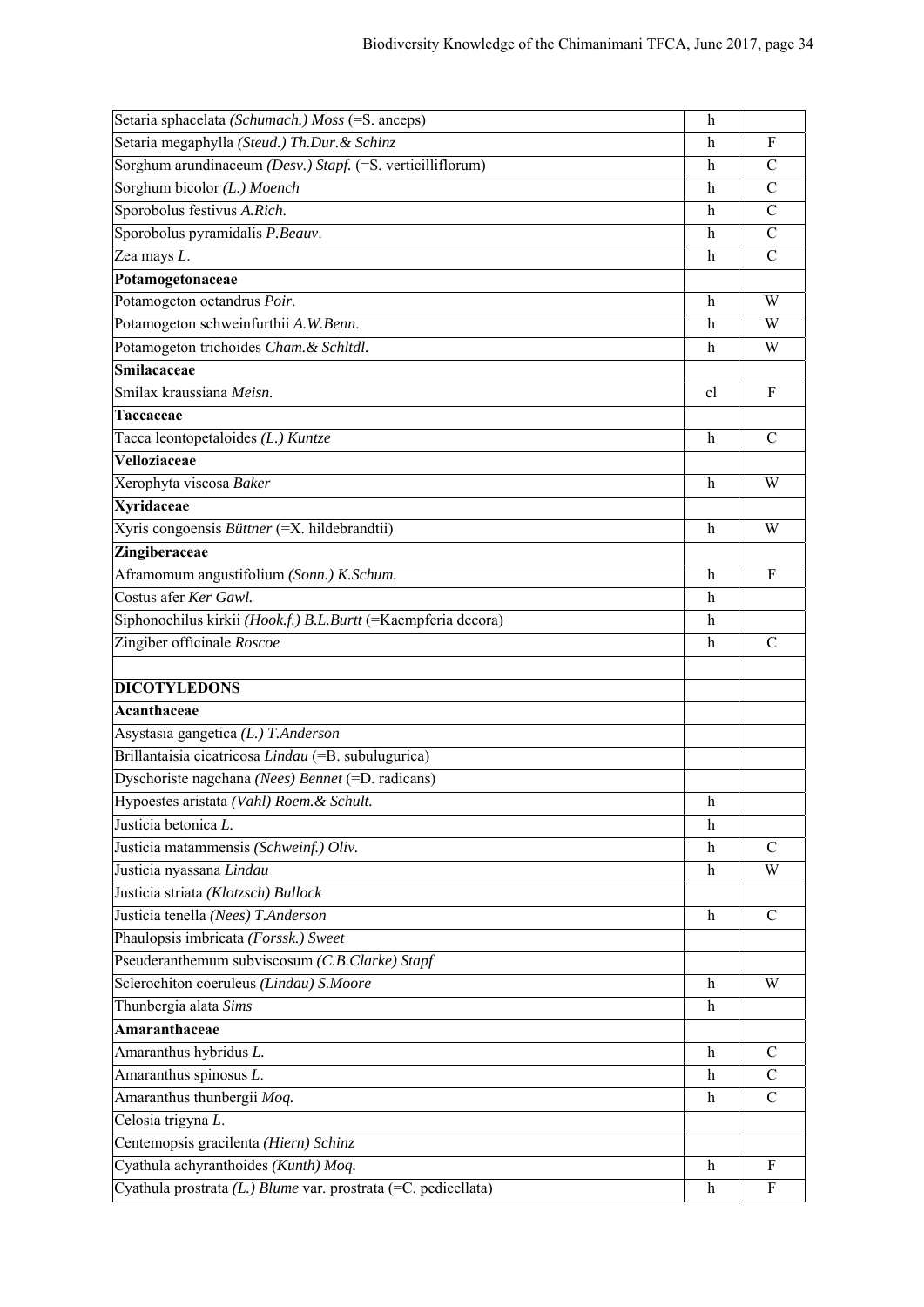| Nothosaerva brachiata (L.) Wight                                            |    |               |
|-----------------------------------------------------------------------------|----|---------------|
| Psilotrichum sclerathum Thw.                                                | S  | F             |
| Pupalia lappacea (L.) A.Juss. var. velutina (Moq.) Hook.f.                  | h  | $\mathcal{C}$ |
| Anacardiaceae                                                               |    |               |
| Anacardium occidentale L.                                                   | t  | $\mathcal{C}$ |
| Lannea schweinfurthii (Engl.) Engl.                                         | t  | W             |
| Mangifera indica L.                                                         | t  | C             |
| Rhus chirindensis Baker f.                                                  | s  | W             |
| Sclerocarya birrea (A.Rich.) Hochst subsp. caffra (Sond.) Kokwaro           | t  | W             |
| Trichoscypha ulugurensis Mildbr.                                            | t  | F             |
| Annonaceae                                                                  |    |               |
| Annona senegalensis Pers.                                                   | S  | W             |
| Artabotrys brachypetalus Benth.                                             | cl | F             |
| Monanthotaxis chasei (N.Robson) Verdc. (=Uvaria chasei)                     |    |               |
| Xylopia aethiopica (Dunal) A.Rich.                                          | t  | F             |
| Xylopia parviflora (A.Rich.) Benth. (=X. holtzii)                           | t  | F             |
| Apiaceae                                                                    |    |               |
| Centella asiatica (L.) Urb.                                                 | h  | C             |
| Apocynaceae                                                                 |    |               |
| Alafia orientalis De Wild. (=A. schumannii)                                 | cl | F             |
| Ancylobothrys petersiana (Klotzsch) Pierre (=Landolphia petersiana)         | cl | W             |
| Carissa bispinosa (L.) Brenan subsp. zambesiensis Kupicha (=var. acuminata) | S  | W             |
| Catharanthus roseus $(L)$ G.Don                                             | h  | $\mathcal{C}$ |
| Dictyophleba lucida (K.Schum.) Pierre                                       | cl | F             |
| Diplorhynchus condylocarpon (Müll.Arg.) Pichon                              | t  | W             |
| Funtumia africana (Benth.) Stapf (=F. latifolia)                            | t  | F             |
| Landolphia buchananii (Hall.f.) Stapf                                       | cl | F             |
| Landolphia kirkii T.Dyer                                                    | cl | W             |
| Mascarenhasia arborescens A.DC.                                             | s  | F             |
| Ocinotis tenuiloba Stapf (=O. inandensis)                                   | cl | $\mathbf F$   |
| Saba comorensis (Bojer) Pichon (=S. florida)                                | cl | W             |
| Strophanthus courmontii Franch.                                             | cl | F             |
| Strophanthus petersianus Klotzsch                                           | cl | W             |
| Tabernaemontana elegans Stapf                                               | S  | W             |
| Tabernaemontana ventricosa A.DC.                                            | s  | W             |
| Voacanga thouarsii Roem. & Schult.                                          | t  | F             |
| <b>Araliaceae</b>                                                           |    |               |
| Schefflera umbellifera (Sond.) Baillon                                      | t  | F             |
| Asclepiadaceae                                                              |    |               |
| Aspidoglossum sp.                                                           |    |               |
| Ceropegia sp.                                                               |    |               |
| Cryptolepis apiculata K.Schum.                                              | cl | W             |
| Ectadiopsis oblongifolia (Meisn.) B.D.Jacks                                 |    |               |
| Marsdenia ?macrantha (Klotzsch) Schltr. (=Dregea macrantha)                 |    |               |
| Pergularia daemia (Forssk.) Chiov.                                          | cl | $\mathcal{C}$ |
| Raphionacme sp.                                                             |    |               |
| Asteraceae (Compositae)                                                     |    |               |
| Acanthospermum australe (Loefl.) Kuntze                                     | h  | $\mathcal{C}$ |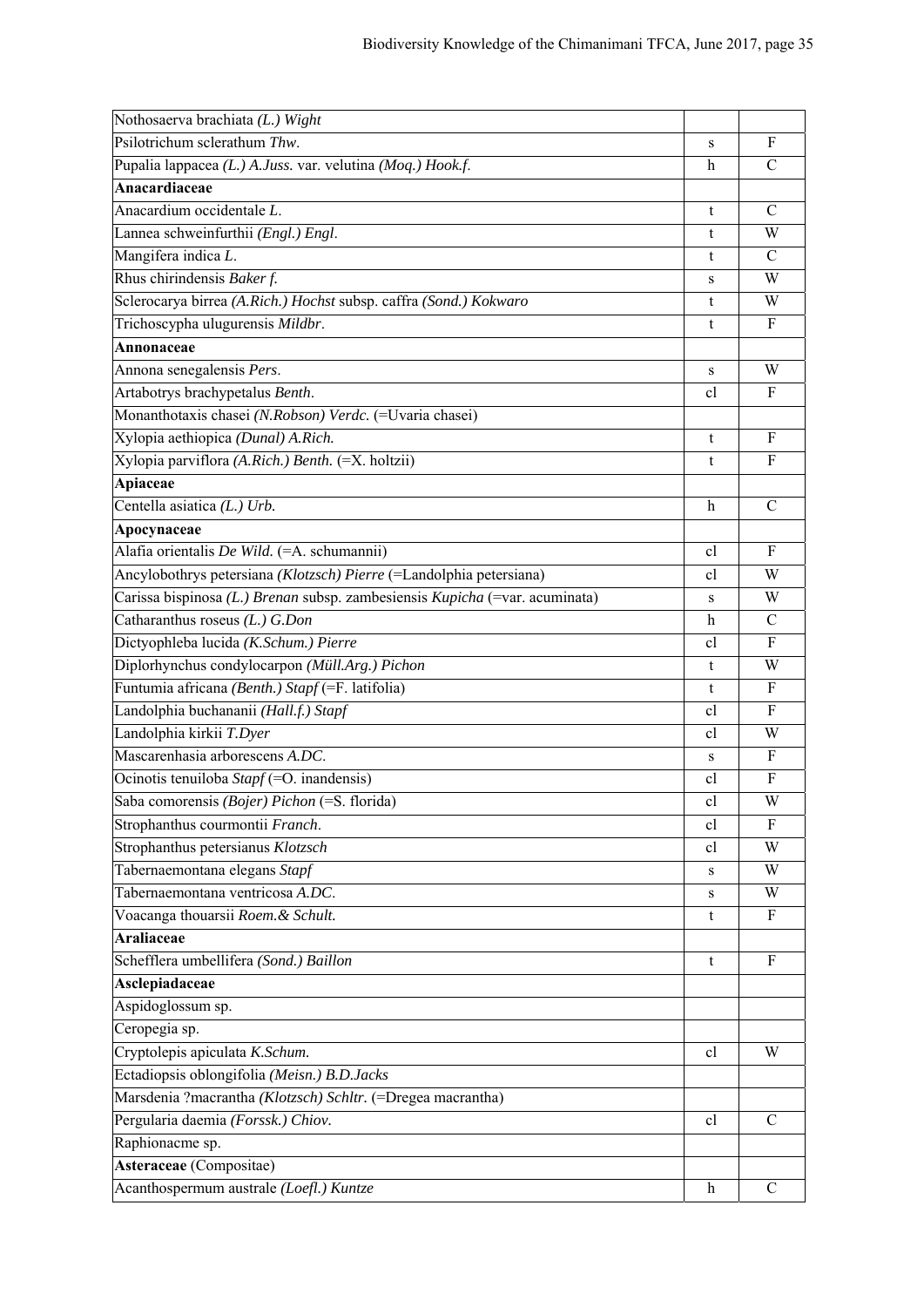| Ageratum conyzoides $(L)$ .                                                              | $\boldsymbol{\mathrm{h}}$ | $\mathsf{C}$  |
|------------------------------------------------------------------------------------------|---------------------------|---------------|
| Anisopappus lastii (O.Hoffm.) Wild                                                       | h                         | C             |
| Anisopappus sparsum (?)                                                                  | h                         |               |
| Bidens pilosa L.                                                                         | h                         | $\mathcal{C}$ |
| Bidens steppia (Steetz) Sherff                                                           | h                         |               |
| Brachylaena rotundata S.Moore                                                            | s                         | W             |
| Cineraria erosa (Thunb.) Willd.                                                          | h                         |               |
| Cineraria grandiflora Vatke                                                              | h                         |               |
| Conyza canadensis (L.) Cronquist                                                         | $\mathbf h$               |               |
| Conyza hochstetteri A.Rich.                                                              | h                         |               |
| Crassocephalum crepidioides (Benth.) S.Moore                                             | h                         |               |
| Crassocephalum picridifolium (DC.) S.Moore                                               |                           |               |
| Dicoma anomala Sond.                                                                     | h                         | W             |
| Emilia coccinea (Sims) G.Don                                                             | h                         |               |
| Emilia discifolia (Oliv.) C.Jeffrey (=Senecio discifolius)                               | h                         |               |
| Erythrocephalum zambesianum Oliv. & Hiern                                                | h                         |               |
| Geigeria africana Griess.                                                                | h                         |               |
| Guizotia scabra (Vis.) Chiov.                                                            | h                         | W             |
| Gutenbergia westii (Wild) Wild & G.V.Pope (=Erlangea westii)                             | h                         |               |
| Helichrysum adenocarpum DC.                                                              | h                         |               |
| Helichrysum nitens Oliv. & Hiern                                                         | $\mathbf h$               |               |
| Helichrysum rhodellum Wild                                                               | h                         |               |
| Hypericophyllum elatum (O.Hoffm.) N.E.Br.                                                | h                         |               |
| Mikania cordata (Burm.f.) B.L.Rob.                                                       | h                         |               |
| Osteospermum muricatum DC.                                                               | h                         |               |
| Schistostephium oxylobum S.Moore                                                         | h                         |               |
| Senecio oxyrifolius DC.                                                                  | h                         |               |
| Solanecio angulatus (Vahl) C.Jeffrey (=Crassocephalum bojeri)                            | h                         |               |
| Vernonia acuminatissima S.Moore (=V. rogersii)                                           | h                         | $\mathcal{C}$ |
| Vernonia amygdalina Delile                                                               |                           |               |
| Vernonia calvoana (Hook.f.) Hook.f. subsp. meridionalis (Wild) C.Jeffrey (=V. bracteosa) | h                         | F             |
| Vernonia cinerea (L.) Less.                                                              | h                         | $\mathcal{C}$ |
| Vernonia glaberrima O.Hoffm.                                                             | h                         | W             |
| Vernonia muelleri Wild subsp. muelleri                                                   | h                         | F             |
| Vernonia wollastonii S.Moore (=V. umbratica)                                             | s                         | F             |
| <b>Balsaminaceae</b>                                                                     |                           |               |
| Impatiens salpinx Schulze & Laurent                                                      | h                         | W             |
| Impatiens wallerana Hook.f.                                                              | h                         | F             |
| <b>Bignoniaceae</b>                                                                      |                           |               |
| Markhamia obtusifolia (Baker) Sprague                                                    | t                         | F             |
| Markhamia zanzibarica (DC.) K.Schum. (=M. acuminata)                                     | t                         | F W           |
| Boraginaceae                                                                             |                           |               |
| Cynoglossum lanceolatum Forssk.                                                          |                           |               |
| Heliotropium zeylanicum (Burm.f.) Lam. (=H. subulatum)                                   |                           |               |
| Cactaceae                                                                                |                           |               |
| Rhipsalis baccifera (J.Mill.) W.T.Stearn                                                 | e                         | F             |
| Capparaceae                                                                              |                           |               |
| Cleome gynandra L.                                                                       |                           |               |
|                                                                                          |                           |               |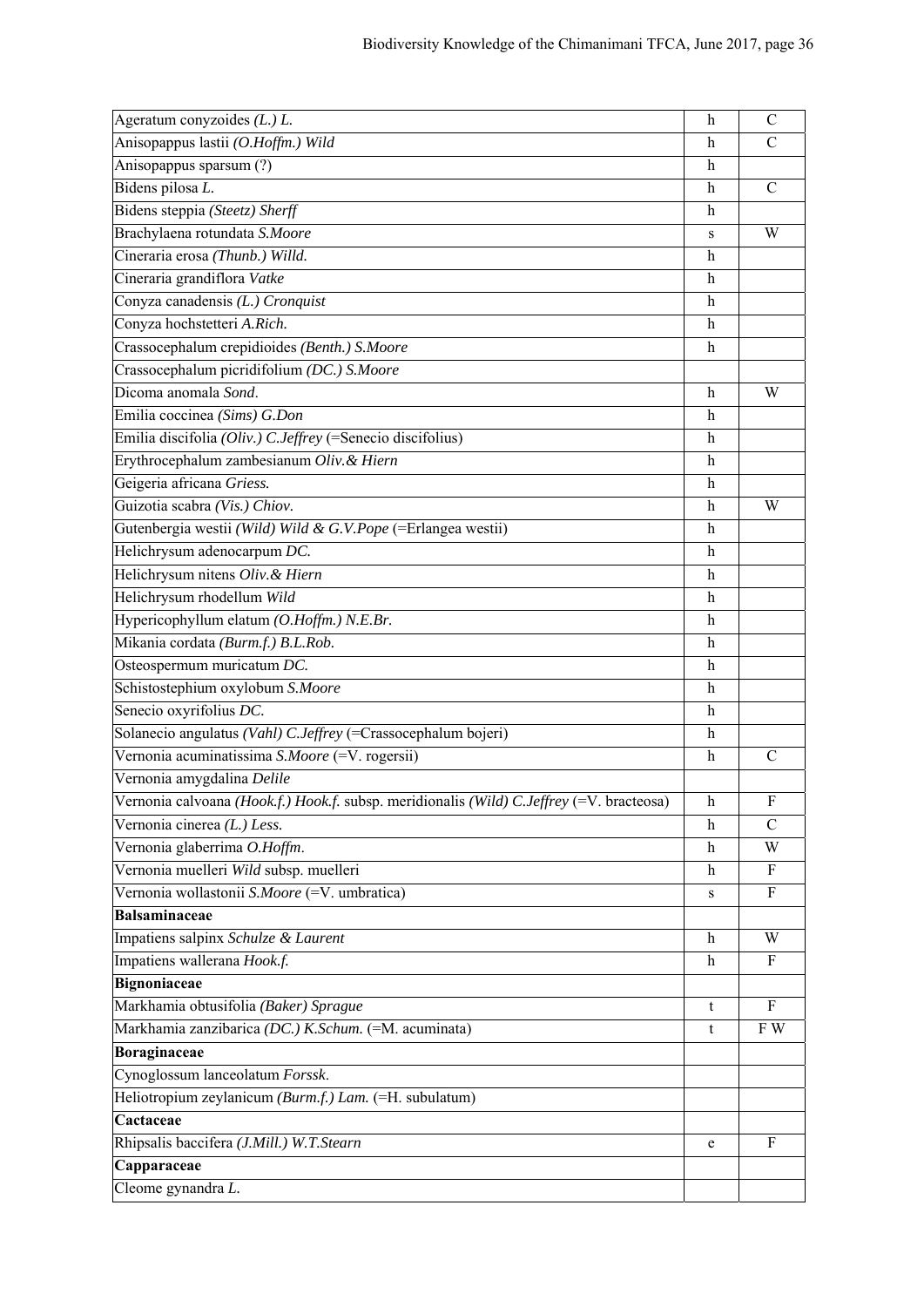| Cleome monophylla L.                                             | $\mathbf h$               |                  |
|------------------------------------------------------------------|---------------------------|------------------|
| Caricaceae                                                       |                           |                  |
| Carica papaya L.                                                 | t                         | $\mathcal{C}$    |
| Caryophyllaceae                                                  |                           |                  |
| Drymaria cordata (L.) Willd.                                     | h                         | $\mathbf{F}$     |
| Celastraceae                                                     |                           |                  |
| Allocassine laurifolia (Harv.) N.Robson                          | S                         | F                |
| Cassine aethiopica Thunb.                                        |                           |                  |
| Catha edulis (Vahl) Endl.                                        |                           | $\mathbf F$      |
| Elaeodendron capense Eckl. & Zeyh. (=Cassine papillosa)          | t                         |                  |
| Hippocratea africana (Willd.) Engl.                              | cl                        |                  |
| Hippocratea pallens Oliv.                                        | cl                        | F                |
| Hippocratea volkensii Loes.                                      | S                         | W                |
| Salacia leptoclada Tul.                                          | S                         | F                |
| Chenopodiaceae                                                   |                           |                  |
| Chenopodium ambrosioides L.                                      |                           |                  |
| Chrysobalanaceae                                                 |                           |                  |
| Maranthes goetzeniana (Engl.) Prance (=M. glabra)                | t                         | $\boldsymbol{F}$ |
| Parinari curatellifolia Benth.                                   | t                         | W                |
| Clusiaceae (Guttiferae)                                          |                           |                  |
| Garcinia kingaensis Engl.                                        | S                         | $\mathbf F$      |
| Harungana madagascariensis Poir.                                 | t                         | W                |
| Hypericum roeperanum A.Rich.                                     | ${\bf S}$                 | W                |
| Psorospermum febrifugum Spach                                    | S                         | W,C              |
| Combretaceae                                                     |                           |                  |
| Combretum coriifolium Engl. & Diels                              | <sub>c</sub>              | $\mathbf{F}$     |
| Combretum molle R.Br.                                            | t                         | W                |
| Combretum paniculatum Vent.                                      | cl                        | W                |
| Combretum psidioides Welw.                                       | t                         | W                |
| Combretum zeyheri Sond.                                          | t                         | W                |
| Pteleopsis myrtifolia (C.Laws.) Engl. & Diels                    | t                         | F                |
| Connaraceae                                                      |                           |                  |
| Agelaea heterophylla Gilg                                        | cl                        | F                |
| Cnestis natalensis (Krauss) Sond.                                | cl                        | F                |
| Rourea orientalis Baill. (=Byrsocarpus orientalis)               | ${\bf S}$                 | $\mathcal{C}$    |
| Santaloides afzelii (Planch.) Schellenb.                         | cl                        | F                |
| Convolvulaceae                                                   |                           |                  |
| Astripomoea malvacea (Klotzsch) Meeuse var. malvacea             | $\boldsymbol{\mathrm{h}}$ | $\mathcal{C}$    |
| Dichondra repens J.R. & G.Forst.                                 | $\mathbf h$               | $\mathsf{C}$     |
| Hewittia scandens (Milne) Mabberley (=H. sublobata)              |                           |                  |
| Ipomoea batatas (L.) Lam.                                        | $\boldsymbol{h}$          | $\mathcal{C}$    |
| Ipomoea pes-tigridis L. var. pes-tigridis                        |                           |                  |
| Ipomoea pileata Roxb.                                            |                           |                  |
| Ipomoea plebeia R.Br. subsp. africana Meeuse                     |                           |                  |
| Ipomoea wightii (Wall.) Choisy var. wightii                      | $\mathbf h$               | $\mathcal{C}$    |
| Lepistemon owariense (Beauv.) Hall.f.                            |                           |                  |
|                                                                  | cl                        | $\mathbf C$      |
| Merremia pterygocaulos (Choisy) Hall.f.                          | cl                        | $\mathcal{C}$    |
| Merremia tridentata (L.) Hall.f. subsp. alatipes (Dammer) Verdc. |                           |                  |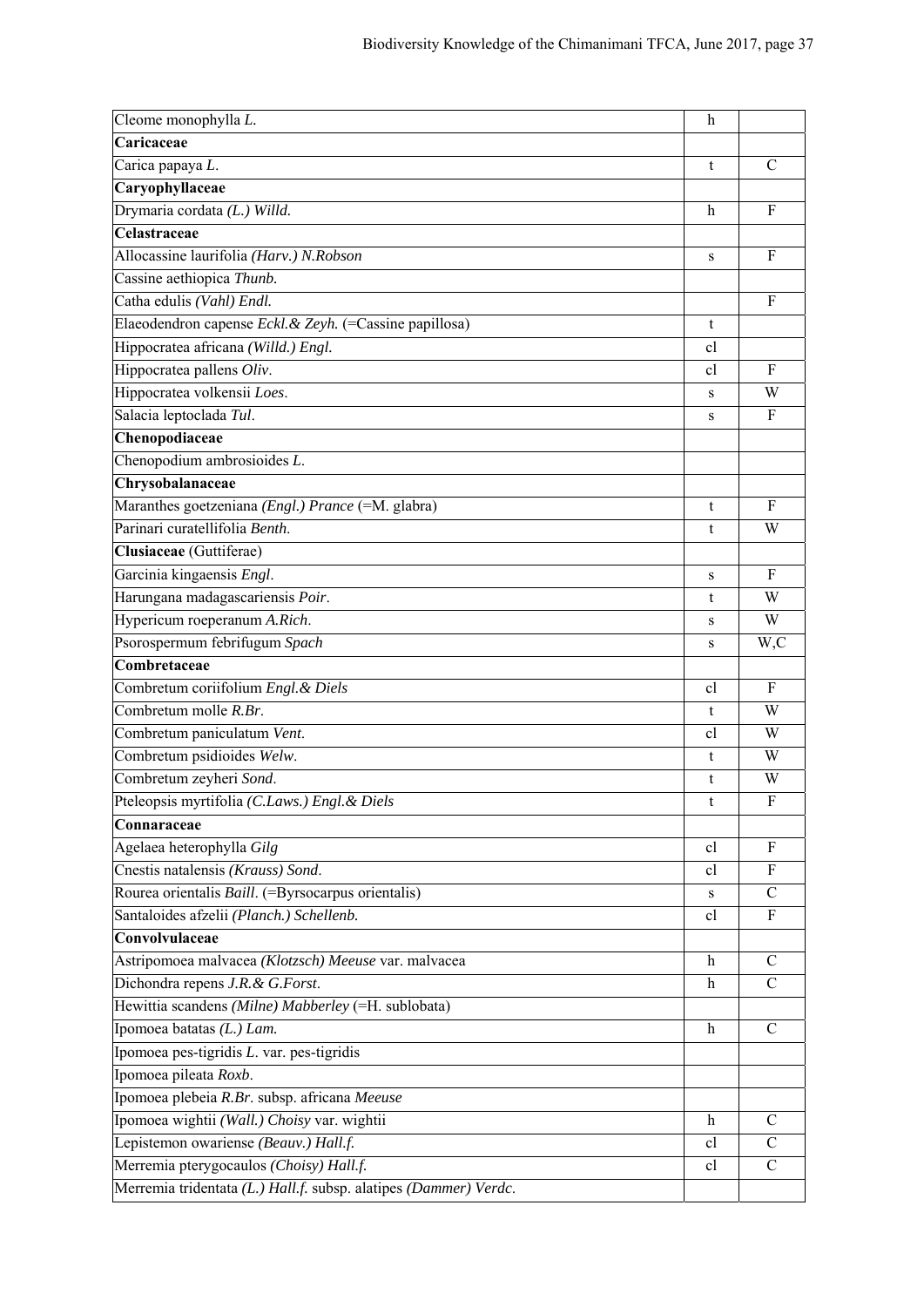| Crassulaceae<br>Crassula swaziensis Schönl. (=C. argyrophylla)<br>W<br>h<br>Kalanchoe lateritia Engl. (=K. velutina)<br>W<br>h<br>Cucurbitaceae<br>Coccinea adoensis (A.Rich.) Cogn.<br>W<br>h<br>Coccinea barteri (Hook.f.) Keay<br>F<br>h<br>Cucurbita pepo L.<br>$\mathsf{C}$<br>h<br>Lagenaria siceraria (Molina) Standley<br>$\mathcal{C}$<br>h<br>Momordica boivinii Baill.<br>W<br>h<br>Momordica foetida Schumach.<br>F<br>h<br>Mukia maderaspatana (L.) M.J.Roem.<br>$\mathcal{C}$<br>h<br>Peponium chirindense (Bak.f.) Cogn.<br>F<br>cl<br>Raphidiocystis chrysocoma (Schumach.) C.Jeffrey<br>F<br>cl<br>Zehneria scabra Sond.<br>Dichapetalaceae<br>Dichapetalum thouarsianum Roem. & Schult.<br>W<br>S<br><b>Ebenaceae</b><br>Diospyros ferrea (Willd.) Bakh.<br>F<br>t<br>Diospyros natalensis (Harv.) Brenan subsp. natalensis<br>F<br>t<br><b>Ericaceae</b><br>Erica pleiotricha S.Moore var. blaeriodes (Wild) Ross (=E. eylesii)<br>Erica johnstoniana Britten<br>Erythroxylaceae<br>Erythroxylum emarginatum Thonn.<br>Euphorbiaceae<br>Acalypha ornata A.Rich.<br>Acalypha racemosa Baill. (=A. paniculata)<br>Acalypha villicaulis Hochst. (=A. senensis)<br>Acalypha welwitschiana Müll.Arg.<br>$\mathbf h$<br>W<br>Alchornea hirtella Benth. forma glabrata (Müll.Arg.) Pax & K.Hoffm. (=A. glabrata)<br>F<br>t<br>Alchornea laxiflora (Benth.) Pax & K.Hoffm.<br>Antidesma membranaceum Müll.Arg.<br>F<br>Antidesma venosum Tul.<br>W<br>s<br>Bridelia atroviridis Müll.Arg.<br>F<br>t<br>Bridelia micrantha (Hochst.) Baill.<br>W<br>t<br>Cleistanthus polystachyus Planch. subsp. milleri (Dunkley) Radcl.Sm. (=C. apetalus)<br>F<br>t<br>Clutia abyssinica Jaub. & Spach<br>Clutia swynnertonii S.Moore<br>Croton sylvaticus Krauss<br>F<br>t<br>Drypetes arguta (Müll.Arg.) Hutch.<br>F<br>t<br>Drypetes gerrardii Hutch.<br>F<br>t<br>Drypetes natalensis (Harv.) Hutch.<br>F<br>Euphorbia hirta L.<br>Hymenocardia acida Tul.<br>Hymenocardia ulmoides Oliver<br>F<br>t<br>Macaranga capensis (Baill.) Sim<br>F<br>t<br>Maprounea africana Müll.Arg.<br>W<br>t | Stictocardia laxiflora (Baker) Hall.f. var. laxiflora | cl | W |
|----------------------------------------------------------------------------------------------------------------------------------------------------------------------------------------------------------------------------------------------------------------------------------------------------------------------------------------------------------------------------------------------------------------------------------------------------------------------------------------------------------------------------------------------------------------------------------------------------------------------------------------------------------------------------------------------------------------------------------------------------------------------------------------------------------------------------------------------------------------------------------------------------------------------------------------------------------------------------------------------------------------------------------------------------------------------------------------------------------------------------------------------------------------------------------------------------------------------------------------------------------------------------------------------------------------------------------------------------------------------------------------------------------------------------------------------------------------------------------------------------------------------------------------------------------------------------------------------------------------------------------------------------------------------------------------------------------------------------------------------------------------------------------------------------------------------------------------------------------------------------------------------------------------------------------------------------------------------------------------------------------------------------------------------------------------------------------------------|-------------------------------------------------------|----|---|
|                                                                                                                                                                                                                                                                                                                                                                                                                                                                                                                                                                                                                                                                                                                                                                                                                                                                                                                                                                                                                                                                                                                                                                                                                                                                                                                                                                                                                                                                                                                                                                                                                                                                                                                                                                                                                                                                                                                                                                                                                                                                                              |                                                       |    |   |
|                                                                                                                                                                                                                                                                                                                                                                                                                                                                                                                                                                                                                                                                                                                                                                                                                                                                                                                                                                                                                                                                                                                                                                                                                                                                                                                                                                                                                                                                                                                                                                                                                                                                                                                                                                                                                                                                                                                                                                                                                                                                                              |                                                       |    |   |
|                                                                                                                                                                                                                                                                                                                                                                                                                                                                                                                                                                                                                                                                                                                                                                                                                                                                                                                                                                                                                                                                                                                                                                                                                                                                                                                                                                                                                                                                                                                                                                                                                                                                                                                                                                                                                                                                                                                                                                                                                                                                                              |                                                       |    |   |
|                                                                                                                                                                                                                                                                                                                                                                                                                                                                                                                                                                                                                                                                                                                                                                                                                                                                                                                                                                                                                                                                                                                                                                                                                                                                                                                                                                                                                                                                                                                                                                                                                                                                                                                                                                                                                                                                                                                                                                                                                                                                                              |                                                       |    |   |
|                                                                                                                                                                                                                                                                                                                                                                                                                                                                                                                                                                                                                                                                                                                                                                                                                                                                                                                                                                                                                                                                                                                                                                                                                                                                                                                                                                                                                                                                                                                                                                                                                                                                                                                                                                                                                                                                                                                                                                                                                                                                                              |                                                       |    |   |
|                                                                                                                                                                                                                                                                                                                                                                                                                                                                                                                                                                                                                                                                                                                                                                                                                                                                                                                                                                                                                                                                                                                                                                                                                                                                                                                                                                                                                                                                                                                                                                                                                                                                                                                                                                                                                                                                                                                                                                                                                                                                                              |                                                       |    |   |
|                                                                                                                                                                                                                                                                                                                                                                                                                                                                                                                                                                                                                                                                                                                                                                                                                                                                                                                                                                                                                                                                                                                                                                                                                                                                                                                                                                                                                                                                                                                                                                                                                                                                                                                                                                                                                                                                                                                                                                                                                                                                                              |                                                       |    |   |
|                                                                                                                                                                                                                                                                                                                                                                                                                                                                                                                                                                                                                                                                                                                                                                                                                                                                                                                                                                                                                                                                                                                                                                                                                                                                                                                                                                                                                                                                                                                                                                                                                                                                                                                                                                                                                                                                                                                                                                                                                                                                                              |                                                       |    |   |
|                                                                                                                                                                                                                                                                                                                                                                                                                                                                                                                                                                                                                                                                                                                                                                                                                                                                                                                                                                                                                                                                                                                                                                                                                                                                                                                                                                                                                                                                                                                                                                                                                                                                                                                                                                                                                                                                                                                                                                                                                                                                                              |                                                       |    |   |
|                                                                                                                                                                                                                                                                                                                                                                                                                                                                                                                                                                                                                                                                                                                                                                                                                                                                                                                                                                                                                                                                                                                                                                                                                                                                                                                                                                                                                                                                                                                                                                                                                                                                                                                                                                                                                                                                                                                                                                                                                                                                                              |                                                       |    |   |
|                                                                                                                                                                                                                                                                                                                                                                                                                                                                                                                                                                                                                                                                                                                                                                                                                                                                                                                                                                                                                                                                                                                                                                                                                                                                                                                                                                                                                                                                                                                                                                                                                                                                                                                                                                                                                                                                                                                                                                                                                                                                                              |                                                       |    |   |
|                                                                                                                                                                                                                                                                                                                                                                                                                                                                                                                                                                                                                                                                                                                                                                                                                                                                                                                                                                                                                                                                                                                                                                                                                                                                                                                                                                                                                                                                                                                                                                                                                                                                                                                                                                                                                                                                                                                                                                                                                                                                                              |                                                       |    |   |
|                                                                                                                                                                                                                                                                                                                                                                                                                                                                                                                                                                                                                                                                                                                                                                                                                                                                                                                                                                                                                                                                                                                                                                                                                                                                                                                                                                                                                                                                                                                                                                                                                                                                                                                                                                                                                                                                                                                                                                                                                                                                                              |                                                       |    |   |
|                                                                                                                                                                                                                                                                                                                                                                                                                                                                                                                                                                                                                                                                                                                                                                                                                                                                                                                                                                                                                                                                                                                                                                                                                                                                                                                                                                                                                                                                                                                                                                                                                                                                                                                                                                                                                                                                                                                                                                                                                                                                                              |                                                       |    |   |
|                                                                                                                                                                                                                                                                                                                                                                                                                                                                                                                                                                                                                                                                                                                                                                                                                                                                                                                                                                                                                                                                                                                                                                                                                                                                                                                                                                                                                                                                                                                                                                                                                                                                                                                                                                                                                                                                                                                                                                                                                                                                                              |                                                       |    |   |
|                                                                                                                                                                                                                                                                                                                                                                                                                                                                                                                                                                                                                                                                                                                                                                                                                                                                                                                                                                                                                                                                                                                                                                                                                                                                                                                                                                                                                                                                                                                                                                                                                                                                                                                                                                                                                                                                                                                                                                                                                                                                                              |                                                       |    |   |
|                                                                                                                                                                                                                                                                                                                                                                                                                                                                                                                                                                                                                                                                                                                                                                                                                                                                                                                                                                                                                                                                                                                                                                                                                                                                                                                                                                                                                                                                                                                                                                                                                                                                                                                                                                                                                                                                                                                                                                                                                                                                                              |                                                       |    |   |
|                                                                                                                                                                                                                                                                                                                                                                                                                                                                                                                                                                                                                                                                                                                                                                                                                                                                                                                                                                                                                                                                                                                                                                                                                                                                                                                                                                                                                                                                                                                                                                                                                                                                                                                                                                                                                                                                                                                                                                                                                                                                                              |                                                       |    |   |
|                                                                                                                                                                                                                                                                                                                                                                                                                                                                                                                                                                                                                                                                                                                                                                                                                                                                                                                                                                                                                                                                                                                                                                                                                                                                                                                                                                                                                                                                                                                                                                                                                                                                                                                                                                                                                                                                                                                                                                                                                                                                                              |                                                       |    |   |
|                                                                                                                                                                                                                                                                                                                                                                                                                                                                                                                                                                                                                                                                                                                                                                                                                                                                                                                                                                                                                                                                                                                                                                                                                                                                                                                                                                                                                                                                                                                                                                                                                                                                                                                                                                                                                                                                                                                                                                                                                                                                                              |                                                       |    |   |
|                                                                                                                                                                                                                                                                                                                                                                                                                                                                                                                                                                                                                                                                                                                                                                                                                                                                                                                                                                                                                                                                                                                                                                                                                                                                                                                                                                                                                                                                                                                                                                                                                                                                                                                                                                                                                                                                                                                                                                                                                                                                                              |                                                       |    |   |
|                                                                                                                                                                                                                                                                                                                                                                                                                                                                                                                                                                                                                                                                                                                                                                                                                                                                                                                                                                                                                                                                                                                                                                                                                                                                                                                                                                                                                                                                                                                                                                                                                                                                                                                                                                                                                                                                                                                                                                                                                                                                                              |                                                       |    |   |
|                                                                                                                                                                                                                                                                                                                                                                                                                                                                                                                                                                                                                                                                                                                                                                                                                                                                                                                                                                                                                                                                                                                                                                                                                                                                                                                                                                                                                                                                                                                                                                                                                                                                                                                                                                                                                                                                                                                                                                                                                                                                                              |                                                       |    |   |
|                                                                                                                                                                                                                                                                                                                                                                                                                                                                                                                                                                                                                                                                                                                                                                                                                                                                                                                                                                                                                                                                                                                                                                                                                                                                                                                                                                                                                                                                                                                                                                                                                                                                                                                                                                                                                                                                                                                                                                                                                                                                                              |                                                       |    |   |
|                                                                                                                                                                                                                                                                                                                                                                                                                                                                                                                                                                                                                                                                                                                                                                                                                                                                                                                                                                                                                                                                                                                                                                                                                                                                                                                                                                                                                                                                                                                                                                                                                                                                                                                                                                                                                                                                                                                                                                                                                                                                                              |                                                       |    |   |
|                                                                                                                                                                                                                                                                                                                                                                                                                                                                                                                                                                                                                                                                                                                                                                                                                                                                                                                                                                                                                                                                                                                                                                                                                                                                                                                                                                                                                                                                                                                                                                                                                                                                                                                                                                                                                                                                                                                                                                                                                                                                                              |                                                       |    |   |
|                                                                                                                                                                                                                                                                                                                                                                                                                                                                                                                                                                                                                                                                                                                                                                                                                                                                                                                                                                                                                                                                                                                                                                                                                                                                                                                                                                                                                                                                                                                                                                                                                                                                                                                                                                                                                                                                                                                                                                                                                                                                                              |                                                       |    |   |
|                                                                                                                                                                                                                                                                                                                                                                                                                                                                                                                                                                                                                                                                                                                                                                                                                                                                                                                                                                                                                                                                                                                                                                                                                                                                                                                                                                                                                                                                                                                                                                                                                                                                                                                                                                                                                                                                                                                                                                                                                                                                                              |                                                       |    |   |
|                                                                                                                                                                                                                                                                                                                                                                                                                                                                                                                                                                                                                                                                                                                                                                                                                                                                                                                                                                                                                                                                                                                                                                                                                                                                                                                                                                                                                                                                                                                                                                                                                                                                                                                                                                                                                                                                                                                                                                                                                                                                                              |                                                       |    |   |
|                                                                                                                                                                                                                                                                                                                                                                                                                                                                                                                                                                                                                                                                                                                                                                                                                                                                                                                                                                                                                                                                                                                                                                                                                                                                                                                                                                                                                                                                                                                                                                                                                                                                                                                                                                                                                                                                                                                                                                                                                                                                                              |                                                       |    |   |
|                                                                                                                                                                                                                                                                                                                                                                                                                                                                                                                                                                                                                                                                                                                                                                                                                                                                                                                                                                                                                                                                                                                                                                                                                                                                                                                                                                                                                                                                                                                                                                                                                                                                                                                                                                                                                                                                                                                                                                                                                                                                                              |                                                       |    |   |
|                                                                                                                                                                                                                                                                                                                                                                                                                                                                                                                                                                                                                                                                                                                                                                                                                                                                                                                                                                                                                                                                                                                                                                                                                                                                                                                                                                                                                                                                                                                                                                                                                                                                                                                                                                                                                                                                                                                                                                                                                                                                                              |                                                       |    |   |
|                                                                                                                                                                                                                                                                                                                                                                                                                                                                                                                                                                                                                                                                                                                                                                                                                                                                                                                                                                                                                                                                                                                                                                                                                                                                                                                                                                                                                                                                                                                                                                                                                                                                                                                                                                                                                                                                                                                                                                                                                                                                                              |                                                       |    |   |
|                                                                                                                                                                                                                                                                                                                                                                                                                                                                                                                                                                                                                                                                                                                                                                                                                                                                                                                                                                                                                                                                                                                                                                                                                                                                                                                                                                                                                                                                                                                                                                                                                                                                                                                                                                                                                                                                                                                                                                                                                                                                                              |                                                       |    |   |
|                                                                                                                                                                                                                                                                                                                                                                                                                                                                                                                                                                                                                                                                                                                                                                                                                                                                                                                                                                                                                                                                                                                                                                                                                                                                                                                                                                                                                                                                                                                                                                                                                                                                                                                                                                                                                                                                                                                                                                                                                                                                                              |                                                       |    |   |
|                                                                                                                                                                                                                                                                                                                                                                                                                                                                                                                                                                                                                                                                                                                                                                                                                                                                                                                                                                                                                                                                                                                                                                                                                                                                                                                                                                                                                                                                                                                                                                                                                                                                                                                                                                                                                                                                                                                                                                                                                                                                                              |                                                       |    |   |
|                                                                                                                                                                                                                                                                                                                                                                                                                                                                                                                                                                                                                                                                                                                                                                                                                                                                                                                                                                                                                                                                                                                                                                                                                                                                                                                                                                                                                                                                                                                                                                                                                                                                                                                                                                                                                                                                                                                                                                                                                                                                                              |                                                       |    |   |
|                                                                                                                                                                                                                                                                                                                                                                                                                                                                                                                                                                                                                                                                                                                                                                                                                                                                                                                                                                                                                                                                                                                                                                                                                                                                                                                                                                                                                                                                                                                                                                                                                                                                                                                                                                                                                                                                                                                                                                                                                                                                                              |                                                       |    |   |
|                                                                                                                                                                                                                                                                                                                                                                                                                                                                                                                                                                                                                                                                                                                                                                                                                                                                                                                                                                                                                                                                                                                                                                                                                                                                                                                                                                                                                                                                                                                                                                                                                                                                                                                                                                                                                                                                                                                                                                                                                                                                                              |                                                       |    |   |
|                                                                                                                                                                                                                                                                                                                                                                                                                                                                                                                                                                                                                                                                                                                                                                                                                                                                                                                                                                                                                                                                                                                                                                                                                                                                                                                                                                                                                                                                                                                                                                                                                                                                                                                                                                                                                                                                                                                                                                                                                                                                                              |                                                       |    |   |
|                                                                                                                                                                                                                                                                                                                                                                                                                                                                                                                                                                                                                                                                                                                                                                                                                                                                                                                                                                                                                                                                                                                                                                                                                                                                                                                                                                                                                                                                                                                                                                                                                                                                                                                                                                                                                                                                                                                                                                                                                                                                                              |                                                       |    |   |
|                                                                                                                                                                                                                                                                                                                                                                                                                                                                                                                                                                                                                                                                                                                                                                                                                                                                                                                                                                                                                                                                                                                                                                                                                                                                                                                                                                                                                                                                                                                                                                                                                                                                                                                                                                                                                                                                                                                                                                                                                                                                                              |                                                       |    |   |
|                                                                                                                                                                                                                                                                                                                                                                                                                                                                                                                                                                                                                                                                                                                                                                                                                                                                                                                                                                                                                                                                                                                                                                                                                                                                                                                                                                                                                                                                                                                                                                                                                                                                                                                                                                                                                                                                                                                                                                                                                                                                                              |                                                       |    |   |
|                                                                                                                                                                                                                                                                                                                                                                                                                                                                                                                                                                                                                                                                                                                                                                                                                                                                                                                                                                                                                                                                                                                                                                                                                                                                                                                                                                                                                                                                                                                                                                                                                                                                                                                                                                                                                                                                                                                                                                                                                                                                                              |                                                       |    |   |
|                                                                                                                                                                                                                                                                                                                                                                                                                                                                                                                                                                                                                                                                                                                                                                                                                                                                                                                                                                                                                                                                                                                                                                                                                                                                                                                                                                                                                                                                                                                                                                                                                                                                                                                                                                                                                                                                                                                                                                                                                                                                                              |                                                       |    |   |
|                                                                                                                                                                                                                                                                                                                                                                                                                                                                                                                                                                                                                                                                                                                                                                                                                                                                                                                                                                                                                                                                                                                                                                                                                                                                                                                                                                                                                                                                                                                                                                                                                                                                                                                                                                                                                                                                                                                                                                                                                                                                                              |                                                       |    |   |
|                                                                                                                                                                                                                                                                                                                                                                                                                                                                                                                                                                                                                                                                                                                                                                                                                                                                                                                                                                                                                                                                                                                                                                                                                                                                                                                                                                                                                                                                                                                                                                                                                                                                                                                                                                                                                                                                                                                                                                                                                                                                                              |                                                       |    |   |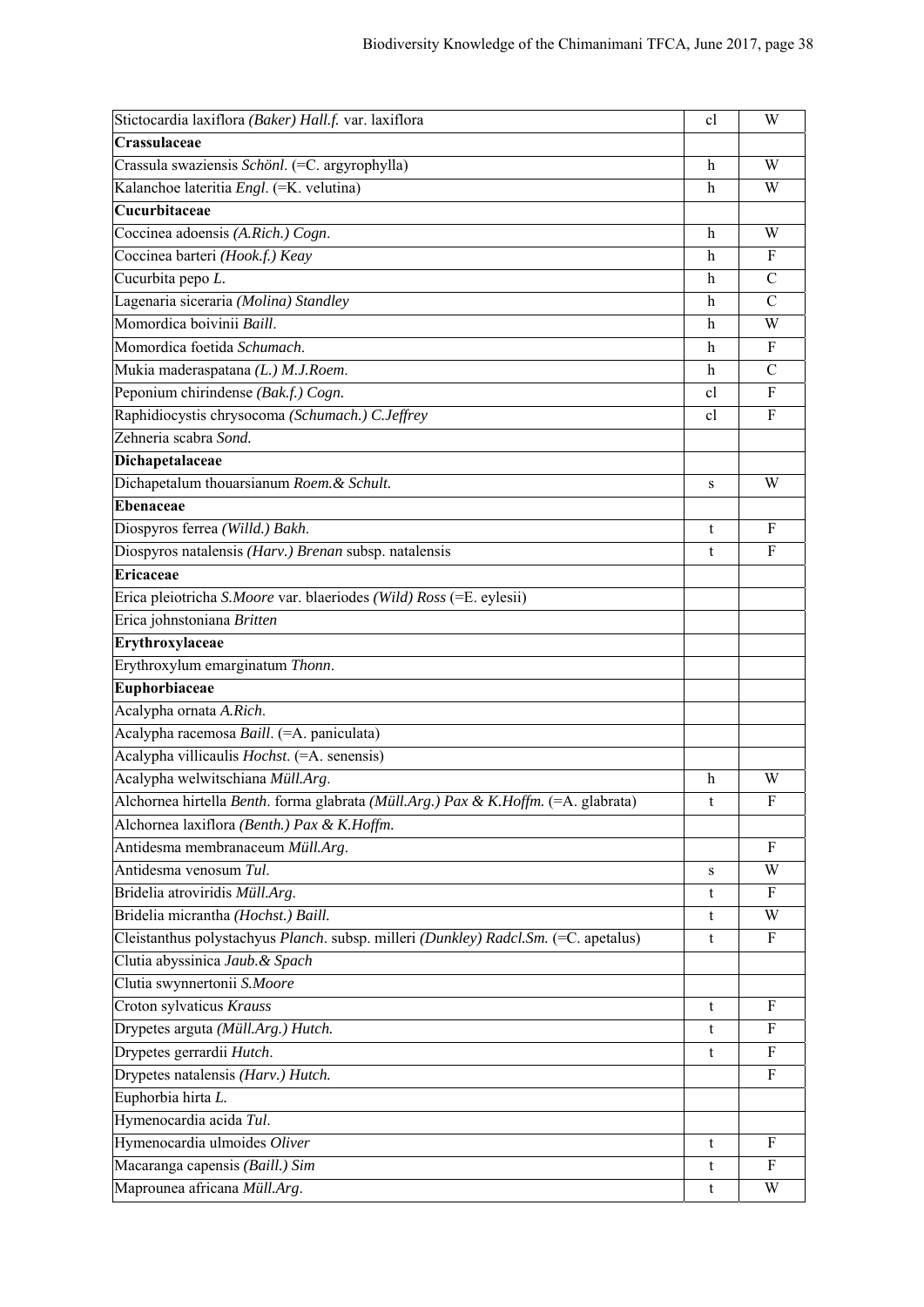| Phyllanthus angolensis Müll.Arg.                                                        |                           |               |
|-----------------------------------------------------------------------------------------|---------------------------|---------------|
| Margaritaria discoidea (Baill.) G.L. Webster var. nitida (Pax) Radcl.-Sm. (=Phyllanthus | S                         |               |
| discoideus)                                                                             |                           |               |
| Phyllanthus myrtaceus Sond.                                                             |                           |               |
| Phyllanthus nummulariifolius Poir. var. capillaris (Schumach. & Thonn.) Radcl.-Sm.      | $\mathbf h$               | $\mathcal{C}$ |
| Ricinus communis L.                                                                     | $\boldsymbol{\mathrm{h}}$ | $\mathcal{C}$ |
| Sapium ellipticum (Krauss) Pax                                                          |                           |               |
| Suregada procera (Prain) Croizat                                                        |                           |               |
| Tragia benthamii Baker                                                                  | $\mathbf h$               | W             |
| Uapaca sansibarica Pax                                                                  | t                         | W             |
| Uapaca lissopyrena Radcl.-Sm. (=U. sp. no. 1)                                           | t                         | $\mathbf{F}$  |
| Flacourtiaceae                                                                          |                           |               |
| Aphloia theiformis (Vahl) Benn.                                                         | t                         | F             |
| Dovyalis macrocalyx (Oliv.) Warb.                                                       | S                         | F             |
| Flacourtia indica (Burm.f.) Merr.                                                       | S                         | W             |
| Gerrardina eylesiana Milne-Redh.                                                        | S                         | $\mathbf F$   |
| Rawsonia lucida Harv. & Sond.                                                           | t                         | F             |
| Scolopia stolzii Gilg                                                                   |                           |               |
| Trimeria grandifolia (Hochst.) Warb.                                                    | t                         | F             |
| Gesneriaceae                                                                            |                           |               |
| Streptocarpus eylesii S.Moore subsp. eylesii                                            | h                         |               |
| Streptocarpus grandis N.E.Br. subsp. septentrionalis                                    | h                         |               |
| Streptocarpus michelmorei B.L.Burtt                                                     | $\mathbf h$               |               |
| Hamamelidaceae                                                                          |                           |               |
| Trichocladus ellipticus Eckl. & Zeyh. subsp. malosanus (Baker) Verdc.                   | t                         | $\mathbf{F}$  |
| Hydrostachyaceae                                                                        |                           |               |
| Hydrostachys polymorpha Klotzsch                                                        | h                         | W             |
| <b>Icacinaceae</b>                                                                      |                           |               |
| Apodytes dimidiata Arn.                                                                 | t                         | F             |
| Cassinopsis tinifolia Harv.                                                             | S                         | F             |
| Pyrenacantha kirkii Baill.                                                              | cl                        | F             |
| Rhaphiostylis beninensis (Planch.) Benth.                                               |                           | F             |
| Lamiaceae (Labiatae)                                                                    |                           |               |
| Haumaniastrum villosum (Benth.) A.J.Paton (=Acrocephalus callianthus)                   |                           |               |
| Hoslundia opposita Vahl                                                                 |                           |               |
| Hyptis spicigera Lam.                                                                   | $\boldsymbol{h}$          | $\mathcal{C}$ |
| Leucas milanjiana Gürke                                                                 |                           |               |
| Ocimum gratissimum $L$ . subsp. gratissimum $(=0.$ urticifolium)                        |                           |               |
| Plectranthus guerkei Briq. (=Neohyptis paniculata)                                      | H                         | W             |
| Plectranthus sanguineus Britten                                                         |                           |               |
| Plectranthus swynnertonii S.Moore                                                       |                           |               |
| Syncolostemon flabellifolius (S.Moore) A.J.Paton (=Hemizygia flabellifolia)             |                           |               |
| Tetradenia multiflora (Benth.) Phillipson (=Iboza multiflora)                           |                           |               |
| Lauraceae                                                                               |                           |               |
| Cassytha filiformis L.                                                                  | h                         | $\mathcal{C}$ |
| Cryptocarya liebertiana Engl.                                                           |                           |               |
| Persea americana Miller                                                                 | t                         | C             |
| Leguminosae: Caesalpinioideae                                                           |                           |               |
|                                                                                         |                           |               |
| Brachystegia microphylla Harms                                                          | t                         | W             |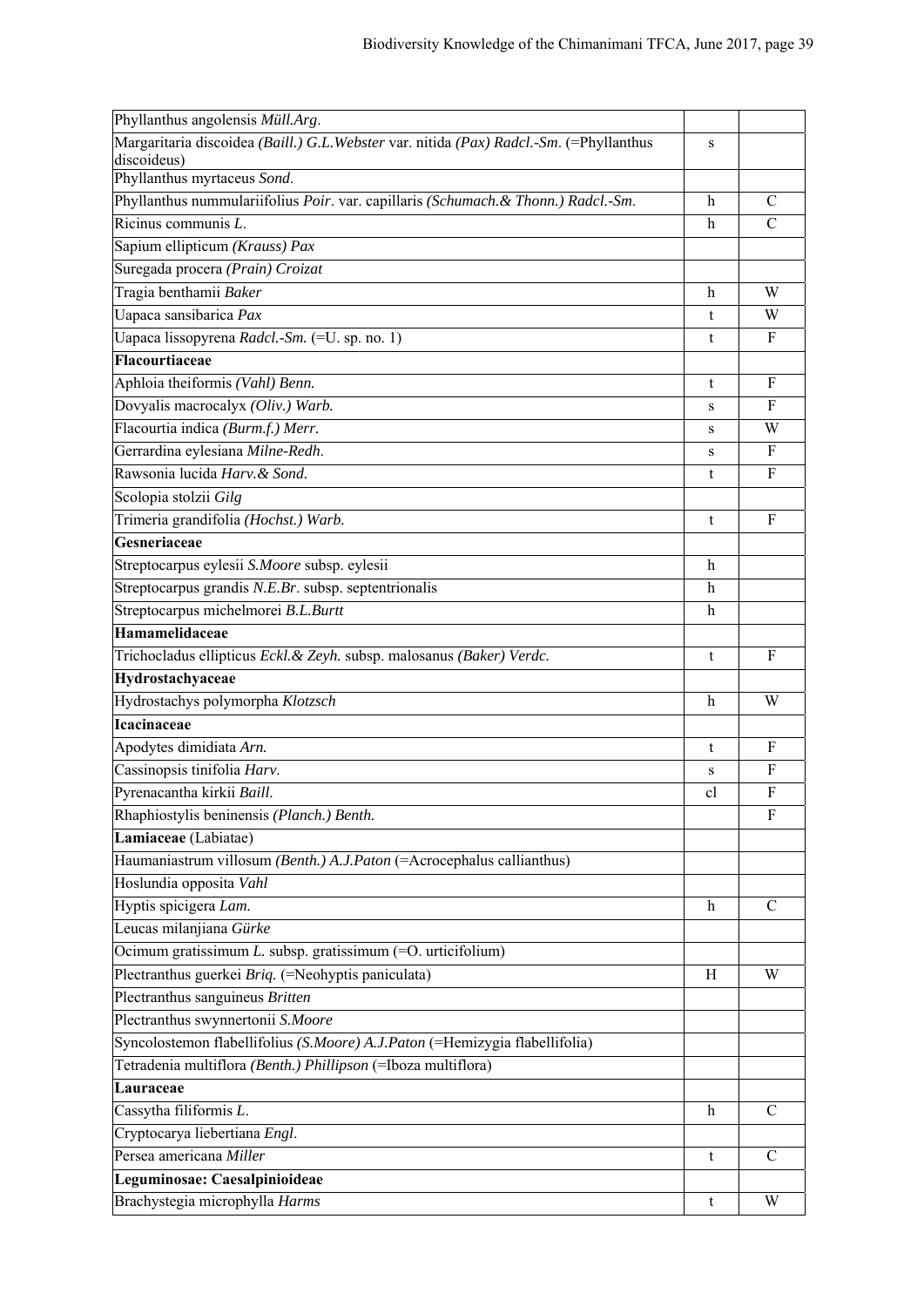| Brachystegia spiciformis Benth.                              | t            | W             |
|--------------------------------------------------------------|--------------|---------------|
| Chamaecrista mimosoides (L.) Greene (=Cassia mimosoides)     | h            | C             |
| Chamaecrista poytricha (Brenan) Lock (=Cassia polytricha)    | h            |               |
| Cordyla africana Lour.                                       | t            |               |
| Erythrophleum suaveolens (Guill. & Perr.) Brenan             | t            | $_{\rm F}$    |
| Piliostigma thonningii (Schum.) Milne-Redh.                  | t            | W             |
| Senna obtusifolia (L.) Irwin & Barneby (=Cassia obtusifolia) | h            | C             |
| Senna occidentalis (L.) Link                                 | h            | $\mathcal{C}$ |
| Senna petersiana (Bolle) Lock                                | S            | $\mathsf{C}$  |
| Senna septrionalis (Viv.) Irwin & Barneby                    | h            | $\mathcal{C}$ |
| Leguminosae: Mimosoideae                                     |              |               |
| Acacia pentagona (Schum.) Hook.f.                            | cl           | F             |
| Acacia schweinfurthii Brenan & Exell                         | cl           | W             |
| Albizia adianthifolia (Schum.) W. Wight                      | t            | F             |
| Albizia glaberrima (Schum. & Thonn.) Benth.                  | t            | F             |
| Albizia gummifera (J.F.Gmel.) C.A.Sim                        | t            | F             |
| Entada pursaetha DC.                                         | cl           | $\mathbf{F}$  |
| Newtonia buchananii (Baker) G.Gilbert & Boutique             | t            | F             |
| Leguminosae: Papilionoideae                                  |              |               |
| Abrus pulchellus Thwaites subsp. tenuiflorus (Benth.) Verdc. | cl           | W             |
| Aeschynomene nodulosa (Baker) Baker f.                       | h            | W             |
| Alysicarpus rugosus (Willd.) DC.                             | h            | $\mathcal{C}$ |
| Angylocalyx sp.                                              |              |               |
| Crotalaria caudata Baker                                     | h            | C             |
| Crotalaria chirindae Baker f.                                | h            | W             |
| Crotalaria gazensis Baker f. subsp. gazensis                 | h            | W             |
| Crotalaria lachnophora A.Rich.                               | h            | $\mathcal{C}$ |
| Crotalaria lanceolata E.Mey. subsp. prognatha Polhill        | $\mathbf h$  | $\mathcal{C}$ |
| Dalbergia boehmii Taub.                                      | t            | W             |
| Dalbergia lactea Vatke                                       |              |               |
| Desmodium salicifolium $(\overline{P}oir.)$ DC.              | h            | W             |
| Desmodium setigerum (E.Mey.) Harvey                          | $\mathbf h$  | W             |
| Dolichos trilobus L. subsp. trilobus (=D. falcatus)          |              |               |
| Erythrina lysistemon Hutch.                                  |              |               |
| Flemingia grahamiana Wight & Arn.                            |              |               |
| Glycine wightii (Wight & Arn.) Verdc. subsp. wightii         |              |               |
| Indigofera cecilii N.E.Br.                                   |              |               |
| Indigofera hirsuta L.                                        | h            | C             |
| Indigofera lobata J.B.Gillett                                |              |               |
| Indigofera lupatana Baker f.                                 |              |               |
| Indigofera lyallii Baker subsp. lyallii                      |              |               |
| Indigofera richardsiae J.B.Gillett                           | h            | C             |
| Indigofera swaziensis Bolus                                  | $\mathbf{h}$ | W             |
| Indigofera trita L.f.                                        | h            | $\mathsf{C}$  |
| Millettia stuhlmannii Taub.                                  | t            | W F           |
| Mucuna pruriens $(L)$ DC. var. pruriens                      | cl           | $\mathcal{C}$ |
| Pterocarpus angolensis DC.                                   | t            | W             |
| Rhynchosia caribaea (Jacq.) DC.                              | h            | $\mathcal{C}$ |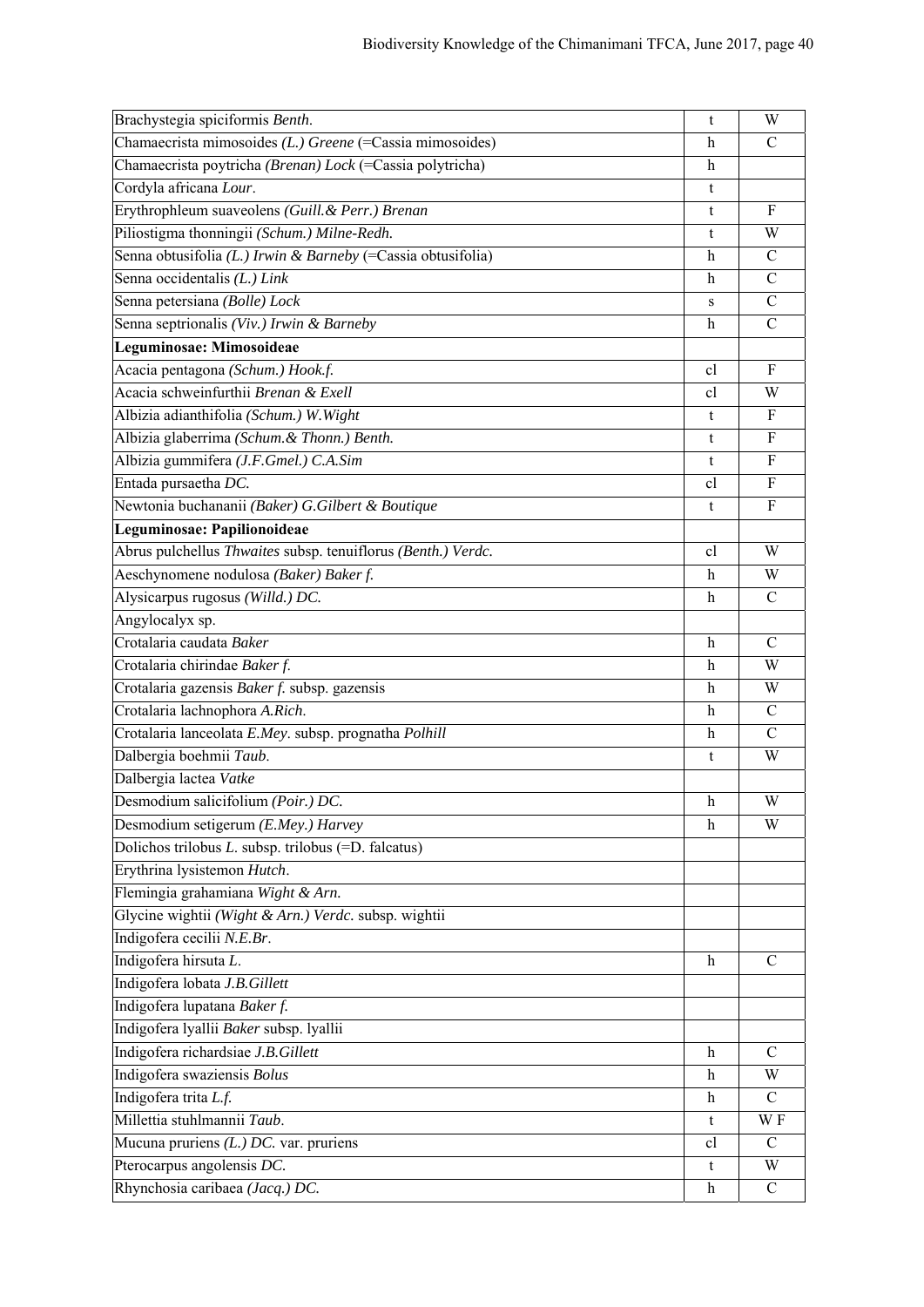| Rhynchosia stipata Meikle                                                  | h             |                |
|----------------------------------------------------------------------------|---------------|----------------|
| Sesbania macrantha Phill. & Hutch. var. levis Gillett                      | h             | $\mathcal{C}$  |
| Tephrosia aequilata Baker                                                  |               |                |
| Tephrosia longipes Meissner                                                |               |                |
| Teramnus labialis (L.f.) Spreng.                                           | h             | $\mathcal{C}$  |
| Vigna unguiculata (L.) Walp.                                               |               |                |
| Lobeliaceae                                                                |               |                |
| Lobelia cobaltica S.Moore                                                  | h             | W              |
| Lobelia erinus L. (=L. filiformis)                                         | h             | C              |
| Lobelia fervens Thunb. subsp. fervens (=L. anceps)                         | h             | $\mathcal{C}$  |
| Lobelia goetzei Diels (=L. chamaedryfolia)                                 | h             | C              |
| Loganiaceae                                                                |               |                |
| Anthocleista grandiflora Gilg                                              | t             | F              |
| Nuxia oppositifolia (Hochst.) Benth.                                       | t             | W              |
| Strychnos angolensis Gilg                                                  | <sub>c1</sub> | F              |
| Strychnos henningsii Gilg                                                  | t             | F              |
| Strychnos innocua Delile                                                   | t             | W              |
| Strychnos madagascariensis Poir.                                           | t             | W              |
| Loranthaceae                                                               |               |                |
| Englerina oedostemon (Danser) Polhill & Wiens (=Loranthus pungwensis)      | e             |                |
| Englerina swynnertonii (Sprague) Polhill & Wiens (=Loranthus swynnertonii) | e             |                |
| Tapinanthus dependens (Engl.) Danser (=Loranthus guttatus)                 | e             | W              |
| Viscum shirense Sprague                                                    | e             |                |
| Lythraceae                                                                 |               |                |
| Nesaea radicans Guill. & Perr.                                             | $\mathbf h$   | W              |
| <b>Malvaceae</b>                                                           |               |                |
| Hibiscus altissimus Hornby                                                 | <sub>c</sub>  | W              |
| Hibiscus burtt-davyi Dunkley                                               | t             | W              |
| Hibiscus calyphyllus Cav.                                                  | h             | W              |
| Hibiscus micranthus L.f.                                                   | S             | $\mathsf{C}$   |
| Hibiscus physaloides Guill. & Perr.                                        | h             | $\overline{C}$ |
| Hibiscus rostellatus Guill. & Perr.                                        | h             | W              |
| Hibiscus shirensis Sprague & Hutch.                                        | h             | W              |
| Hibiscus surattensis L.                                                    | $\mathbf h$   | $\mathcal{C}$  |
| Sida acuta Burm.f.                                                         | h             | C              |
| Sida alba L.                                                               | $\mathbf{h}$  | $\mathcal{C}$  |
| Sida serratifolia Wilczek & Stey.                                          | h             | W              |
| Sida urens L.                                                              | h             | $\mathcal{C}$  |
| Sida veronicifolia Lam.                                                    | h             | $\mathcal{C}$  |
| Urena lobata L.                                                            | h             | C              |
| Wissadula rostrata (Schum.) Hook.f.                                        | h             | C              |
| Melastomataceae                                                            |               |                |
| Dissotis princeps (Kunth) Triana                                           | h             | W              |
| Dissotis pulchra A. & R. Fern.                                             | h             | W              |
| Dissotis rotundifolia (Sm.) Triana var. prostrata (Thonn.) Jacques-Félix   | h             | W              |
| Dissotis senegambiensis (Guill. & Perr.) Triana var. senegambiensis        | h             | W              |
| Memecyclon sansibaricum Taub.                                              |               |                |
| Tristemma mauritianum J.F.Gmel. (=T. incompletum)                          | h             | F              |
|                                                                            |               |                |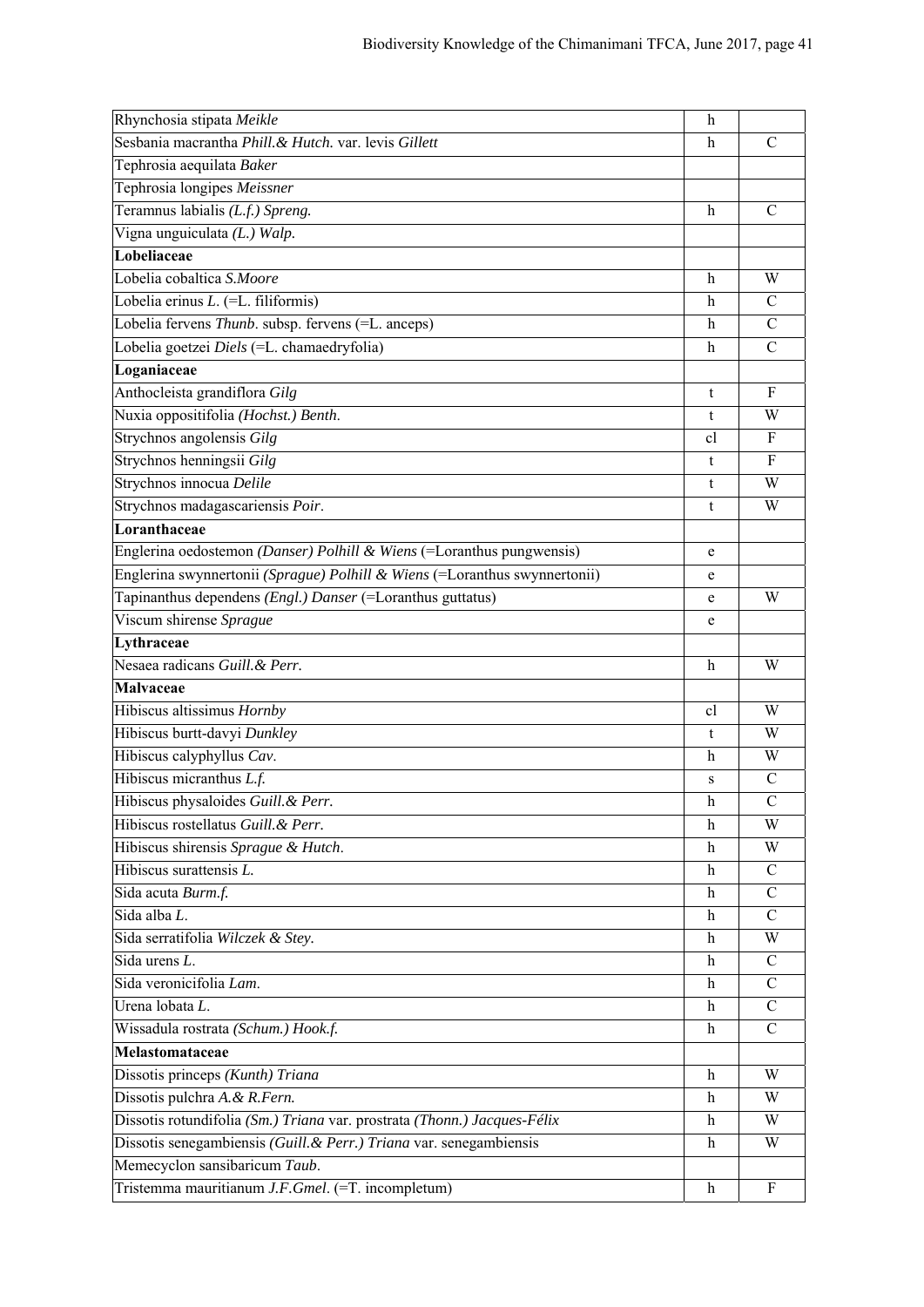| Meliaceae                                                                                                    |             |               |
|--------------------------------------------------------------------------------------------------------------|-------------|---------------|
| Ekebergia capensis Sparrm.                                                                                   | t           |               |
| Khaya anthotheca (Welw.) C.DC. (=K. nyasica)                                                                 | t           | F,W           |
| Trichilia emetica Vahl                                                                                       | t           | W,C           |
| Melianthaceae                                                                                                |             |               |
| Bersama abyssinica Fresen.                                                                                   | t           | F             |
| Bersama swynnertonii E.G.Baker                                                                               | t           | F             |
| Menispermaceae                                                                                               |             |               |
| Cissampelos mucronata A.Rich.                                                                                | cl          | W             |
| Cissampelos torulosa Harv.                                                                                   | cl          | F             |
| <b>Moraceae</b>                                                                                              |             |               |
| Dorstenia psilurus Welw.                                                                                     | h           |               |
| Ficus bubu Warb.                                                                                             | t           |               |
| Ficus capreifolia Delile                                                                                     | S           |               |
| Ficus craterostoma Mildbr. & Burret                                                                          |             |               |
| Ficus natalensis Hochst. subsp. natalensis                                                                   | t           | W             |
| Ficus exasperata Vahl                                                                                        | t           |               |
| Ficus lutea Vahl (=F. vogelii)                                                                               | t           |               |
| Ficus muelleriana C.C.Berg                                                                                   | t           | $\mathbf{F}$  |
| Ficus sur Forssk.                                                                                            | t           | W             |
| Ficus vallis-choudae Delile                                                                                  | t           | F             |
| Ficus vogeliana (Miq.) Miq.                                                                                  | t           | $\mathbf F$   |
| Milicia excelsa (Welw.) C.C.Berg (=Chlorophora excelsa)                                                      | t           | F             |
| Trilepisium madagascariense DC. (=Bosqueia phoberos)                                                         | t           | $\mathbf{F}$  |
| <b>Myrsinaceae</b>                                                                                           |             |               |
| Embelia schimperi Vatke                                                                                      | S           | W             |
| Rapanea melanophloeos (L.) Mez                                                                               | t           | F             |
| Myrtaceae                                                                                                    |             |               |
| Eugenia capenss (Eckl. & Zey.) Sond. subsp. nyassensis (Engl.) F. White (=E. bukobensis,<br>E. chirindensis) | S           | F             |
| Psidium guajava L.                                                                                           | t           | $\mathcal{C}$ |
| Syzygium gerrardii (Hook.f.) Burtt Davy                                                                      | t           | F             |
| Syzygium guineense (Willd.) DC. subsp. guineense                                                             | t           | W             |
| Syzygium owariense (Beauv.) Benth.                                                                           | t           | F             |
| Nymphaeaceae                                                                                                 |             |               |
| Nymphaea nouchali Burm.f. var. caerulea (Savigny) Verdc. (=N. caerulea)                                      | h           | W             |
| Ochnaceae                                                                                                    |             |               |
| Brackenridgea zanguebarica Oliv.                                                                             | S           | W             |
| Ochna arborea DC.                                                                                            | S           | F             |
| Ochna atropurpurea DC.                                                                                       | S           |               |
| Ochna mossambicensis Klotzsch                                                                                | S           | W             |
| Ochna natalitia (Meissner) Walp.                                                                             |             |               |
| Ochna oconnori Phillips                                                                                      | ${\bf S}$   | $\mathbf{F}$  |
| <b>Oleaceae</b>                                                                                              |             |               |
| Schrebera alata (Hochst.) Welw.                                                                              | t           | W             |
| Onagraceae                                                                                                   |             |               |
| Ludwigia abyssinica A.Rich.                                                                                  | h           | W             |
| Ludwigia octovalvis (Jacq.) Raven subsp. octovalvis                                                          | $\mathbf h$ | $\mathcal{C}$ |
|                                                                                                              |             |               |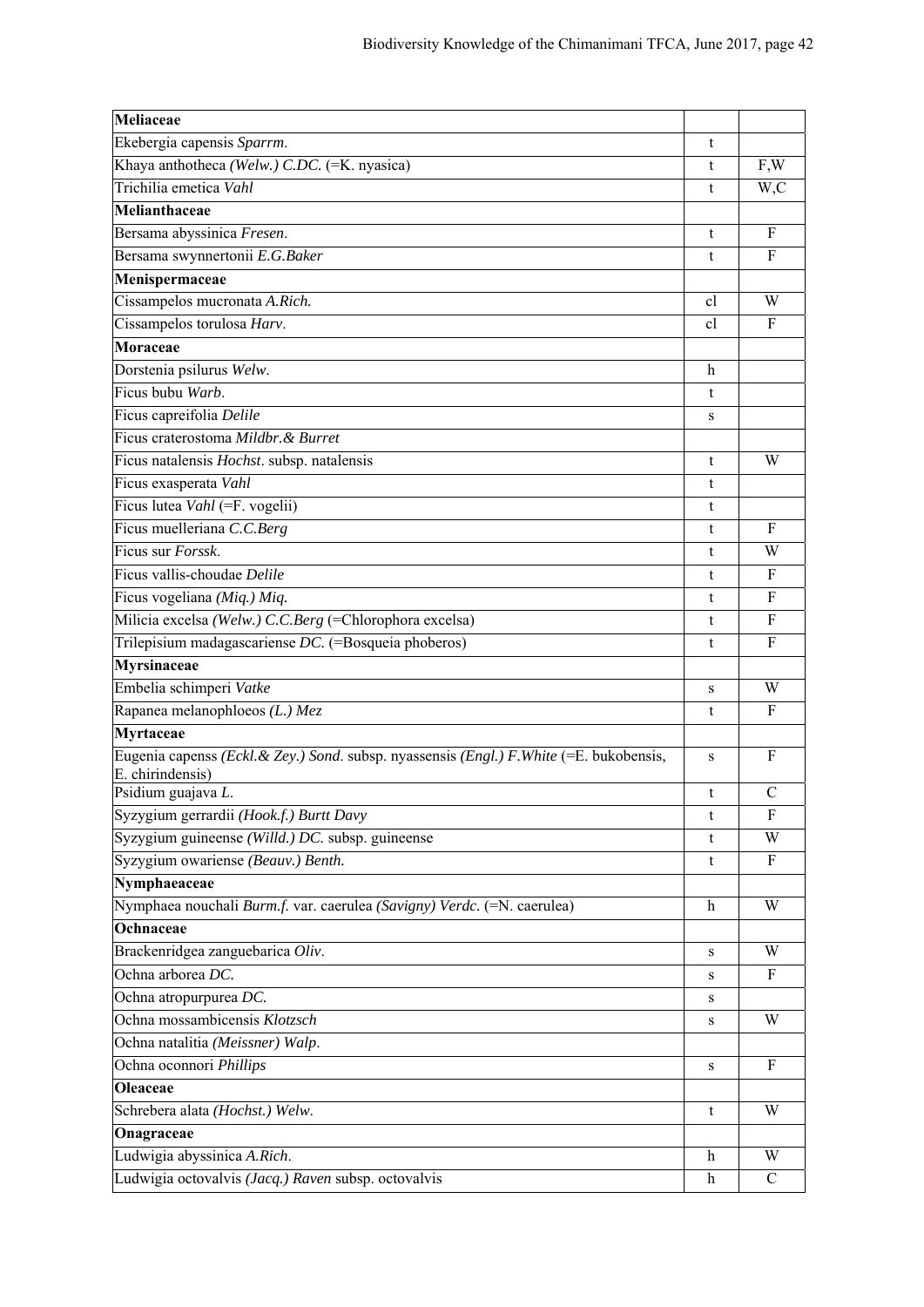| Biophytum petersianum Klotzsch<br>W<br>h<br>Oxalis corniculata L.<br>C<br>h<br>Oxalis semiloba Sond. subsp. semiloba<br>W<br>h<br>Passifloraceae<br>Adenia gummifera (Harv.) Harms var. gummifera<br>W<br><sub>c</sub><br>Basanthe triloba (Bolus) de Wilde (=Tryphostemma schinzianum)<br>h<br>W<br>Pedaliaceae<br>Sesamum indicum $L$ .<br>h<br>C |
|-----------------------------------------------------------------------------------------------------------------------------------------------------------------------------------------------------------------------------------------------------------------------------------------------------------------------------------------------------|
|                                                                                                                                                                                                                                                                                                                                                     |
|                                                                                                                                                                                                                                                                                                                                                     |
|                                                                                                                                                                                                                                                                                                                                                     |
|                                                                                                                                                                                                                                                                                                                                                     |
|                                                                                                                                                                                                                                                                                                                                                     |
|                                                                                                                                                                                                                                                                                                                                                     |
|                                                                                                                                                                                                                                                                                                                                                     |
|                                                                                                                                                                                                                                                                                                                                                     |
| Piperaceae                                                                                                                                                                                                                                                                                                                                          |
| Peperomia rotundifolia (L.) Kunth.<br>F<br><sub>c</sub>                                                                                                                                                                                                                                                                                             |
| Piper umbellatum L.<br>F<br>cl                                                                                                                                                                                                                                                                                                                      |
| Polygalaceae                                                                                                                                                                                                                                                                                                                                        |
| Polygala gazensis Baker f.<br>W<br>S                                                                                                                                                                                                                                                                                                                |
| Polygala producta N.E.Br.<br>C<br>h                                                                                                                                                                                                                                                                                                                 |
| Polygala rehmannii Chod.<br>W<br>h                                                                                                                                                                                                                                                                                                                  |
| Polygala uncinatus Meisn.<br>W<br>h                                                                                                                                                                                                                                                                                                                 |
| Polygala virgata Thunb. var. decora (Sond.) Harv.<br>W<br>S                                                                                                                                                                                                                                                                                         |
| Polygonaceae                                                                                                                                                                                                                                                                                                                                        |
| Persicaria decipiens (R.Br.) K.L. Wilson (=Polygonum salicifolium)<br>W<br>h                                                                                                                                                                                                                                                                        |
| Rumex sagittatus Thunb.<br>W<br>h                                                                                                                                                                                                                                                                                                                   |
| Primulaceae                                                                                                                                                                                                                                                                                                                                         |
| Anagallis barbata (P.Taylor) Kupicha<br>W<br>h                                                                                                                                                                                                                                                                                                      |
| Proteaceae                                                                                                                                                                                                                                                                                                                                          |
| Faurea forficuliflora Baker                                                                                                                                                                                                                                                                                                                         |
| Leucospermum saxosum S.Moore                                                                                                                                                                                                                                                                                                                        |
| Protea caffra Meisn. subsp. gazensis (Beard) Chisumpa & Brummitt (=P. gazensis)                                                                                                                                                                                                                                                                     |
| Protea wentzeliana Engl. (=P. crinita)                                                                                                                                                                                                                                                                                                              |
| Ranunculaceae                                                                                                                                                                                                                                                                                                                                       |
| Clematis brachiata Thunb.<br>cl<br>W                                                                                                                                                                                                                                                                                                                |
| Clematis viridiflora Bertol.<br>W<br>cl                                                                                                                                                                                                                                                                                                             |
| Ranunculus multifidus Forssk.<br>$\mathcal{C}$<br>h                                                                                                                                                                                                                                                                                                 |
| Rhamnaceae                                                                                                                                                                                                                                                                                                                                          |
| Gouania longespicata Engl.<br>F<br><sub>c</sub> l                                                                                                                                                                                                                                                                                                   |
| Rhizophoraceae                                                                                                                                                                                                                                                                                                                                      |
| Cassipourea gummiflua Tul. var. verticillata (N.E.Br.) J.Lewis<br>F<br>t                                                                                                                                                                                                                                                                            |
| Cassipourea malosana (Baker) Alston (=C. congoensis)<br>F<br>t                                                                                                                                                                                                                                                                                      |
| Rosaceae                                                                                                                                                                                                                                                                                                                                            |
| Prunus africana (J.D.Hook.) Kalkman<br>F<br>t                                                                                                                                                                                                                                                                                                       |
| Rubus rigidus J.E.Sm.<br>W<br>s                                                                                                                                                                                                                                                                                                                     |
| Rubiaceae                                                                                                                                                                                                                                                                                                                                           |
| Aidia micrantha (K.Schum.) F. White<br>F<br>t                                                                                                                                                                                                                                                                                                       |
| Anthospermum herbaceum L.f.<br>W<br>h                                                                                                                                                                                                                                                                                                               |
| Anthospermum usambarense K.Schum.<br>s                                                                                                                                                                                                                                                                                                              |
| Aulacocalyx diervilleoides (K.Schum.) Petit<br>F<br>t                                                                                                                                                                                                                                                                                               |
| Breonadia salicina (Vahl) Hepper & Wood (=Adina microcephala)<br>F<br>t                                                                                                                                                                                                                                                                             |
| Canthium inerme $(Lf)$ . Kuntze (=C. ventosum)<br>F<br>S                                                                                                                                                                                                                                                                                            |
| Canthium ngonii Bridson (=C. pseudoverticillatum)<br>F<br>S                                                                                                                                                                                                                                                                                         |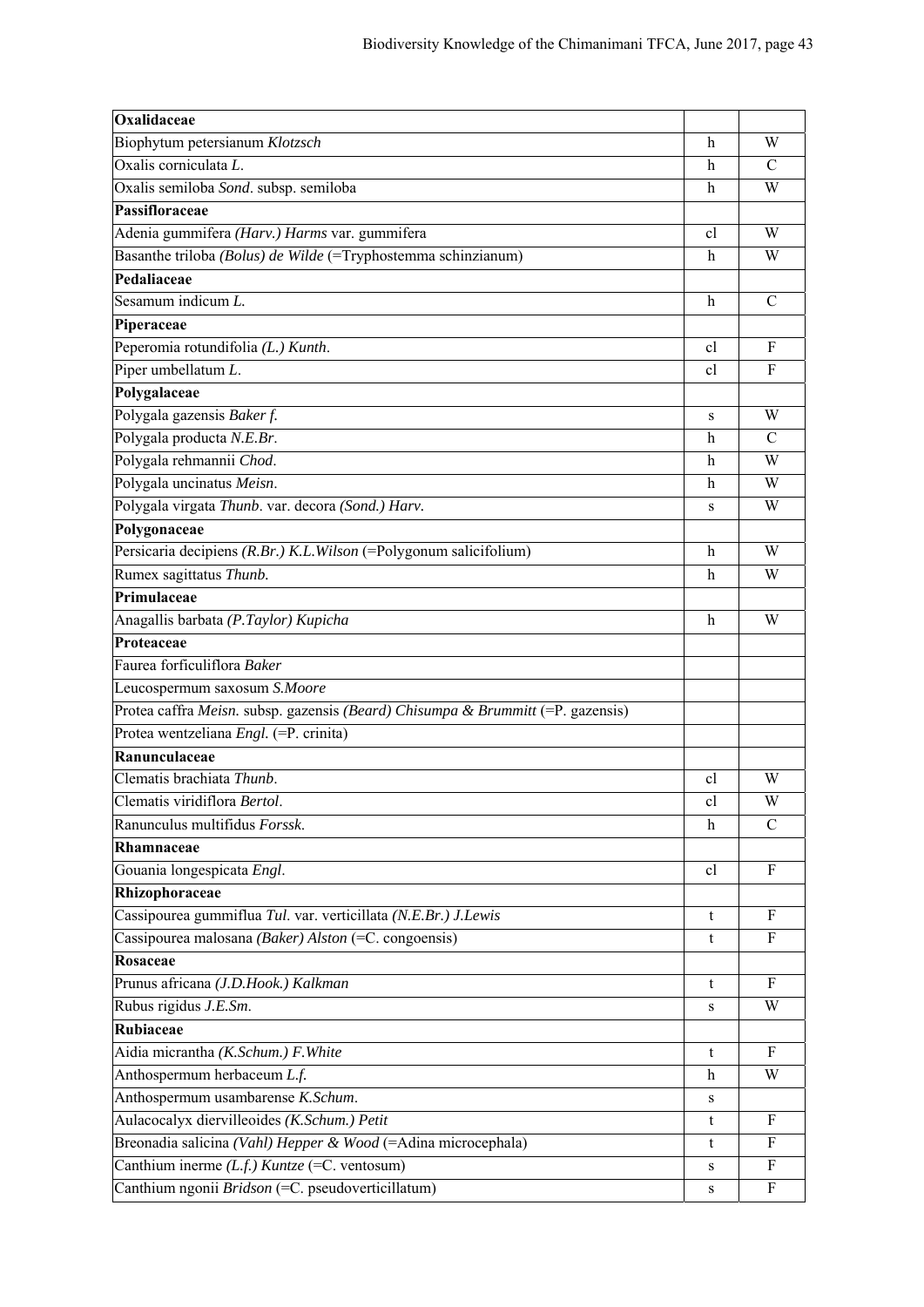| Catunaregum obovata (Hochst.) A.E.Gonç. (=Xeromphis obovata)                          |                           |                  |
|---------------------------------------------------------------------------------------|---------------------------|------------------|
| Cephalanthus natalensis Oliv.                                                         | cl                        | W                |
| Chasallia parvifolia K.Schum.                                                         | S                         | F                |
| Chazaliella abrupta (Hiern) Petit & Verdc. (=Psychotria abrupta)                      | S                         | W                |
| Craterispermum schweinfurthii Hiern (=C. laurinum)                                    | S                         | $\boldsymbol{F}$ |
| Cremaspora triflora (Thonn.) K.Schum.                                                 | S                         | F                |
| Diodia sarmentosa Sw. (=D. scandens)                                                  | h                         | F                |
| Fadogia tetraquetra K.Krause var. grandiflora (Robyns) Verdc. (=F. variabilis)        | $\mathbf h$               | $\mathcal{C}$    |
| Galium bussei K.Schum. & K.Krause                                                     | $\boldsymbol{\mathrm{h}}$ | W                |
| Galopina circaeoides Thunb.                                                           | $\mathbf h$               | W                |
| Gardenia imperialis K.Schum.                                                          |                           |                  |
| Geophila obvallata (Schumach.) F.Didr. subsp. ioides (K.Schum.) Verdc. (=G. ioides)   | h                         | W                |
| Geophila repens (L.) I.M.Johnstone                                                    | h                         | $\mathbf{F}$     |
| Keetia gueinzii (Sond.) Bridson (=Canthium gueinzii)                                  | cl                        | ${\bf F}$        |
| Keetia venosa (Oliv.) Bridson (=Canthium venosum)                                     | cl                        | $\mathbf{F}$     |
| Leptactina benguelensis (Benth. & Hook.f.) R.D.Good                                   |                           |                  |
| Leptactina sp.                                                                        | h                         | W                |
| Mussaenda arcuata Poir.                                                               |                           |                  |
| Oldenlandia affinis (Roem. & Schult.) DC. subsp. fugax (Vatke) Verdc.                 | $\boldsymbol{\mathrm{h}}$ | W                |
| Oldenlandia echinulosa K.Schum.                                                       | $\boldsymbol{\mathrm{h}}$ | W                |
| Oldenlandia goreensis (DC.) Summerh.                                                  | $\mathbf h$               | W                |
| Oldenlandia herbacea (L.) Roxb. var. herbacea                                         | $\mathbf h$               | $\mathcal{C}$    |
| Oldenlandia rupicola (Sond.) O. Kuntze var. rupicola                                  | $\mathbf h$               | W                |
| Otiophora lanceolata Verdc.                                                           | h                         | W                |
| Otomeria elatior (DC.) Verdc.                                                         | h                         | W                |
| Oxyanthus lepidus S.Moore (=O. oxycarpus)                                             |                           |                  |
| Oxyanthus pallidus Hiern                                                              |                           |                  |
| Oxyanthus speciosus DC. subsp. stenocarpus (K.Schum.) Bridson                         | S                         | $\mathbf{F}$     |
| Pentas nobilis S.Moore                                                                | h                         | W                |
| Pentas purpurea Oliv.                                                                 | h                         | W                |
| Pentas zanzibarica (Klotzsch) Vatke (=P. zanzibarica var. pembensis)                  | h                         | F                |
| Psychotria capensis (Eckl.) Vatke var. capensis                                       | S                         | $\mathbf{F}$     |
| Psychotria peduncularis (Salisb.) Steyerm. var. nyassana (Krausse) Verdc. (=Cephaelis | S                         | W                |
| peduncularis)<br>Psychotria zombamontana (Kuntze) Petit                               | S                         | F                |
| Psydrax kraussioides (Hiern) Bridson (=Canthium henriquesianum)                       | cl                        | F                |
| Rothmannia manganjae (Hiern) Keay                                                     |                           |                  |
| Rutidea fuscescens Hiern                                                              |                           |                  |
| Rutidea parviflora DC. (=R. syringoides)                                              |                           |                  |
| Rytigynia umbellulata (Hiern) Robyns (=R. sparsifolia)                                | S                         | F                |
| Sericanthe andongensis (Hiern) Robbr. (=Tricalysia andongensis)                       |                           |                  |
| Tarenna pavettoides (Harvey) T.R.Sim subsp. affinis (K.Schum.) Bridson                | S                         | F                |
| Tricalysia coriacea (Benth.) Hiern (=T. nyassae)                                      | S                         | F                |
| Tricalysia pallens Hiern (=T. capensis)                                               | S                         | $\mathbf{F}$     |
| Tricalysia ruandensis Bremek. (=T. congesta)                                          |                           |                  |
| Tricalysia sp. (cf. T. ligustrina)                                                    |                           |                  |
| Vangueria infausta Burch.                                                             | ${\bf S}$                 | W,C              |
| Rutaceae                                                                              |                           |                  |
| Citrus limon (L.) Burm.f.                                                             | t                         | $\mathbf C$      |
|                                                                                       |                           |                  |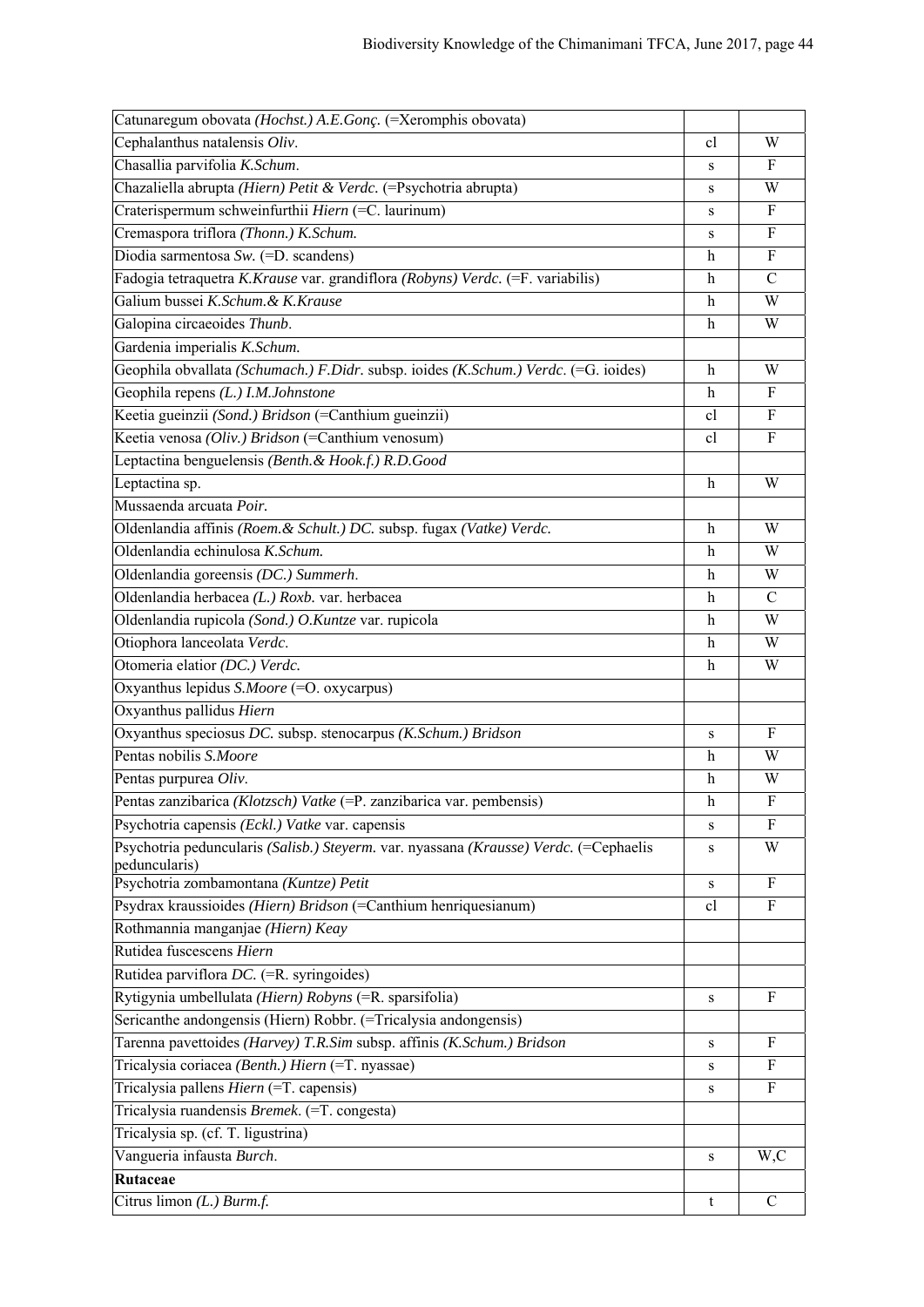| Clausena anisata (Willd.) Benth.                                    | S  | F             |
|---------------------------------------------------------------------|----|---------------|
| Teclea nobilis Delile                                               | S  | F             |
| Toddalia asiatica (L.) Lam.                                         | cl | W             |
| Vepris drummondii Mendonça                                          | S  | F             |
| Santalaceae                                                         |    |               |
| Thesium chimanimaniensis Brenan                                     |    |               |
| Thesium gracile A.W.Hill                                            |    |               |
| Sapindaceae                                                         |    |               |
| Allophylus chaunostachys Gilg                                       | S  | F             |
| Aporrhiza nitida Milne-Redh.                                        | t  | F             |
| Blighia unijugata Baker                                             | t  | F             |
| Filicium decipiens (Wight & Arn.) Thwaites                          |    |               |
| Glenniea africana (Radlk.) Leeuh.                                   |    | F             |
| Pancovia golungensis (Hiern) Exell & Mend.                          | t  | F             |
| Paullinia pinnata L.                                                | cl | $\mathbf{F}$  |
| Zanha golungensis Hiern                                             | t  | F             |
| Sapotaceae                                                          |    |               |
| Afrosersalisia kassneri (Engl.) J.H.Hemsley                         | t  | F             |
| Englerophytum magalismontanum (Sond.) T.D.Penn. (=Bequaertiodendron | t  | F W           |
| magalismontanum)<br>Manilkara discolor (Sond.) J.H.Hemsley          | t  |               |
| Mimusops zeyheri Sond.                                              | t  | W             |
| Pachystela brevipes (Baker) Engl.                                   | t  | F             |
| Synsepalum kassneri (Engl.) Pennington (=Tulestea wildii)           | t  | F             |
| Scrophulariaceae                                                    |    |               |
| Buchnera hispidula D.Don (=B. longifolia)                           |    |               |
| Cycnium adonense Benth.                                             |    |               |
| Halleria lucida L.                                                  | S  |               |
| Lindernia whytei Skan                                               |    |               |
| Striga asiatica (L.) Kuntze                                         | h  |               |
| Teedia lucida (Solander) Rudolphi                                   |    |               |
| Torenia thouarsii (Cham. & Schelect.) Kuntze                        | h  | W             |
| Solanaceae                                                          |    |               |
| Capsicum frutescens L.                                              | h  | $\mathcal{C}$ |
| Physalis peruviana L.                                               | h  | C             |
| Solanum americanum Mill. (=S. nigrum)                               | h  | $\mathcal{C}$ |
| Solanum indicum L.                                                  | S  | $\mathcal{C}$ |
| Solanum panduriforme E.Mey.                                         |    |               |
| Solanum terminale Forssk.                                           |    |               |
| <b>Sterculiaceae</b>                                                |    |               |
| Hermannia kirkii Mast.                                              | h  | $\mathcal{C}$ |
| Thymelaeaceae                                                       |    |               |
| Peddiea africana Harv.                                              | S  | F             |
| Synaptolepis kirkii Oliv. (=S. alternifolia)                        |    |               |
| <b>Tiliaceae</b>                                                    |    |               |
| Corchorus aestuans L.                                               | h  | $\mathcal{C}$ |
| Corchorus olitorius L.                                              | h  | С             |
| Corchorus trilocularis L.                                           | h  | $\mathsf{C}$  |
| Triumfetta pilosa Roth var. glabrescens Sprague & Hutch.            | h  | $\mathsf{C}$  |
|                                                                     |    |               |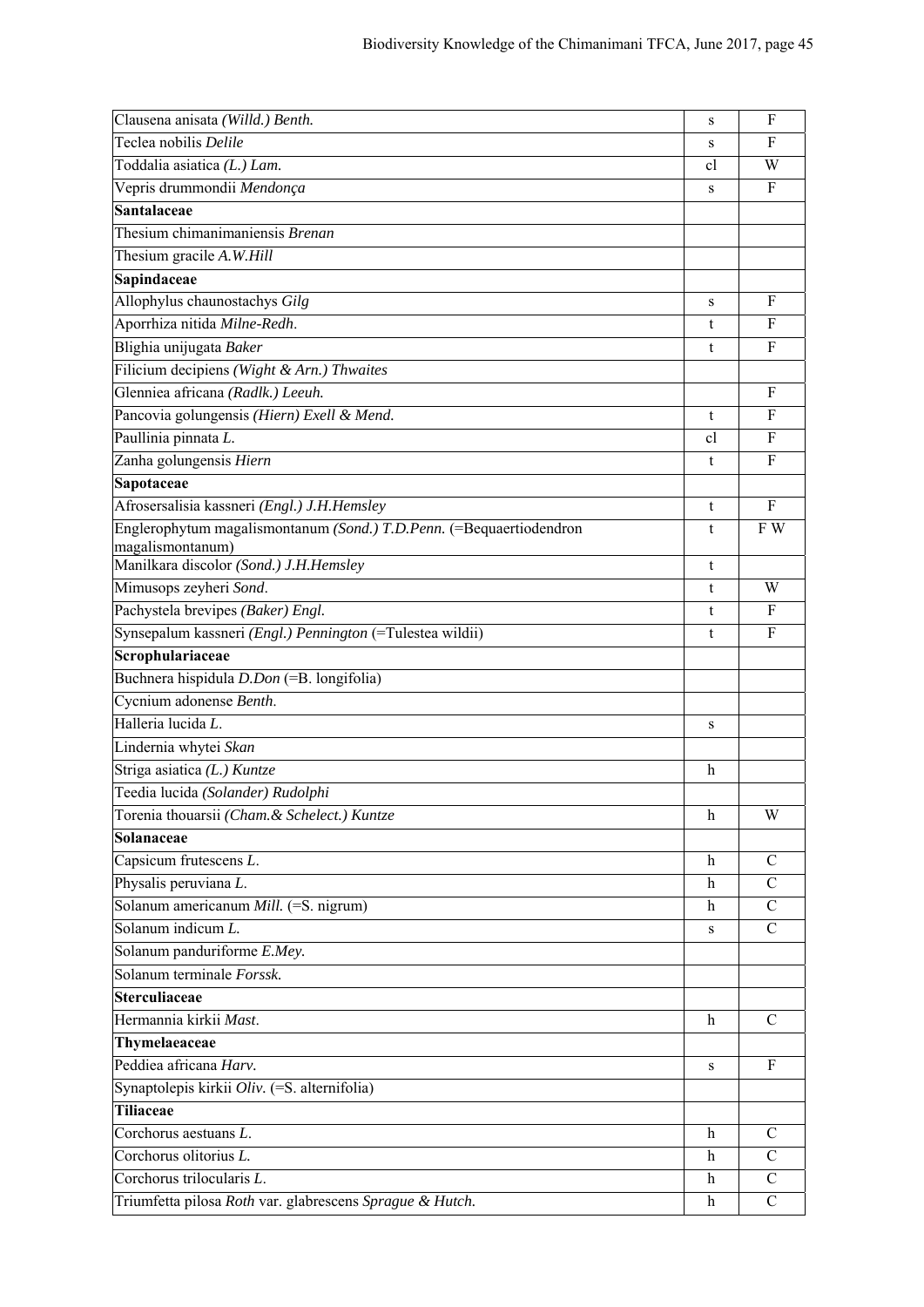| Triumfetta rhomboidea Jacq.                                                               | h            | C            |
|-------------------------------------------------------------------------------------------|--------------|--------------|
| Triumfetta tomentosa Boj.                                                                 | h            | C            |
| <b>Ulmaceae</b>                                                                           |              |              |
| Celtis africana Burm.f.                                                                   | t            | W            |
| Celtis gomphophylla Baker                                                                 | t            | $\mathbf{F}$ |
| Trema orientalis (L.) Blume                                                               | t            | F            |
| <b>Urticaceae</b>                                                                         |              |              |
| Boehmeria macrophylla Hornem. (=B. platyphyla)                                            |              |              |
| Urera trinervis (Hochst.) Friis & Immelman (=U. cameroonensis)                            | cl           | F            |
| Verbenaceae                                                                               |              |              |
| Clerodendrum cephalanthum Oliv. subsp. swynnertonii (S.Moore) Verdc. (=C.<br>swynnertonii |              |              |
| Clerodendrum incisum Klotzsch                                                             | S            | $\mathbf{F}$ |
| Lantana camara L.                                                                         |              |              |
| Lantana trifolia L.                                                                       | S            | W            |
| Lippia javanica (Burm.f.) Spreng.                                                         |              |              |
| Priva flabelliformis (Moldenke) R.Fern. (=P. cordifolia)                                  |              |              |
| Rotheca myricoides (Hochst.) Steane & Mabb. (=Clerodendrum myricoides)                    |              |              |
| Vitex amboniensis Gürke                                                                   |              |              |
| Vitex buchananii Gürke (=V. volkensii)                                                    |              |              |
| Vitex doniana Sweet                                                                       | t            | $\mathbf{F}$ |
| Vitex payos (Lour.) Merr.                                                                 |              |              |
| <b>Violaceae</b>                                                                          |              |              |
| Rinorea arborea Thouars                                                                   |              |              |
| Rinorea convallarioides (E.G.Baker) Eyles                                                 | t            | F            |
| Rinorea elliptica (Oliv.) Kuntze                                                          | S            | F            |
| Rinorea ferruginea Engl. (=R. gazensis)                                                   | t            | $\mathbf F$  |
| Rinorea ilicifolia (Oliv.) Kuntze                                                         | t            | F            |
| Vitaceae                                                                                  |              |              |
| Ampelocissus africana (Lour.) Merr.                                                       | <sub>c</sub> | W            |
| Ampelocissus obtusata (Baker) Planch. subsp. kirkiana (Planch.) Wild & Drummond           | cl           | W            |
| Cayratia gracilis (Guill. & Perr.) Suesseng.                                              | cl           | $\mathsf{C}$ |
| Cissus integrifolia (Baker) Planch.                                                       | cl           | W            |
| Cissus petiolata Hook.f.                                                                  | cl           | F            |
| Cissus producta Afzel.                                                                    | cl           | F            |
| Cyphostemma masukuense (Baker) Desc.                                                      | cl           | F            |
| Cyphostemma montanum Wild & Drummond                                                      | cl           | W            |
| Cyphostemma subciliatum (Baker) Desc.                                                     | cl           |              |
| Rhoicissus tomentosa (Lam.) Wild & Drummond                                               | cl           | F            |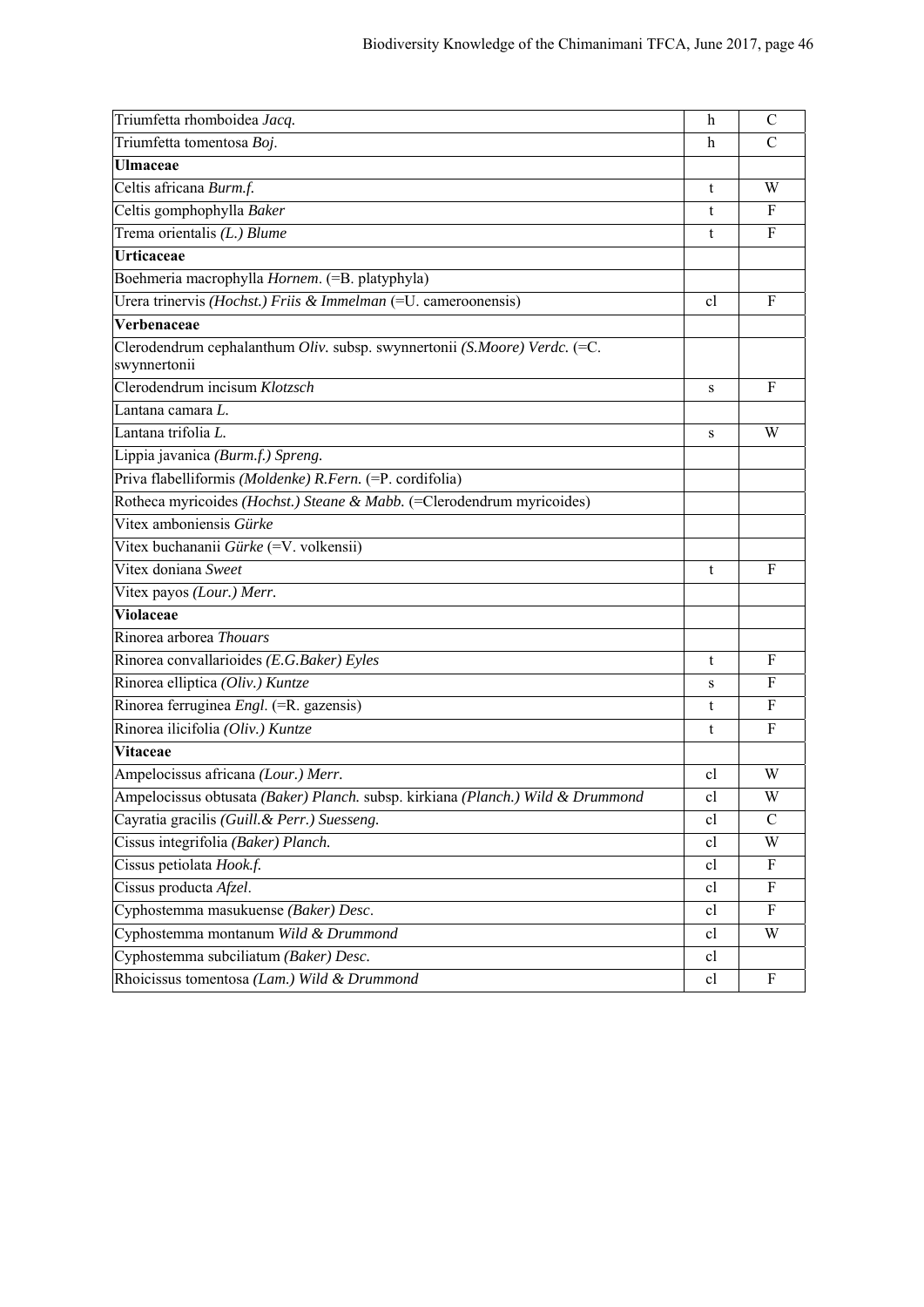### **ANNEX 4. RANGE-RESTRICTED PLANT SPECIES ASSOCIATED WITH THE CHIMANIMANI MOUNTAINS.**

List of Chimanimani endemic and near-endemic plant species, with indication of which part it is endemic to and Red List conservation assessment. Source: adapted and updated from Annex 2 in Timberlake *et al.* (2016b) and Wursten *et al.* (2017). Nomenclature is not fuly compatible with that used in Annex 3.

Endemism:  $E =$  endemic, confined solely to Chimanimani Mts

- E-low = endemic to lowland areas  $(\pm 600 \text{ m})$
- $NE$  = near-endemic, i.e. not confined to Chimanimani Mts but also found in immediately adjacent areas

UMK = Umkondo sandstone endemic (non-Chimanimani Mts)

| Taxon                                                                      | Endemism   | <b>IUCN</b> assessment   |
|----------------------------------------------------------------------------|------------|--------------------------|
| <b>GYMNOSPERMS</b>                                                         |            |                          |
| <b>Zamiaceae</b>                                                           |            |                          |
| Encephalartos chimanimaniensis R.A.Dyer & I.Verd.                          | <b>UMK</b> | EN Blab(i, ii, iv, v)    |
|                                                                            |            | $+2ab(i, ii, iv, v), C1$ |
| <b>MONOCOTYLEDONS</b>                                                      |            |                          |
| Asparagaceae                                                               |            |                          |
| Asparagus chimanimaniensis Sebsebe                                         | E          | LC                       |
| Chlorophytum pygmaeum (Weim.) Kativu subsp. rhodesianum<br>(Rendle) Kativu | <b>NE</b>  |                          |
| Eriospermum mackenii Hook.f. subsp. phippsii (Wild)<br>P.C.Perry           | E          |                          |
| Sansevieria pedicellata la Croix                                           | E          |                          |
| Asphodelaceae                                                              |            |                          |
| Aloe ballii Reynolds var. ballii                                           | E-low      | VU <sub>D2</sub>         |
| Aloe ballii Reynolds var. makurupiniensis A.Ellert                         | E-low      | VU <sub>D2</sub>         |
| Aloe hazeliana Reynolds var. hazeliana                                     | E          | LC                       |
| Aloe hazeliana Reynolds var. howmanii (Reynolds) S.Carter                  | E          | LC                       |
| Aloe munchii Christian                                                     | E          | LC                       |
| Aloe musapana Reynolds                                                     | <b>NE</b>  | VU <sub>D2</sub>         |
| Aloe plowesii Reynolds                                                     | E          | VU <sub>D2</sub>         |
| Aloe wildii (Reynolds) Reynolds                                            | E          | LC                       |
| Eriocaulaceae                                                              |            |                          |
| Mesanthemum africanum Moldenke                                             | E          | LC                       |
| <b>Iridaceae</b>                                                           |            |                          |
| Gladiolus juncifolius Goldblatt                                            | E          |                          |
| Hesperantha ballii Wild                                                    | E          | LC                       |
| Orchidaceae                                                                |            |                          |
| Angraecum chimanimaniense G. Will.                                         | E          |                          |
| Disa chimanimaniensis (H.P.Linder) H.P.Linder                              | E          |                          |
| Oligophyton drummondii H.P.Linder & G.Will.                                | E          |                          |
| Schizochilus calcaratus P.J.Cribb & la Croix                               | E          |                          |
| Schizochilus lepidus Summerh.                                              | <b>NE</b>  |                          |
| Poaceae                                                                    |            |                          |
| Danthoniopsis chimanimaniensis (J.B.Phipps) Clayton                        | E          | $EN Blab(iii)+2ab(iii)$  |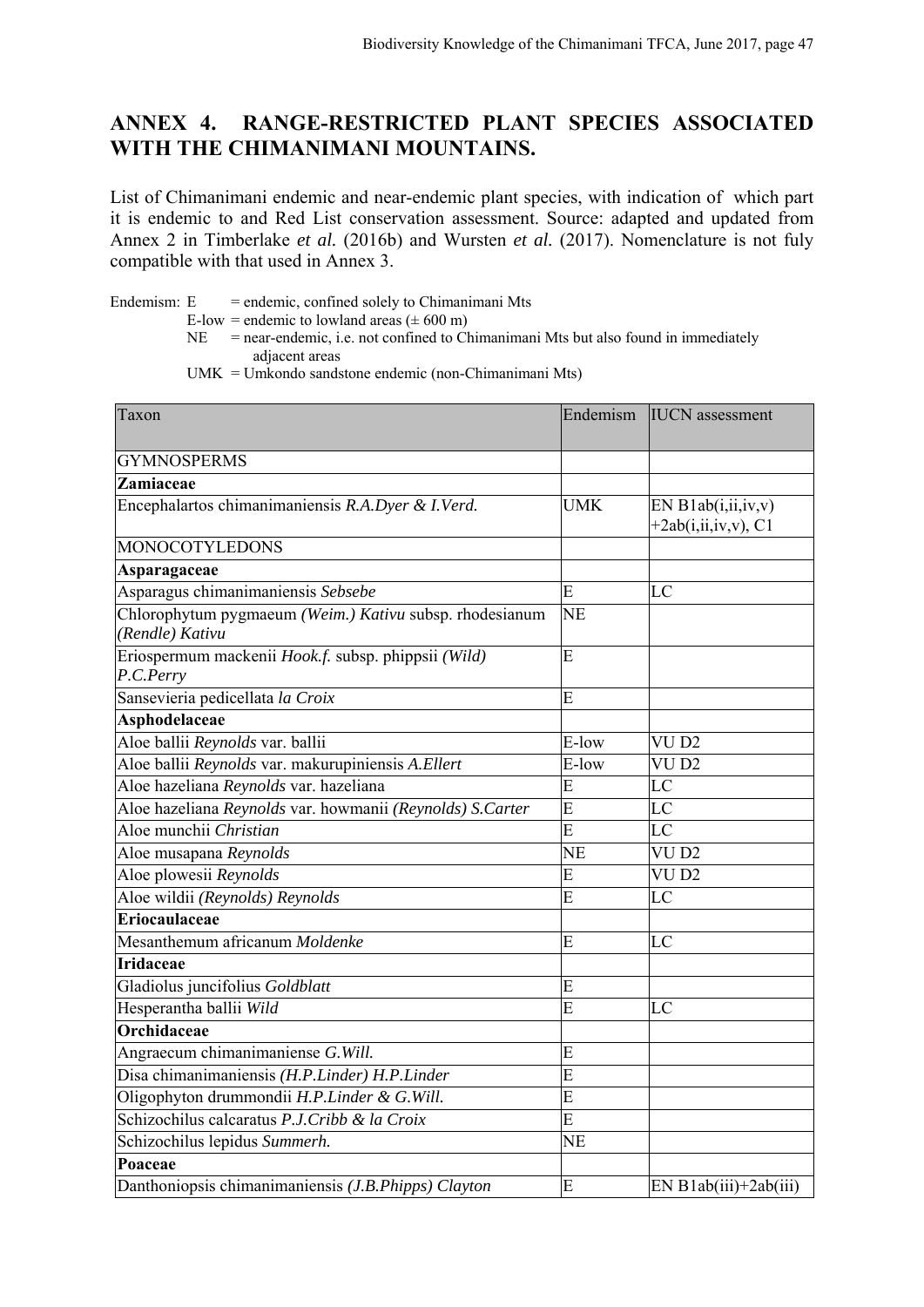| Taxon                                                                     | Endemism  | <b>IUCN</b> assessment |
|---------------------------------------------------------------------------|-----------|------------------------|
| Eragrostis desolata Launert                                               | E         | LC                     |
| <b>Restionaceae</b>                                                       |           |                        |
| Platycaulos (Restio) quartziticola (H.P.Linder) H.P.Linder &<br>C.R.Hardy | E         | LC                     |
| Velloziaceae                                                              |           |                        |
| Xerophyta argentea (Wild) L.B.Smith & Ayensu                              | E         | LC                     |
| <b>Xyridaceae</b>                                                         |           |                        |
| Xyris asterotricha Lock                                                   | E         | VU <sub>D2</sub>       |
| Xyris sp. ?nov.                                                           | E         |                        |
| <b>DICOTYLEDONS</b>                                                       |           |                        |
| Apiaceae                                                                  |           |                        |
| Centella obtriangularis Cannon                                            | E         | VU <sub>D2</sub>       |
| Apocynaceae                                                               |           |                        |
| Asclepias graminifolia (Wild) Goyder                                      | E         | LC                     |
| Aspidoglossum glabellum Kupicha                                           | <b>NE</b> |                        |
| Ceropegia sp. nov. near C. linearis                                       | E         |                        |
| Raphionacme chimanimaniana Venter & R.L.Verh.                             | E         | EN B2ab(iii)           |
| <b>Asteraceae</b>                                                         |           |                        |
| Anisopappus paucidentatus Wild                                            | E         | LC                     |
| Aster chimanimaniensis Lippert                                            | E         | DD                     |
| Gutenbergia westii (Wild) Wild & G.V.Pope                                 | <b>NE</b> | VU B1ab(iii)+2ab(iii)  |
| Helichrysum africanum (S.Moore) Wild                                      | E         | LC                     |
| Helichrysum maestum Wild                                                  | E         |                        |
| Helichrysum moorei Staner (= H. spenceranum Wild)                         | E         | LC                     |
| Helichrysum rhodellum Wild                                                | <b>NE</b> |                        |
| Lopholaena sp. nov.                                                       | E         |                        |
| Senecio aetfatensis B.Nord.                                               | E         | LC                     |
| Vernonia muelleri Wild subsp. muelleri                                    | E-low     |                        |
| Vernonia nepetifolia Wild                                                 | E         |                        |
| <b>Balsaminaceae</b>                                                      |           |                        |
| Impatiens salpinx Schulze & Launert                                       | E         | VU <sub>D2</sub>       |
| Campanulaceae                                                             |           |                        |
| Lobelia cobaltica S.Moore                                                 | E         | LC                     |
| Caryophyllaceae                                                           |           |                        |
| Dianthus chimanimaniensis S.S.Hooper                                      | E         | VU <sub>D2</sub>       |
| Crassulaceae                                                              |           |                        |
| Kalanchoe velutina Britten subsp. chimanimaniensis (R.Fern.)              | E         |                        |
| R.Fern.                                                                   |           |                        |
| <b>Ebenaceae</b><br>Diospyros sp. 2 of FZ                                 | <b>NE</b> |                        |
| <b>Ericaceae</b>                                                          |           |                        |
| Erica lanceolifera S.Moore                                                | <b>NE</b> | VU B1ab(iii)+2ab(iii)  |
| Erica pleiotricha S.Moore var. blaerioides (Wild) R.Ross                  | <b>NE</b> | NT                     |
| Erica pleiotricha S.Moore var. pleiotricha                                | <b>NE</b> | VU <sub>D2</sub>       |
| Erica wildii Brenan                                                       | E         | LC                     |
| Euphorbiaceae                                                             |           |                        |
| Euphorbia rugosiflora L.C.Leach                                           | E         | EN D                   |
|                                                                           |           |                        |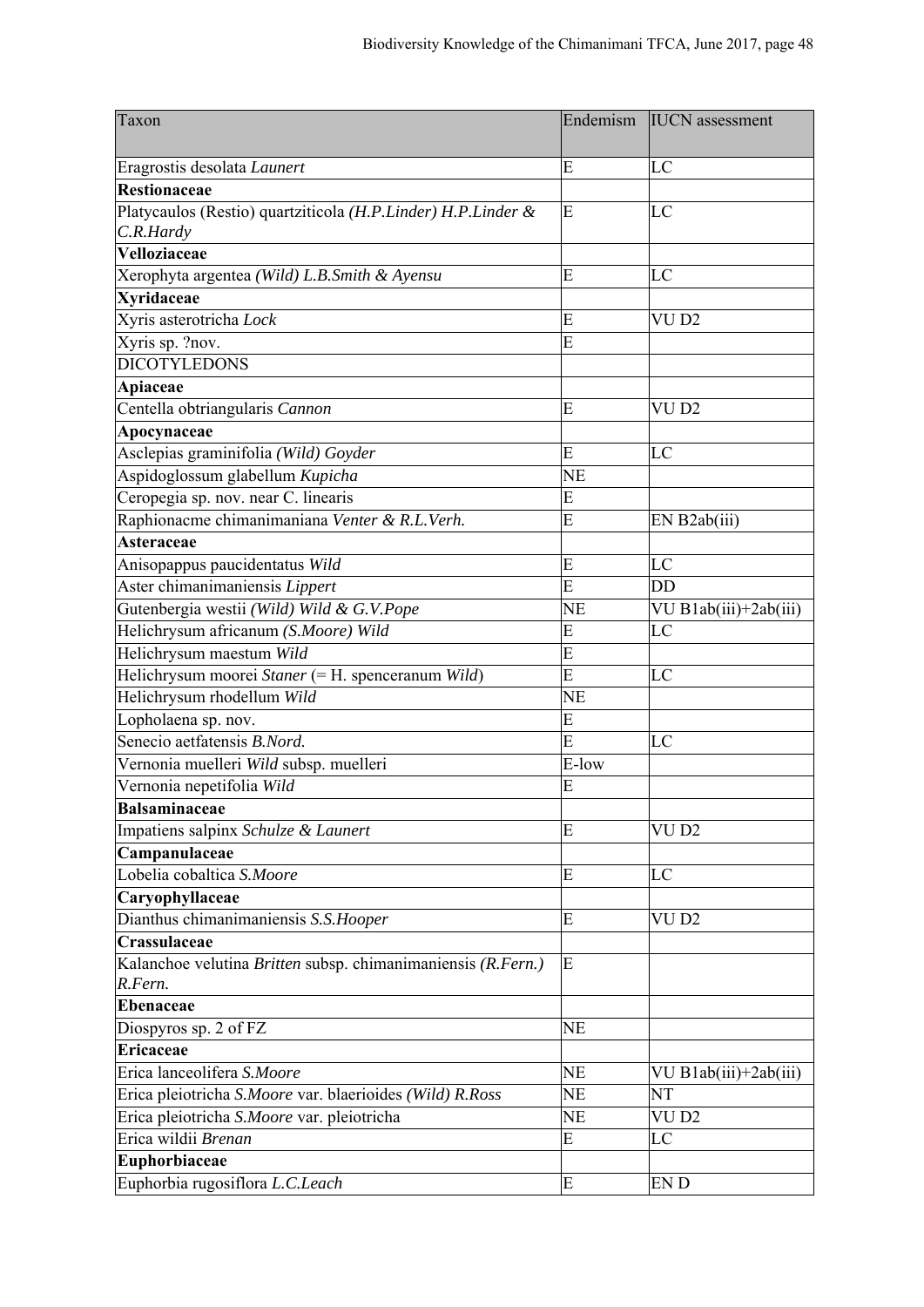| Gesneriaceae                                                    |            |                          |
|-----------------------------------------------------------------|------------|--------------------------|
| Streptocarpus acicularis I.Darbysh. & Massingue                 | E-low      | CR B2ab(iii)             |
| Streptocarpus grandis N.E.Br. subsp. septentrionalis Hilliard & | <b>NE</b>  |                          |
| <b>B.L.Burtt</b>                                                |            |                          |
| Streptocarpus michelmorei B.L.Burtt                             | <b>NE</b>  |                          |
| Streptocarpus montis-bingae Hilliard & B.L.Burtt                | E          | DD                       |
| Streptocarpus sp. nov. near S. grandis                          | E          |                          |
| Lamiaceae                                                       |            |                          |
| Aeollanthus viscosus Ryding                                     | E          | LC                       |
| Plectranthus caudatus S.Moore                                   | <b>NE</b>  | VU <sub>D2</sub>         |
| Syncolostemon flabellifolius (S.Moore) A.J.Paton                | E          | LC                       |
| Syncolostemon oritrephes (Wild) D.F.Otieno                      | E          | VU <sub>D2</sub>         |
| Syncolostemon ornatus (S.Moore) D.F.Otieno                      | <b>NE</b>  | VU B1ab(iii)+2ab(iii)    |
| Syncolostemon sp. nov. near S. teucrifolius                     | E          |                          |
| Leguminosae: Papilionoideae                                     |            |                          |
| Aeschynomene aphylla Wild                                       | E          | VU <sub>D2</sub>         |
| Aeschynomene chimanimaniensis Verdc.                            | E          | LC                       |
| Aeschynomene gazensis Baker f.                                  | <b>UMK</b> | EN $B1ab(iii)+B2ab(iii)$ |
| Aeschynomene grandistipulata Harms                              | E          | LC                       |
| Crotalaria phylicoides Wild                                     | E          | LC                       |
| Indigofera chimanimaniensis Schrire                             | <b>UMK</b> | EN B2ab(iii)             |
| Indigofera sp. nov. near I. chimanimaniensis                    | E          |                          |
| Kotschya sp. A of FZ                                            | <b>UMK</b> |                          |
| Pearsonia mesopontica Polhill                                   | <b>NE</b>  | LC                       |
| Rhynchosia chimanimaniensis Verdc.                              | <b>NE</b>  | $EN B1ab(iii)+B2ab(iii)$ |
| Rhynchosia stipata Meikle                                       | E          | LC                       |
| Tephrosia chimanimaniana Brummitt                               | <b>NE</b>  | LC                       |
| Tephrosia longipes Meisn. var. drummondii (Brummitt)            | <b>NE</b>  |                          |
| <b>Brummitt</b>                                                 |            |                          |
| Tephrosia longipes Meisn. var. swynnertonii (Baker f.)          | <b>UMK</b> |                          |
| <b>Brummitt</b>                                                 |            |                          |
| Tephrosia praecana Brummitt                                     | <b>UMK</b> | VU B1ab(iii)+2ab(iii)    |
| Linderniaceae                                                   |            |                          |
| Crepidorhopalon near C. whytei (= Lindernia flava)              | E-low      |                          |
| Melastomataceae                                                 |            |                          |
| Dissotis pulchra A. & R. Fern.                                  | E          | VU <sub>D2</sub>         |
| Dissotis swynnertonii (Baker f.) A. & R. Fern.                  | E          | VU <sub>D2</sub>         |
| Moraceae                                                        |            |                          |
| Ficus muelleriana C.C.Berg                                      | E-low      | EN B1ab(iii)+2ab(iii)    |
| Myricaceae                                                      |            |                          |
| Morella chimanimaniana Verdc. & Polhill                         | E          |                          |
|                                                                 |            |                          |
| <b>Oleaceae</b>                                                 |            |                          |
| Olea chimanimani Kupicha                                        | E          | LC                       |
| Orobanchaceae                                                   |            |                          |
| Buchnera chimanimaniensis Philcox                               | <b>NE</b>  | LC                       |
| Buchnera subglabra Philcox                                      | E          | VU D2                    |
| Passifloraceae                                                  |            |                          |
| Basananthe parvifolia (Baker f.) W.J.de Wilde                   | <b>UMK</b> |                          |
| Penaeaceae                                                      |            |                          |
| Olinia subsp. nov. near O. vanguerioides                        | E          |                          |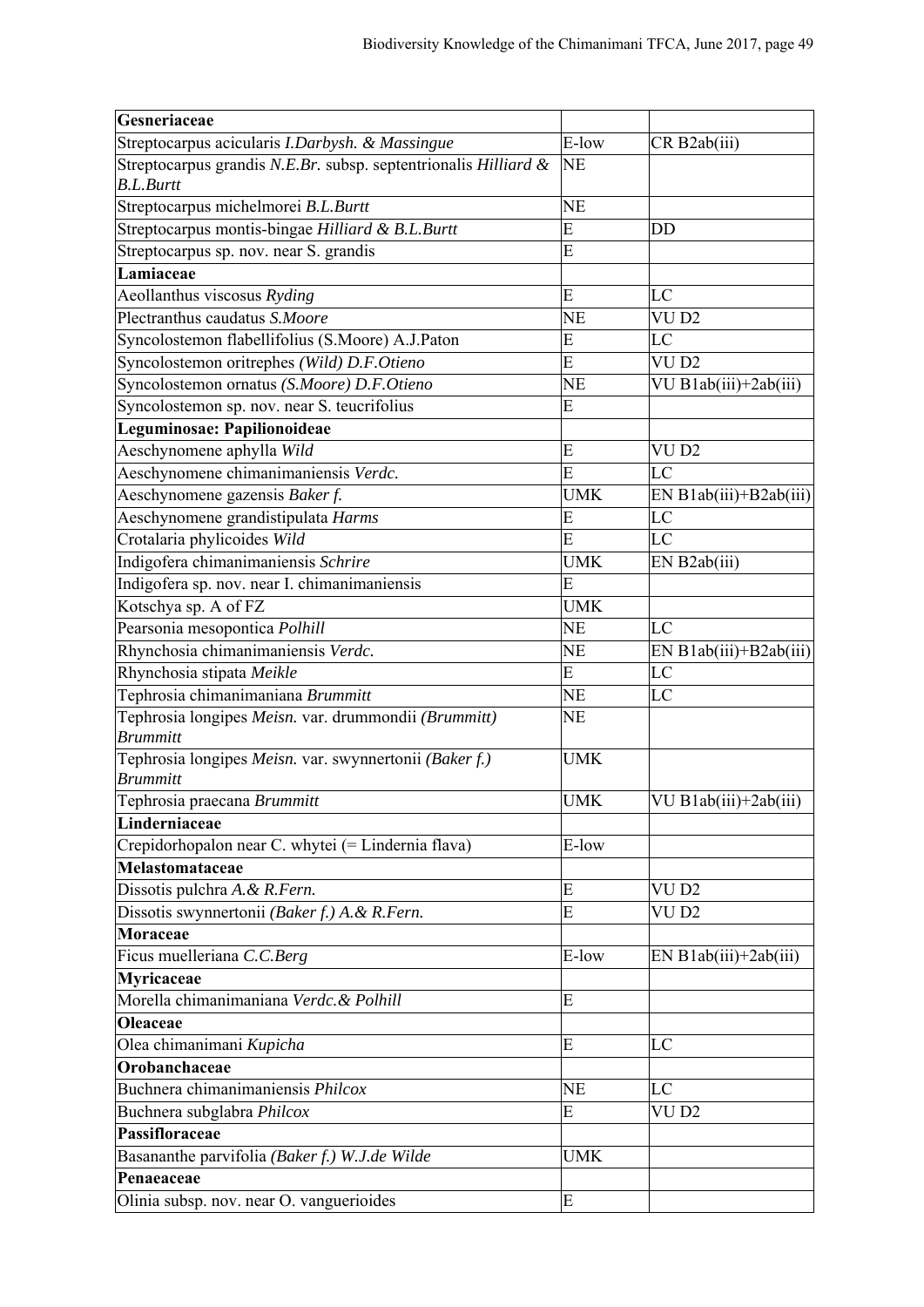| Peraceae                                                    |           |                       |
|-------------------------------------------------------------|-----------|-----------------------|
| Clutia punctata Wild                                        | E         | LC                    |
| Clutia sessilifolia Radcl.-Sm.                              | E         | LC                    |
| Phyllanthaceae                                              |           |                       |
| Phyllanthus bernierianus Müll.Arg. var. glaber Radcl.-Sm.   | E         |                       |
| Proteaceae                                                  |           |                       |
| Leucospermum saxosum S.Moore                                | (NE)      |                       |
| Protea enervis Wild                                         | E         | VU <sub>D2</sub>      |
| Rubiaceae                                                   |           |                       |
| Empogona sp. nov. near E. congesta                          | E         |                       |
| Oldenlandia cana Bremek.                                    | E         | LC                    |
| Otiophora inyangana N.E.Br. subsp. parvifolia (Verdc.) Puff | E         |                       |
| Otiophora lanceolata Verdc.                                 | E-low     | VU B1ab(iii)+2ab(iii) |
| Rytigynia sp. D of FZ                                       | E         |                       |
| Sericanthe sp. B (Chimanimani taxon) of FZ                  | <b>NE</b> |                       |
| Rutaceae                                                    |           |                       |
| Vepris drummondii Mendonça                                  | E?-low    | VU B1ab(iii)+2ab(iii) |
| <b>Santalaceae</b>                                          |           |                       |
| Thesium bundiense Hilliard                                  | E         | DD                    |
| Thesium chimanimaniense Brenan                              | E         | LC                    |
| Thesium dolichomeres Brenan                                 | E         | LC                    |
| Thesium pygmeum Hilliard                                    | E         | LC                    |
| Sapotaceae                                                  |           |                       |
| Synsepalum sp. near S. kaessneri                            | E-low     |                       |
| Scrophulariaceae                                            |           |                       |
| Selago anatrichota Hilliard                                 | E         | LC                    |
| Thymelaeaceae                                               |           |                       |
| Struthiola montana B. Peterson                              | E         | DD                    |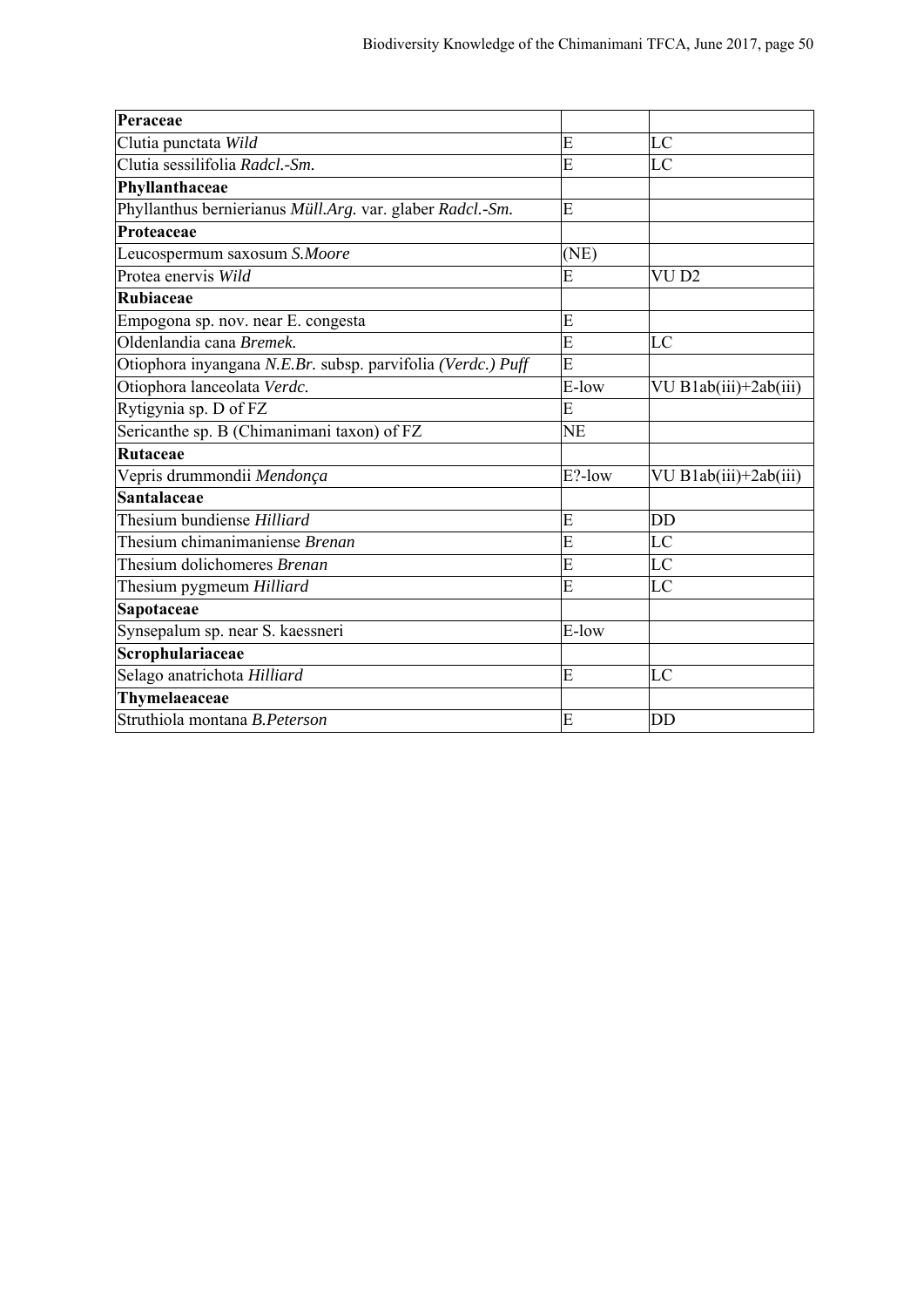#### **ANNEX 5. MAMMAL CHECKLIST OF THE CHIMANIMANI MOUNTAINS**

Systematic list of mammals recorded from the Chimanimani Mountains and adjacent areas (source: Dutton & Dutton 1975, based on records from Smithers and José Tello). Nomenclature not updated or strictly comparable with Annex 6.

 $x =$  observed during Dutton & Dutton fieldwork; P = previous record  $M = Mozambique, Z = Zimbabwe$ 

| <b>Family / Scientific name</b> | Common name (Port.)                    | notes |
|---------------------------------|----------------------------------------|-------|
| Chrysochloridae                 |                                        |       |
| Cryptomys sp.                   | Rato-toupeira                          |       |
| Macroscelididae                 |                                        |       |
| Petrodromus tetradactylus       | Musaranho elefante de quatro dedos     |       |
| Pteropodidae                    |                                        |       |
| Rousettus aegyptiacus           | Morcego frugívoro do Egipto            |       |
| Epomophorus wahlbergi           | Morcego frugivoso de Wahlberg          |       |
| Nycteridae                      |                                        |       |
| Nycteris thebaica               | Morcego orelhudo do Egipto             |       |
| Nycteris grandis                | Morcego orelhudo grande                |       |
| Rhinolophidae                   |                                        |       |
| Rhinolophus ferrum-equinum      | Morcego ferradura gigante              |       |
| Hipposideridae                  |                                        |       |
| Hipposideros caffer             | Morcego de nariz enfolhado da Cafraria |       |
| Molossidae                      |                                        |       |
| Tadarida aegyptiaca             | Morcego de cauda livre do Egipto       |       |
| Vespertilionidae                |                                        |       |
| Pipistrellus nanus              | Morcego das bananeiras                 |       |
| Lorisidae                       |                                        |       |
| Galago granti                   | Zemur de Grant                         |       |
| Galago crassicaudata            | Zemur gigante                          |       |
| Cercopithecidae                 |                                        |       |
| Cercopithecus aethiops          | Macaco da Etiopia                      | xMZ   |
| Cercopithecus albogularis       | Macaco de Samango                      | xМ    |
| Papio arsinus                   | Macaco-cao cinzento                    | xMZ   |
| Canidae                         |                                        |       |
| Lycaon pictus                   | Mabeco                                 | P     |
| Canis adustus                   | Chacal listrado                        | xZ    |
| <b>Mustelidae</b>               |                                        |       |
| Mellivora capensis              | Ratel                                  |       |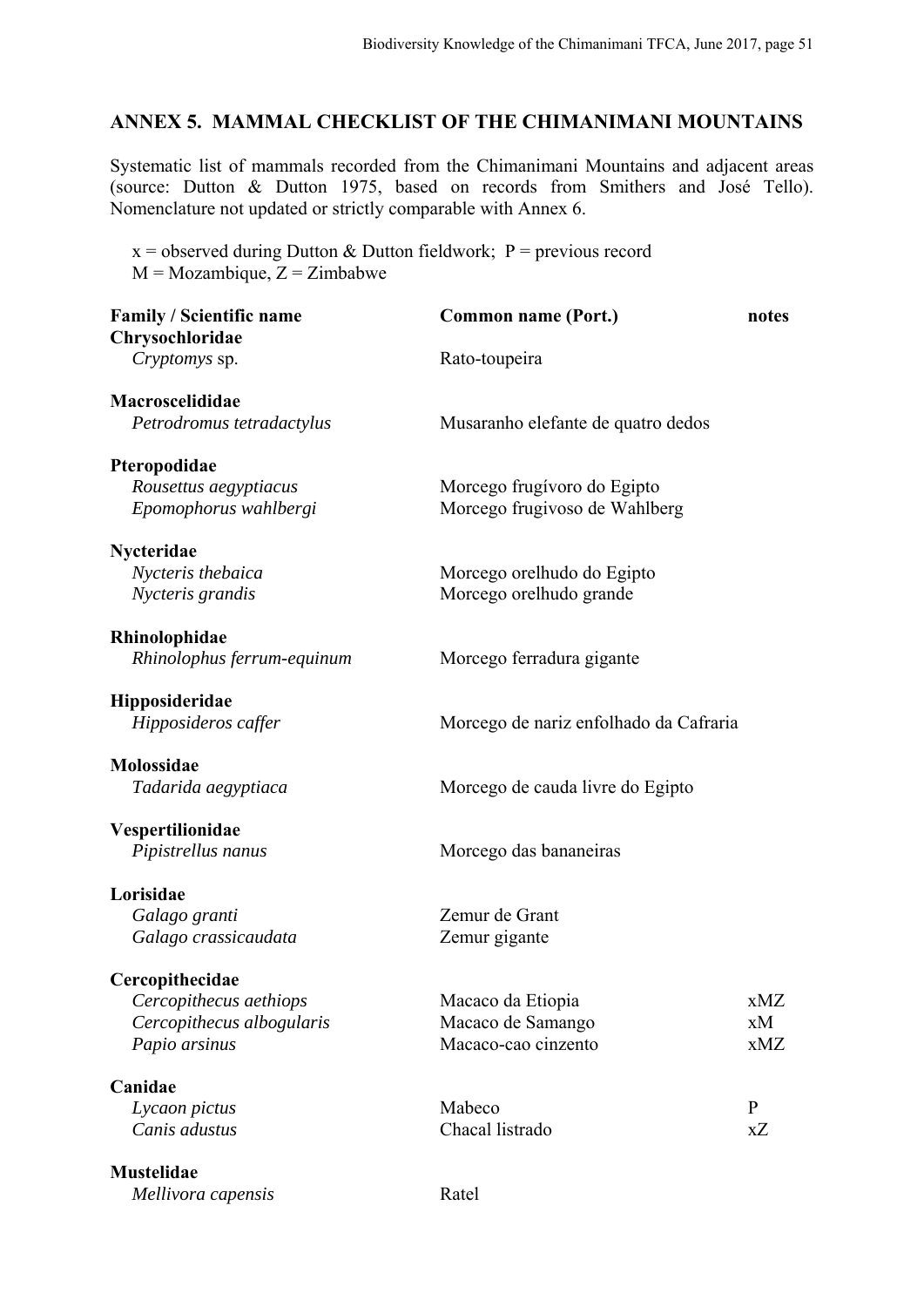| <b>Viverridae</b>         |                                        |              |
|---------------------------|----------------------------------------|--------------|
| Nandinia binotata         | Civeta arbórea                         |              |
| Genetta tigrina           | Geneta de malhas grandes               |              |
| Mungos mungo              | Mangueo listrado                       |              |
| Rhynchogale melleri       | Mangueo de Meller                      |              |
| Bdeogale crassicauda      | Mangueo de cauda tufada                |              |
| Herpestes sanguineus      | Manguço vermelho de cauda preta        |              |
| <b>Hyaenidae</b>          |                                        |              |
| Crocuta crocuta           | Hiena malhada                          |              |
| Felidae                   |                                        |              |
| Panthera pardus           | Leopardo                               |              |
| Panthera leo              | Leão                                   | P            |
| Acinonyx jubatus          | Chita                                  |              |
| Elephantidae              |                                        |              |
| Loxodonta africana        | Elefante                               | xM           |
| Procaviidae               |                                        |              |
| Procavia capensis         | Hirax das rochas                       |              |
| Pronolague crassicaudatus | Lebre da montanha                      |              |
| Rhinocerotidae            |                                        |              |
| Diceros bicornis          | Rinoceronte de Zineu                   | $\mathbf{P}$ |
| Equidae                   |                                        |              |
| Equus burchelli           | Zebra de Burchell                      | $\mathbf{P}$ |
| <b>Suidae</b>             |                                        |              |
| Potamochoerus porcus      | Porco bravo                            | xM           |
| Phacochoerus aethiopicus  | Facoceiro                              | P            |
| Hippopotamidae            |                                        |              |
| Hippopotamus amphibius    | Hipopótamo                             | $\mathbf{P}$ |
| <b>Bovidae</b>            |                                        |              |
| Cephalophus natalensis    | Mangul ou Cabrito vermelho             |              |
| Cephalophus monticola     | Cabrito azul                           | x M          |
| Sylvicapra grimmia        | Cabrito cinzento                       | xMZ          |
| Oreotragus oreotragus     | Cabrito das pedras ou cabrito saltador | xMZ          |
| Kobus ellipsiprymnus      | Piva, inhacoso ou namedouro            |              |
| Hippotragus niger         | Palapala ou palave                     | xM           |
| Hippotragus equinus       | Matagaiça ou palapala cinzenta         |              |
| Alcelaphus lichtensteini  | Gondonga, Nameriga, Ecoe               | $\mathbf{P}$ |
| Tragelaphus scriptus      | Imbalala                               | xM           |
| Tragelaphus strepsiceros  | Cudo                                   |              |
| Taurotragus oryx          | Elande ou Jacaal                       | xMZ          |
| Syncerus caffer           | Búfalo                                 | xM           |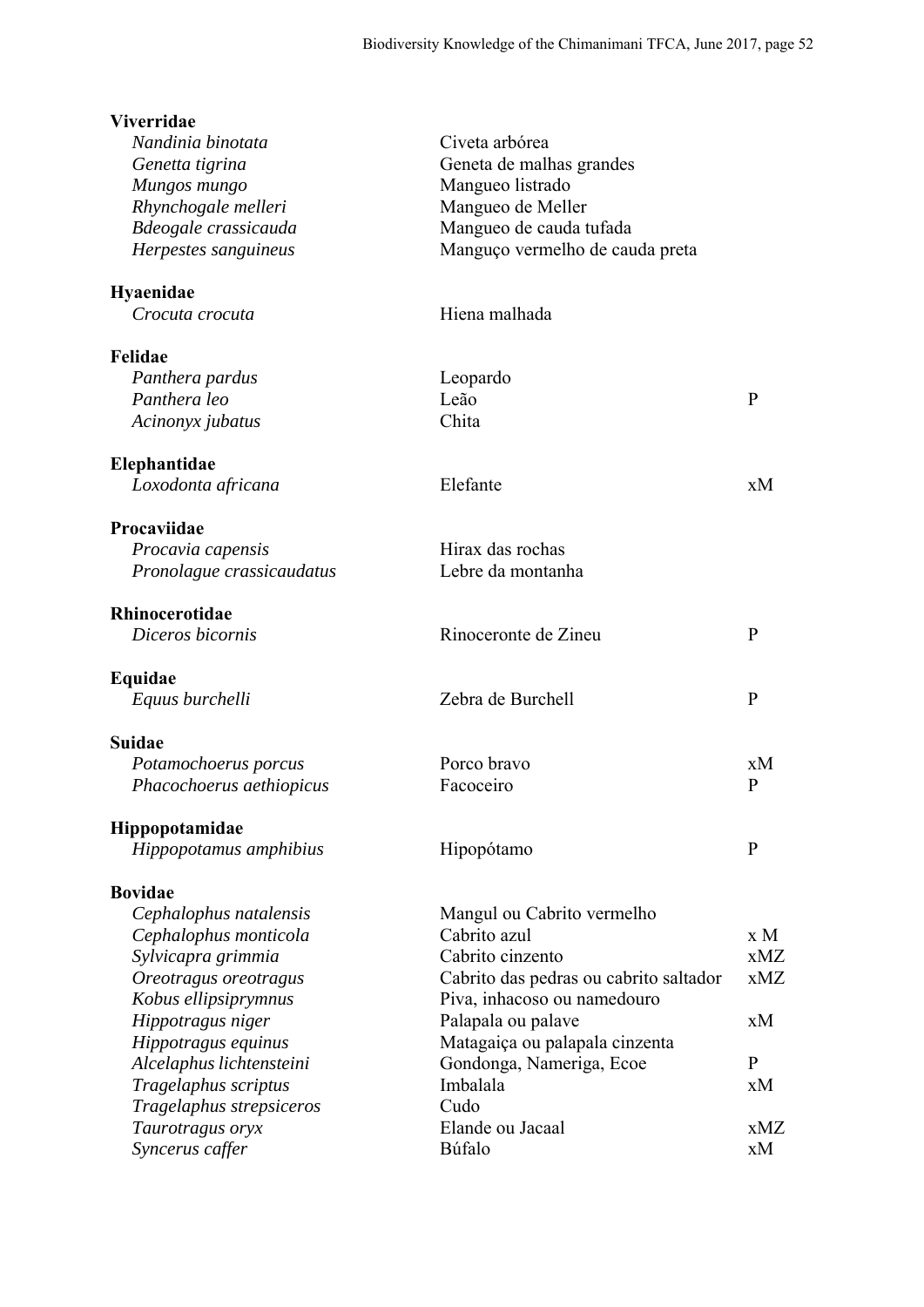| <b>Hystricidae</b><br>Hystrix africaeaustralis            | Porco espinho                | xMZ. |
|-----------------------------------------------------------|------------------------------|------|
| <b>Muscardinidae</b>                                      |                              |      |
| Graphiurus murinus                                        | Arganoz arbóreo              |      |
| <b>Sciuridae</b>                                          |                              |      |
| Heliosciurus refobrachium                                 | Esquilo de cauda listrada    | xМ   |
| Paraxerus palliatus                                       | Esquilo vermelho da floresta |      |
| Cricetidae & Muridae                                      |                              |      |
| Subfamily Otomyinae                                       |                              |      |
| Otomys irroratus                                          | Rato das lezírias            |      |
| Subfamily Murinae                                         |                              |      |
| Pelomys fallax                                            | Rato de dentes canelados     |      |
| Acomys spinosissimus                                      | Rato espinhoso               |      |
| Lemniscomys griselda                                      | Rato uniraiado               |      |
| Rhabdomys pumilio                                         | Rato multistriado            |      |
| Thamnomys dolichurus                                      | Rato da floresta             |      |
| Leggada minutiodes                                        | Rato pigmeu                  |      |
| Praomys natalensis                                        | Rato multimamialdo           |      |
| Aethomys chrysophilus                                     | Rato vermelho da savana      |      |
| Aethomys namaquensis                                      | Rato das rochas              |      |
| Rattus rattus                                             | Rato urbano                  |      |
| Subfamily Gerbillinae                                     |                              |      |
| Tatera inclusa                                            | Gerboa da Gorongosa          |      |
| Subfamilies Dendromurinae, Cricetomyinae & Petromyschinae |                              |      |
| Cricetomys gamianus                                       | Rato gigante                 |      |
| Dendromus mystacalis                                      | Rato trepador anão           |      |
| Saccostomus campestris                                    | Rato bochechudo              |      |
|                                                           |                              |      |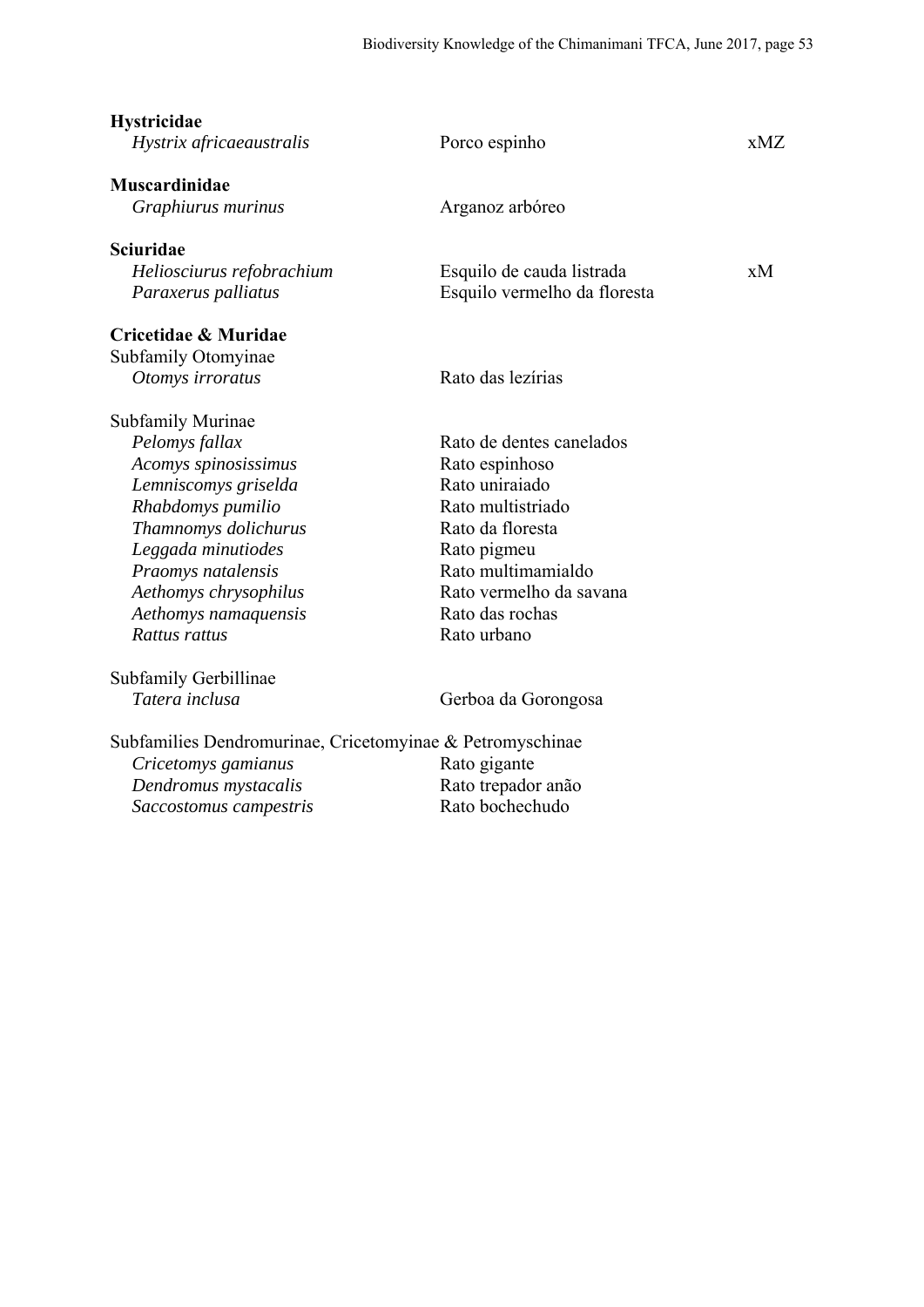## **ANNEX 6. MAMMAL CHECKLIST OF LOWER RUSITU VALLEY, ZIMBABWE**

The following checklist was compiled by Fenton Cotterill from specimens held at the Natural History Museum, Bulawayo, obtained from collections made in the Haroni-Rusitu area over a number of decades. Source: Fenton Cotterill in Haroni-Rusitu Visitor's Guide (BFA 2000, unpublished). Nomenclature follows Kingdon, J. (1997), Field Guide to African Mammals, Academic Press, and is not the same as that used in Annex 5.

INSECTIVORA (insectivores) **Macroscelididae** Petrodromus tetradactylus Four-toed Elephant-shrew *Elephantulus fuscus* Short-snouted Elephant-shrew *Elephantulus myurus* Rock Elephant-shrew

**Soricidae** (shrews) *Crocidura* sp. Musk Shrew *Sylvisorex megalura* Climbing Shrew

CHIROPTERA (bats) **Megachiroptera** (fruit bats) *Rousettus aegyptiacus* Egyptian Fruit Bat *Myonycteris relicta*

#### PRIMATES **Cercopithecidae** *Cercopithecus aethiops* Vervet Monkey *Cercopithecus mitis* Samango Monkey

**Lorisidae** *Otolemur crassicaudatus* Thick-tailed Bushbaby *Galago moholi* Lesser Bushbaby *Galago granti* Grant's Night-Ape

RODENTIA (rodents) **Sciuridae** (squirrels) *Heliosciurus mutabilis* Sun Squirrel *Paraxerus palliatus* Red Squirrel *Paraxerus cepapi* Tree Squirrel

**Gliridae** *Graphiurus platyops* Rock Dormouse

**Bathyergidae** (molerats) **Cryptomys hottentotus Common Molerat** 

*Myosorex cafer* Dark-footed Forest Shrew

*Epomophorus wahlbergi* Peters's Epauletted Fruit Bat

*Graphiurus murinus* Woodland Dormouse *Graphiurus parvus* Lesser Savanna Dormouse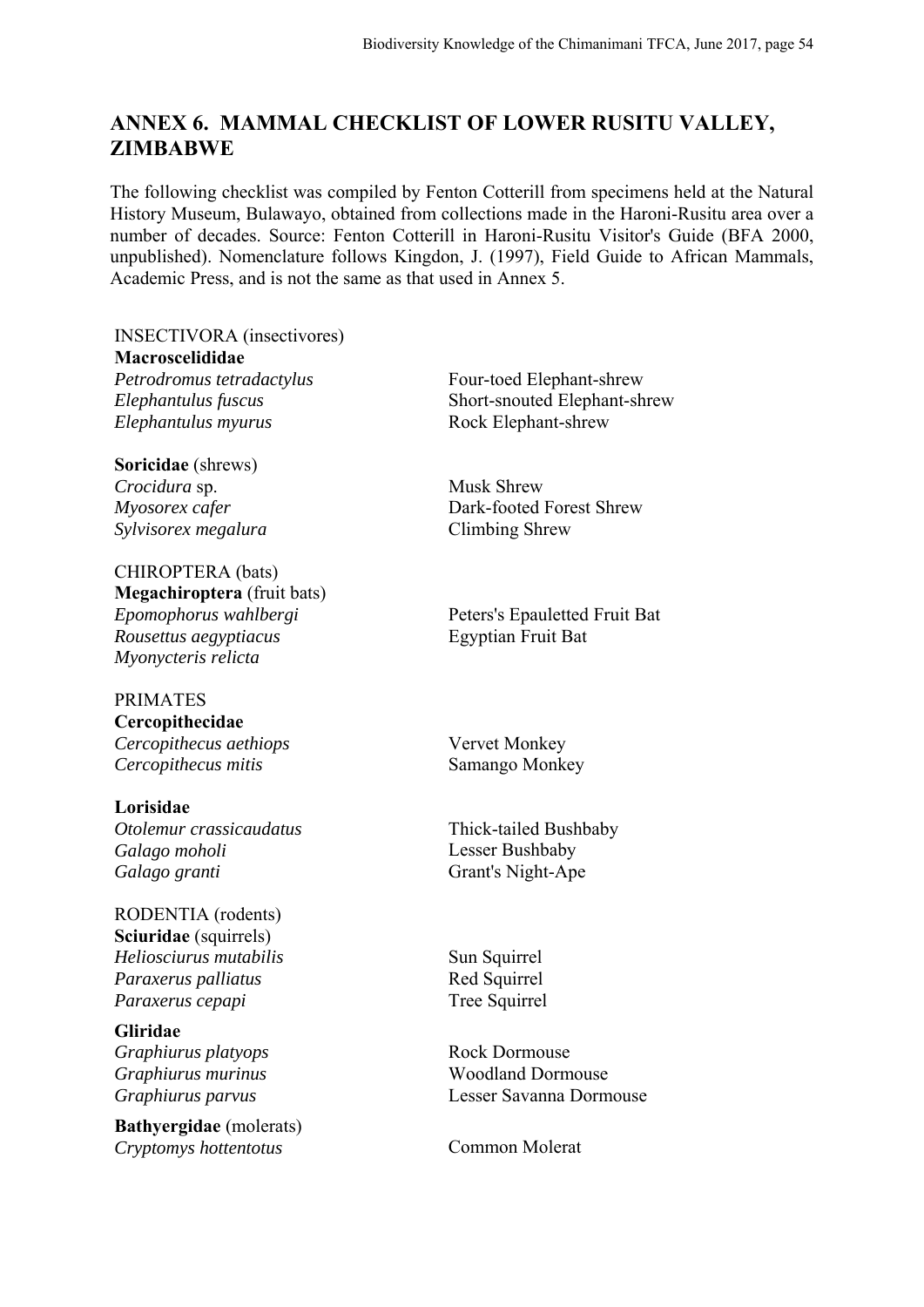# **Thryonomyidae** (cane-rats)

*Thryonomys swinderianus* Greater Cane-rat *Thryonomys gregorianus* Lesser Cane-rat

**Cricetidae** (giant rat) *Cricetomys gambianus* African Giant Rat

**Muridae** (rats and mice) *Saccostomus campestris* Pouched Mouse *Acomys spinosissimus* Spiny Mouse *Dendromus mystacalis* Chestnut Climbing Mouse *Mastomys natalensis* [*M. coucha*?] Multimammate Mouse *Mus minutoides* Pygmy Mouse *Aethomys chrysophilus* Red Veld Rat *Pelomys fallax* Groove-toothed Mouse *Tatera leucogaster* Bushveld Gerbil

#### CARNIVORA (carnivores) **Mustelidae** *Aonyx capensis* Cape Clawless Otter *Mellivora capensis* Honey Badger

*Ictonyx striatus* Striped Polecat

#### **Viverridae** (mongooses)

*Mungos mungo* Banded Mongoose *Rhynchogale melleri* Meller's Mongoose *Paracynictis selousi* Selous's Mongoose *Galerella sanguinea* Slender Mongoose *Atilax paludinosus* Water Mongoose *Ichneumia albicauda* White-tailed Mongoose *Genetta tigrina* Large-spotted Genet *Civettictis civetta* Civet *Nandina binotata* Tree Civet

**Felidae** *Felis serval* Serval

# HYRACOIDEA **Procavidae** *Procavia capensis* Rock Dassie

ARTIODACTYLA (even-toed ungulates) **Suidae** (pigs and hogs) *Potamochoerus porcus* Bushpig

**Bovidae** (antelopes) *Sylvicapra grimmia* Common Duiker *Cephalophus monticola* Blue Duiker

*Bdeogale crassicaudata* Bushy-tailed Mongoose

*Felis sylvestris* African Wild Cat

*Heterohyrax brucei* Yellow-spotted Rock Dassie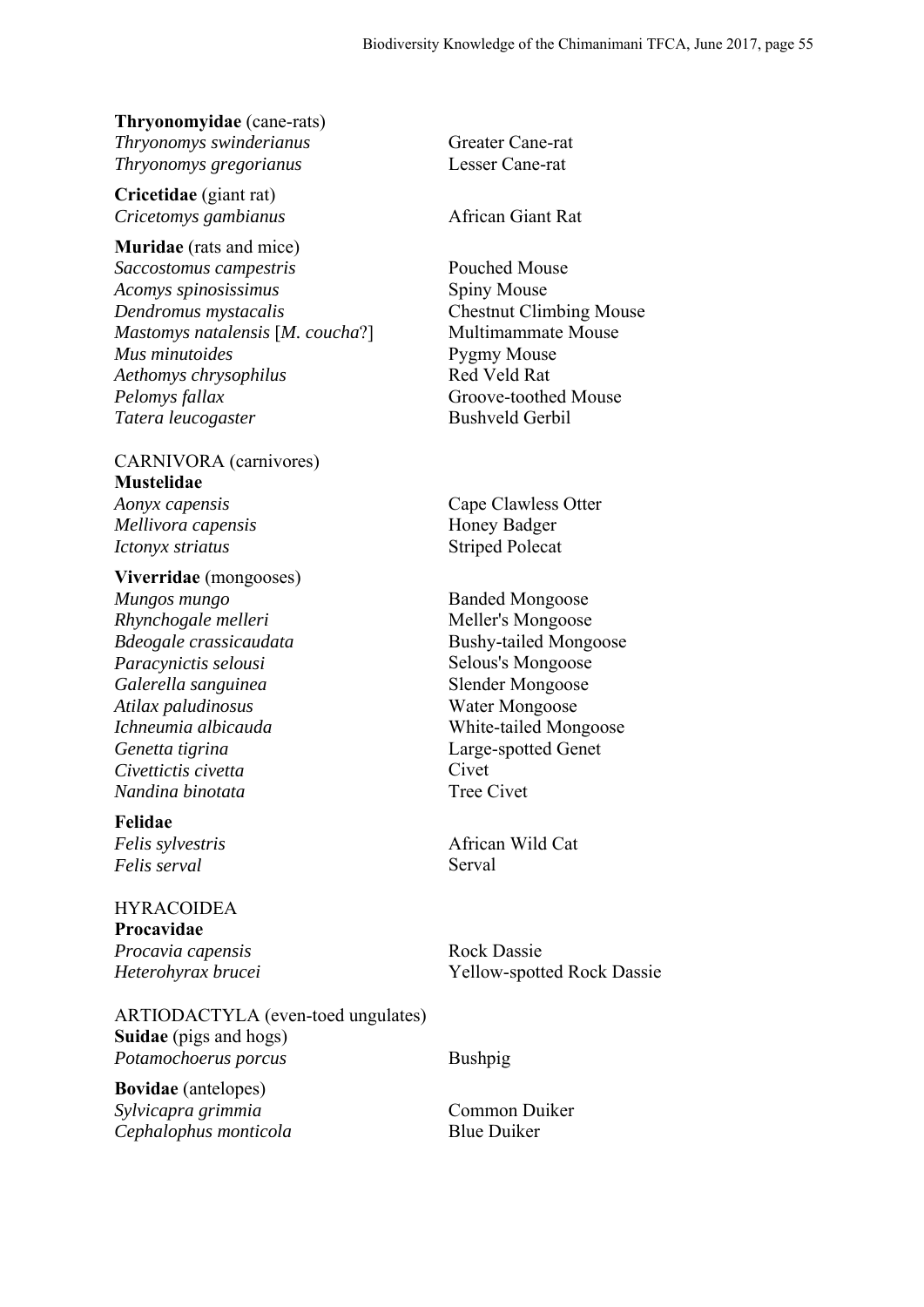### **ANNEX 7. BIRD CHECKLIST OF THE CHIMANIMANI MOUNTAINS**

Checklist of the bird species found on the Chimanimani Mountains with Portuguese common names (sources: C.J. Hodgson 1971 in Dutton & Dutton 1975, with additional montane sight records from H.D. Jackson and T.P. Dutton, and from D.G. Broadley below 600 m altitude).

 $M$  = recorded from above 600 m altitude; L = recorded from below 600 m altitude

| Scientific name                | Common name (Port.)              | Alt. |
|--------------------------------|----------------------------------|------|
| Podiceps ruficollis            | Mergulhão do cabo                | М    |
| Phalacrocorax africanus        | Corvo-marinho africano           | M    |
| Sphenorhynchus abdimii         | Cegonha de peito branco          | M    |
| Anas sparsa                    | Pato preto                       | M    |
| <b>Falco biarmicus</b>         | Falcão de coroa acastanhada      | М    |
| Falco tinnunculus              | Falcão das rochas                | M    |
| Milvus aegyptius               | Rabo de bacalhau de bico amarelo | M    |
| Elanus caeruleus               | Peneireiro de espáduas pretas    | M    |
| Aquila verreauxi               | Aguia preta                      | M    |
| Lophaetus occipitalis          | Aguia de polpa                   | M    |
| Stephanoaetus coronatus        | Aguia coroada                    | M    |
| Circaetus cinereas             | Guincho castanho                 | M    |
| Buteo rufofuscus augur         | Bútio de peito branco            | М    |
| Circus ranivorus ranivorus     | Açor dos pântanos                | M    |
| Polyboroides typus             | Serpentário pequeno              | M    |
| Francolinus shelleyi           | Francolino de Shelleyi           | M    |
| Coturnix coturnix              | Codorniz africana                | M    |
| Coturnix delegorguei           | Codorniz arlequim                | М    |
| Numida meleagris               | Galinha do mato                  | M    |
| Sarothrura affinis             | Codornizão de cauda avermelhada  | M    |
| Afribyx senegallus             | Barbilhão                        | M    |
| Gallinago nigripennis          | Narceja da Etiópia               | M    |
| Aclitus hypoleucos             | Maçarico comum                   | M    |
| Trinae nebularia               | Maçarico cinzento                | M    |
| Columba guinea phaeonota       | Pombo das rocas                  | М    |
| Columba arquatrix arquatrix    | Pombo de bico amarelo            | M    |
| Streptopelia capicola capicola | P.ola de colar                   | M    |
| Turtur tympanistria            | Rola de papo branco              | M    |
| Aplopelia larvata larvata      | Rola esverdeada                  | M    |
| Turacus corythaix livingstonii | Toraco de Knysna                 | M    |
| Cuculus solitarius             | Cuco de peito vermelho           | M    |
| Centropus superciliosus        | Cuco de Burchel                  | M    |
| Ciccaba woodfordii             | Mocho da floresta                | M    |
| Glaucidium capense             | Mochino barrado                  | M    |
| <b>Bubo</b> africanus          | Corujão                          | M    |
| Caprimulgue tristigma          | Noitibó das rochas               | M    |
| Apus barbatus                  | Andorinhão preto                 | М    |
| Apus caffer                    | Andorinhão de rabaldilha branca  | M    |
| Colitis striatus               | Rabo de junco                    | M    |
| Apaloderma narina              | Republicano                      | M    |
| Corylhornis cristata           | Pica peixe de crista             | M    |
| Merops apiaster                | Abelharuco da Europa             | M    |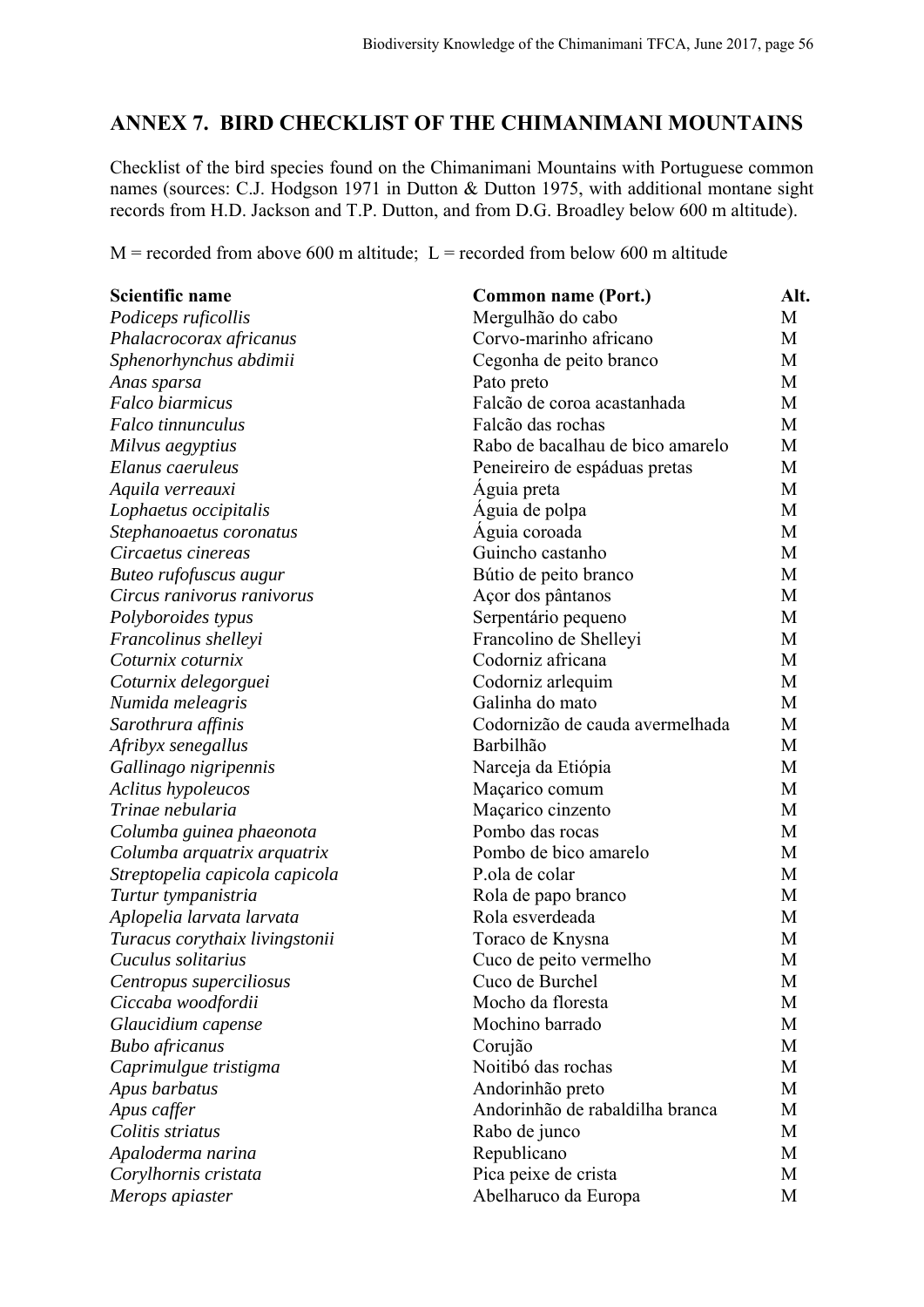| Rhinopomastus cyanomelas              | Bico de cimitarra                      | М |
|---------------------------------------|----------------------------------------|---|
| <b>Buccanodon</b> leucotis            | Barbaças de orelhas brancas            | М |
| Pogoniulus bilineatus                 | Barbadinho de rabadilha dourada        | М |
| Indicator indicator                   | Indicador maior                        | М |
| Indicator variegatus                  | Pássaro do mel                         | М |
| Indicator minor                       | Indicador menor                        | M |
| Prodotiscus regulus                   | Pássaro do mel de garganta branca      | M |
| Campethera cailliautii                | Pequeno pica-pau malhado               | M |
| Dendropicos fuscescens                | Pica pausinho                          | M |
| Smithornis capensis                   | Bocarra                                | M |
| Hirundo albigularis albigularis       | Andorinha de garganta branca           | М |
| Hirundo atrocaerulea                  | Andorinha azul                         | М |
| Cecropis cucullata                    | Andorinha grande listrada              | М |
| Ptynoprogne fuligula rufigula         | Andorinha das rochas                   | M |
| Delichon urbica urbica                | Andorinha das casas                    | М |
| Psalidoprocne orientalis orientalis   | Andorinha preta de axilas brancas      | М |
| Coracina pectoralis                   | Lagarteira de peito branco             | M |
| Coracina caesia caesia                | Lagarteira cinzento                    | М |
| Dicrurus ludwigii ludwigii            | Bombeiro de cauda quadrada             | М |
| Oriolus larvatus larvatus             | Fapa-figos de cabeça preta             | M |
| Corvultur albicollis                  | Corvo de pescoço branco                | M |
| Coracina pectoralis                   | Lagarteira de peito branco             | М |
| Parus rufiventris                     | Chapim de ventre vermelho              | М |
| Pycnonotus nigricans                  | Toutinegra de olhos vermelhos          | М |
| Phyllastrephus flavostriatus          | Toutinegra de listas amarelas          | M |
| Andropadus milanjensis                | Tuta de Milanji                        | M |
| Chlorocichla flaviventris             | Tuta amarela                           | M |
| Turdus libonyanus                     | Chichario                              | М |
| Turdus olivaceus swynnertoni          | Tordo de peito azeitonado              | М |
| Turdus gurneyi gurney                 | Tordo de peito laranja                 | M |
| Oenanthe oenanthe oenanthe            | Chasco das pedras                      | М |
| Cercamela familiaris familiaris       | Chasco de cauda castanha               | M |
| Thamnolaea cinnamomeiventris          | Chasco de rabadilha e ventre castanhos | M |
| cinnamomeiventris                     |                                        |   |
| Saxicola torquala torquata            | Chasco de cabeça preta                 | M |
| Cossypha heuglini euronota            | Cossifa de Heuglini                    | М |
| Cossypha cajjra caffra                | Cossifa de ventre azul acinzentado     | M |
| Pogonocichla stellata stellate        | Tordo estrelado                        | М |
| Phylloscopus trochilus trochiltis     | Felosa                                 | М |
| Eremomela scotops scotops             | Rouxinol de cabeça verde               | M |
| Bradypterus barratti barratti         | Rouxinol dos matagais                  | M |
| Schoenicola brevirostris brevirostris | Rouxinol de cauda larga                | M |
| Sphenoeacus afer afer                 | Rouxinol de dois bigodes               | M |
| Sylvietta rufescens rufescens         | Carriça de cauda curta                 | M |
| Apalis thoracica thoracica            | Apalis de colar preto                  | M |
| Apalis chirindensis                   | Apalis do monte                        | M |
| Apalis flavida flavida                | Apalis de peito amarelo                | M |
| Camaroptera brachyura brachyura       | Rouxinol de costas verdes              | M |
| Cisticola ayresii ayresii             | Cisticola de Ayres                     | М |
| Cisticola fulvicapilla fulvicapilla   | Cisticola de cabeça ruivá              | M |
| Cisticola lais lais                   | Cisticola choroma                      | M |
|                                       |                                        |   |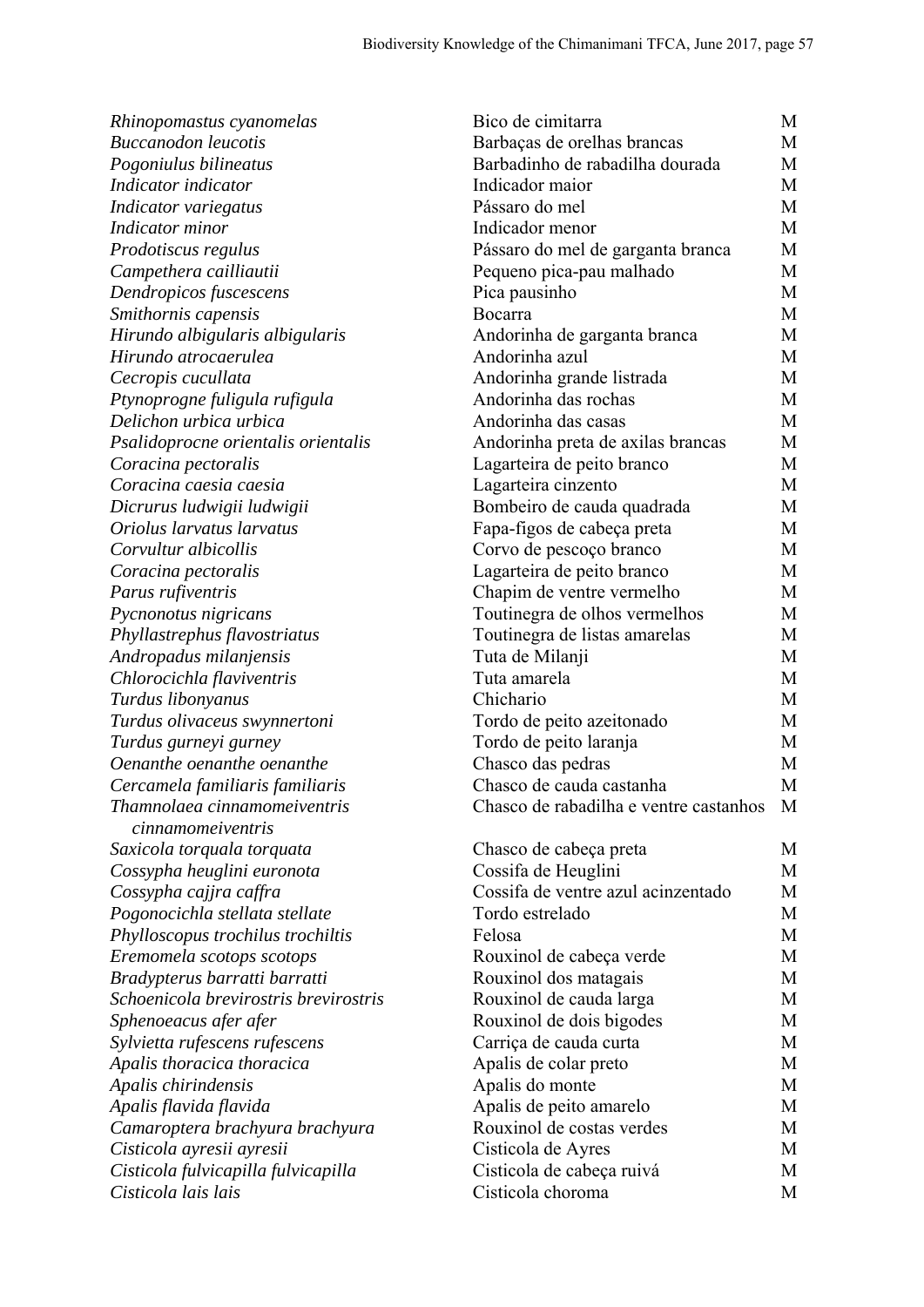| Cisticola de Natal<br>Cisticola natalensis natalensis<br>М<br>Cisticola aberrans aberrans<br>Cisticola de cauda comprida<br>М<br>Prinia de Roberts<br>M<br>Prinia robertsi<br>Prinia<br>М<br>Prinia subflava affinis<br>Taralhão sombrio<br>М<br>Muscicapa adusta adusta<br>Taralhão azulado<br>М<br>Muscicapa cinerea caerulescens<br>Rouxinol amarelo<br>Chloropeta natalensis natalensis<br>М<br>Hyliota australis australis<br>Papa-moscas da Brachystegia<br>М<br>Seicercus ruficapilla ruficapilla<br>Papa-moscas de peito amarelo<br>M<br>Batis da floresta<br>Batis capensis capensis<br>M<br><b>Batis molitor molitor</b><br>Batis comum<br>М<br>Platysteira peltata peltata<br>Apanha-moscas de carúnculas<br>М<br>Apanha-moscas de crista<br>Trochocercus cyanomelas cyanomelas<br>М<br>Trochocercus albonotatus<br>Papa-moscas de cauda branca<br>М<br>Terosiphone viridis granti<br>Apanha-moscas de paraíso<br>М<br>Alvéola branca e preta<br>М<br>Motacilla aguimp vidua<br>Peetinha de Richards<br>Anthus novaeseelandiae rufuloides<br>М<br>Motacilla clara torrentium<br>Alvéola cinzenta<br>М<br>Anthus lineiventris<br>Petinha listrada<br>M<br>Anthus trivialis trivialis<br>Petinha das árvores<br>М<br>Unhas longas<br>М<br>Mocronyx croceus vulturnus<br>Lanius collaris<br>Picanço branco e preto<br>M<br>Picanço da Europa<br>М<br>Lanius collurio<br>Picanço ferugínco<br>М<br>Laniarius ferrugineus<br>Picanço de almofadinha branca<br>Dryoscopus cubla<br>М<br>Tchagra australis<br>Picanço de cabeça castanha<br>M<br>Picanço assobiador<br>Tchagra senegala<br>М<br>Chlorophoneus olivaceas<br>Picanço oliváceo<br>М<br>Picanço de fronte preta<br>Chloropohneus nigrifrons<br>M<br>Telophorus quadricolor<br>Picanço de quatro cores<br>М<br>Telophiorus zeylonus restrictus<br>Picanço de garganta prétã<br>M<br>М<br>Prionops plumata<br>Picanço de poupa branca<br>Picanço atacador de poupa branca<br>Sigmodus retzii<br>М<br>Estorninho de asa vermelha<br>Onychognathus morio morio<br>M<br>Ave do néctar de coroa e peito vermelho M<br>Promeropsgurneyi gurneeyi<br>Nectarinia famosa famosa<br>Beija-flor malaquite<br>М<br>Nectarinia kilimensis arturi<br>Beija-flor bronzeado<br>M<br>Beija-flor pequeno de duas bandas<br>Cinnyris chalybeus manoensis<br>М<br>Beija-flor ventre amarelo<br>Cinnyris venustus falkensteini<br>M<br>Beija-flor oliváceo<br>Cyanomitra olivacea sclateri<br>М<br>Beija-flor de colar<br>Anthreptes collaris collaris<br>М<br>Beija-flor preto<br>Chalcomitra amethystina amethystina<br>М<br>Olho branco<br>Zosterops senegalensis anderssoni<br>М<br>Pardal de garganta amarela<br>Petronia superciliaris<br>М<br>Tecelão da floresta<br>Symplectes bicolor bicolor<br>М<br>Tecelão dourado grande<br>Ploceus xanthops<br>М<br>Cardeal<br>Euplectes orix orix<br>М<br>Viúva de costas amarelas<br>М<br>Coliuspasser capensis transvaalensis<br>Viúva de colar vermelho<br>Coliuspasser ardens ardens<br>M<br>Freirinha de costas vermelhas<br>Lonchura bicolor rufodorsalis<br>M | Cisticola cantans munzneri | Cisticola cantadora | М |
|---------------------------------------------------------------------------------------------------------------------------------------------------------------------------------------------------------------------------------------------------------------------------------------------------------------------------------------------------------------------------------------------------------------------------------------------------------------------------------------------------------------------------------------------------------------------------------------------------------------------------------------------------------------------------------------------------------------------------------------------------------------------------------------------------------------------------------------------------------------------------------------------------------------------------------------------------------------------------------------------------------------------------------------------------------------------------------------------------------------------------------------------------------------------------------------------------------------------------------------------------------------------------------------------------------------------------------------------------------------------------------------------------------------------------------------------------------------------------------------------------------------------------------------------------------------------------------------------------------------------------------------------------------------------------------------------------------------------------------------------------------------------------------------------------------------------------------------------------------------------------------------------------------------------------------------------------------------------------------------------------------------------------------------------------------------------------------------------------------------------------------------------------------------------------------------------------------------------------------------------------------------------------------------------------------------------------------------------------------------------------------------------------------------------------------------------------------------------------------------------------------------------------------------------------------------------------------------------------------------------------------------------------------------------------------------------------------------------------------------------------------------------------------------------------------------------------------------------------------------------------------------------------------------------------------------------------------------------------------------------------------------------------------------------------------------|----------------------------|---------------------|---|
|                                                                                                                                                                                                                                                                                                                                                                                                                                                                                                                                                                                                                                                                                                                                                                                                                                                                                                                                                                                                                                                                                                                                                                                                                                                                                                                                                                                                                                                                                                                                                                                                                                                                                                                                                                                                                                                                                                                                                                                                                                                                                                                                                                                                                                                                                                                                                                                                                                                                                                                                                                                                                                                                                                                                                                                                                                                                                                                                                                                                                                                               |                            |                     |   |
|                                                                                                                                                                                                                                                                                                                                                                                                                                                                                                                                                                                                                                                                                                                                                                                                                                                                                                                                                                                                                                                                                                                                                                                                                                                                                                                                                                                                                                                                                                                                                                                                                                                                                                                                                                                                                                                                                                                                                                                                                                                                                                                                                                                                                                                                                                                                                                                                                                                                                                                                                                                                                                                                                                                                                                                                                                                                                                                                                                                                                                                               |                            |                     |   |
|                                                                                                                                                                                                                                                                                                                                                                                                                                                                                                                                                                                                                                                                                                                                                                                                                                                                                                                                                                                                                                                                                                                                                                                                                                                                                                                                                                                                                                                                                                                                                                                                                                                                                                                                                                                                                                                                                                                                                                                                                                                                                                                                                                                                                                                                                                                                                                                                                                                                                                                                                                                                                                                                                                                                                                                                                                                                                                                                                                                                                                                               |                            |                     |   |
|                                                                                                                                                                                                                                                                                                                                                                                                                                                                                                                                                                                                                                                                                                                                                                                                                                                                                                                                                                                                                                                                                                                                                                                                                                                                                                                                                                                                                                                                                                                                                                                                                                                                                                                                                                                                                                                                                                                                                                                                                                                                                                                                                                                                                                                                                                                                                                                                                                                                                                                                                                                                                                                                                                                                                                                                                                                                                                                                                                                                                                                               |                            |                     |   |
|                                                                                                                                                                                                                                                                                                                                                                                                                                                                                                                                                                                                                                                                                                                                                                                                                                                                                                                                                                                                                                                                                                                                                                                                                                                                                                                                                                                                                                                                                                                                                                                                                                                                                                                                                                                                                                                                                                                                                                                                                                                                                                                                                                                                                                                                                                                                                                                                                                                                                                                                                                                                                                                                                                                                                                                                                                                                                                                                                                                                                                                               |                            |                     |   |
|                                                                                                                                                                                                                                                                                                                                                                                                                                                                                                                                                                                                                                                                                                                                                                                                                                                                                                                                                                                                                                                                                                                                                                                                                                                                                                                                                                                                                                                                                                                                                                                                                                                                                                                                                                                                                                                                                                                                                                                                                                                                                                                                                                                                                                                                                                                                                                                                                                                                                                                                                                                                                                                                                                                                                                                                                                                                                                                                                                                                                                                               |                            |                     |   |
|                                                                                                                                                                                                                                                                                                                                                                                                                                                                                                                                                                                                                                                                                                                                                                                                                                                                                                                                                                                                                                                                                                                                                                                                                                                                                                                                                                                                                                                                                                                                                                                                                                                                                                                                                                                                                                                                                                                                                                                                                                                                                                                                                                                                                                                                                                                                                                                                                                                                                                                                                                                                                                                                                                                                                                                                                                                                                                                                                                                                                                                               |                            |                     |   |
|                                                                                                                                                                                                                                                                                                                                                                                                                                                                                                                                                                                                                                                                                                                                                                                                                                                                                                                                                                                                                                                                                                                                                                                                                                                                                                                                                                                                                                                                                                                                                                                                                                                                                                                                                                                                                                                                                                                                                                                                                                                                                                                                                                                                                                                                                                                                                                                                                                                                                                                                                                                                                                                                                                                                                                                                                                                                                                                                                                                                                                                               |                            |                     |   |
|                                                                                                                                                                                                                                                                                                                                                                                                                                                                                                                                                                                                                                                                                                                                                                                                                                                                                                                                                                                                                                                                                                                                                                                                                                                                                                                                                                                                                                                                                                                                                                                                                                                                                                                                                                                                                                                                                                                                                                                                                                                                                                                                                                                                                                                                                                                                                                                                                                                                                                                                                                                                                                                                                                                                                                                                                                                                                                                                                                                                                                                               |                            |                     |   |
|                                                                                                                                                                                                                                                                                                                                                                                                                                                                                                                                                                                                                                                                                                                                                                                                                                                                                                                                                                                                                                                                                                                                                                                                                                                                                                                                                                                                                                                                                                                                                                                                                                                                                                                                                                                                                                                                                                                                                                                                                                                                                                                                                                                                                                                                                                                                                                                                                                                                                                                                                                                                                                                                                                                                                                                                                                                                                                                                                                                                                                                               |                            |                     |   |
|                                                                                                                                                                                                                                                                                                                                                                                                                                                                                                                                                                                                                                                                                                                                                                                                                                                                                                                                                                                                                                                                                                                                                                                                                                                                                                                                                                                                                                                                                                                                                                                                                                                                                                                                                                                                                                                                                                                                                                                                                                                                                                                                                                                                                                                                                                                                                                                                                                                                                                                                                                                                                                                                                                                                                                                                                                                                                                                                                                                                                                                               |                            |                     |   |
|                                                                                                                                                                                                                                                                                                                                                                                                                                                                                                                                                                                                                                                                                                                                                                                                                                                                                                                                                                                                                                                                                                                                                                                                                                                                                                                                                                                                                                                                                                                                                                                                                                                                                                                                                                                                                                                                                                                                                                                                                                                                                                                                                                                                                                                                                                                                                                                                                                                                                                                                                                                                                                                                                                                                                                                                                                                                                                                                                                                                                                                               |                            |                     |   |
|                                                                                                                                                                                                                                                                                                                                                                                                                                                                                                                                                                                                                                                                                                                                                                                                                                                                                                                                                                                                                                                                                                                                                                                                                                                                                                                                                                                                                                                                                                                                                                                                                                                                                                                                                                                                                                                                                                                                                                                                                                                                                                                                                                                                                                                                                                                                                                                                                                                                                                                                                                                                                                                                                                                                                                                                                                                                                                                                                                                                                                                               |                            |                     |   |
|                                                                                                                                                                                                                                                                                                                                                                                                                                                                                                                                                                                                                                                                                                                                                                                                                                                                                                                                                                                                                                                                                                                                                                                                                                                                                                                                                                                                                                                                                                                                                                                                                                                                                                                                                                                                                                                                                                                                                                                                                                                                                                                                                                                                                                                                                                                                                                                                                                                                                                                                                                                                                                                                                                                                                                                                                                                                                                                                                                                                                                                               |                            |                     |   |
|                                                                                                                                                                                                                                                                                                                                                                                                                                                                                                                                                                                                                                                                                                                                                                                                                                                                                                                                                                                                                                                                                                                                                                                                                                                                                                                                                                                                                                                                                                                                                                                                                                                                                                                                                                                                                                                                                                                                                                                                                                                                                                                                                                                                                                                                                                                                                                                                                                                                                                                                                                                                                                                                                                                                                                                                                                                                                                                                                                                                                                                               |                            |                     |   |
|                                                                                                                                                                                                                                                                                                                                                                                                                                                                                                                                                                                                                                                                                                                                                                                                                                                                                                                                                                                                                                                                                                                                                                                                                                                                                                                                                                                                                                                                                                                                                                                                                                                                                                                                                                                                                                                                                                                                                                                                                                                                                                                                                                                                                                                                                                                                                                                                                                                                                                                                                                                                                                                                                                                                                                                                                                                                                                                                                                                                                                                               |                            |                     |   |
|                                                                                                                                                                                                                                                                                                                                                                                                                                                                                                                                                                                                                                                                                                                                                                                                                                                                                                                                                                                                                                                                                                                                                                                                                                                                                                                                                                                                                                                                                                                                                                                                                                                                                                                                                                                                                                                                                                                                                                                                                                                                                                                                                                                                                                                                                                                                                                                                                                                                                                                                                                                                                                                                                                                                                                                                                                                                                                                                                                                                                                                               |                            |                     |   |
|                                                                                                                                                                                                                                                                                                                                                                                                                                                                                                                                                                                                                                                                                                                                                                                                                                                                                                                                                                                                                                                                                                                                                                                                                                                                                                                                                                                                                                                                                                                                                                                                                                                                                                                                                                                                                                                                                                                                                                                                                                                                                                                                                                                                                                                                                                                                                                                                                                                                                                                                                                                                                                                                                                                                                                                                                                                                                                                                                                                                                                                               |                            |                     |   |
|                                                                                                                                                                                                                                                                                                                                                                                                                                                                                                                                                                                                                                                                                                                                                                                                                                                                                                                                                                                                                                                                                                                                                                                                                                                                                                                                                                                                                                                                                                                                                                                                                                                                                                                                                                                                                                                                                                                                                                                                                                                                                                                                                                                                                                                                                                                                                                                                                                                                                                                                                                                                                                                                                                                                                                                                                                                                                                                                                                                                                                                               |                            |                     |   |
|                                                                                                                                                                                                                                                                                                                                                                                                                                                                                                                                                                                                                                                                                                                                                                                                                                                                                                                                                                                                                                                                                                                                                                                                                                                                                                                                                                                                                                                                                                                                                                                                                                                                                                                                                                                                                                                                                                                                                                                                                                                                                                                                                                                                                                                                                                                                                                                                                                                                                                                                                                                                                                                                                                                                                                                                                                                                                                                                                                                                                                                               |                            |                     |   |
|                                                                                                                                                                                                                                                                                                                                                                                                                                                                                                                                                                                                                                                                                                                                                                                                                                                                                                                                                                                                                                                                                                                                                                                                                                                                                                                                                                                                                                                                                                                                                                                                                                                                                                                                                                                                                                                                                                                                                                                                                                                                                                                                                                                                                                                                                                                                                                                                                                                                                                                                                                                                                                                                                                                                                                                                                                                                                                                                                                                                                                                               |                            |                     |   |
|                                                                                                                                                                                                                                                                                                                                                                                                                                                                                                                                                                                                                                                                                                                                                                                                                                                                                                                                                                                                                                                                                                                                                                                                                                                                                                                                                                                                                                                                                                                                                                                                                                                                                                                                                                                                                                                                                                                                                                                                                                                                                                                                                                                                                                                                                                                                                                                                                                                                                                                                                                                                                                                                                                                                                                                                                                                                                                                                                                                                                                                               |                            |                     |   |
|                                                                                                                                                                                                                                                                                                                                                                                                                                                                                                                                                                                                                                                                                                                                                                                                                                                                                                                                                                                                                                                                                                                                                                                                                                                                                                                                                                                                                                                                                                                                                                                                                                                                                                                                                                                                                                                                                                                                                                                                                                                                                                                                                                                                                                                                                                                                                                                                                                                                                                                                                                                                                                                                                                                                                                                                                                                                                                                                                                                                                                                               |                            |                     |   |
|                                                                                                                                                                                                                                                                                                                                                                                                                                                                                                                                                                                                                                                                                                                                                                                                                                                                                                                                                                                                                                                                                                                                                                                                                                                                                                                                                                                                                                                                                                                                                                                                                                                                                                                                                                                                                                                                                                                                                                                                                                                                                                                                                                                                                                                                                                                                                                                                                                                                                                                                                                                                                                                                                                                                                                                                                                                                                                                                                                                                                                                               |                            |                     |   |
|                                                                                                                                                                                                                                                                                                                                                                                                                                                                                                                                                                                                                                                                                                                                                                                                                                                                                                                                                                                                                                                                                                                                                                                                                                                                                                                                                                                                                                                                                                                                                                                                                                                                                                                                                                                                                                                                                                                                                                                                                                                                                                                                                                                                                                                                                                                                                                                                                                                                                                                                                                                                                                                                                                                                                                                                                                                                                                                                                                                                                                                               |                            |                     |   |
|                                                                                                                                                                                                                                                                                                                                                                                                                                                                                                                                                                                                                                                                                                                                                                                                                                                                                                                                                                                                                                                                                                                                                                                                                                                                                                                                                                                                                                                                                                                                                                                                                                                                                                                                                                                                                                                                                                                                                                                                                                                                                                                                                                                                                                                                                                                                                                                                                                                                                                                                                                                                                                                                                                                                                                                                                                                                                                                                                                                                                                                               |                            |                     |   |
|                                                                                                                                                                                                                                                                                                                                                                                                                                                                                                                                                                                                                                                                                                                                                                                                                                                                                                                                                                                                                                                                                                                                                                                                                                                                                                                                                                                                                                                                                                                                                                                                                                                                                                                                                                                                                                                                                                                                                                                                                                                                                                                                                                                                                                                                                                                                                                                                                                                                                                                                                                                                                                                                                                                                                                                                                                                                                                                                                                                                                                                               |                            |                     |   |
|                                                                                                                                                                                                                                                                                                                                                                                                                                                                                                                                                                                                                                                                                                                                                                                                                                                                                                                                                                                                                                                                                                                                                                                                                                                                                                                                                                                                                                                                                                                                                                                                                                                                                                                                                                                                                                                                                                                                                                                                                                                                                                                                                                                                                                                                                                                                                                                                                                                                                                                                                                                                                                                                                                                                                                                                                                                                                                                                                                                                                                                               |                            |                     |   |
|                                                                                                                                                                                                                                                                                                                                                                                                                                                                                                                                                                                                                                                                                                                                                                                                                                                                                                                                                                                                                                                                                                                                                                                                                                                                                                                                                                                                                                                                                                                                                                                                                                                                                                                                                                                                                                                                                                                                                                                                                                                                                                                                                                                                                                                                                                                                                                                                                                                                                                                                                                                                                                                                                                                                                                                                                                                                                                                                                                                                                                                               |                            |                     |   |
|                                                                                                                                                                                                                                                                                                                                                                                                                                                                                                                                                                                                                                                                                                                                                                                                                                                                                                                                                                                                                                                                                                                                                                                                                                                                                                                                                                                                                                                                                                                                                                                                                                                                                                                                                                                                                                                                                                                                                                                                                                                                                                                                                                                                                                                                                                                                                                                                                                                                                                                                                                                                                                                                                                                                                                                                                                                                                                                                                                                                                                                               |                            |                     |   |
|                                                                                                                                                                                                                                                                                                                                                                                                                                                                                                                                                                                                                                                                                                                                                                                                                                                                                                                                                                                                                                                                                                                                                                                                                                                                                                                                                                                                                                                                                                                                                                                                                                                                                                                                                                                                                                                                                                                                                                                                                                                                                                                                                                                                                                                                                                                                                                                                                                                                                                                                                                                                                                                                                                                                                                                                                                                                                                                                                                                                                                                               |                            |                     |   |
|                                                                                                                                                                                                                                                                                                                                                                                                                                                                                                                                                                                                                                                                                                                                                                                                                                                                                                                                                                                                                                                                                                                                                                                                                                                                                                                                                                                                                                                                                                                                                                                                                                                                                                                                                                                                                                                                                                                                                                                                                                                                                                                                                                                                                                                                                                                                                                                                                                                                                                                                                                                                                                                                                                                                                                                                                                                                                                                                                                                                                                                               |                            |                     |   |
|                                                                                                                                                                                                                                                                                                                                                                                                                                                                                                                                                                                                                                                                                                                                                                                                                                                                                                                                                                                                                                                                                                                                                                                                                                                                                                                                                                                                                                                                                                                                                                                                                                                                                                                                                                                                                                                                                                                                                                                                                                                                                                                                                                                                                                                                                                                                                                                                                                                                                                                                                                                                                                                                                                                                                                                                                                                                                                                                                                                                                                                               |                            |                     |   |
|                                                                                                                                                                                                                                                                                                                                                                                                                                                                                                                                                                                                                                                                                                                                                                                                                                                                                                                                                                                                                                                                                                                                                                                                                                                                                                                                                                                                                                                                                                                                                                                                                                                                                                                                                                                                                                                                                                                                                                                                                                                                                                                                                                                                                                                                                                                                                                                                                                                                                                                                                                                                                                                                                                                                                                                                                                                                                                                                                                                                                                                               |                            |                     |   |
|                                                                                                                                                                                                                                                                                                                                                                                                                                                                                                                                                                                                                                                                                                                                                                                                                                                                                                                                                                                                                                                                                                                                                                                                                                                                                                                                                                                                                                                                                                                                                                                                                                                                                                                                                                                                                                                                                                                                                                                                                                                                                                                                                                                                                                                                                                                                                                                                                                                                                                                                                                                                                                                                                                                                                                                                                                                                                                                                                                                                                                                               |                            |                     |   |
|                                                                                                                                                                                                                                                                                                                                                                                                                                                                                                                                                                                                                                                                                                                                                                                                                                                                                                                                                                                                                                                                                                                                                                                                                                                                                                                                                                                                                                                                                                                                                                                                                                                                                                                                                                                                                                                                                                                                                                                                                                                                                                                                                                                                                                                                                                                                                                                                                                                                                                                                                                                                                                                                                                                                                                                                                                                                                                                                                                                                                                                               |                            |                     |   |
|                                                                                                                                                                                                                                                                                                                                                                                                                                                                                                                                                                                                                                                                                                                                                                                                                                                                                                                                                                                                                                                                                                                                                                                                                                                                                                                                                                                                                                                                                                                                                                                                                                                                                                                                                                                                                                                                                                                                                                                                                                                                                                                                                                                                                                                                                                                                                                                                                                                                                                                                                                                                                                                                                                                                                                                                                                                                                                                                                                                                                                                               |                            |                     |   |
|                                                                                                                                                                                                                                                                                                                                                                                                                                                                                                                                                                                                                                                                                                                                                                                                                                                                                                                                                                                                                                                                                                                                                                                                                                                                                                                                                                                                                                                                                                                                                                                                                                                                                                                                                                                                                                                                                                                                                                                                                                                                                                                                                                                                                                                                                                                                                                                                                                                                                                                                                                                                                                                                                                                                                                                                                                                                                                                                                                                                                                                               |                            |                     |   |
|                                                                                                                                                                                                                                                                                                                                                                                                                                                                                                                                                                                                                                                                                                                                                                                                                                                                                                                                                                                                                                                                                                                                                                                                                                                                                                                                                                                                                                                                                                                                                                                                                                                                                                                                                                                                                                                                                                                                                                                                                                                                                                                                                                                                                                                                                                                                                                                                                                                                                                                                                                                                                                                                                                                                                                                                                                                                                                                                                                                                                                                               |                            |                     |   |
|                                                                                                                                                                                                                                                                                                                                                                                                                                                                                                                                                                                                                                                                                                                                                                                                                                                                                                                                                                                                                                                                                                                                                                                                                                                                                                                                                                                                                                                                                                                                                                                                                                                                                                                                                                                                                                                                                                                                                                                                                                                                                                                                                                                                                                                                                                                                                                                                                                                                                                                                                                                                                                                                                                                                                                                                                                                                                                                                                                                                                                                               |                            |                     |   |
|                                                                                                                                                                                                                                                                                                                                                                                                                                                                                                                                                                                                                                                                                                                                                                                                                                                                                                                                                                                                                                                                                                                                                                                                                                                                                                                                                                                                                                                                                                                                                                                                                                                                                                                                                                                                                                                                                                                                                                                                                                                                                                                                                                                                                                                                                                                                                                                                                                                                                                                                                                                                                                                                                                                                                                                                                                                                                                                                                                                                                                                               |                            |                     |   |
|                                                                                                                                                                                                                                                                                                                                                                                                                                                                                                                                                                                                                                                                                                                                                                                                                                                                                                                                                                                                                                                                                                                                                                                                                                                                                                                                                                                                                                                                                                                                                                                                                                                                                                                                                                                                                                                                                                                                                                                                                                                                                                                                                                                                                                                                                                                                                                                                                                                                                                                                                                                                                                                                                                                                                                                                                                                                                                                                                                                                                                                               |                            |                     |   |
|                                                                                                                                                                                                                                                                                                                                                                                                                                                                                                                                                                                                                                                                                                                                                                                                                                                                                                                                                                                                                                                                                                                                                                                                                                                                                                                                                                                                                                                                                                                                                                                                                                                                                                                                                                                                                                                                                                                                                                                                                                                                                                                                                                                                                                                                                                                                                                                                                                                                                                                                                                                                                                                                                                                                                                                                                                                                                                                                                                                                                                                               |                            |                     |   |
|                                                                                                                                                                                                                                                                                                                                                                                                                                                                                                                                                                                                                                                                                                                                                                                                                                                                                                                                                                                                                                                                                                                                                                                                                                                                                                                                                                                                                                                                                                                                                                                                                                                                                                                                                                                                                                                                                                                                                                                                                                                                                                                                                                                                                                                                                                                                                                                                                                                                                                                                                                                                                                                                                                                                                                                                                                                                                                                                                                                                                                                               |                            |                     |   |
|                                                                                                                                                                                                                                                                                                                                                                                                                                                                                                                                                                                                                                                                                                                                                                                                                                                                                                                                                                                                                                                                                                                                                                                                                                                                                                                                                                                                                                                                                                                                                                                                                                                                                                                                                                                                                                                                                                                                                                                                                                                                                                                                                                                                                                                                                                                                                                                                                                                                                                                                                                                                                                                                                                                                                                                                                                                                                                                                                                                                                                                               |                            |                     |   |
|                                                                                                                                                                                                                                                                                                                                                                                                                                                                                                                                                                                                                                                                                                                                                                                                                                                                                                                                                                                                                                                                                                                                                                                                                                                                                                                                                                                                                                                                                                                                                                                                                                                                                                                                                                                                                                                                                                                                                                                                                                                                                                                                                                                                                                                                                                                                                                                                                                                                                                                                                                                                                                                                                                                                                                                                                                                                                                                                                                                                                                                               |                            |                     |   |
|                                                                                                                                                                                                                                                                                                                                                                                                                                                                                                                                                                                                                                                                                                                                                                                                                                                                                                                                                                                                                                                                                                                                                                                                                                                                                                                                                                                                                                                                                                                                                                                                                                                                                                                                                                                                                                                                                                                                                                                                                                                                                                                                                                                                                                                                                                                                                                                                                                                                                                                                                                                                                                                                                                                                                                                                                                                                                                                                                                                                                                                               |                            |                     |   |
|                                                                                                                                                                                                                                                                                                                                                                                                                                                                                                                                                                                                                                                                                                                                                                                                                                                                                                                                                                                                                                                                                                                                                                                                                                                                                                                                                                                                                                                                                                                                                                                                                                                                                                                                                                                                                                                                                                                                                                                                                                                                                                                                                                                                                                                                                                                                                                                                                                                                                                                                                                                                                                                                                                                                                                                                                                                                                                                                                                                                                                                               |                            |                     |   |
|                                                                                                                                                                                                                                                                                                                                                                                                                                                                                                                                                                                                                                                                                                                                                                                                                                                                                                                                                                                                                                                                                                                                                                                                                                                                                                                                                                                                                                                                                                                                                                                                                                                                                                                                                                                                                                                                                                                                                                                                                                                                                                                                                                                                                                                                                                                                                                                                                                                                                                                                                                                                                                                                                                                                                                                                                                                                                                                                                                                                                                                               |                            |                     |   |
|                                                                                                                                                                                                                                                                                                                                                                                                                                                                                                                                                                                                                                                                                                                                                                                                                                                                                                                                                                                                                                                                                                                                                                                                                                                                                                                                                                                                                                                                                                                                                                                                                                                                                                                                                                                                                                                                                                                                                                                                                                                                                                                                                                                                                                                                                                                                                                                                                                                                                                                                                                                                                                                                                                                                                                                                                                                                                                                                                                                                                                                               |                            |                     |   |
|                                                                                                                                                                                                                                                                                                                                                                                                                                                                                                                                                                                                                                                                                                                                                                                                                                                                                                                                                                                                                                                                                                                                                                                                                                                                                                                                                                                                                                                                                                                                                                                                                                                                                                                                                                                                                                                                                                                                                                                                                                                                                                                                                                                                                                                                                                                                                                                                                                                                                                                                                                                                                                                                                                                                                                                                                                                                                                                                                                                                                                                               |                            |                     |   |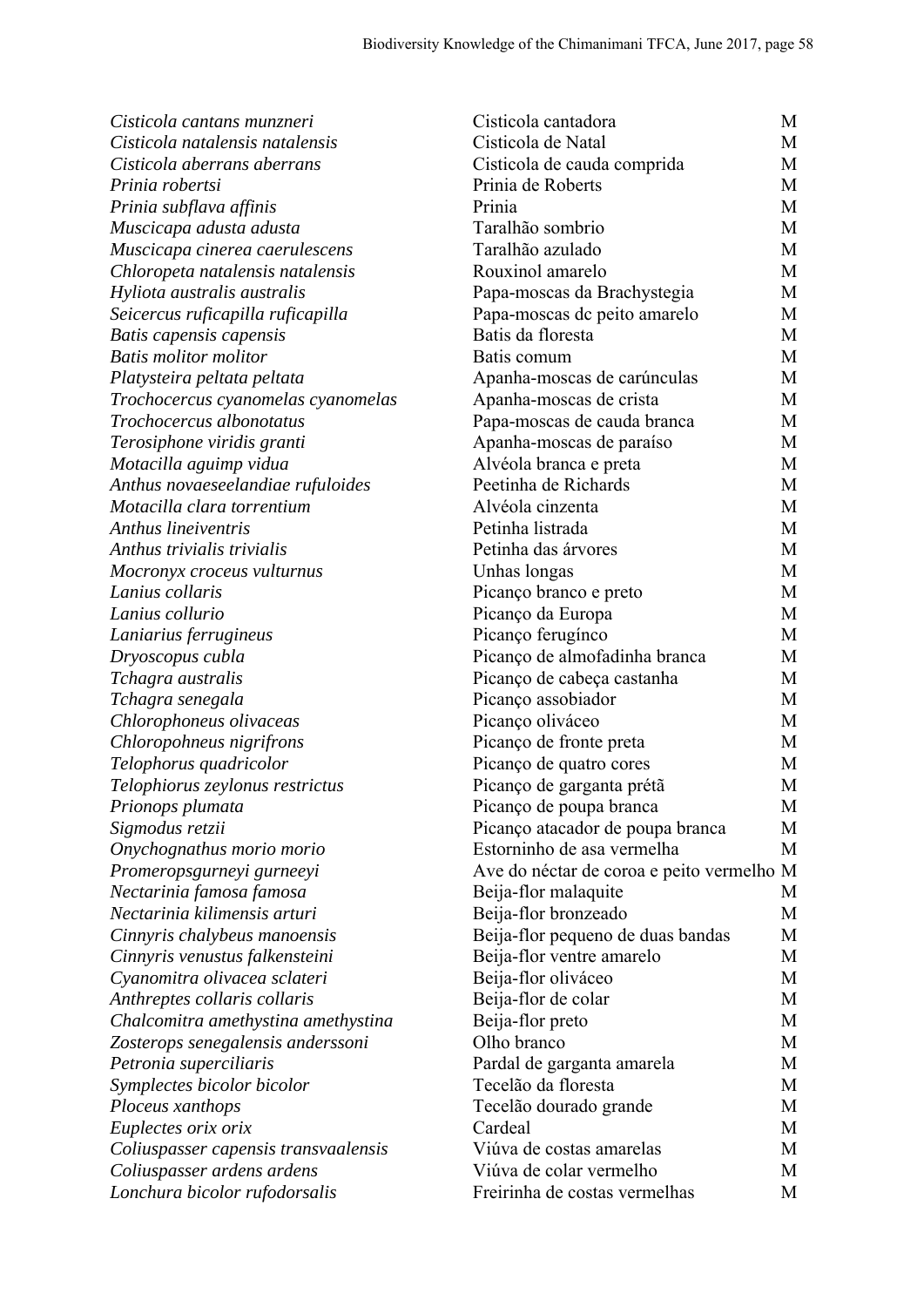| Coccopygia quartinia stuartirwini | Bico de lacre da Africa             | М |
|-----------------------------------|-------------------------------------|---|
| Cryptospiza reichenowii           | Asa vermelha do Niassa              | М |
| Estrilda perreini incana          | Bico de lacre cinzento              | M |
| Estrilda astrild astrild          | Bico de lacre                       | М |
| Vidua macroura                    | Viuvinha malhada                    | М |
| Serius canicollis canicollis      | Canário do Cabo                     | М |
| Serinus mozambicus mozambicus     | Canário de Moçambique               | М |
| Crithagra sulphurata sharpie      | Canário de bico grosso              | M |
| Poliospiza gularis gularis        | Canário cinzento de cabeça listrada | M |
| Fringillaria capensis capensis    | Trigueirão do Cabo                  | М |

### **Additional records from H.D. Jackson**

| <b>Bubo</b> capensis              | Corujão                          | М |
|-----------------------------------|----------------------------------|---|
| Megaceryle maxima maxima          | Pica-peixe gigante               | М |
| Alcedo semitorquata seinitorquata | Pica-peixe                       | M |
| Prodotiscus insignis zambesiae    | Pássaro-do-mel de bico fino      | М |
| Campethera abingoni vibrator      | Pica-pau de cauda dourada        | М |
| Parus griseiventris               | Chapim de ventre cinzento        | М |
| Pycnonotus barbatus layardi       | Toutinegra de olhos pretos       | М |
| <b>Batis</b> soror                | Batis de Moçambique              | М |
| Motacilla aguimp aguimp           | Alvéola branca e preta           | М |
| Coccopygia melanolis melanotis    | Bicos de lacre de garganta preta | М |

#### **Additional records from T.P. Dutton**

| Polemaetus bellicosus           | Aguia marcial                    | M |
|---------------------------------|----------------------------------|---|
| Circaetus pectoralis            | Guincho de peito preto           | M |
| Cinnyris afer                   | Beija-flor grande de duplo colar | М |
| Euplectes hordeaceus hordeaceus | Cardeal de cabeça vermelha       | M |

### **Some rare birds found below 600 m in evergreen forest** (source: D.G. Broadley).

| Circaetus fasciolatus  | Guincho listrado                   |   |
|------------------------|------------------------------------|---|
| Colemba delagorguei    | Pombo de nuca bronzeado            |   |
| Cercococcyx montanus   | Cuca de longa cauda listrada       | L |
| Indicator meliphilus   |                                    | L |
| Phyllestrephus depilis | Toutinegra pequino                 |   |
| Andropadus importunis  | Tuta sombria                       |   |
| <b>Bias musicus</b>    | Papa-moscas preto e branco         |   |
| Prinonops scopifrens   | Picanço atacador de fronte amarela | L |
| <b>Batis</b> fratum    | Papa-moscas de peito castanho      |   |
| Lamproternis corruscus | Estorninho de ventre preto         |   |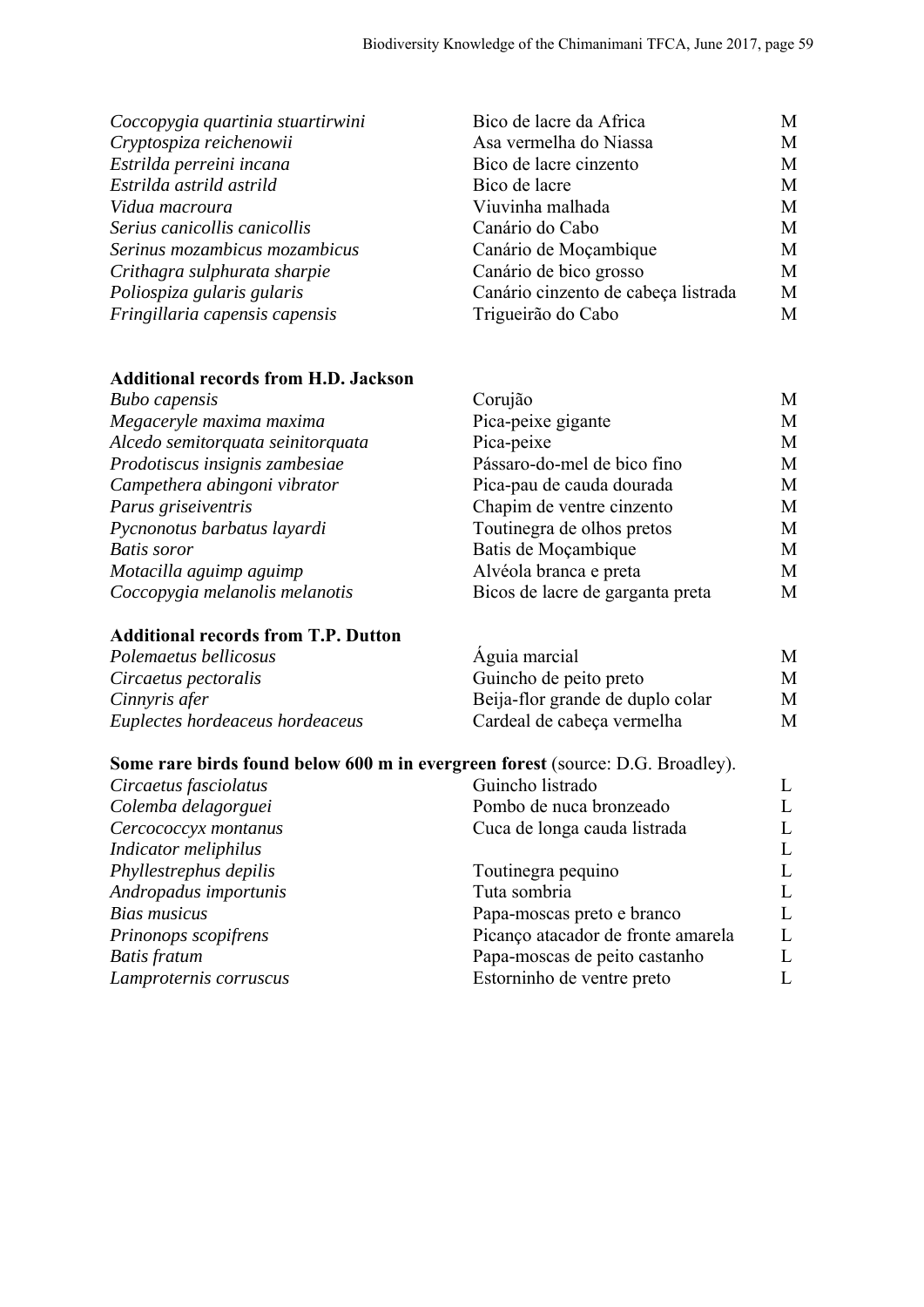#### **ANNEX 8. BIRD CHECKLIST**

Checklist of birds recorded from the Chimanimani Mountains above 700 m altitude, from both Zimbabwe and Mozambique (source: Beasley 1995).

Dabchick *Tachybaptus ruficollis*  Hamerkop *Scopus umbretta*  Abdim's Stork *Ciconia abdimii*  Black Duck *Anas sparsa*  Yellow-billed Kite *Milvus migrans* Black-shouldered Kite *Elanus caeruleus* Black Eagle *Aquila verreauxii*  Long-crested Eagle *Lophaetus occipitalis* Martial Eagle *Polemaetus bellicosus* Crowned Eagle *Stephanoaetus coronatus* Brown Snake Eagle *Circaetus cinereus* Southern Banded Snake Eagle *Circaetus fasciolatus*  Augur Buzzard *Buteo augur*  African Marsh Harrier *Circus ranivorus*  Gymnogene *Polyboroides typus*  Lanner Falcon *Falco biarmicus*  Taita Falcon *Falco fasciinucha*  Rock Kestrel *Falco tinnunculus*  Shelley's Francolin *Francolinus shelleyi*  Red-necked Francolin *Francolinus afer*  Common Quail *Coturnix coturnix* Harlequin Quail *Coturnix delegorguei* Helmeted Guineafowl *Numida meleagris*  Striped Flufftail *Sarothrura qffinis*  Wattled Plover *Vanellus senegallus*  Common Sandpiper *Tringa hypoleucos*  Greenshank *Tringa nebularia*  Great Snipe *Gallinago media*  Rock Pigeon *Columba guinea* Rameron Pigeon *Columba arquatrix* Cape Turtle Dove *Streptopelia capicola*  Tambourine Dove *Turtur tympanistria* Cinnamon Dove *Aplopelia larvata* Green Pigeon *Treron calva* Knysna Lourie *Tauraco corythaix*  African Cuckoo *Ciculus gularis*  Red-chested Cuckoo *Cuculus solitarius*  Klaas's Cuckoo *Chrysococcyx klaas*  Burchell's Coucal *Centropus superciliosus*  Wood Owl *Strix woodfordii*  Barred Owlet *Glaucidium capense* Cape Eagle Owl *Bubo capensis* Spotted Eagle Owl *Bubo africanus* Freckled Nightjar *Caprimulgus tristigma*  Pennant-winged Nightjar *Macrodipteryx vexillaria* 

#### **Common name** Scientific name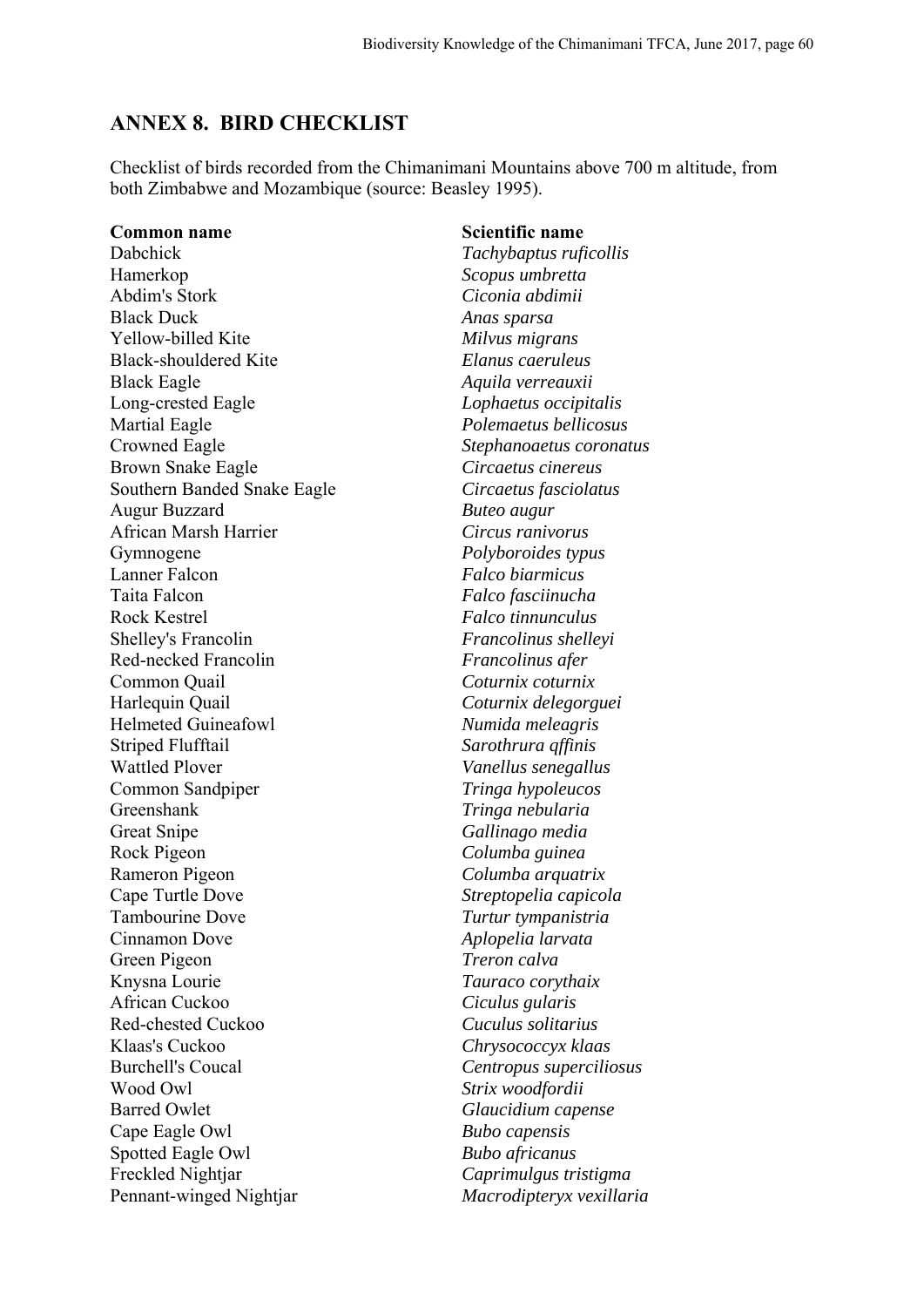Black Swift *Apus barbatus*  White-rumped Swift *Apus caffer*  Scarce Swift *Schoutedenapus myoptilus*  Speckled Mousebird *Colius striatus*  Giant Kingfisher *Ceryle maxima* Half-collared Kingfisher *Alcedo semitorquata* Malachite Kingfisher *Alcedo cristata* Brown-hooded Kingfisher *Halcyon albiventris*  Grey-hooded Kingfisher *Halcyon leucocephala*  European Bee-eater *Merops apiaster*  Blue-cheeked Bee-eater *Merops persicus*  Little Bee-eater *Merops pusillus*  Hoopoe *Upupa epops*  Scimitar-billed Wood Hoopoe *Rhinopomastus cyanomelas*  Black-collared Barbet *Lybius torquatus*  White-eared Barbet *Stactolaema leucotis*  Golden-rumped Tinker Barbet *Pogoniulus bilineatus*  Greater Honeyguide *Indicator indicator* Scaly-throated Honeyguide *Indicator variegatus* Lesser Honeyguide *Indicator minor* Sharp-billed Honeyguide *Prodotiscus regulus* Slender-billed Honeyguide *Prodotiscus zambesiae* Bennett's Woodpecker *Campethera bennettii*  Golden-tailed Woodpecker *Campethera abingoni*  Cardinal Woodpecker *Dendropicos fuscescens* White-throated Swallow *Hirundo albigularis* Blue Swallow *Hirundo atrocaerulea* Greater Striped Swallow *Hirundo cucullata* Lesser Striped Swallow *Hirundo abyssinica* Rock Martin *Hirundo fuligula* House Martin *Delichon urbica* Eastern Saw-wing *Psalidoprocne orientalis* Black Cuckoo-shrike *Campephaga flava* White-breasted Cuckoo-shrike *Coracina pectoralis* Grey Cuckoo-shrike *Coracina caesia* Fork-tailed Drongo *Dicrurus adsimilis* Square-tailed Drongo *Dicrurus ludwigii* African Golden Oriole *Oriolus auratus* Black-headed Oriole *Oriolus larvatus* White-necked Raven *Corvus albicollis* Miombo Grey Tit *Parus griseiventris* Rufous-bellied Tit *Parus rufiventris* Arrow-marked Babbler *Turdoides jardineii* Black-eyed Bulbul *Pycnonotus barbatus* Yellow-streaked Bulbul *Phyllastrephus flavostriatus* Striped-cheeked Bulbul *Andropadus milanjensis* Kurrichane Thrush *Turdus libonyana* Olive Thrush *Turdus olivaceus* Orange Thrush *Zoothera gurneyi* Miombo Rockthrush *Monticola angolensis* European Wheatear *Oenanthe oenanthe*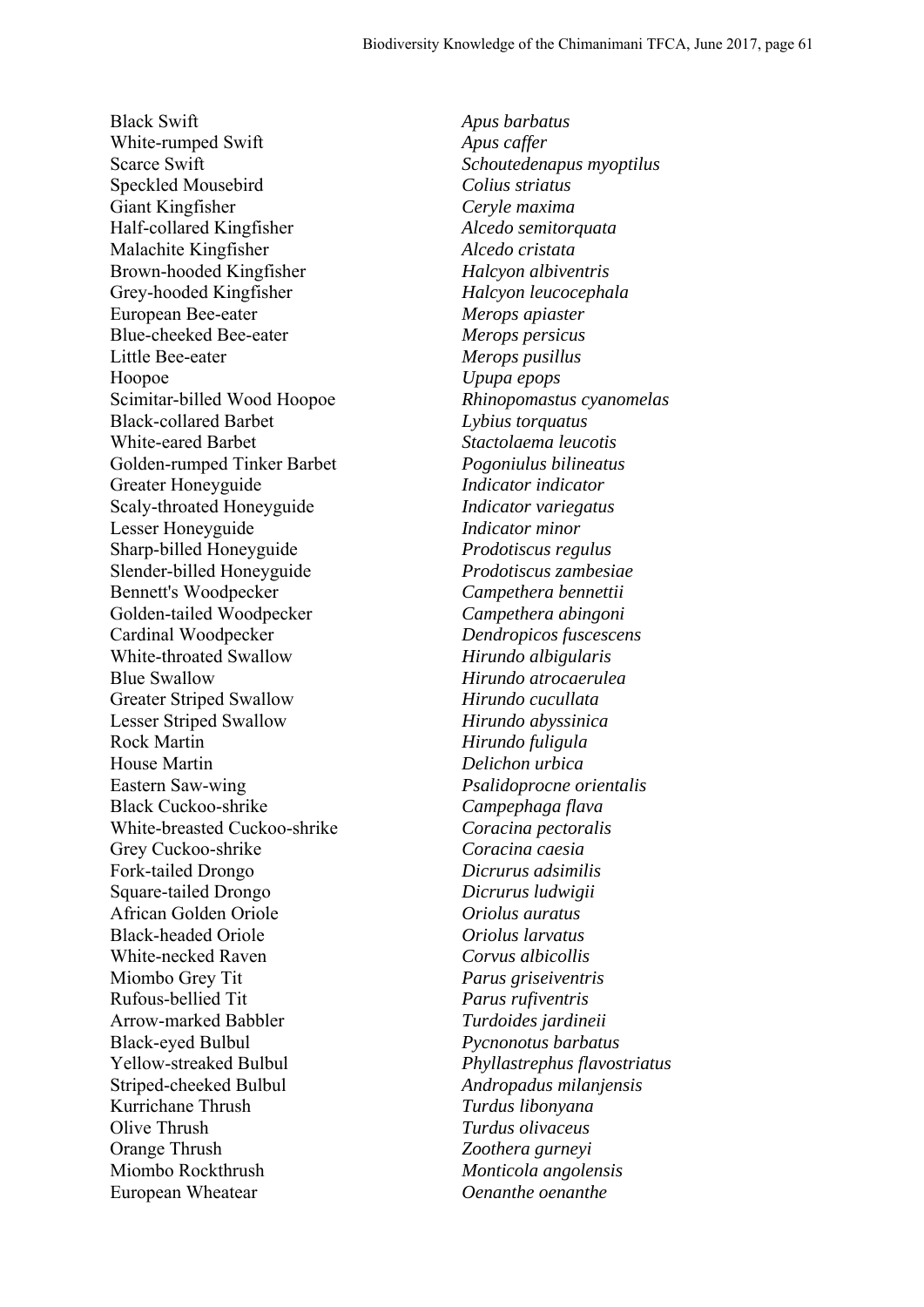Familiar Chat *Cercomela familiaris* Mocking Chat *Thamnolaea cinnamomeiventris* Stonechat *Saxicola torquata* Heuglin's Robin *Cossypha heuglini* Natal Robin *Cossypha natalensis* Cape Robin *Cossypha caffra* Starred Robin *Pogonocichla stellata* Mashona Hyliota *Hyliota australis* Icterine Warbler *Hippolais icterina* Yellow Warbler *Chloropeta natalensis* Barratt's Warbler *Bradypterus barratti* Broad-tailed Warbler *Schoenicola brevirostris* Willow Warbler *Phylloscopus trochilus* Yellow-throated Warbler *Seicercus ruficapillus* Bar-throated Apalis *Apalis thoracica* Chirinda Apalis *Apalis chirindensis* Red-faced Crombec *Sylvietta whytii* Green-capped Eremomela *Erernomela scotops* Grassbird *Sphenoeacus afer* Moustached Warbler *Melocichla mentalis* Ayres' Cisticola *Cisticola ayresii* Wailing Cisticola *Cisticola lais* Singing Cisticola *Cisticola cantans* Croaking Cisticola *Cisticola natalensis* Lazy Cisticola *Cisticola aberrans* Neddicky *Cisticola fulvicapilla* Tawny-flanked Prinia *Prima subflava* Roberts' Prinia *Prinia robertsi* Dusky Flycatcher *Muscicapa adusta* Blue-grey Flycatcher *Muscicapa caerulescens* Cape Batis *Batis capensis* Chinspot Batis *Batis molitor* Mozambique Batis *Batis soror* White-tailed Crested Flycatcher *Trochocercus albonotatus* Paradise Flycatcher *Terpsiphone viridis* African Pied Wagtail *Motacilla aguimp* Long-tailed Wagtail *Motacilla clara* Grassveld Pipit *Anthus cinnamoneus* Wood Pipit *Anthus nyassae* Striped Pipit *Anthus lineiventris* Tree Pipit *Anthus trivialis* Yellow-throated Longclaw *Macronyx croceus* Lesser Grey Shrike *Lanius minor* Fiscal Shrike *Lanius collaris* Red-backed Shrike *Lanius collurio* Tropical Boubou *Laniarius aethiopicus* Puffback *Dryoscopus cubla* Black-crowned Tchagra *Tchagra senegala* Bokmakierie *Telophorus zeylonus* Gorgeous Bush Shrike *Telophorus quadricolor* Black-fronted Bush Shrike *Telophorus nigrifrons*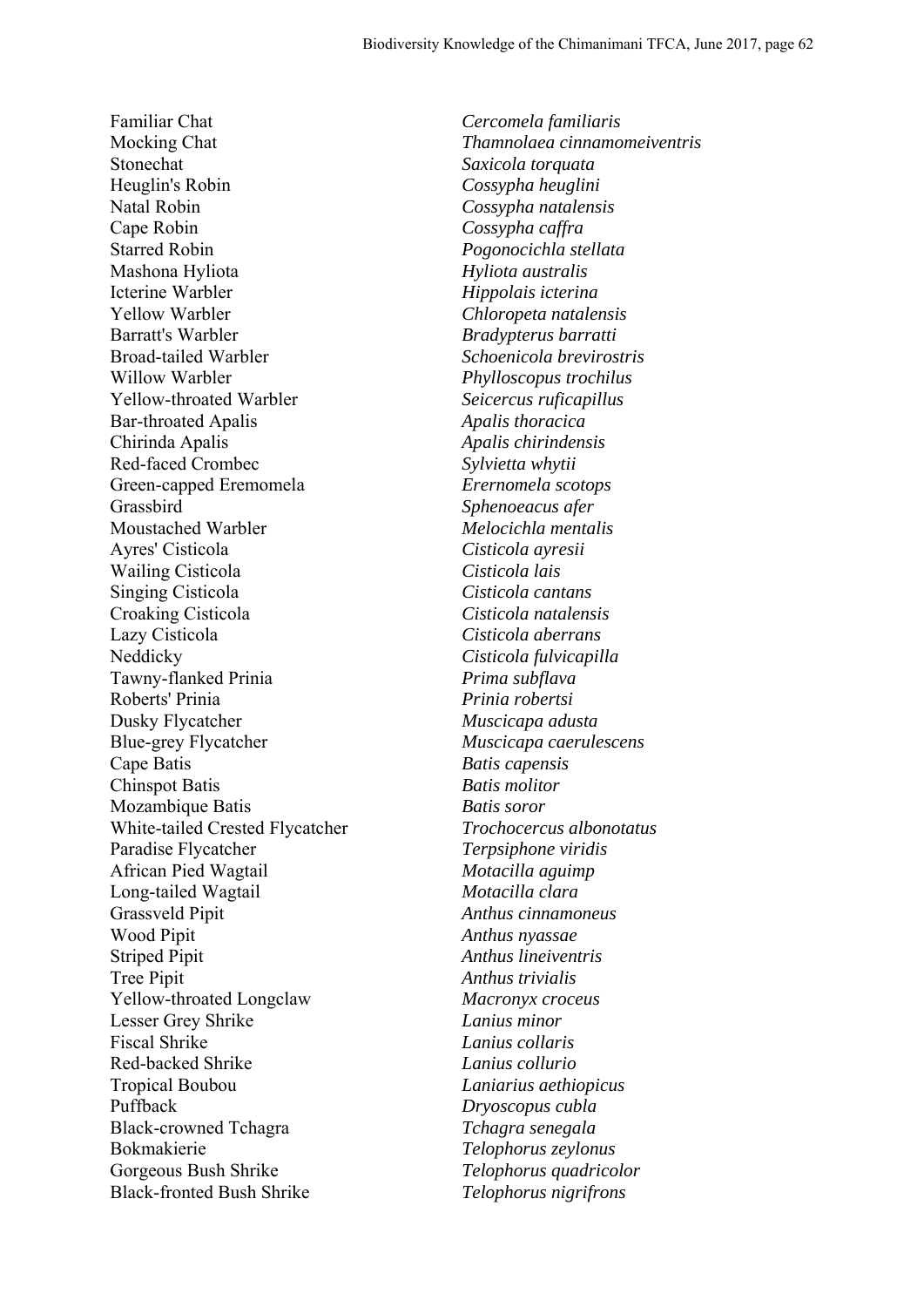Olive Bush Shrike *Telophorus olivaceus* Grey-headed Bush Shrike *Malaconotus blanchoti* White Helmet-Shrike *Prionops plumatus* Red-billed Helmet-Shrike *Prionops retzii* Amethyst Starling *Cinnyricinclus leucogaster* Red-winged Starling *Onychognathus morio* Gurney's Sugarbird *Promerops gurneyi* Malachite Sunbird *Nectarinia famosa* Bronze Sunbird *Nectarinia kilimensis* Miombo Double-collared Sunbird *Nectarinia manoensis* Yellow-bellied Sunbird *Nectarinia venusta* White-bellied Sunbird *Nectarinia talatala* Grey Sunbird *Nectarinia veroxii* Olive Sunbird *Nectarinia olivacea* Black Sunbird *Nectarinia amethystina* Yellow White-eye *Zosterops senegalensis* Yellow-throated Sparrow *Petronia superciliaris* Forest Weaver *Ploceus bicolor* Spectacled Weaver *Ploceus ocularis* Golden Weaver *Ploceus xanthops* Red-billed Quelea *Quelea quelea* Red Bishop *Euplectes orix* Yellow-rumped Widow *Euplectes capensis* Red-collared Widow *Euplectes ardens* Red-faced Crimsonwing *Cryptospiza reichenovii* Blue-billed Firefinch *Lagonosticta rubricata* Jameson's Firefinch *Lagonosticta rhodopareia* Common Waxbill *Estrilda astrild* Swee Waxbill *Estrilda quartinia* Red-backed Mannikin *Spermestes bicolor* Pin-tailed Whydah *Vidua macroura* Yellow-eyed Canary *Serinus mozambicus* Cape Canary *Serinus canicollis* Bully Canary *Serinus sulphuratus* Streaky-headed Canary *Serinus gularis* Black-eared Canary *Serinus mennelli* Golden-breasted Bunting *Emberiza flaviventris* Cape Bunting *Emberiza capensis* Cinnamon-breasted Rock Bunting *Emberiza tahapisi*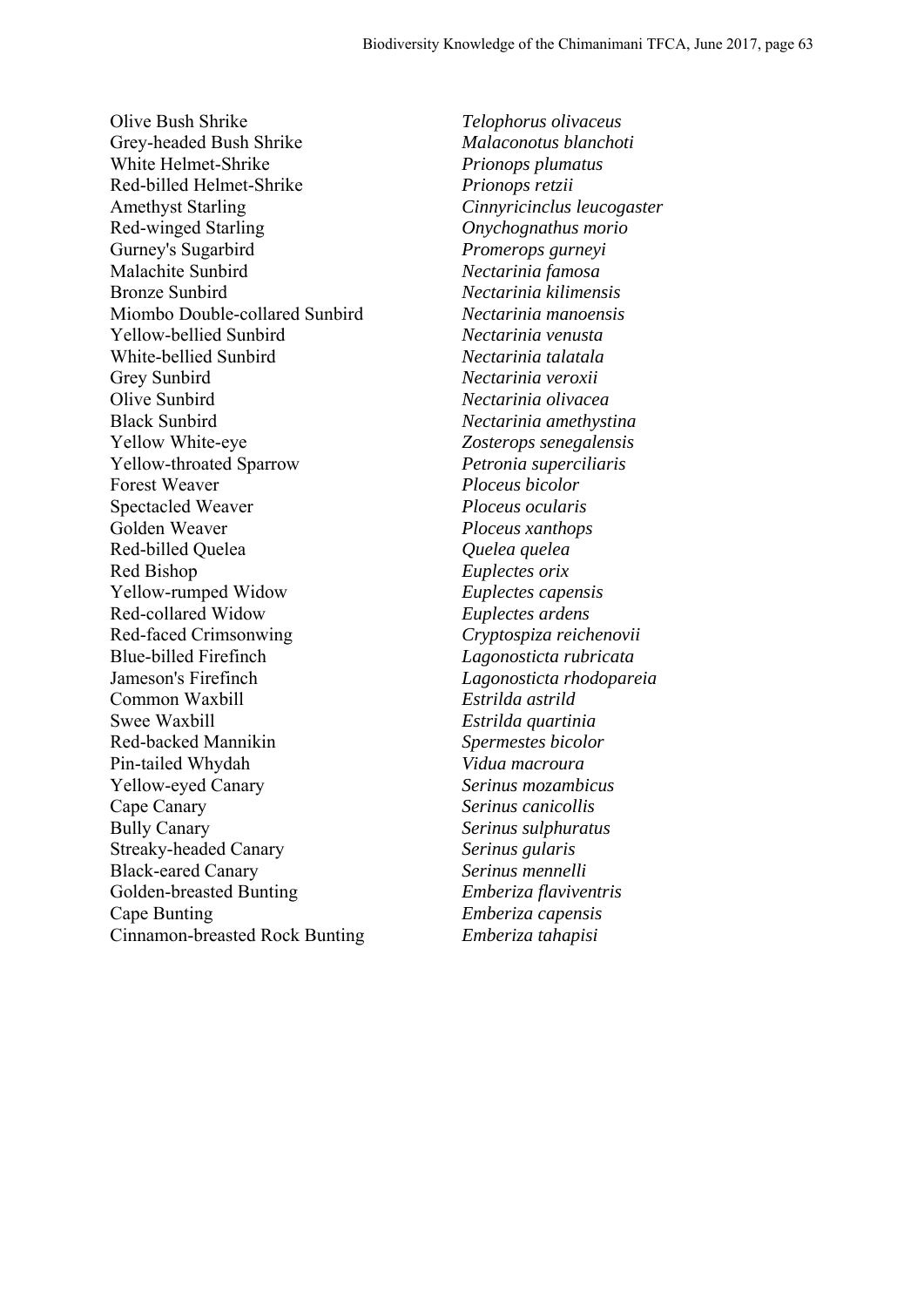## **ANNEX 9. BIRD CHECKLIST OF THE LOWER RUSITU VALLEY**

This checklist of 262 bird species was compiled by Peter Mundy from various sources, including records from members of BirdLife Zimbabwe (source: Childes & Irwin in BFA 2000, unpublished). Arranged under family following Irwin (1981). This can be treated as complementary to Annex 8.

|                                           | Habitat: $E =$ edge of forest $F =$ within forest |                                                                           | $R =$ found near rivers |
|-------------------------------------------|---------------------------------------------------|---------------------------------------------------------------------------|-------------------------|
|                                           |                                                   | $W =$ woodland $G =$ grassland/agricultural fields $M =$ mountains        |                         |
|                                           |                                                   | where the species occurs in a range of habitats, both are given, e.g. G/R |                         |
| Status:                                   |                                                   | $r =$ resident sv = summer visitor                                        | $wv =$ winter visitor   |
|                                           | $(if known)$ e = threatened vu = vulnerable       |                                                                           | $nt = near$ threatened  |
| $* =$ unusual or rare species in Zimbabwe |                                                   |                                                                           |                         |

| species                             | Common name                  | habitat      | status     |
|-------------------------------------|------------------------------|--------------|------------|
| Podicipedidae (grebes)              |                              |              |            |
| Tachybaptus ruficollis              | Dabchick                     | $\mathbb{R}$ |            |
| Phalacrocoracidae (cormorants)      |                              |              |            |
| Phalacrocorax africanus             | Reed Cormorant               | $\mathbf R$  |            |
| Anhinga melanogaster                | Darter                       | $\mathbf R$  |            |
| Ardeidae (herons, egrets, bitterns) |                              |              |            |
| Ardea purpurea                      | Purple Heron                 | $\mathbb{R}$ |            |
| <b>Butorides striatus</b>           | Green-backed Heron           | $\mathbb{R}$ |            |
| Ixobrychus minutus                  | Little Bittern               | $\mathbb{R}$ |            |
| Scopus umbretta                     | Hamerkop                     | $\mathbb{R}$ |            |
| Plateleidae (ibises, spoonbills)    |                              |              |            |
| Bostrychia hagedash                 | Hadeda Ibis                  | R/E          |            |
| Anatidae (ducks, geese)             |                              |              |            |
| Anas sparsa                         | <b>African Black Duck</b>    | $\mathbf R$  | r          |
| <b>Accipitridae</b> (raptors)       |                              |              |            |
| Milvus migrans                      | Yellow-billed Kite           | W            | ${\bf SV}$ |
| Elanus caeruleus                    | <b>Black-shouldered Kite</b> | G            |            |
| Aquila verreauxii                   | <b>Black Eagle</b>           | M            |            |
| Aquila nipalensis                   | Steppe Eagle                 | M            | ${\bf SV}$ |
| Hieraaetus ayresii                  | Ayre's Eagle                 | W            | t          |
| Lophaetus occipatilis               | Long-crested Eagle           | E            | 2r         |
| Polemaetus bellicosus               | Martial Eagle                | W            | vu         |
| Stephanoaetus coronarus             | <b>Crowned Eagle</b>         | $\mathbf{F}$ | r, nt      |
| Circaetus cinereus                  | <b>Brown Snake Eagle</b>     | W            |            |
| * Circaetus fasciolatus             | Southern Banded Snake Eagle  | E            | r, vu      |
| Terathopius ecaudatus               | <b>Bateleur</b>              | W            | vu         |
| <b>Buteo</b> buteo                  | <b>Steppe Buzzard</b>        | ${\bf F}$    | ${\bf SV}$ |
| <b>Buteo</b> augur                  | Augur Buzzard                | M            |            |
| Kaupifalco monogrammicus            | Lizard Buzzard               | W            |            |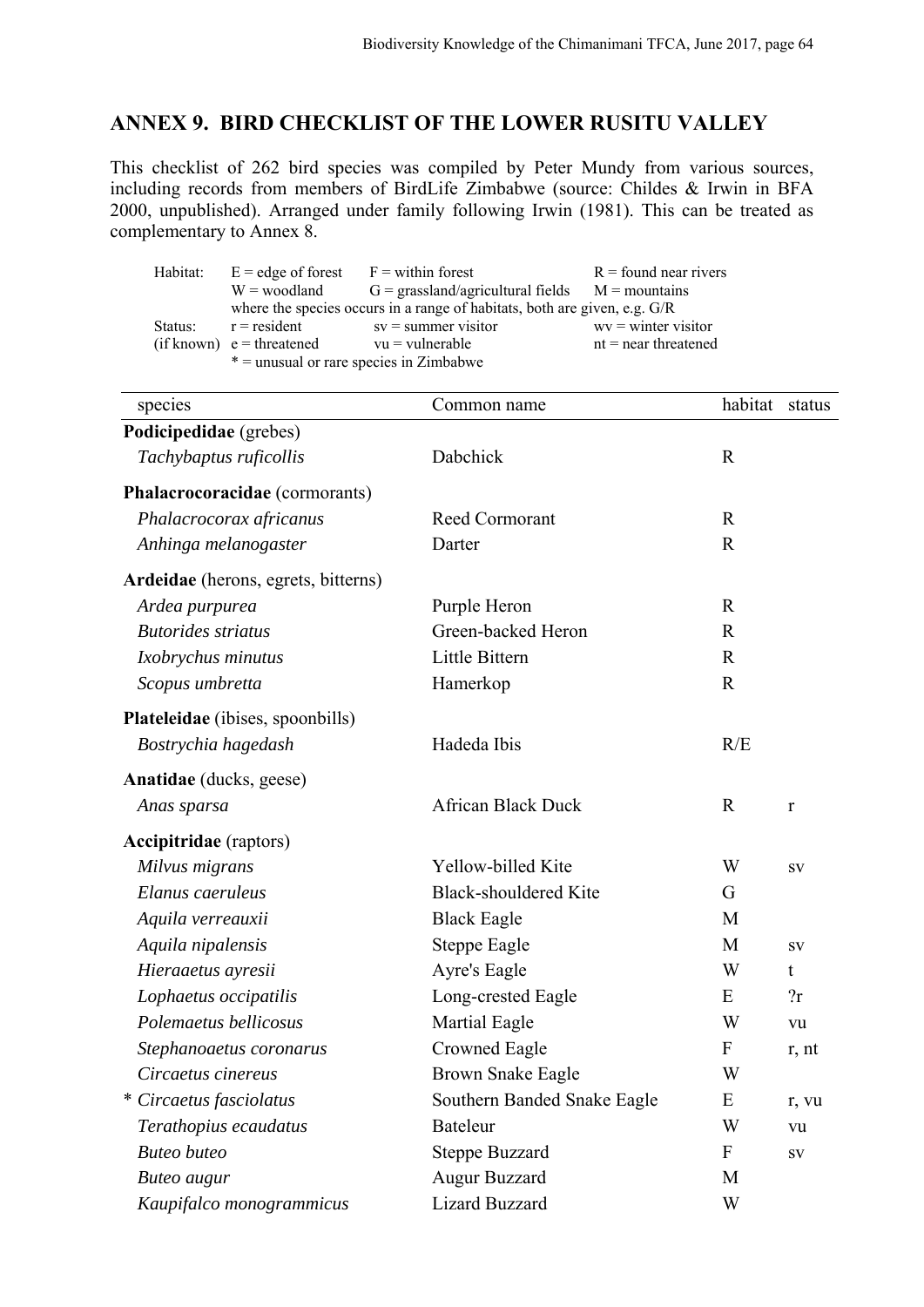| species                           | Common name                   | habitat                   | status       |
|-----------------------------------|-------------------------------|---------------------------|--------------|
| Accipiter melanoleucus            | <b>Black Sparrow Hawk</b>     | E                         | $\mathbf r$  |
| Accipiter badius                  | Little Banded Goshawk         | W                         |              |
| Accipiter tachiro                 | African Goshawk               | F/W                       | $\mathbf{r}$ |
| Micronisus gabar                  | Gabar Goshawk                 | W                         |              |
| Polyboroides radiatus             | Gymnogene                     | W                         |              |
| Falconidiae (falcons, kestrels)   |                               |                           |              |
| Falco subbuteo                    | European Hobby                | M                         |              |
| * Falco fasciinucha               | Taita Falcon                  | M                         | e            |
| Falco amurensis                   | Eastern Red-footed Falcon     | W                         |              |
| Falco dickinsoni                  | Dickinson's Kestrel           | W                         |              |
| Phasianidae (francolins, quails)  |                               |                           |              |
| Francolinus afer                  | Red-necked Francolin          | E                         | r            |
| Coturnix delegorguei              | Harlequin Quail               | G                         |              |
| Coturnix adansonii                | <b>Blue Quail</b>             | G                         |              |
| Numididae (guineafowl)            |                               |                           |              |
| Guttera pucherani                 | <b>Crested Guineafowl</b>     | E                         | r            |
| Numida meleagris                  | <b>Helmeted Guineafowl</b>    | G                         |              |
|                                   |                               |                           |              |
| Turnicidae (button-quail)         |                               |                           |              |
| Turnix sylvatica                  | Kurrichane Button-quail       | G                         |              |
| Rallidae (rails, crakes, coots)   |                               |                           |              |
| Amaurornis flavirostris           | <b>Black Crake</b>            | $\mathbf{R}$              |              |
| Sarothrura rufa                   | Red-chested Flufftail         | G                         |              |
| Sarothrura elegans                | <b>Buff-spotted Flufftail</b> | F                         | ?sv          |
| Heliornithidae (finfoots)         |                               |                           |              |
| Podica senegalensis               | <b>African Finfoot</b>        | $\mathbf R$               | $?r$ , vu    |
| Scolopacidae (sandpipers, snipes) |                               |                           |              |
| Tringa hypoleucos                 | Common Sandpiper              | $\mathbf R$               | SV           |
| Columbidae (pigeons, doves)       |                               |                           |              |
| Columba guinea                    | Speckled Rock Pigeon          | M                         |              |
| Columba arquatrix                 | Rameron Pigeon                | $\mathbf{F}$              |              |
| Columba delegorguei               | Delegorgue's Pigeon           | $\boldsymbol{\mathrm{F}}$ | r, vu        |
| Streptopelia semitorquata         | Red-eyed Dove                 | W                         |              |
| Streptopelia capicola             | Cape Turtle Dove              | W                         |              |
| Turtur afer                       | <b>Blue-spotted Wood Dove</b> | F                         | r            |
| Turtur tympanistra                | <b>Tambourine Dove</b>        | F                         | r            |
| Aplopelia larvata                 | Cinnamon Dove                 | $\mathbf{F}$              | ?wv          |
| Treron australis                  | African Green Pigeon          | F                         |              |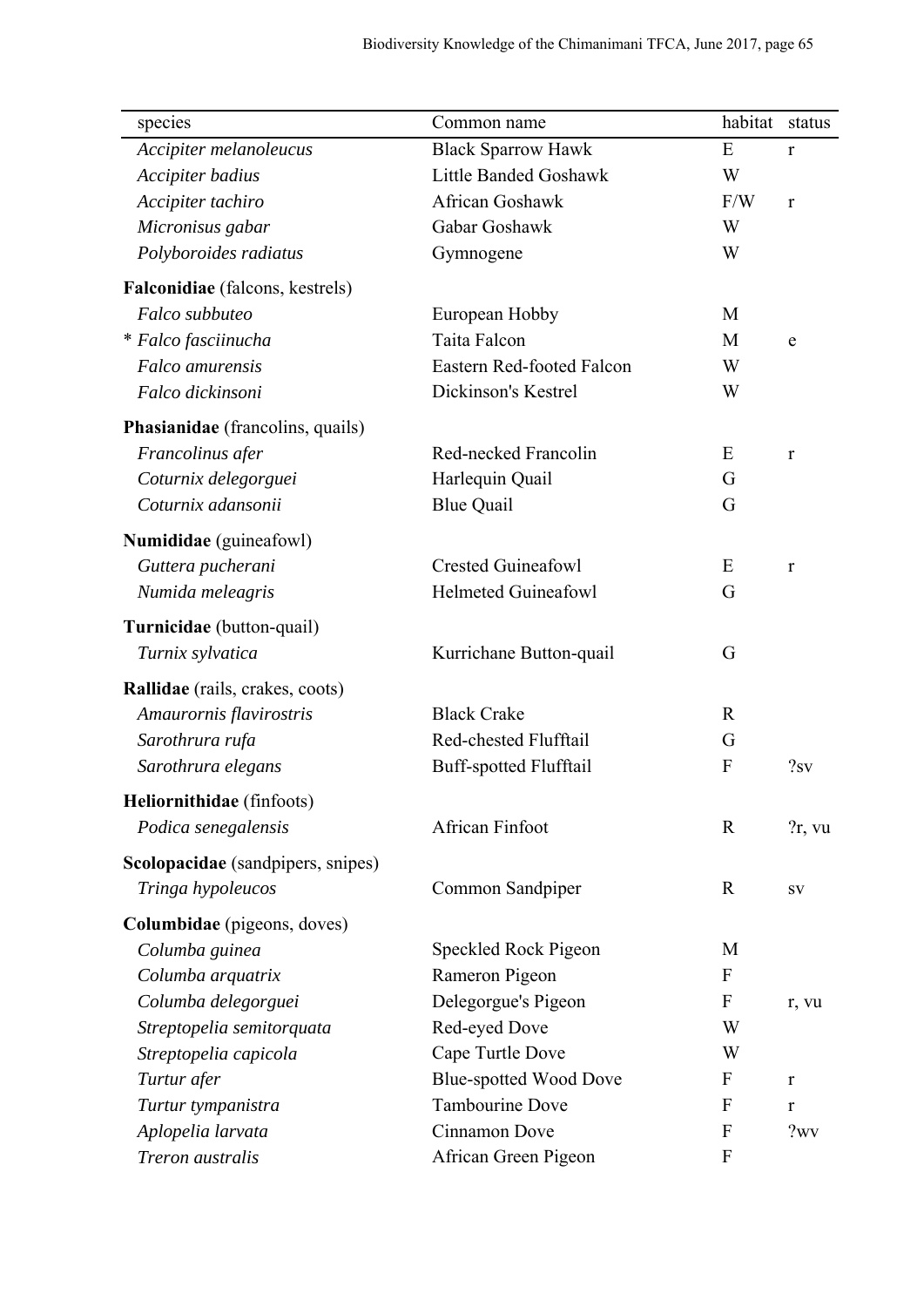| Purple-crested Lourie<br>W<br>Gallirex porphyreolophus<br>Cuculidae (cuckoos, coucals)<br>Cuculus gularis<br>African Cuckoo<br>W<br>SV<br>Lesser Cuckoo<br>$\mathbf{F}$<br>Cuculus poliocephalus<br>${\bf SV}$<br>Cuculus solitarius<br>Red-chested Cuckoo<br>$\overline{F}$<br>${\bf SV}$<br><b>Black Cuckoo</b><br>E<br>Cuculus clamosus<br>${\bf SV}$<br>* Cercococcyx montanus<br>Barred long-tailed Cuckoo<br>$\mathbf{F}$<br>SV<br>Thick-billed Cuckoo<br>Pachycoccyx audeberti<br>E<br><b>WV</b><br>Emerald Cuckoo<br>$\mathbf{F}$<br>Chrysococcyx cupreus<br>SV<br>Klaas' Cuckoo<br>E<br>Chrysococcyx klaas<br>${\bf SV}$<br>Diederik Cuckoo<br>W<br>Chrysococcyx caprius<br>${\bf SV}$<br><b>Green Coucal</b><br>Ceuthmochares aereus<br>$\boldsymbol{F}$<br>r<br><b>Burchell's Coucal</b><br>G/E<br>Centropus superciliosus<br>r<br>Tytonidae (barn & grass owls)<br>W<br>Barn Owl<br>Tyto alba<br>Strigidae (typical owls)<br>Wood Owl<br>$\mathbf{F}$<br>Strix woodfordii<br>$\mathbf r$<br><b>Barred Owl</b><br>$\mathbb{R}$<br>Glaucidium capense<br>W<br><b>Bubo</b> africanus<br>Spotted Eagle Owl<br>$\mathbf R$<br>Pel's Fishing Owl<br>Scotopelia peli<br>$?r$ , vu<br>Caprimulgidae (nightjars)<br>Caprimulgus europaeus<br>European Nightjar<br>W<br>SV<br>Fiery-necked Nightjar<br>Caprimulgus pectoralis<br>W<br>Freckled Rock Nightjar<br>Caprimulgus tristigma<br>M<br><b>Apodidae</b> (swifts)<br>Mottled Swift<br>M<br>Apus aequatorialis<br>* Schoutedenapus myoptilus<br>Scarce Swift<br>M<br>African Palm Swift<br>Cypsiurus parvus<br>$\mathbf R$<br>Telacanthura ussheri<br>Mottled Spinetail<br>E<br>Neafrapus boehmi<br>Bohm's Spinetail<br>E<br>Coliidae (mousebirds)<br>Colius striatus<br>Speckled Mousebird<br>E<br>$\bf r$<br>Trogonidae (trogons)<br>$\mathbf{F}$<br>Apaloderma narina<br>Narina Trogon<br>r<br>Alcedinidae (kingfishers)<br>Ceryle maxima<br>Giant Kingfisher<br>$\mathbf R$<br>$\bf r$ | Tauraco persa | Green Lourie             | ${\bf F}$ | $\mathbf r$ |
|--------------------------------------------------------------------------------------------------------------------------------------------------------------------------------------------------------------------------------------------------------------------------------------------------------------------------------------------------------------------------------------------------------------------------------------------------------------------------------------------------------------------------------------------------------------------------------------------------------------------------------------------------------------------------------------------------------------------------------------------------------------------------------------------------------------------------------------------------------------------------------------------------------------------------------------------------------------------------------------------------------------------------------------------------------------------------------------------------------------------------------------------------------------------------------------------------------------------------------------------------------------------------------------------------------------------------------------------------------------------------------------------------------------------------------------------------------------------------------------------------------------------------------------------------------------------------------------------------------------------------------------------------------------------------------------------------------------------------------------------------------------------------------------------------------------------------------------------------------------------------------------------------------------------------------------------------|---------------|--------------------------|-----------|-------------|
|                                                                                                                                                                                                                                                                                                                                                                                                                                                                                                                                                                                                                                                                                                                                                                                                                                                                                                                                                                                                                                                                                                                                                                                                                                                                                                                                                                                                                                                                                                                                                                                                                                                                                                                                                                                                                                                                                                                                                  |               |                          |           |             |
|                                                                                                                                                                                                                                                                                                                                                                                                                                                                                                                                                                                                                                                                                                                                                                                                                                                                                                                                                                                                                                                                                                                                                                                                                                                                                                                                                                                                                                                                                                                                                                                                                                                                                                                                                                                                                                                                                                                                                  |               |                          |           |             |
|                                                                                                                                                                                                                                                                                                                                                                                                                                                                                                                                                                                                                                                                                                                                                                                                                                                                                                                                                                                                                                                                                                                                                                                                                                                                                                                                                                                                                                                                                                                                                                                                                                                                                                                                                                                                                                                                                                                                                  |               |                          |           |             |
|                                                                                                                                                                                                                                                                                                                                                                                                                                                                                                                                                                                                                                                                                                                                                                                                                                                                                                                                                                                                                                                                                                                                                                                                                                                                                                                                                                                                                                                                                                                                                                                                                                                                                                                                                                                                                                                                                                                                                  |               |                          |           |             |
|                                                                                                                                                                                                                                                                                                                                                                                                                                                                                                                                                                                                                                                                                                                                                                                                                                                                                                                                                                                                                                                                                                                                                                                                                                                                                                                                                                                                                                                                                                                                                                                                                                                                                                                                                                                                                                                                                                                                                  |               |                          |           |             |
|                                                                                                                                                                                                                                                                                                                                                                                                                                                                                                                                                                                                                                                                                                                                                                                                                                                                                                                                                                                                                                                                                                                                                                                                                                                                                                                                                                                                                                                                                                                                                                                                                                                                                                                                                                                                                                                                                                                                                  |               |                          |           |             |
|                                                                                                                                                                                                                                                                                                                                                                                                                                                                                                                                                                                                                                                                                                                                                                                                                                                                                                                                                                                                                                                                                                                                                                                                                                                                                                                                                                                                                                                                                                                                                                                                                                                                                                                                                                                                                                                                                                                                                  |               |                          |           |             |
|                                                                                                                                                                                                                                                                                                                                                                                                                                                                                                                                                                                                                                                                                                                                                                                                                                                                                                                                                                                                                                                                                                                                                                                                                                                                                                                                                                                                                                                                                                                                                                                                                                                                                                                                                                                                                                                                                                                                                  |               |                          |           |             |
|                                                                                                                                                                                                                                                                                                                                                                                                                                                                                                                                                                                                                                                                                                                                                                                                                                                                                                                                                                                                                                                                                                                                                                                                                                                                                                                                                                                                                                                                                                                                                                                                                                                                                                                                                                                                                                                                                                                                                  |               |                          |           |             |
|                                                                                                                                                                                                                                                                                                                                                                                                                                                                                                                                                                                                                                                                                                                                                                                                                                                                                                                                                                                                                                                                                                                                                                                                                                                                                                                                                                                                                                                                                                                                                                                                                                                                                                                                                                                                                                                                                                                                                  |               |                          |           |             |
|                                                                                                                                                                                                                                                                                                                                                                                                                                                                                                                                                                                                                                                                                                                                                                                                                                                                                                                                                                                                                                                                                                                                                                                                                                                                                                                                                                                                                                                                                                                                                                                                                                                                                                                                                                                                                                                                                                                                                  |               |                          |           |             |
|                                                                                                                                                                                                                                                                                                                                                                                                                                                                                                                                                                                                                                                                                                                                                                                                                                                                                                                                                                                                                                                                                                                                                                                                                                                                                                                                                                                                                                                                                                                                                                                                                                                                                                                                                                                                                                                                                                                                                  |               |                          |           |             |
|                                                                                                                                                                                                                                                                                                                                                                                                                                                                                                                                                                                                                                                                                                                                                                                                                                                                                                                                                                                                                                                                                                                                                                                                                                                                                                                                                                                                                                                                                                                                                                                                                                                                                                                                                                                                                                                                                                                                                  |               |                          |           |             |
|                                                                                                                                                                                                                                                                                                                                                                                                                                                                                                                                                                                                                                                                                                                                                                                                                                                                                                                                                                                                                                                                                                                                                                                                                                                                                                                                                                                                                                                                                                                                                                                                                                                                                                                                                                                                                                                                                                                                                  |               |                          |           |             |
|                                                                                                                                                                                                                                                                                                                                                                                                                                                                                                                                                                                                                                                                                                                                                                                                                                                                                                                                                                                                                                                                                                                                                                                                                                                                                                                                                                                                                                                                                                                                                                                                                                                                                                                                                                                                                                                                                                                                                  |               |                          |           |             |
|                                                                                                                                                                                                                                                                                                                                                                                                                                                                                                                                                                                                                                                                                                                                                                                                                                                                                                                                                                                                                                                                                                                                                                                                                                                                                                                                                                                                                                                                                                                                                                                                                                                                                                                                                                                                                                                                                                                                                  |               |                          |           |             |
|                                                                                                                                                                                                                                                                                                                                                                                                                                                                                                                                                                                                                                                                                                                                                                                                                                                                                                                                                                                                                                                                                                                                                                                                                                                                                                                                                                                                                                                                                                                                                                                                                                                                                                                                                                                                                                                                                                                                                  |               |                          |           |             |
|                                                                                                                                                                                                                                                                                                                                                                                                                                                                                                                                                                                                                                                                                                                                                                                                                                                                                                                                                                                                                                                                                                                                                                                                                                                                                                                                                                                                                                                                                                                                                                                                                                                                                                                                                                                                                                                                                                                                                  |               |                          |           |             |
|                                                                                                                                                                                                                                                                                                                                                                                                                                                                                                                                                                                                                                                                                                                                                                                                                                                                                                                                                                                                                                                                                                                                                                                                                                                                                                                                                                                                                                                                                                                                                                                                                                                                                                                                                                                                                                                                                                                                                  |               |                          |           |             |
|                                                                                                                                                                                                                                                                                                                                                                                                                                                                                                                                                                                                                                                                                                                                                                                                                                                                                                                                                                                                                                                                                                                                                                                                                                                                                                                                                                                                                                                                                                                                                                                                                                                                                                                                                                                                                                                                                                                                                  |               |                          |           |             |
|                                                                                                                                                                                                                                                                                                                                                                                                                                                                                                                                                                                                                                                                                                                                                                                                                                                                                                                                                                                                                                                                                                                                                                                                                                                                                                                                                                                                                                                                                                                                                                                                                                                                                                                                                                                                                                                                                                                                                  |               |                          |           |             |
|                                                                                                                                                                                                                                                                                                                                                                                                                                                                                                                                                                                                                                                                                                                                                                                                                                                                                                                                                                                                                                                                                                                                                                                                                                                                                                                                                                                                                                                                                                                                                                                                                                                                                                                                                                                                                                                                                                                                                  |               |                          |           |             |
|                                                                                                                                                                                                                                                                                                                                                                                                                                                                                                                                                                                                                                                                                                                                                                                                                                                                                                                                                                                                                                                                                                                                                                                                                                                                                                                                                                                                                                                                                                                                                                                                                                                                                                                                                                                                                                                                                                                                                  |               |                          |           |             |
|                                                                                                                                                                                                                                                                                                                                                                                                                                                                                                                                                                                                                                                                                                                                                                                                                                                                                                                                                                                                                                                                                                                                                                                                                                                                                                                                                                                                                                                                                                                                                                                                                                                                                                                                                                                                                                                                                                                                                  |               |                          |           |             |
|                                                                                                                                                                                                                                                                                                                                                                                                                                                                                                                                                                                                                                                                                                                                                                                                                                                                                                                                                                                                                                                                                                                                                                                                                                                                                                                                                                                                                                                                                                                                                                                                                                                                                                                                                                                                                                                                                                                                                  |               |                          |           |             |
|                                                                                                                                                                                                                                                                                                                                                                                                                                                                                                                                                                                                                                                                                                                                                                                                                                                                                                                                                                                                                                                                                                                                                                                                                                                                                                                                                                                                                                                                                                                                                                                                                                                                                                                                                                                                                                                                                                                                                  |               |                          |           |             |
|                                                                                                                                                                                                                                                                                                                                                                                                                                                                                                                                                                                                                                                                                                                                                                                                                                                                                                                                                                                                                                                                                                                                                                                                                                                                                                                                                                                                                                                                                                                                                                                                                                                                                                                                                                                                                                                                                                                                                  |               |                          |           |             |
|                                                                                                                                                                                                                                                                                                                                                                                                                                                                                                                                                                                                                                                                                                                                                                                                                                                                                                                                                                                                                                                                                                                                                                                                                                                                                                                                                                                                                                                                                                                                                                                                                                                                                                                                                                                                                                                                                                                                                  |               |                          |           |             |
|                                                                                                                                                                                                                                                                                                                                                                                                                                                                                                                                                                                                                                                                                                                                                                                                                                                                                                                                                                                                                                                                                                                                                                                                                                                                                                                                                                                                                                                                                                                                                                                                                                                                                                                                                                                                                                                                                                                                                  |               |                          |           |             |
|                                                                                                                                                                                                                                                                                                                                                                                                                                                                                                                                                                                                                                                                                                                                                                                                                                                                                                                                                                                                                                                                                                                                                                                                                                                                                                                                                                                                                                                                                                                                                                                                                                                                                                                                                                                                                                                                                                                                                  |               |                          |           |             |
|                                                                                                                                                                                                                                                                                                                                                                                                                                                                                                                                                                                                                                                                                                                                                                                                                                                                                                                                                                                                                                                                                                                                                                                                                                                                                                                                                                                                                                                                                                                                                                                                                                                                                                                                                                                                                                                                                                                                                  |               |                          |           |             |
|                                                                                                                                                                                                                                                                                                                                                                                                                                                                                                                                                                                                                                                                                                                                                                                                                                                                                                                                                                                                                                                                                                                                                                                                                                                                                                                                                                                                                                                                                                                                                                                                                                                                                                                                                                                                                                                                                                                                                  |               |                          |           |             |
|                                                                                                                                                                                                                                                                                                                                                                                                                                                                                                                                                                                                                                                                                                                                                                                                                                                                                                                                                                                                                                                                                                                                                                                                                                                                                                                                                                                                                                                                                                                                                                                                                                                                                                                                                                                                                                                                                                                                                  |               |                          |           |             |
|                                                                                                                                                                                                                                                                                                                                                                                                                                                                                                                                                                                                                                                                                                                                                                                                                                                                                                                                                                                                                                                                                                                                                                                                                                                                                                                                                                                                                                                                                                                                                                                                                                                                                                                                                                                                                                                                                                                                                  |               |                          |           |             |
|                                                                                                                                                                                                                                                                                                                                                                                                                                                                                                                                                                                                                                                                                                                                                                                                                                                                                                                                                                                                                                                                                                                                                                                                                                                                                                                                                                                                                                                                                                                                                                                                                                                                                                                                                                                                                                                                                                                                                  |               |                          |           |             |
|                                                                                                                                                                                                                                                                                                                                                                                                                                                                                                                                                                                                                                                                                                                                                                                                                                                                                                                                                                                                                                                                                                                                                                                                                                                                                                                                                                                                                                                                                                                                                                                                                                                                                                                                                                                                                                                                                                                                                  |               |                          |           |             |
|                                                                                                                                                                                                                                                                                                                                                                                                                                                                                                                                                                                                                                                                                                                                                                                                                                                                                                                                                                                                                                                                                                                                                                                                                                                                                                                                                                                                                                                                                                                                                                                                                                                                                                                                                                                                                                                                                                                                                  |               |                          |           |             |
| $\mathbf R$<br>Alcedo semitorquata<br>r, nt                                                                                                                                                                                                                                                                                                                                                                                                                                                                                                                                                                                                                                                                                                                                                                                                                                                                                                                                                                                                                                                                                                                                                                                                                                                                                                                                                                                                                                                                                                                                                                                                                                                                                                                                                                                                                                                                                                      |               | Half-collared Kingfisher |           |             |

#### **Musophagidae** (louries, turacos)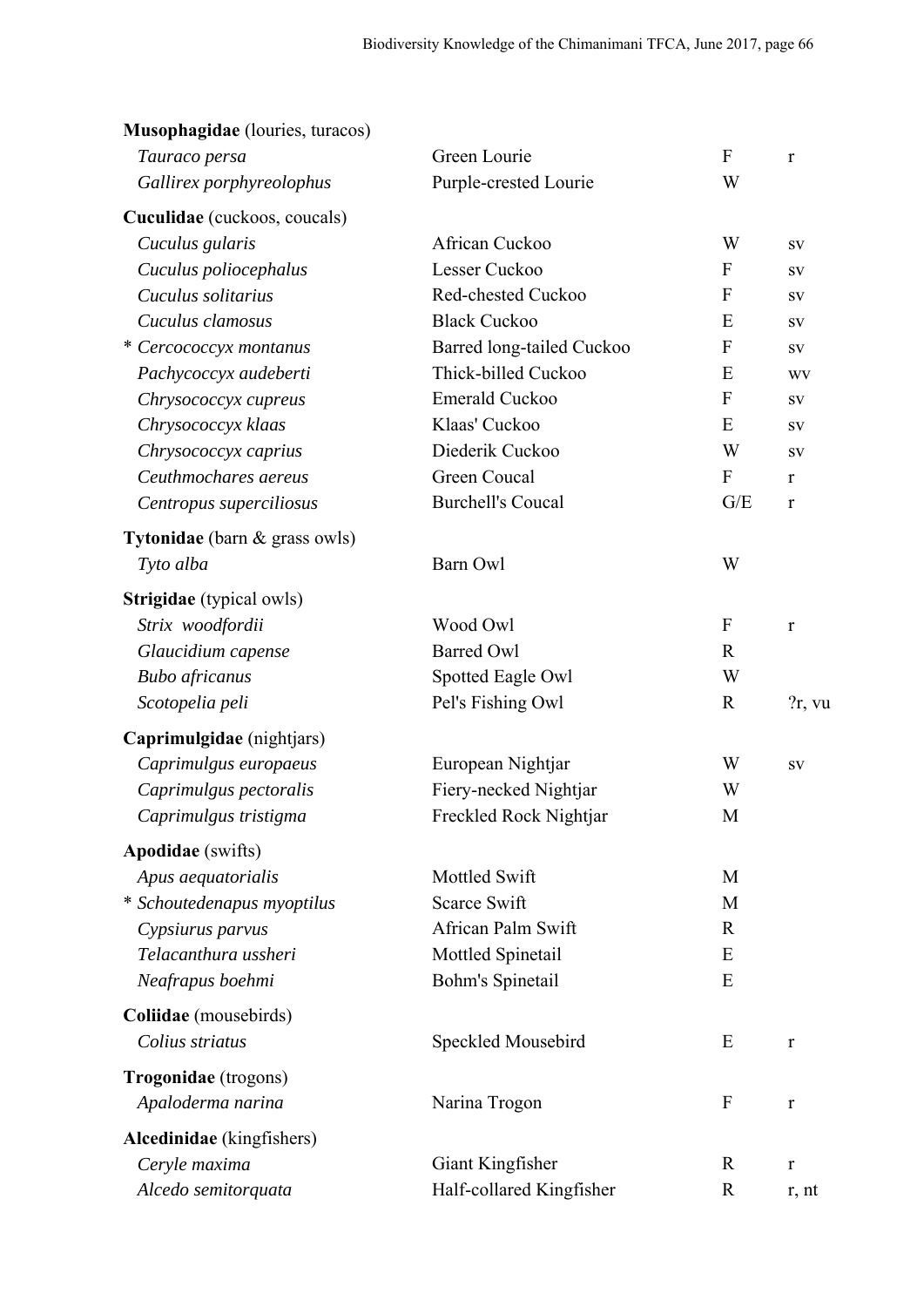| Corythornis cristata           | Malachite Kingfisher          | $\mathbf R$  |             |
|--------------------------------|-------------------------------|--------------|-------------|
| Ceyx picta                     | Pygmy Kingfisher              | $\mathbf{F}$ | SV          |
| Halcyon albiventris            | Brown-hooded Kingfisher       | E            | r           |
| Halcyon leucocephala           | Chestnut-bellied Kingfisher   | W            | SV          |
| Halcyon chelicuti              | Striped Kingfisher            | W            |             |
| Meropidae (bee-eaters)         |                               |              |             |
| Merops apiaster                | European Bee-eater            | W            | SV          |
| Merops superciliosus           | <b>Blue-cheeked Bee-eater</b> | W            | SV          |
| Merops pusillus                | Little Bee-eater              | G/R          |             |
| Merops hirundineus             | Swallow-tailed Bee-eater      | G            |             |
| Coraciidae (rollers)           |                               |              |             |
| Coracias caudata               | Lilac-breasted Roller         | W            |             |
| Eurystomus glaucurus           | Cinnamon Roller               | W/E          | SV          |
| Phoeniculidae (woodhoopoes)    |                               |              |             |
| Phoeniculus purpureus          | Red-billed Woodhoopoe         | W            |             |
| Phoeniculus cyanomelas         | African Scimitarbil           | W            |             |
| <b>Bucerotidae</b> (hornbills) |                               |              |             |
| <b>Bycanistes bucinator</b>    | Trumpeter Hornbill            | $\mathbf{F}$ |             |
| * Bycanistes brevis            | Silvery-cheeked Hornbill      | $\mathbf{F}$ | r           |
| Tockus albominatus             | Crowned Hornbill              | W/E          | $\bf r$     |
| Capitonidae (barbets)          |                               |              |             |
| Stactolaema leucotis           | <b>White-eared Barbet</b>     | $\mathbf{F}$ | r           |
| Pogoniulus bilineatus          | Golden-rumped Tinker Barbet   | F            | r           |
| Indicatoridae (honeyguides)    |                               |              |             |
| Indicator indicator            | Greater Honeyguide            | W            |             |
| Indicator variegatus           | Scaly-throated Honeyguide     | $\mathbf{F}$ | $\bf r$     |
| Indicator minor                | Lesser Honeyguide             | E            | $\bf r$     |
| * Indicator meliphilus         | Eastern Least Honeyguide      | $\mathbf F$  | 2r          |
| Prodotiscus zambesiae          | Slender-billed Honeyguide     | W            |             |
| Picidae (woodpeckers)          |                               |              |             |
| Campethera bennettii           | Bennett's Woodpecker          | W            |             |
| Campethera albigoni            | Golden-tailed Woodpecker      | E            | r           |
| * Campethera cauiliautii       | Little Spotted Woodpecker     | E            | $\mathbf r$ |
| Dendropicos fuscescens         | Cardinal Woodpecker           | W            |             |
| Thripias namaquus              | <b>Bearded Woodpecker</b>     | W            |             |
| Eurylaimidae (broadbills)      |                               |              |             |
| Smithornis capensis            | African Broadbill             | $\mathbf{F}$ | r, nt       |
| Pittidae (pittas)              |                               |              |             |
| Pitta angolensis               | Angola Pitta                  | $\mathbf{F}$ | SV          |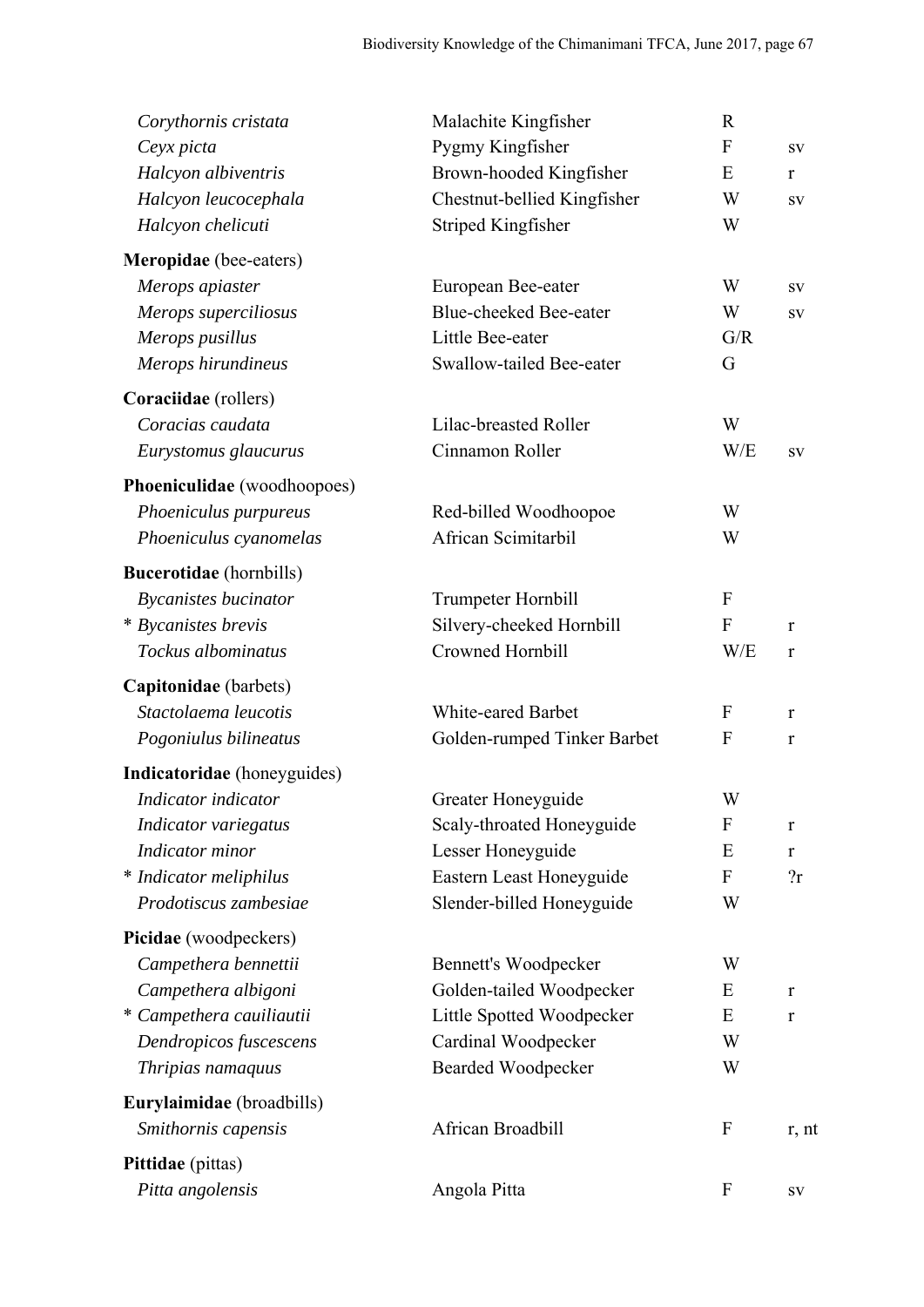# **Hirundinidae** (swallows, martins)

| Hirundo rustica                | European Swallow              | G/W          | SV           |
|--------------------------------|-------------------------------|--------------|--------------|
| Hirundo smithii                | Wire-tailed Swallow           | $\mathbf R$  |              |
| Hirundo senegalensis           | Mosque Swallow                | W            |              |
| Hirundo abyssinica             | <b>Lesser Striped Swallow</b> | W            |              |
| Hirundo fuligula               | <b>African Rock Martin</b>    | M            |              |
| Delichon urbica                | European House Martin         | M            | SV           |
| Hirundo griseopyga             | Grey-rumped Swallow           | G            |              |
| Riparia paludicola             | <b>Brown Sand Martin</b>      | R            |              |
| Psalidoprocne orientalis       | Eastern Roughwing             | E            | $\mathbf{r}$ |
| Campephagidae (cuckoo-shrikes) |                               |              |              |
| Campephaga flava               | Eastern Black Cuckoo-shrike   | W/E          | <b>WV</b>    |
| Coracina pectoralis            | White-breasted Cuckoo-shrike  | W            |              |
| Coracina caesia                | Grey Cuckoo-shrike            | $\mathbf{F}$ | ?wv          |
| Dicruridae (drongos)           |                               |              |              |
| Dicrurus adsimilis             | Fork-tailed Drongo            | W            |              |
| Dicturus ludwigii              | Square-tailed Drongo          | F/R          |              |
| Oriolidae (old-world orioles)  |                               |              |              |
| Oriolus oriolus                | European Golden Oriole        | W/E          | SV           |
| Oriolus auratus                | African Golden Oriole         | W/E          | <b>WV</b>    |
| Oriolus larvatus               | Eastern Black-headed Oriole   | W/E          | <b>WV</b>    |
| Corvidae (crows)               |                               |              |              |
| Corvus albus                   | Pied Crow                     |              |              |
| Corvus albicollis              | <b>White-necked Raven</b>     | M            |              |
| <b>Paridae</b> (tits)          |                               |              |              |
| Parus niger                    | Southern Black Tit            | W            |              |
| Parus rufiventris              | Rufous-bellied Tit            | W            |              |
| Timaliidae (babblers)          |                               |              |              |
| Turdoides jardineii            | Arrow-marked Babbler          | W/G          |              |
| Pycnonotidae (bulbuls)         |                               |              |              |
| Pycnonotus barbatus            | Black-eyed Bulbul             | W            | r            |
| Phyllastrephus terrestris      | <b>Terrestrial Bulbul</b>     | E            | r            |
| Phyllastrephus flavostriatus   | Yellow-streaked Bulbul        | F            | r            |
| Phyllastrephus debilis         | Slender Bulbul                | F            | r            |
| Andropadus importanus          | Sombre Bulbul                 | E            | $\bf r$      |
| Andropadus milanjensis         | Striped-cheeked Bulbul        | F            | <b>WV</b>    |
| Chlorocichla flaviventris      | Yellow-bellied Bulbul         | E            | r            |
| Nicator gularis                | White-throated Nicator        | E            | $\mathbf r$  |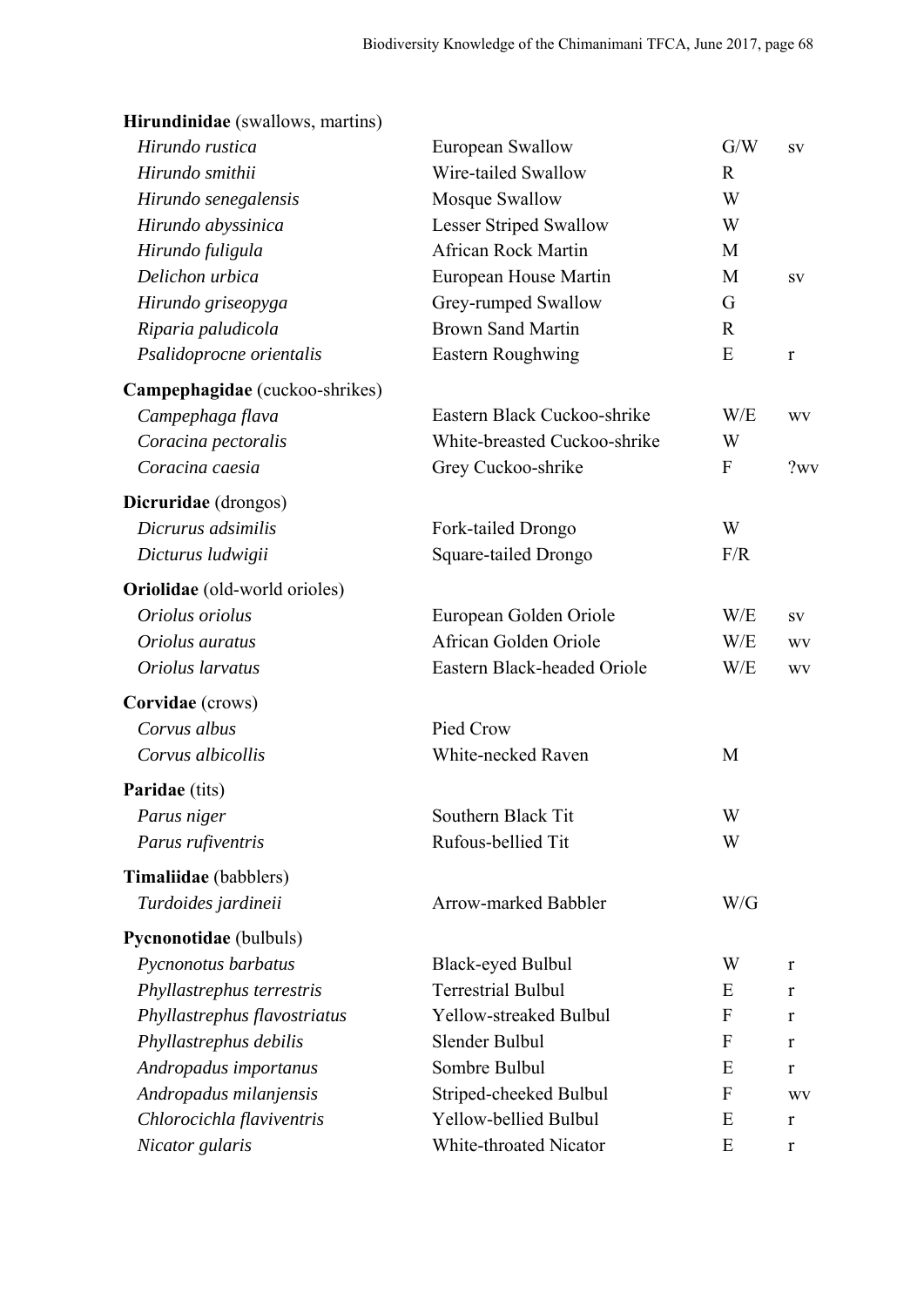| Turdus libonyana                 | Kurrichane Thrush                 | W                |              |
|----------------------------------|-----------------------------------|------------------|--------------|
| Turdus olivaceus                 | Olive Thrush                      | $\boldsymbol{F}$ | <b>WV</b>    |
| Zoothera gurneyi                 | Orange Thrush                     | $\mathbf{F}$     | wv,nt        |
| Turdus litsitsirupa              | Groundscraper Thrush              | W                |              |
| Monticola angolensis             | Miombo Rock Thrush                | W                |              |
| Saxicola torquata                | Stonechat                         | G                |              |
| Cossypha heuglini                | Heuglin's Robin                   | $\mathbb{R}$     | r            |
| Cossypha natalensis              | Red-capped Robin                  | F                | r            |
| Erythropygia quadrivirgata       | Eastern Bearded Scrub Robin       | E                | r            |
| Pogonocichla stellata            | <b>Starred Robin</b>              | ${\bf F}$        | ?wv          |
| Cichladusa arquata               | <b>Collared Palm Thrush</b>       | $\mathbf R$      |              |
| Sylviidae (warblers, cisticolas) |                                   |                  |              |
| Sylvia borin                     | Garden Warbler                    | W                | SV           |
| Hippilais icterina               | <b>Icterine Warbler</b>           | W                | SV           |
| Acrocephalus arundinaceus        | <b>Great Reed Warbler</b>         | $\mathbf R$      | SV           |
| Acrocephalus palustris           | European Marsh Warbler            | R/F              | SV           |
| Acrocephalus schoenobaenus       | European Sedge Warbler            | R/G              | SV           |
| Acrocephalus gracilirostris      | Lesser Swamp Warbler              | R/G              |              |
| Chlolopeta natalensis            | African Yellow Warbler            | G                |              |
| Bradypterus baboecala            | Little Rush Warbler               | R/G              |              |
| Bradypterus barratti             | <b>Barratt's Warbler</b>          | E                | WV           |
| Schoenicola brevirostris         | <b>Broad-tailed Warbler</b>       | G                | nt           |
| Phylloscopus trochilus           | Willow Warbler                    | W                | ${\bf SV}$   |
| Seicercus ruficapilla            | Yellow-throated Warbler           | $\boldsymbol{F}$ | <b>WV</b>    |
| Apalis thoracica                 | <b>Bar-throated Apalis</b>        | E                | ?wv          |
| Apalis chirindensis              | Chirinda Apalis                   | $\mathbf{F}$     | WV           |
| * Apalis melanocephala           | <b>Black-headed Apalis</b>        | ${\bf F}$        | r            |
| Apalis flavida                   | <b>Yellow-breasted Apalis</b>     | E                | $\mathbf{r}$ |
| Sylvietta whytii                 | <b>Redfaced Crombec</b>           | W                |              |
| Eremomela scotops                | Green-capped Eremomela            | W                |              |
| Camaroptera brachyura            | Green-backed Bleating Warbler     | E                | r            |
| Camaroptera stierlingi           | <b>Stierling's Barred Warbler</b> | W                |              |
| Cisticola juncidis               | Fan-tailed Cisticola              | G                |              |
| Cisticola lais                   | <b>Wailing Cisticola</b>          | G                |              |
| Cisticola cantans                | Singing Cisticola                 | G                |              |
| Cisticola erythrops              | Red-faced Cisticola               | R/G              |              |
| Cisticola natalensis             | Croaking Cisticola                | G                |              |
| Cisticola aberrans               | Rock Cisticola                    | W                |              |
| Cisticola brachyptera            | Shortwing Cisticola               | W                |              |
| Heliolais erythroptera           | Red-winged Warbler                | G                |              |
| Prinia subflava                  | Tawny-flanked Prinia              | G                |              |

**Turdidae** (thrushes, chats, robins)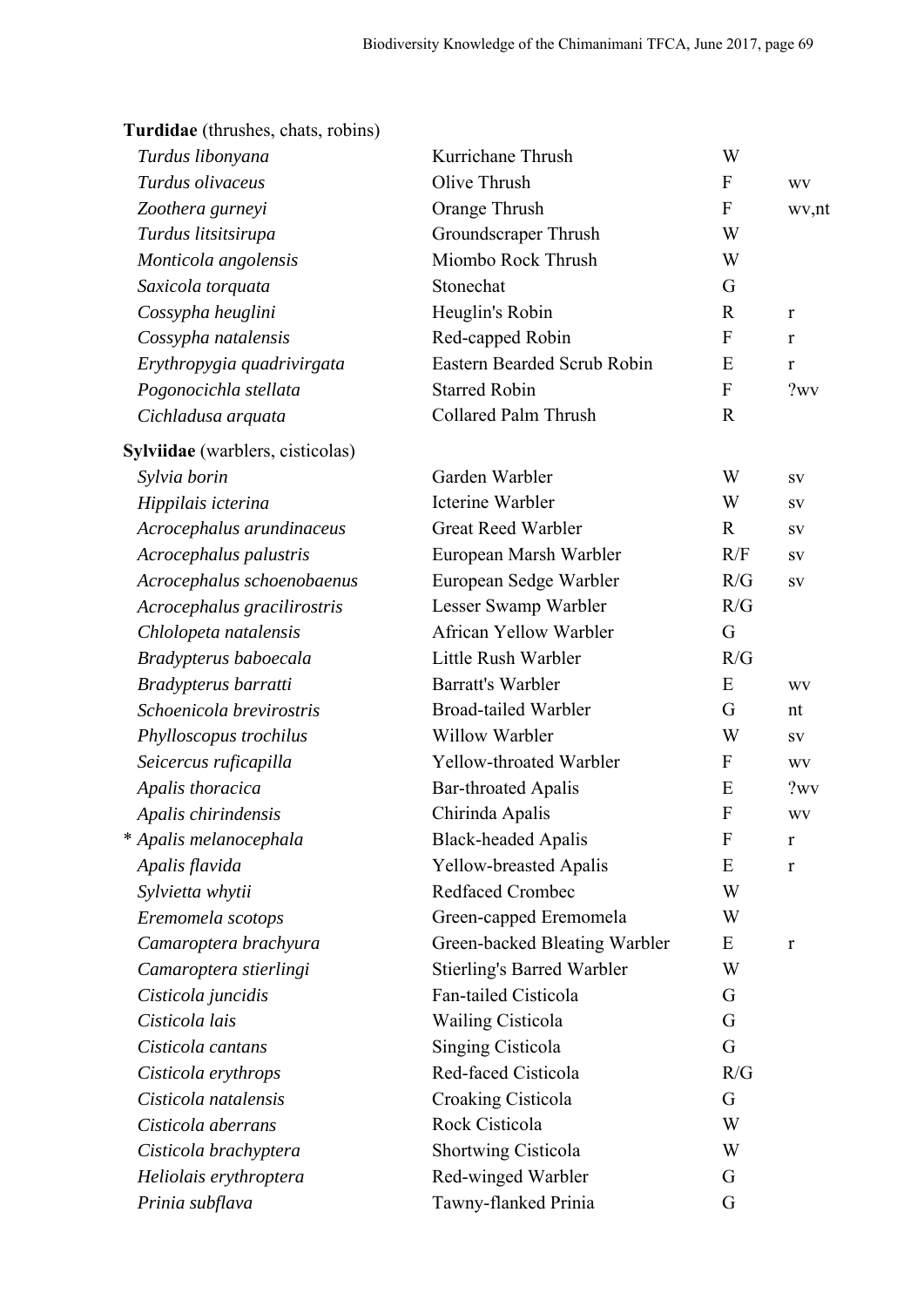| Muscicapidae (flycatchers)      |                                        |              |              |
|---------------------------------|----------------------------------------|--------------|--------------|
| Muscicapta striata              | Spotted Flycatcher                     | W            | ${\bf SV}$   |
| Muscicapta adusta               | Dusky Flycatcher                       | E            | r            |
| Muscicapta caerulescens         | <b>Blue-grey Flycatcher</b>            | E            | r            |
| Myloparus plumbeus              | Fan-tailed Flycatcher                  | E            | $\mathbf R$  |
| Melaenornis pammelaina          | <b>Black Flycatcher</b>                | W            |              |
| * Bias musicus                  | Black & White Flycatcher               | E            | 2r           |
| <b>Batis</b> capensis           | Cape Batis                             | $\mathbf{F}$ | <b>WV</b>    |
| <b>Batis</b> molitor            | <b>Chinspot Batis</b>                  | W            |              |
| * Batis soror                   | Mozambique Batis                       | W/E          |              |
| * Batis fratrum                 | <b>Woodwards' Batis</b>                | E            | r, nt        |
| Platysteira peltata             | <b>Black-throated Wattle-eye</b>       | F/R          | r, nt        |
| Trochocercus cyanomelas         | <b>Blue-mantled Crested Flycatcher</b> | $\mathbf{F}$ | $\mathbf{r}$ |
| Trochocercus albonotatus        | White-tailed Crested Flycatcher        | F            | WV           |
| Terpsiphone viridis             | Paradise Flycatcher                    | R/E          | ${\bf SV}$   |
| Motacillidae (wagtails, pipits) |                                        |              |              |
| Motacilla aguimp                | African Pied Wagtail                   | $\mathbf R$  |              |
| Motacilla clara                 | Long-tailed Wagtail                    | $\mathbf{R}$ | $\bf r$      |
| Anthus lineiventris             | <b>Striped Pipit</b>                   | W            |              |
| Anthus trivialis                | Tree Pipit                             | W            | ${\bf SV}$   |
| Macronyx croceus                | Yellow-throated Longclaw               | G            |              |
| Laniidae (shrikes)              |                                        |              |              |
| Lanius collurio                 | Red-backed Shrike                      | G            | SV           |
| Malconotidae (bush shrikes)     |                                        |              |              |
| Laniarius aethiopicus           | <b>Tropical Boubou</b>                 | W/E          | $\mathbf R$  |
| Dryoscopus cubla                | Southern Puffback                      | W/E          | $\mathbf r$  |
| Tchagra australis               | Brown-headed Tchagra                   | W/G          |              |
| Tchagra senegala                | <b>Black-crowned Tchagra</b>           | W/G          |              |
| Telophorus quadricolor          | Gorgeous Bush Shrike                   | E            | r            |
| Malaconotus sulphureopectus     | Orange-breasted Bush Shrike            | E            | $\bf r$      |
| Malaconotus nigrifrons          | <b>Black-fronted Bush shrike</b>       | $\mathbf{F}$ | $\bf r$      |
| Malaconotus olivaceus           | Olive Bush Shrike                      | F            | ?wv          |
| Malaconotus blachoti            | Grey-headed Bush Shrike                | E            | $\mathbf r$  |
| Prionopidae (helmetshrikes)     |                                        |              |              |
| Prionops plumata                | White Helmet Shrike                    | W            |              |
| Prionops retzii                 | Red-billed Helmet Shrike               | W/E          | r            |
| * Prionops scopifrons           | <b>Chestnut-fronted Helmet Shrike</b>  | $\mathbf{F}$ | $\bf r$      |
| <b>Sturnidae</b> (starlings)    |                                        |              |              |
| Cinnyricinclus leucogaster      | <b>Amethyst Starling</b>               | W            |              |
| * Lamprotornis corruscus        | <b>Black-bellied Glossy Starling</b>   | F            | 2r           |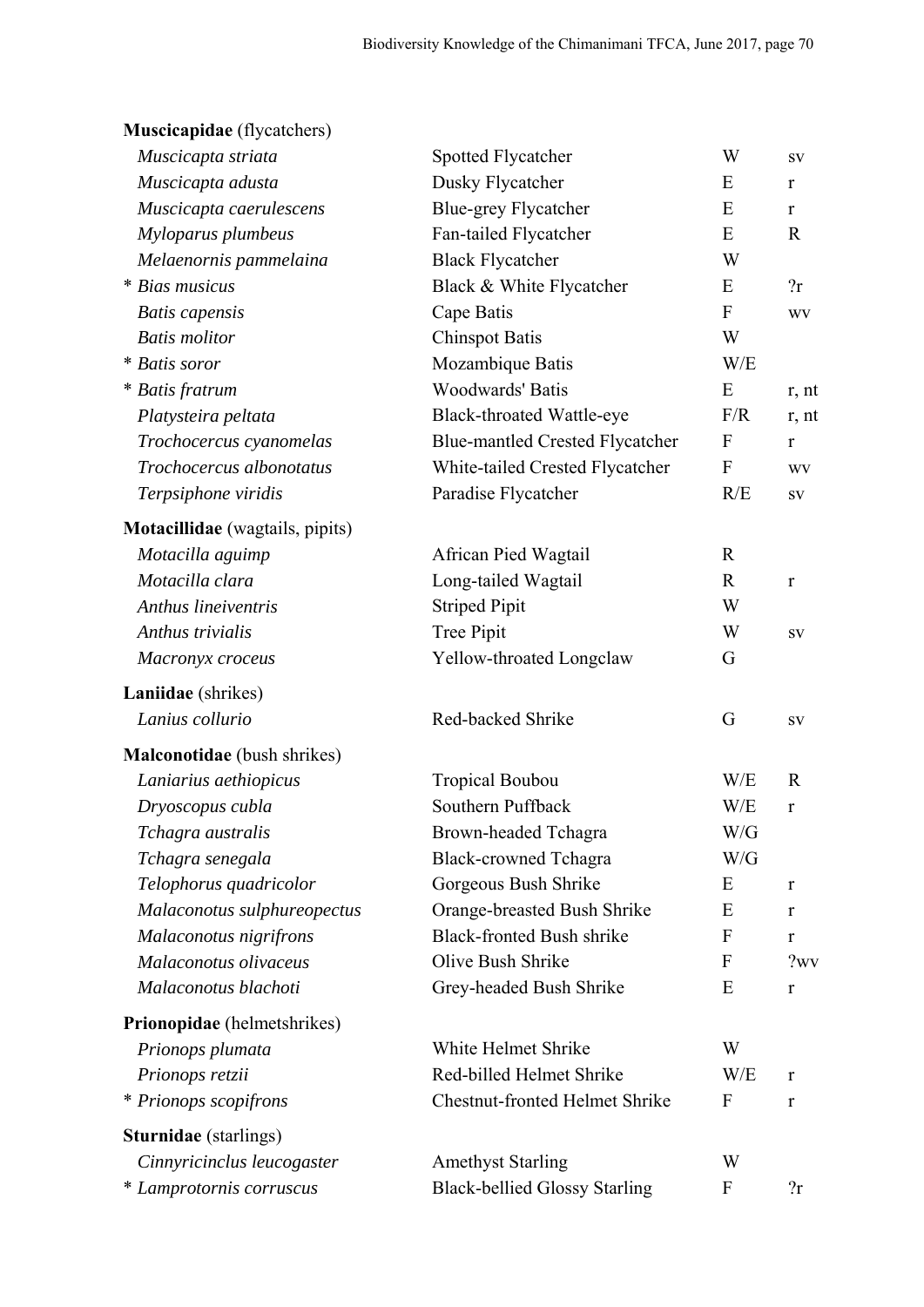| Onychoganthus mono                          | African Red-winged Starling       | M/F          |              |
|---------------------------------------------|-----------------------------------|--------------|--------------|
| Nectariniidae (sunbirds)                    |                                   |              |              |
| Nectarinia bifasciata                       | Purple-banded Sunbird             | E            | ?sv          |
| Nectarinia manoensis                        | Miombo Double-collared Sunbird    | W            |              |
| Nectarinia venusta                          | Yellow-bellied Sunbird            | W/E          | 2r           |
| Nectarinia talatala                         | White-bellied Sunbird             | W            |              |
| Nectarinia olivacea                         | Olive Sunbird                     | $\mathbf F$  | $\mathbf{r}$ |
| Nectarinia senegalensis                     | Scarlet-chested Sunbird           | W/F          |              |
| Nectarinia amethystina                      | <b>Black Sunbird</b>              | W/F          |              |
| Anthreptes collaris                         | Collared Sunbird                  | $\mathbf{F}$ | $\bf r$      |
| * Anthreptes reichenowi                     | <b>Blue-throated Sunbird</b>      | $\mathbf{F}$ | ?sv          |
| Anthreptes longuemarei                      | Violet-backed Sunbird             | E            | SV           |
| Zosteropidae (white-eyes)                   |                                   |              |              |
| Zosterops senegalensis                      | Yellow White-eye                  | E            | $\mathbf{r}$ |
| Ploceidae (weavers, sparrows)               |                                   |              |              |
| Passer domesticus                           | House Sparrow                     | G            |              |
| Passer griseus                              | Grey-headed Sparrow               | W/G          |              |
| Petronia superciliaris                      | Yellow-throated Sparrow           | W/G          |              |
| Ambylospiza albifrons                       | Thick-billed Weaver               | G/E          | $\bf r$      |
| Ploceus bicolor                             | Dark-backed Weaver                | $\mathbf F$  | r            |
| Ploceus ocularis                            | Spectacled Weaver                 | R/E          |              |
| Ploceus xanthops                            | Large Golden Weaver               | $\mathbf R$  |              |
| Quelea quelea                               | Red-billed Quelea                 | G            |              |
| Euplectes hordeaceus                        | Fire-crowned Bishop               | G/R          |              |
| Euplectes albonotatus                       | White-winged Whydah               | G            |              |
| Euplectes ardens                            | Red-collared Whydah               | G            |              |
| Vidua macroura                              | Pin-tailed Widow                  | G            |              |
| Vidua funerea                               | Brown-backed Firefinch Indigobird | G            |              |
| Vidua chalybeata                            | Red-billed Firefinch Indigobird   | G            |              |
| <b>Estrildidae</b> (waxbills, fire finches) |                                   |              |              |
| Pytilia melba                               | Green-winged Pytilia              | G            |              |
| Mandingoa nittidula                         | Green Twinspot                    | E            | SV           |
| Pyrenestes minor                            | Lesser Seedcracker                | E            | ?sv          |
| Hypargos niveoguttatus                      | Red-throated Twinspot             | F            | $\mathbf{r}$ |
| Lagonosticta rubricata                      | Brown-backed Firefinch            | E            | r            |
| Lagonosticta rhodopareia                    | Pink-backed Firefinch             | G/E          |              |
| Lagonosticta senegala                       | Red-billed Firefinch              | G            |              |
| Uraeginthus angolensis                      | Southern Blue Waxbill             | G/W          |              |
| Estrilda astrild                            | Common Waxbill                    | G            |              |
| Estrilda perreini                           | <b>Black-tailed Grey Waxbill</b>  | G/E          | r            |
| Estrilda quartinia                          | East African Swee                 | G/E          | ?wv          |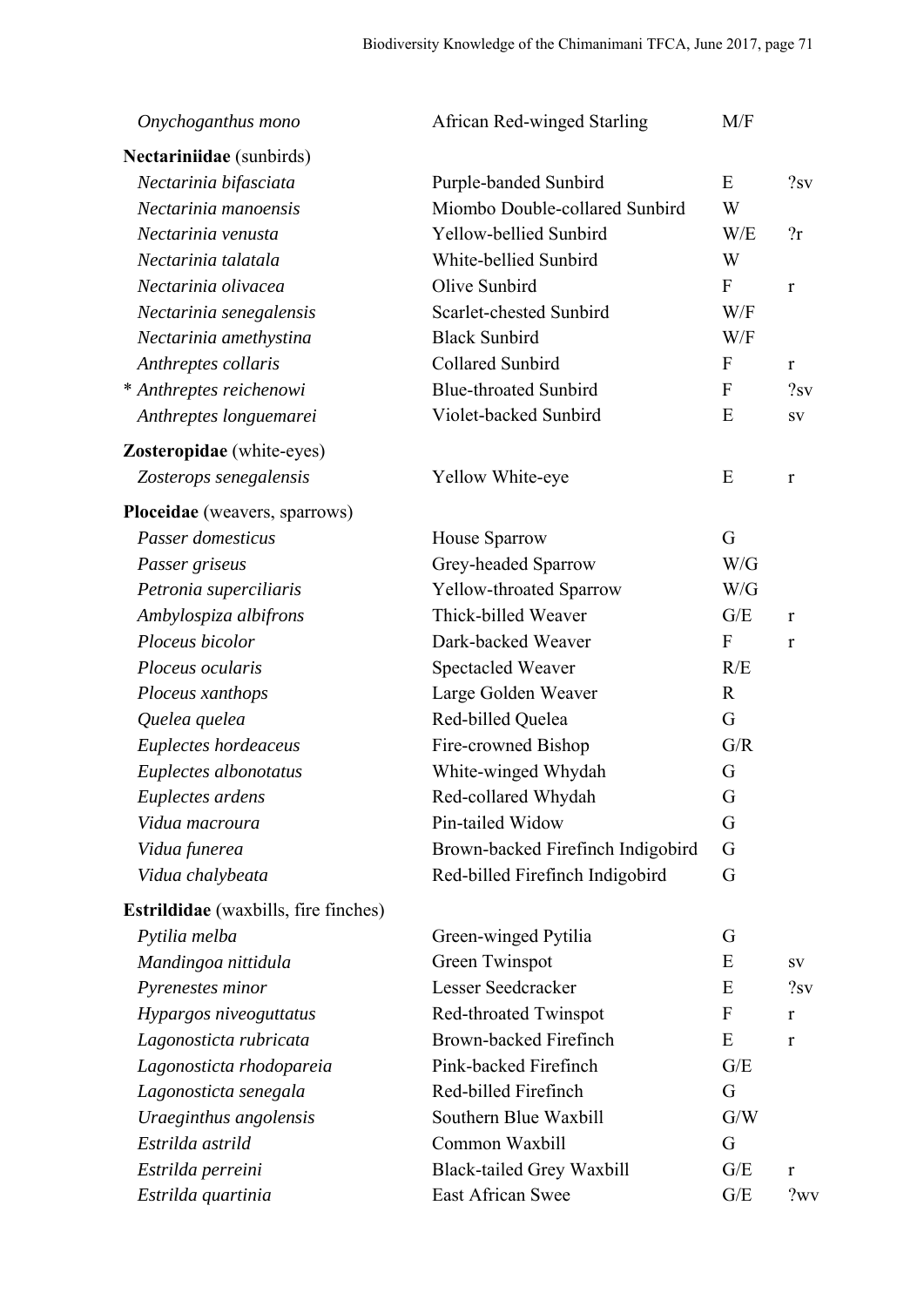| Spermestes cucullatus             | Bronze Mannikin                 | G/W |              |
|-----------------------------------|---------------------------------|-----|--------------|
| Spermestes bicolor                | Red-backed Mannikin             | G/E | $\mathbf{r}$ |
| Fringillidae (canaries, buntings) |                                 |     |              |
| Serinus mozambicus                | Yellow-eyed Canary              | W   |              |
| Serinus sulphuratus               | <b>Bully Canary</b>             | G   |              |
| Serinus gularis                   | <b>Streaky-headed Seedeater</b> | G/W |              |
| Serinus mennelli                  | <b>Black-eared Seedeater</b>    | W/G |              |
| Emberiza cabanisi                 | Cabanis's Yellow Bunting        | W   |              |
| Emberiza tahapisi                 | Cinnamon-breasted Rock Bunting  | M   |              |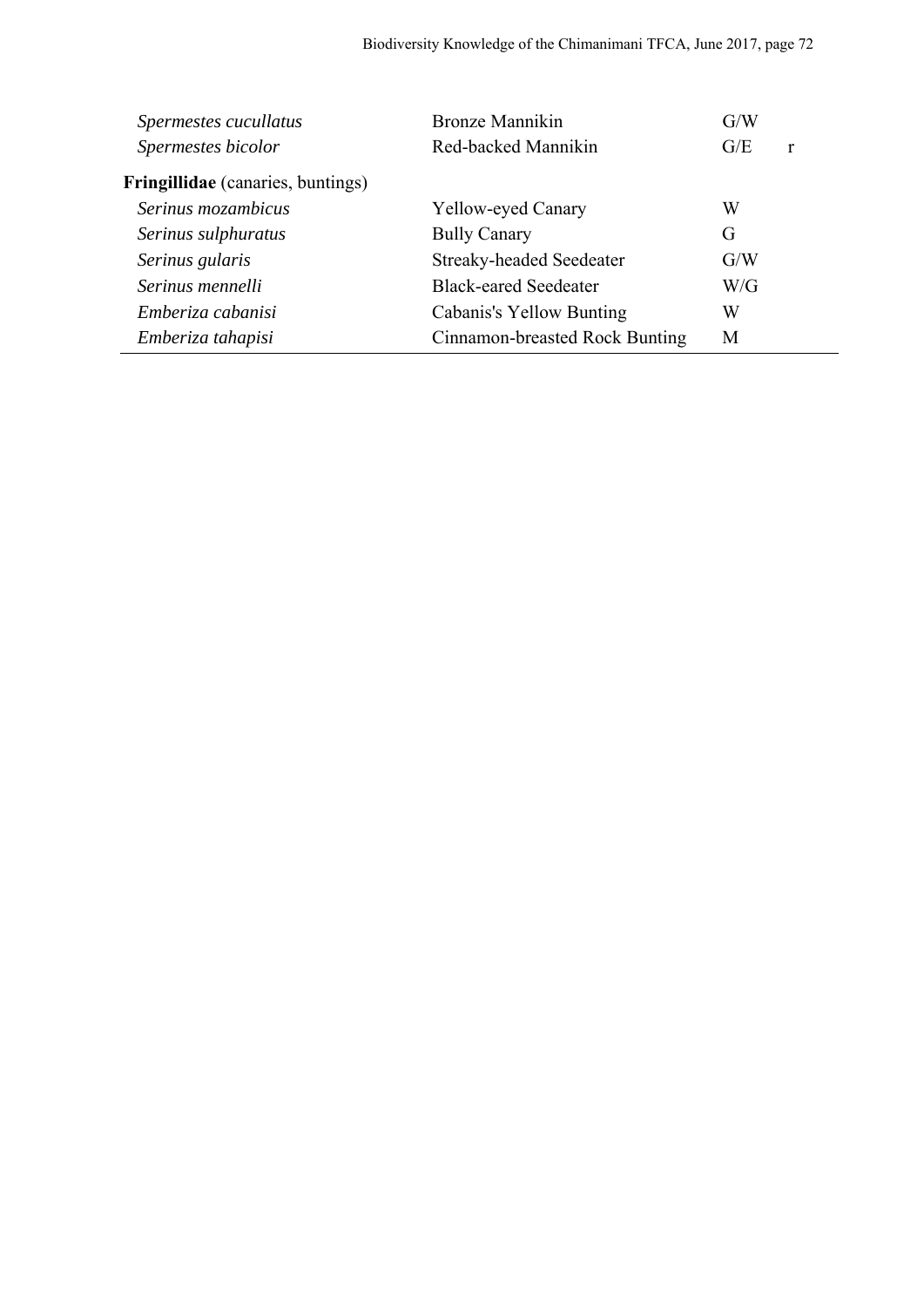# **ANNEX 10. REPTILES AND AMPHIBIANS**

Checklist of reptiles and amphibians from the Chimanimani Mountains and Rusitu Valley areas with Portuguese common names. Most records are from the Zimbabwe side. Sources: Don Broadley in Dutton & Dutton (1975), plus records from the unpublished Haroni-Rusitu Visitor's Guide (BFA 2000). Nomenclature updated by Werner Conradie (March 2017).

 $E =$  endemic; (M) = confirmed for Mozambique side; (p) = probably present in area

| <b>Scientific name</b>                                                                                                                                                | <b>Common name (Port.)</b>                                                                                                                                                     |
|-----------------------------------------------------------------------------------------------------------------------------------------------------------------------|--------------------------------------------------------------------------------------------------------------------------------------------------------------------------------|
| <b>REPTILIA</b>                                                                                                                                                       |                                                                                                                                                                                |
| <b>Order Testudinata</b><br>Pelusios sinatus                                                                                                                          |                                                                                                                                                                                |
| Kinyxs bellian bellian                                                                                                                                                | Cágado de carapaça serrada (p)<br>(p)                                                                                                                                          |
| <b>Order Crocodylia</b>                                                                                                                                               |                                                                                                                                                                                |
| Crocodylus niloticus                                                                                                                                                  | Crocodilo do nilo                                                                                                                                                              |
| <b>Order Squamata</b><br><b>Suborder Sauria</b><br>Family Gekkonidae                                                                                                  |                                                                                                                                                                                |
| Hemidactylus tasmani                                                                                                                                                  | Osga de Tasman (M)                                                                                                                                                             |
| Hemidactylus platycephalus                                                                                                                                            | Osga dos inbondeiros                                                                                                                                                           |
| Lygodactylus capensis capensis                                                                                                                                        | Osga anã do Cabo                                                                                                                                                               |
| <b>Family Agamidae</b><br>Agama armata<br>Agama kirkii<br>Agama mossambica                                                                                            | Agama espinhosa<br>Agama das rochas (M)<br>Agama de Moçambique (M)                                                                                                             |
| Family Chamaeleonidae<br>Chamaeleo dilepis dilepis<br>Rhampholeon marshalli                                                                                           | Camaleão comum<br>Camaleão anãi                                                                                                                                                |
| <b>Family Scincidae</b><br>Trachylepis boulengeri<br>Trachylepis margaritifera<br>Trachylepis varia<br>Trachylepis striata<br>Panspis wahlbergii<br>Acontias plumbeus | Lagarticha de boulengeri<br>Lagarticha multi-colorida (M)<br>Lagarticha variegada (M)<br>Lagarticha comum listrada<br>Lagarticha wahlberg<br>Lagarticha despernada gigante (M) |
| <b>Family Cordylidae</b>                                                                                                                                              |                                                                                                                                                                                |
| Matobosaurus validus validus                                                                                                                                          | Lagarto escamoso das rochas (M)                                                                                                                                                |
| Gerrhosaurus flavigularis                                                                                                                                             | Lagarto escamoso de garganta amarela (M)                                                                                                                                       |
| Smaug mossambicus                                                                                                                                                     | Lagarto de Moçambique de cauda espinhosa                                                                                                                                       |
| Cordylus rhodesianus                                                                                                                                                  | Lagarto da Rodésia de cauda espinhosa (M)                                                                                                                                      |
| Platysaurus ocellatus E                                                                                                                                               | Lagarto achatado das rochas (M)                                                                                                                                                |
| Platysaurus intermedius rhodesianus                                                                                                                                   | Lagarto achatado da Rodésia                                                                                                                                                    |
| Chamaesaura macrolepis macrolepis                                                                                                                                     | Lagarto escamoso despernado (M)                                                                                                                                                |
| <b>Family Lacertidae</b><br>Nueras ornata                                                                                                                             | Lagarto da areia listrado (p)                                                                                                                                                  |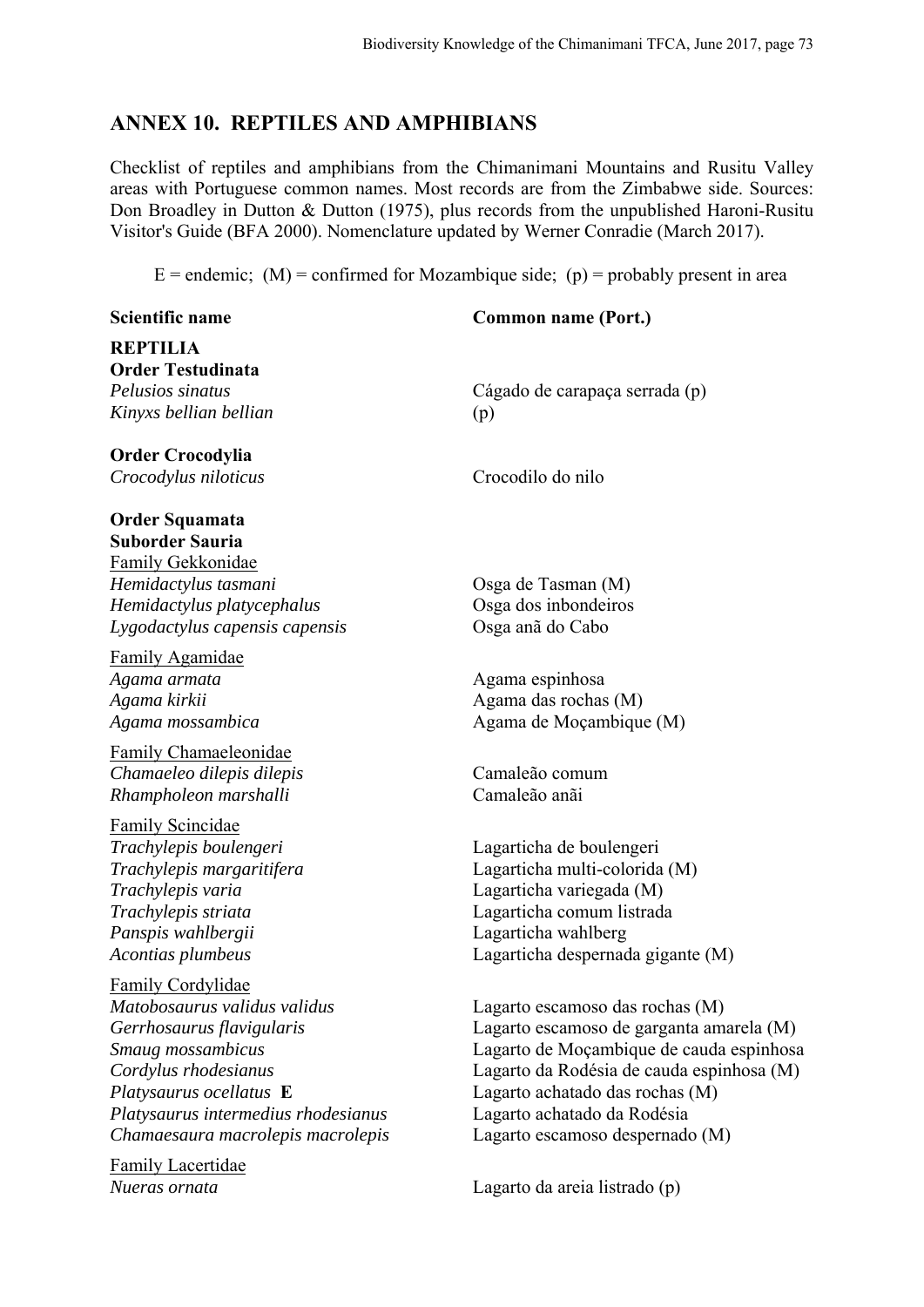| Family Varanidae<br>Varanus niloticus                                          | Varamo da água (p)                                                    |
|--------------------------------------------------------------------------------|-----------------------------------------------------------------------|
| Family Amphisbaenidae<br>Chirindia swynnertoni                                 | Lagarto-verme de swynnerton (M)                                       |
| <b>Suborder Serpentes</b>                                                      |                                                                       |
| <b>Family Typhlopidae</b><br>Afrotyphlops mucruso                              | Cobra cega do Zambeze                                                 |
| <b>Family Leptotyphlopidae</b><br>Leptotyphlops scutifrons                     | Cobra cega de rosca                                                   |
| <b>Family Boidae</b><br>Python natalensis                                      | Pitão                                                                 |
| <b>Family Colubridae</b><br>Lycodonomorphus leleupi mlanjensis                 | Cobra aquática de Milange                                             |
| Lycodonomorphus rufulus                                                        | Cobra aquática castanha (M)<br>Cobra das casas castanha               |
| Boaedon fulignosus fulignosus<br>Lycophidion capense capense                   |                                                                       |
| Lycophidion nanus<br>Gonionotophis capensis capensis<br>Natriciteres sylvatica | Cobra dorso de lima (p)                                               |
| Pseudaspis cana<br>Duberria rhodesiana                                         | Cobra toupeira (p)<br>Cobra papa-lesmas                               |
| Philothamnus hoplogaster<br>Philothamnus irregularis irregularis               | Cobra verde Oriente<br>Cobra verde do Ocidente                        |
| Prosymna ambigua ambigua<br>Amphlorhinus multimaculatus                        | Cobra focinho de pá da África Oriental (p)<br>Cobra multimaculada (M) |
| Crotaphopeltis hotamboeia<br>Dispholidus typus viridis                         | Cobra das árvores (M)                                                 |
| Thelotornis capensis capensis<br>Psamophylax tritaeniatus                      | Cobra trepadoura do Cabo<br>Cobra verde do capim                      |
| Psammophis sibilans sibilans<br>Psammophis crucifer                            | (M)                                                                   |
| Aparallactus guntherii<br>Aparallactus capensis                                | Cobra papa-eentopeias de Gunther<br>Cobra papa-centopeias do Cabo     |
| Dasypeltis scabra<br>Dasypeltis medici medici                                  | Cobra papa-ovos (p)<br>Cobra papa-ovos de Medici                      |
| <b>Family Elapidae</b>                                                         |                                                                       |
| Naja melanoleuca<br>Dendroaspis augusticeps                                    | Cobra de floresta<br>Mamba verde                                      |
| <b>Family Viperidae</b><br>Atractaspis bibroni                                 | Víbora escavadoura                                                    |
| Causus rhombeatus<br>Causus defilippii                                         | Víbora nocturna<br>Víbora nocturna focinhuda (M)                      |
| Bitis atropos atropos<br>Bitis arietans arietans                               | (M)<br>Víbora sopradoura                                              |
| Bitis gabonica gabonica                                                        | Víbora do gabão                                                       |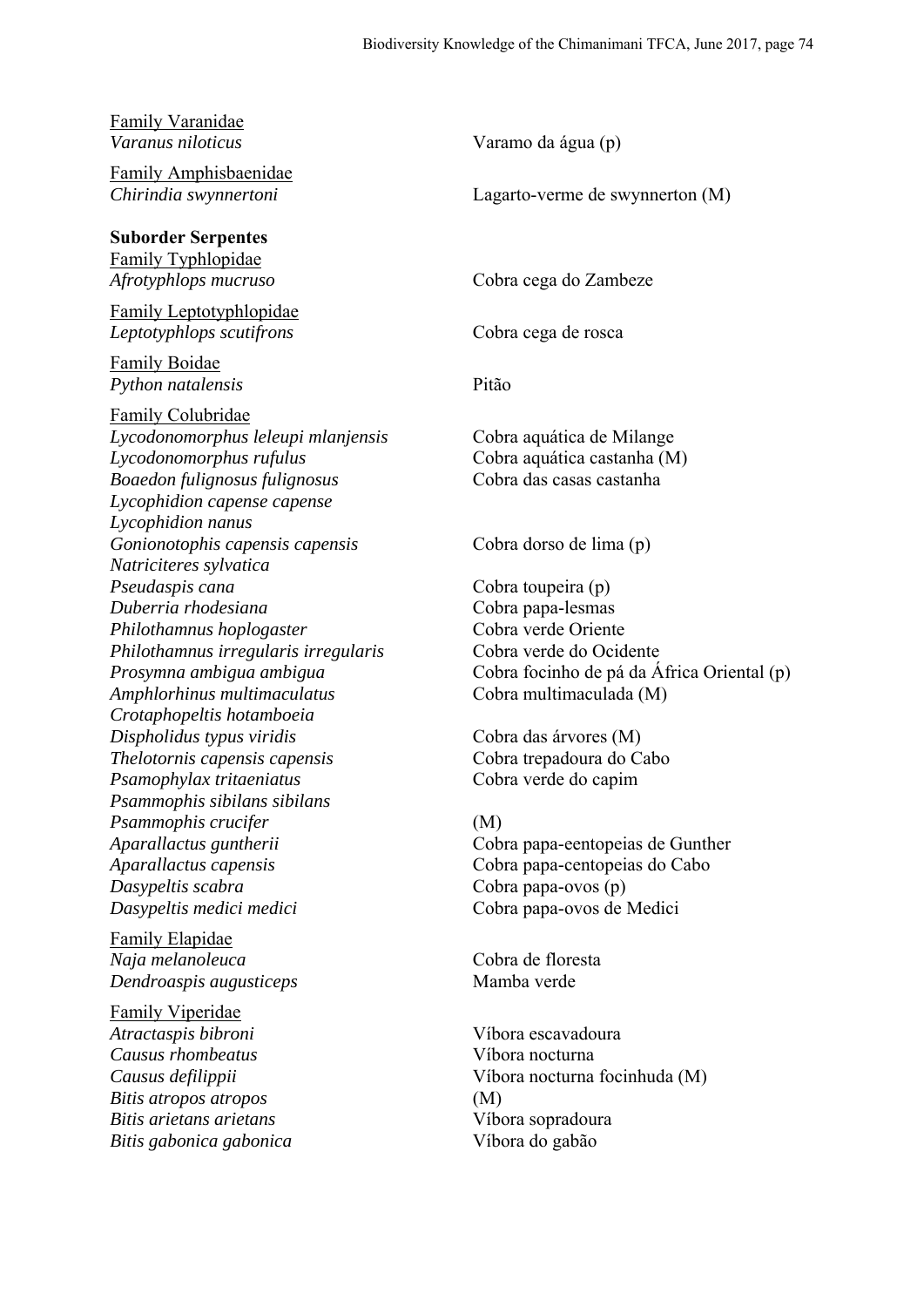#### **AMPHIBIANS**

**Order Anura**  Família Pipidae *Xenopus laevis laevis* Rã de garras

Family Bufonidae *Sclerophrys gutturalis* Sapo malhado (M) *Sclerophrys pusilla* Sapo pequeno malhado

*Mertensophryne anotis* (M)

Family Microhylidae *Breviceps adspersus* Rã das chuvas do Kalahari

Family Ranidae *Amietia delalandii* Rã (M) *Strongylopus rhodesiana* Rã de Gray *Strongylopus fasciatus* Rã listrada (M) *Amnirana darlingi* Rã de costas douradas *Ptychadena oxyrhynclius* Rã de nariz ponteagudo *Ptychadena anchietae* Rã rugosa da savanna *Ptychadena porosissima* (p) *Ptychadena uzungwensis* Rã rugosa da montanha *Ptychadena guibei* Rã rugosa de ventre amarelo (p) *Phrynobatrachus natalensis* Rã do Natal *Phrynobatrachus acridoides* Rã dos charcos tropicais *Phrynobatrachus stewartae Phrynobatrachus mababiensis* Rã dos charcos *Arthroleptis stenodactylus* Rã guinchadoura de dedos finos *Arthroleptis troglodytes* **E** Rã guinchadoura troglodita *Arthroleptis xenodactyloides xenodactyolides* Rã guinchadoura da floresta *Leptopelis flavomaculatus* Rela de manchas amarelas *Leptopelis broadleyi* Rela *Kassina senegalensis* Rã corredoura do Senegal *Afrixalus brachycnemis brachycnemis* Rela *Afrixalus fornasinii fornasinii* Rela de fornasni *Hyperolius argus* Rela malhada *Hyperolius tuberilinguis* Rela verde *Hyperolius inyangae* Rela de nariz ponteagudo *Hyperolius swynnertoni swynnertoni* Rela de Swynnerton (M) *Hyperolius swynnertoni broadleyi* Rela de Broadley *Hyperolius marmoratus taeniatus* Rela listrada

*Poyntonophrynus fenoulheti* [was considered endemic as *Bufo vertebralis grindleyi*, now not] (M)

*Breviceps mossambicus* Rã das chuvas de Moçambique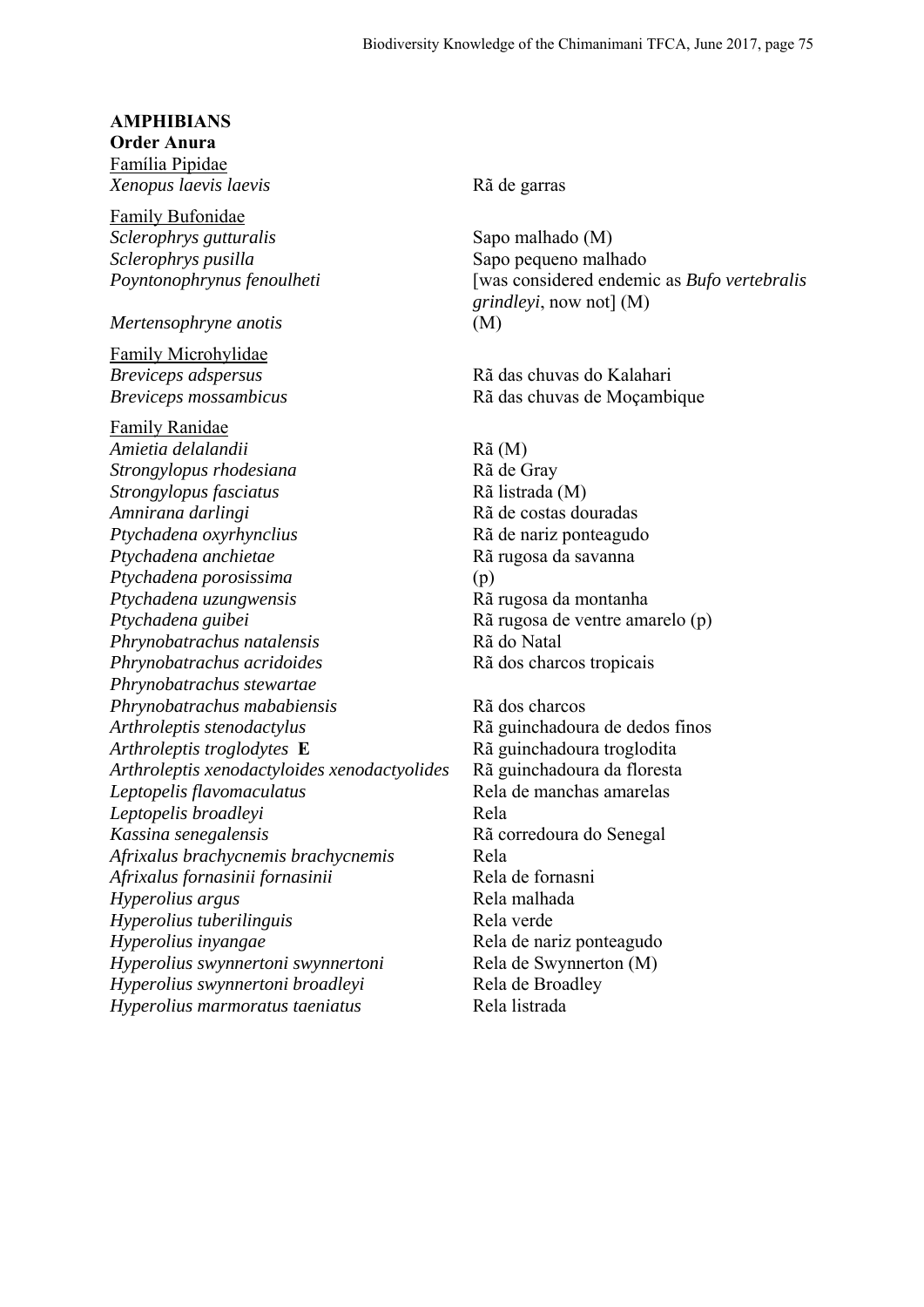# **ANNEX 11. CHECKLIST OF REPTILES AND AMPHIBIANS FROM LOWER RUSITU VALLEY, ZIMBABWE**

Checklist with Engish common names compiled by Don Broadley from collections from the Lower Rusitu valley area of south-eastern Zimbabwe over a number of decades. Source: unpublished Visitor's Guide to the Lower Rusitu Valley (BFA 2000). Nomenclature corrected and updated (2017) by Werner Conradie (BayWorld, Port Elizabeth, South Africa).

 $*$  = species with a very restricted range in Zimbabwe

 $**$  = species endemic to the Chimanimani National Park and environs

|    | <b>Family/species</b>                 | common name                   |
|----|---------------------------------------|-------------------------------|
|    | SAURIA (lizards)                      |                               |
|    | <b>Agamidae</b> (agamas)              |                               |
|    | Agama kirkii                          | Kirk's Rock Agama             |
| ∗  | Agama mossambica                      | Mozambique Agama              |
|    | Chamaeleonidae (chameleons)           |                               |
|    | Chamaeleo dilepis                     | Flap-necked Chameleon         |
|    | Gekkonidae (geckos)                   |                               |
|    | Hemidactylus platycephalus            | Baobab Gecko                  |
|    | Hemidactylus tasmani                  | Tasman's Rock Gecko           |
|    | Lygodactylus capensis                 | Cape Dwarf Gecko              |
|    | Scincidae (skinks)                    |                               |
|    | Acontias plumbeus                     | Giant Legless Skink           |
| ∗  | Trachylepis boulengeri                | <b>Boulenger's Skink</b>      |
|    | Trachylepis margaritifera             | Rainbow Skink                 |
|    | Trachylepis striata                   | Common Striped Skink          |
|    | Trachylepis varia                     | Common Variable Skink         |
|    | Gerrhosauridae (plated lizards)       |                               |
|    | Gerrhosaurus flavigularis             | Yellow-throated Plated Lizard |
|    | Cordylidae (girdled and flat lizards) |                               |
| ∗  | Smaug mossambicus                     | Mozambique Girdled-lizard     |
| ** | Platysaurus ocellatus                 | Spotted Flat-lizard           |
|    | AMPHISBAENIA (worm lizards)           |                               |
| *  | Chirindia swynnertoni                 | Swynnerton's Worm-lizard      |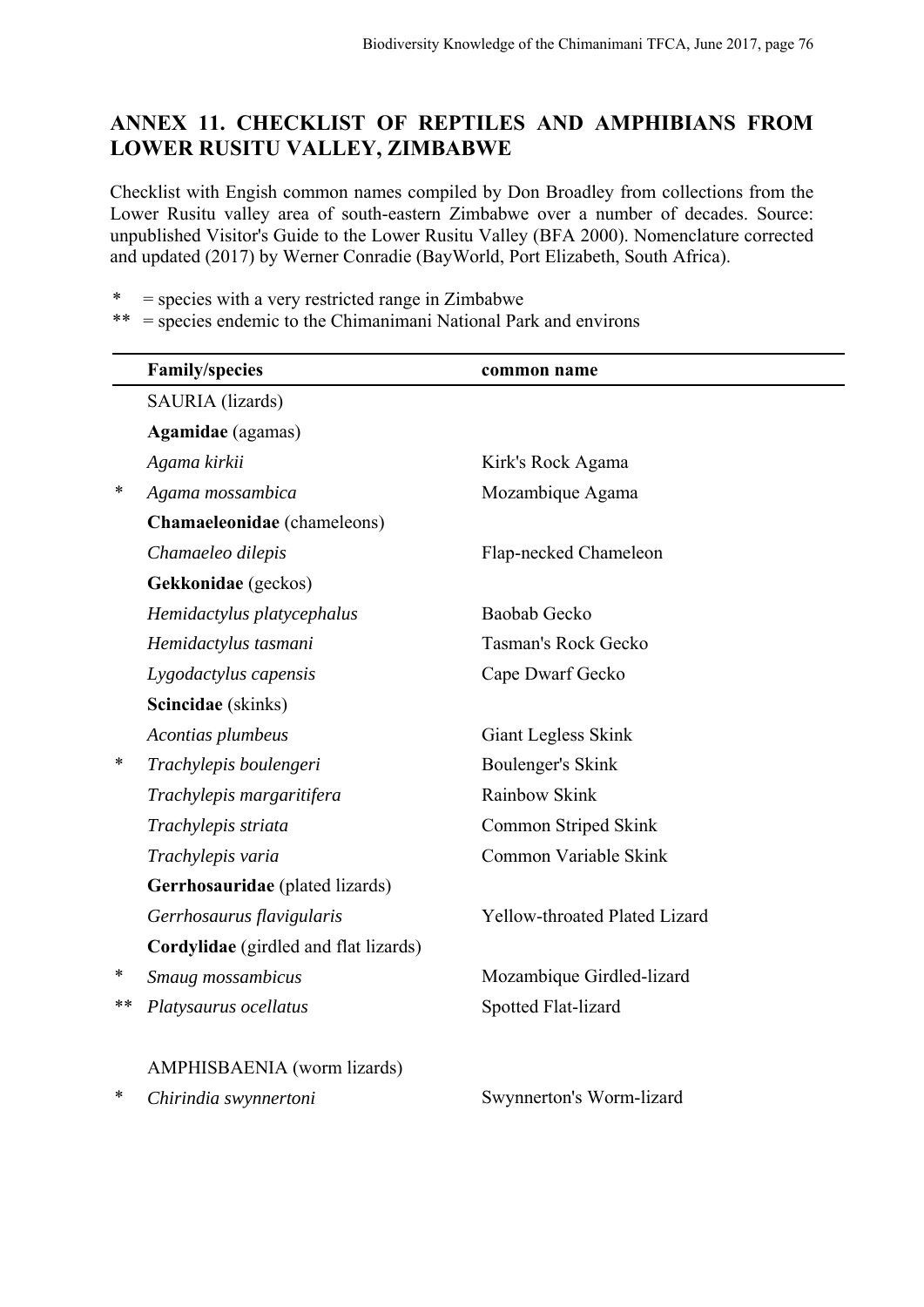SERPENTES (snakes)

|   | <b>Typhlopidae</b> (blind snakes)  |                                |
|---|------------------------------------|--------------------------------|
|   | Typhlops mucruso                   | Zambezi Blind-snake            |
|   | Leptotyphlopidae (worm snakes)     |                                |
|   | Leptotyphlops incognitus           | Incognito Worm-snake           |
|   | Leptotyphlops scutifrons           | Peters' Worm-snake             |
|   | <b>Pythonidae</b> (pythons)        |                                |
|   | Python natalensis                  | Southern African Python        |
|   | Viperidae (vipers)                 |                                |
|   | Bitis arietans arietans            | Puffadder                      |
|   | Bitis gabonica                     | Gaboon Viper                   |
|   | Causus defilippii                  | <b>Snouted Nightadder</b>      |
|   | Causus rhombeatus                  | Rhombic Nightadder             |
|   | Atractaspididae (stiletto snakes)  |                                |
|   | Aparallactus guentheri             | Günthers Centipede-eater       |
|   | Aparallactus capensis              | Cape Centipede-eater           |
|   | Atractaspis bibronii               | <b>Bibron's Stiletto Snake</b> |
|   | <b>Elapidae</b> (elapids)          |                                |
|   | Dendroaspis angusticeps            | Green Mamba                    |
|   | Naja melanoleuca                   | Forest Cobra                   |
|   | <b>Colubridae</b> (typical snakes) |                                |
|   | Crotaphopeltis hotamboeia          | Herald Snake                   |
| * | Dasypeltis medici                  | East African Egg-eater         |
|   | Dispholidus typus                  | Boomslang                      |
|   | Lamprophis capensis                | <b>Brown House-snake</b>       |
|   | Lycophidion capense                | Cape Wolf-snake                |
| * | Lycophidion nanum                  | Dwarf Wolf-snake               |
|   | Philothamnus angolensis            | Angolan Green-snake            |
|   | Philothamnus hoplogaster           | Eastern Green-snake            |
|   | Philothamnus semivariegatus        | Variegated Bush-snake          |
|   | Psammophis mossambicus             | <b>Olive Grass Snake</b>       |
|   | Thelotornis mossambicana           | Eastern Savanna Vine-snake     |
|   |                                    |                                |

CROCODYLIA (crocodiles) *Crocodylus niloticus* Nile Crocodile (? waif)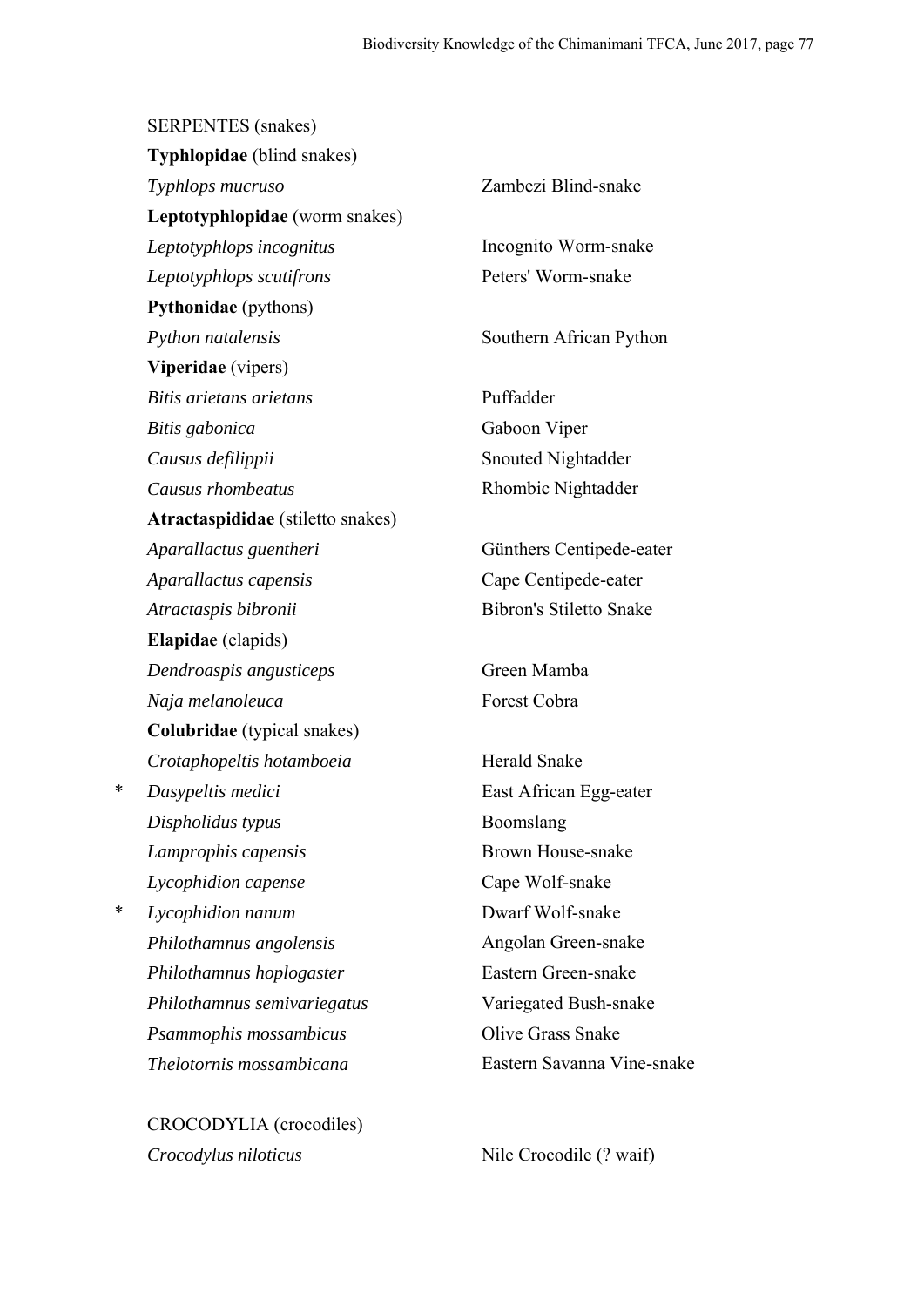AMPHIBIA (amphibians) **Bufonidae** (toads) *Sclerophrys gutturalis* Guttural Toad *Sclerophrys pusilla* Flat-back Toad **Microhylidae** (rain frogs) *Breviceps mossambicus* Mozambique Rain-frog **Ranidae** (ranids) *Amnirana darlingi* Golden-backed Frog *Phrynobatrachus acridoides* Zanzibar Puddle-frog *Phrynobatrachus natalensis* Natal Puddle-frog *Phrynobatrachus parvulus* Dwarf Puddle-frog *Ptychadena anchietae* Plain Grass-frog \* *Ptychadena guibei* Guibe's Grass-frog *Ptychadena oxyrhynchus* Sharp-snouted Grass-frog *Ptychadena uzungwensis* Udzungwe Grass-frog *Amietia delalandii* Common River Frog *Strongylopus rhodesianus* Hewitt's Long-toed Frog **Arthroleptidae** (squeakers) *Arthtroleptis stenodactylus* Shovel-footed Squeaker *Arthroleptis xenodactyloides* Hewitt's Forest Squeaker **Hyperoliidae** (tree and reed frogs) *Afrixalus crotalus* Rattling Spiny Reed-frog *Afrixalus fornasinii* Fornasini's Spiny Reed-frog \* *Hyperolius argus* Argus Reed-frog *Hyperolius inyangae* Sharp-snouted Reed-frog *Hyperolius swynnertoni* Swynnerton's Reed-frog *Hyperolius tuberilinguis* Tinker Reed-frog *Kassina senegalensis* Senegal Running-frog \* *Leptopelis broadleyi* Broadley's Tree-frog *Leptopelis flavomaculatus* Yellow-spotted Tree-frog

**Hemisotidae** (shovel-snouted frogs)

*Leptopelis mossambicus* Mozambique Tree-frog

*Hemisus marmoratus* Marbled Shovel-snouted Frog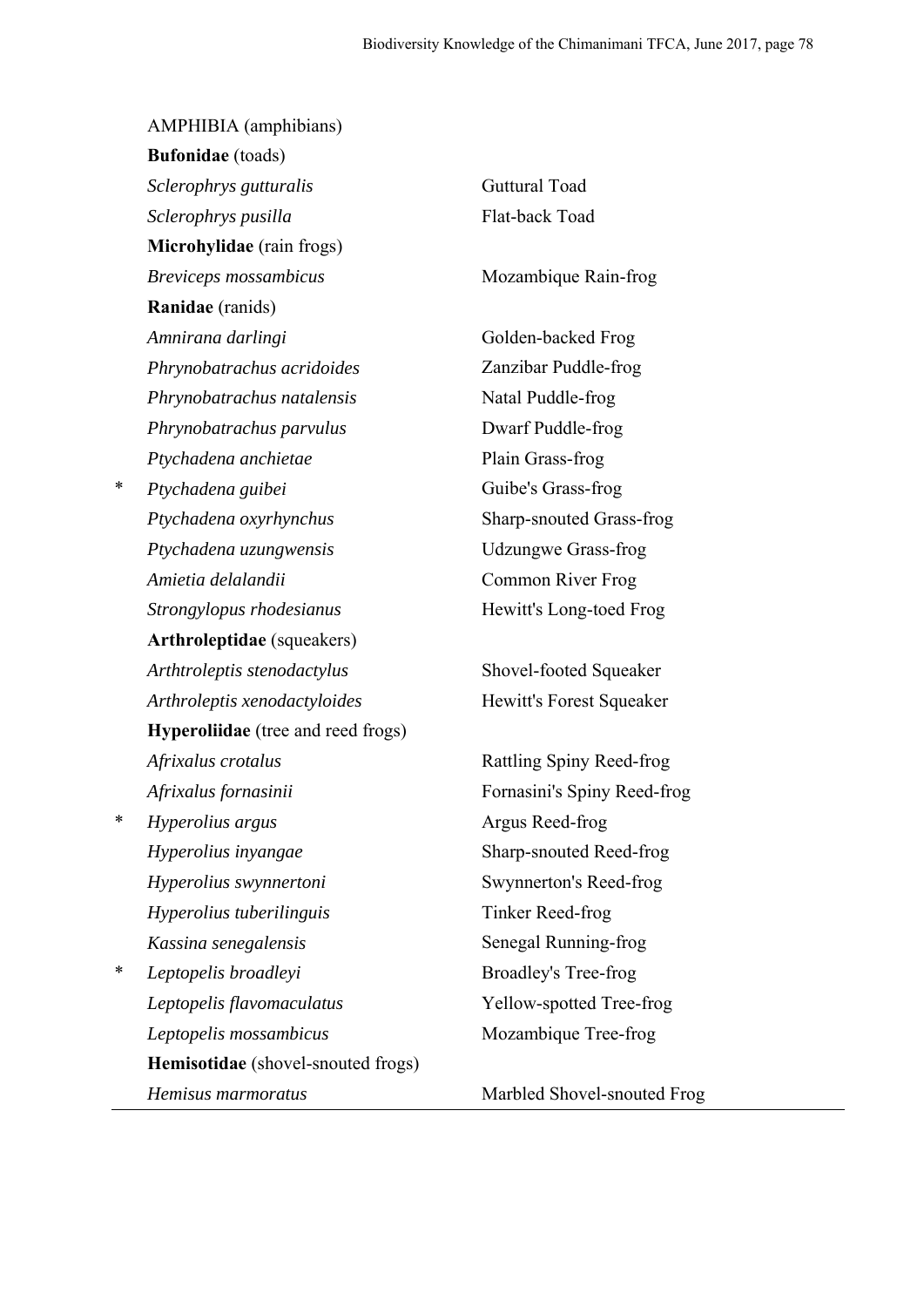# **APPENDIX 12. CHECKLIST OF FRESHWATER FISHES**

Checklist of freshwater fish found in the Chimanimani area of Mozambique and Zimbabwe with English common names. Ssources: Graham Bell-Cross (1973) in Dutton & Dutton (1975), with additions from Minshull & Marshall in BFA (2000). Nomenclature updated by Roger Bills (2017).

 $R =$  Rusitu River, Zimbabwe; o = caught in open water; r = caught under rocks  $mo = typical montane species; low = typical lowland species$ 

| <b>Family/species</b><br><b>LEPIDOSIRENIDAE</b> | Common name (Eng.)         | <b>Notes</b> |
|-------------------------------------------------|----------------------------|--------------|
| Protoptents annectens brieni                    | Lungfish                   |              |
| ANGUILLIDAE                                     |                            |              |
| Anguilla bengalensis labiata                    | <b>African Mottled Eel</b> |              |
| Anguilla mossambica                             | Long-finned Plain Eel      |              |
| <b>MORMYDAE</b>                                 |                            |              |
| Mormyrops anguilloides                          | Cornish Jack               |              |
| Hippopotamyrus ansorgii                         | Slender Stonebasher        | low, R,r     |
| Cyphomyrus discorhynchus                        | Zambezi Parrotfish         |              |
| Gnathoneumus macrolepidotus                     | Bulldog                    |              |
| Mormyrus longirostris                           | <b>Eastern Bottlenose</b>  |              |
| <b>KNERIIDAE</b>                                |                            |              |
| Kneria auriculata                               | Kneria                     | mo,r         |
| <b>HARACIDAE</b>                                |                            |              |
| Hydrocynus vittatus                             | Tigerfish                  |              |
| Brycinus imberi                                 | Imberi                     |              |
| <b>Brycinus lateralis</b>                       | <b>Striped Robber</b>      |              |
| Micralestes acutidens                           | <b>Silver Robber</b>       | R, o         |
| <b>DISTICHODONTIDAE</b>                         |                            |              |
| Distichodus mossambicus                         | Nkupe                      |              |
| Distichodus schenga                             | Chessa                     |              |
| <b>CYPRINIDAE</b>                               |                            |              |
| Labeobarbus marequensis                         | Large-scaled Yellowfish    | R, o         |
| Barbus trimaculatus                             | <b>Threespot Barb</b>      |              |
| Barbus afrohamiltoni                            | Hamilton's Barb            |              |
| Barbus autaenia                                 | Orange-finned Barb         | R            |
| <b>Barbus</b> manicensis                        | <b>Yellow Barb</b>         |              |
| <b>Barbus lineomaculatus</b>                    | <b>Spotted Barb</b>        |              |
| Barbus viviparus                                | <b>Twinstriped Barb</b>    |              |
| Barbus barnardi                                 | <b>Barnard's Barb</b>      |              |
| <b>Barbus</b> radiatus                          | Red-eyed Barb              |              |
| Barbus toppini                                  | Toppin's Barb              |              |
| Varicorhinus pungweensis                        | Pungwe Yellowfish          | mo, R, p     |
| Labeo cylindricus                               | <b>Striped Mudsucker</b>   |              |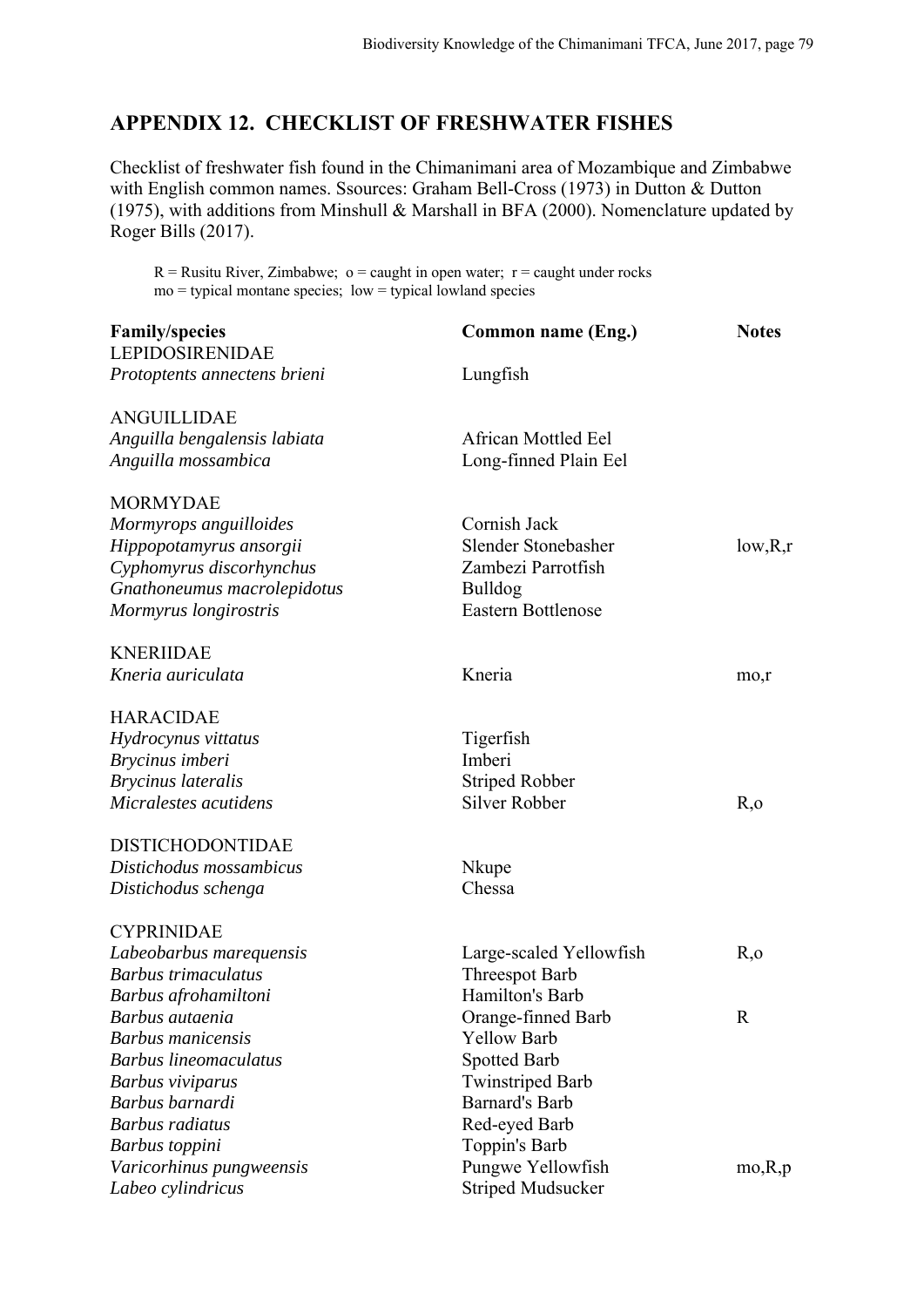| Labeo molybdinus           | Leaden Mudsucker        |              |
|----------------------------|-------------------------|--------------|
| Labeo rubropunctatus       | Red-spotted Mudsucker   |              |
| Labeo congoro              | Purple Mudsucker        |              |
| Labeo altivelis            | Hunyani Salmon          |              |
| Opsaridium zambezense      | <b>Barred Minnow</b>    | $\mathbf{o}$ |
| <b>BAGRIDAE</b>            |                         |              |
| Chrysichthys hildae        | Hilda's Grunter         |              |
| Leptoglanis rotundiceps    | <b>Spotted Catlet</b>   |              |
| <b>SHILBEIDAE</b>          |                         |              |
| Eutropius depressirostris  | <b>Butter Barbel</b>    |              |
| Schilbe intermedius        | <b>Silver Barbel</b>    | low, R       |
| <b>AMPHILIIDAE</b>         |                         |              |
| Amphilius platychir        | Mountain Barbel         |              |
| Amphilius uranoscopus      | Common Mountain Catfish | mo,r         |
| <b>CLARIIDAE</b>           |                         |              |
| Clarius gariepinus         | Sharp-toothed Catfish   | $\mathbf R$  |
| <b>MALAPTERURIDAE</b>      |                         |              |
| Malapterurus electricus    | <b>Electric Barbel</b>  |              |
| <b>MOCHOKIDAE</b>          |                         |              |
| Synodontis zambezensis     | <b>Brown Squeaker</b>   |              |
| Chiloglanis pretoriae      | Limpopo Rock-catlet     |              |
| <b>CYPRINODONTIDAE</b>     |                         |              |
| Aplocheilichthys johnstoni | Johnston's Top-minnow   |              |
| <b>CICHLIDAE</b>           |                         |              |
| Oreochromis placidus       | <b>Black Tilapia</b>    |              |
| Oreochromis macrochir      | Green-headed Tilapia    |              |
| Oreochromis mossambicus    | Mozambique Tilapia      | R, o         |
| Tilapia sparrmanii         | <b>Banded Tilapia</b>   |              |
| Tilapia rendalli           | Red-breasted Tilapia    |              |
| Astatotilapia calliptera   | Eastern Dwarf Tilapia   | low, R, o    |
| <b>GOBIIDAE</b>            |                         |              |
| Awaous aeneofuscus         | Small-scaled Goby       |              |
| Glossogobius giurus        | Large-scaled Goby       |              |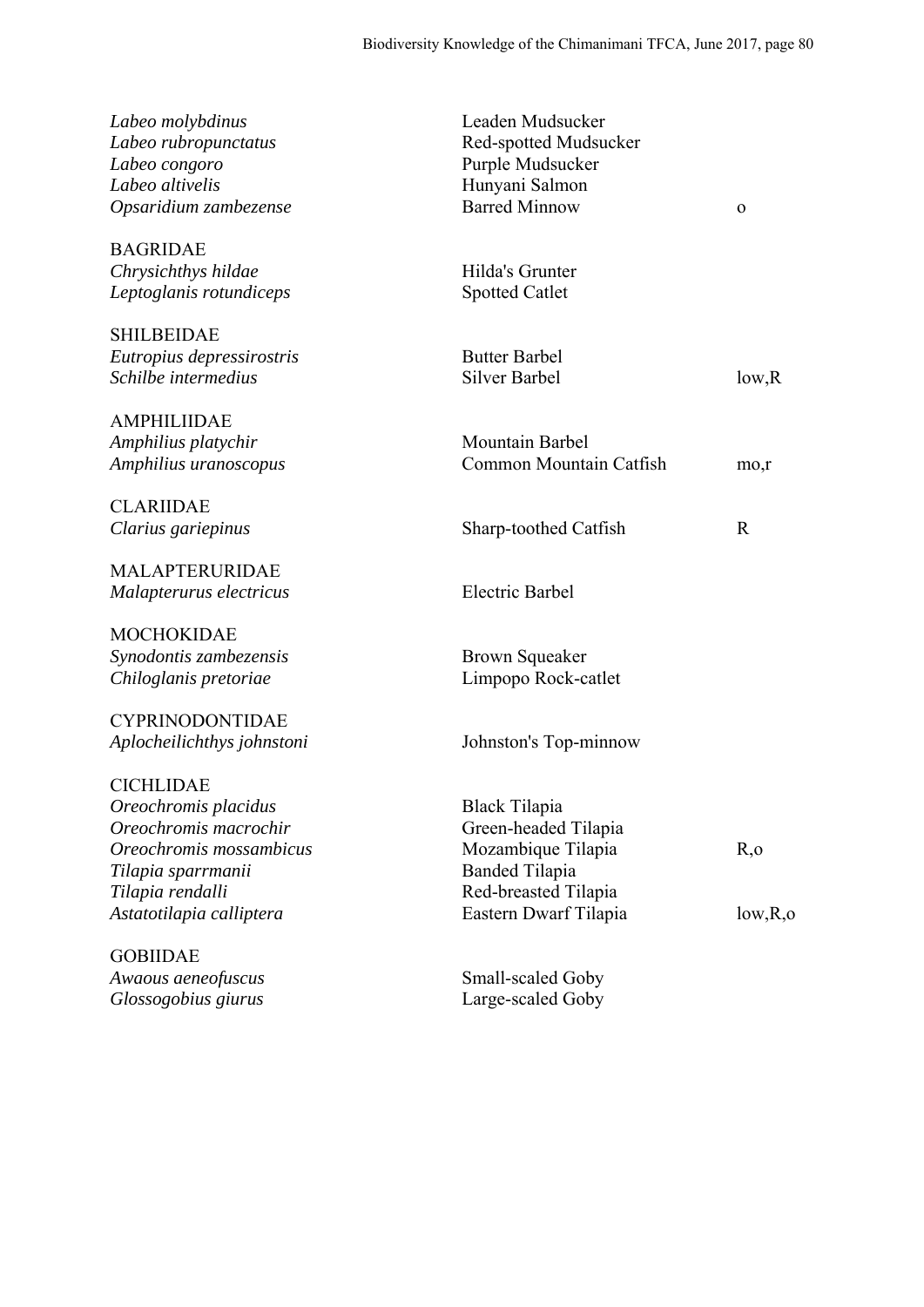# **ANNEX 13. FISH CHECKLIST FROM LOWER RUSITU VALLEY, ZIMBABWE**

Checklist of freshwater fishes with English common names recorded from the lower Rusitu Valley part of Zimbabwe (from J.L. Minshull & B. Marshall in BFA 2000). Compiled from collections made by the Rhodesian Schools Exploration Society and records from the Natural History Museum, Bulawayo.

 $R =$  caught under rocks,  $Q =$  caught in open water,

 $P =$  caught in pools near Haroni Gorge, Rus = recorded from Rusitu River,

 $* =$  typical mountain species,  $** =$  typical lowland species.

| <b>Species</b>                                            | Common name              | <b>Notes</b> |
|-----------------------------------------------------------|--------------------------|--------------|
| Hippopotamyrus ansorgii **                                | Slender Stonebasher      | R, P, Rus    |
| Anguilla bengalensis labiata                              | African Mottled Eel      | P            |
| Kneria auriculata *                                       | Southern Kneria          | $\mathbf{R}$ |
| Barbus eutaenia                                           | Orange-finned Barb       | P, Rus       |
| Barbus marequensis                                        | Large-scaled Yellowfish  | O.P,Rus      |
| <i>Barbus</i> 'zambezense' (possibly <i>B. radiatus</i> , |                          |              |
| B. toppini, B. manicensis or B. trimaculatus)             | Barbs (minnows)          | $\Omega$     |
| Varicorhinus pungweensis *                                | Pungwe Chiselmouth       | P, Rus       |
| Opsaridium zambezense                                     | <b>Barred Minnow</b>     | $\Omega$     |
| Micralestes acutidens                                     | Silver Robber            | O, Rus       |
| Amphilius uranoscopus*                                    | Common Mountain Catfish  | P,R          |
| Clarias gariepinus                                        | African Catfish (barbel) | P, Rus       |
| Schilbe intermedius **                                    | <b>Silver Barbel</b>     | Rus?         |
| Astatotilapia calliptera **                               | Eastern Happy            | O, P, Rus    |
| Oreochromis mossambicus                                   | Mozambique Tilapia       | O.P,Rus      |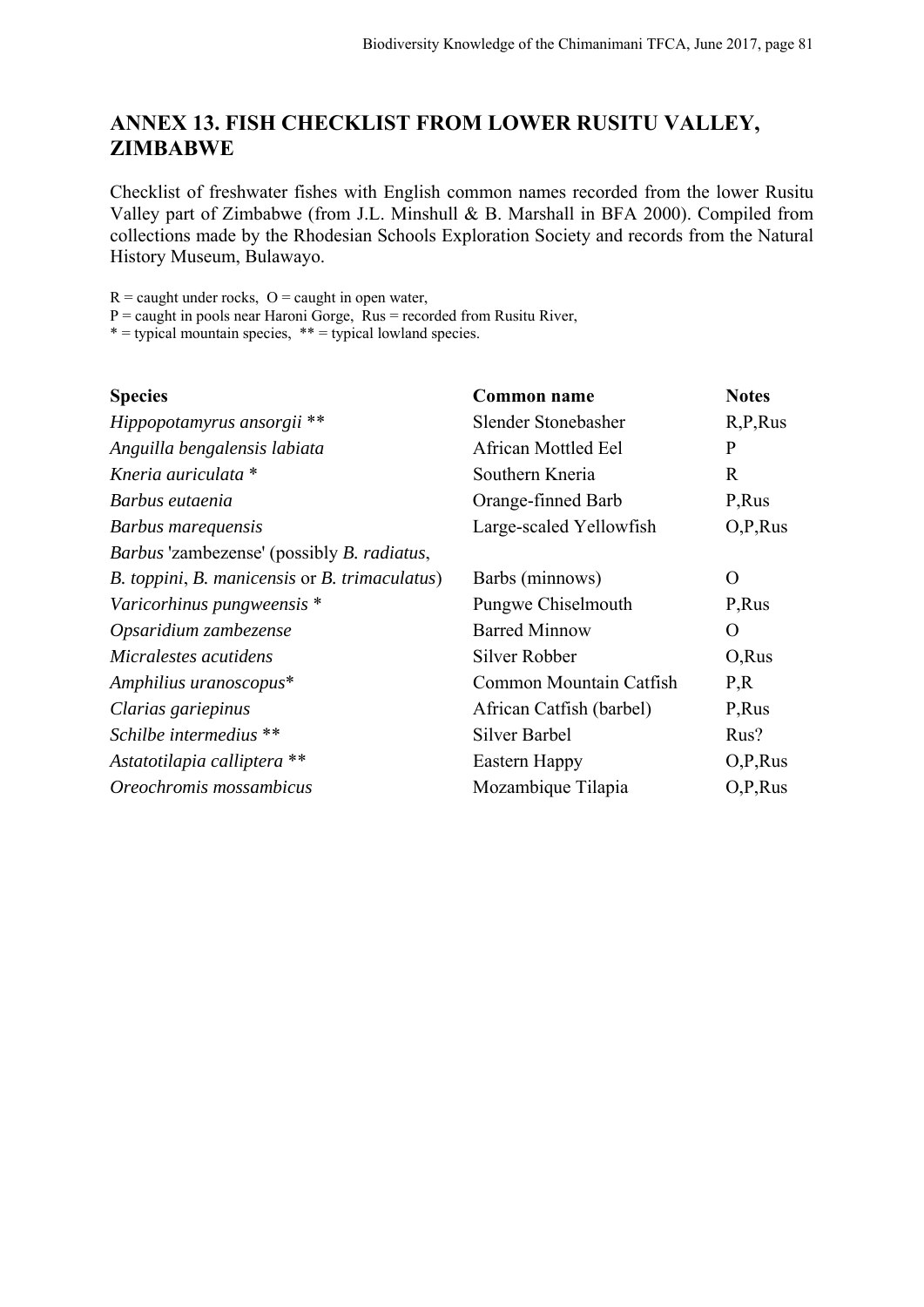# **ANNEX 14. CHECKLIST OF BUTTERFLIES FROM THE LOWER RUSITU VALLEY**

Checklist of butterflies with English common names compiled by Alan Gardiner from personal and museum records as part of the unpublished Visitors Guide to the Lower Rusitu Valley (BFA 2000). Nomenclature follows Pennington (1994).

\* = rare or species of restricted range in Zimbabwe

# SUPERFAMILY HESPERIOIDEA **Family Hesperiidae** Subfamily Coeliadinae Coeliades forestan forestan Striped Policeman \* Coeliades libeon Spotless Policeman Coeliades pisistratus Two Pip Policeman Subfamily Pyrginae Calleagris jamesoni Jameson's Flat (Skipper) Celaenorrhinus galenus Orange Flat Eretis melania Dusky Elf Spialia diomus diomus Diomus Grizzled Skipper Spialia diomus ferax Diomus Grizzled Skipper Spialia spio Common Grizzled Skipper Tagiades flesus Clouded Flat Subfamily Hesperiinae Acada biseriata Axehead Skipper Acleros mackenii Macken's Skipper Andronymus caesar philander White Dart Andronymus neander neander Nomad Dart Borbo borbonica borbonica Olive Haired Swift Borbo fanta fanta **Fanta** Fanta Swift Borbo fatuellus fatuellus **Exercise Swift** Long Horned Swift Borbo holtzi Variable Swift Borbo lugens Lesser-horned Swift Fresna nyassae Variegated Acraea Skipper Gegenes niso Common Hottentot Skipper \* Gorgyra johnstoni Johnston's Skipper \* Metisella orientalis orientalis Eastern Sylph Parnara naso monasi Water Watchman Platylesches galesa White-tail Hopper \* Semalea pulvina Silky Dart Teniorhinus harona Arrowhead Orange (Arrowhead Skipper) Zenonia zeno Orange-spotted Skipper Zophopetes dysmephila Palm Tree Nightfighter SUPERFAMILY PAPILIONOIDEA **Family Papilionidae** Subfamily Papilioninae

Graphium angolanus angolanus Angolan White Lady Graphium antheus Large Striped Swordtail Graphium leonidas leonidas Veined Swordtail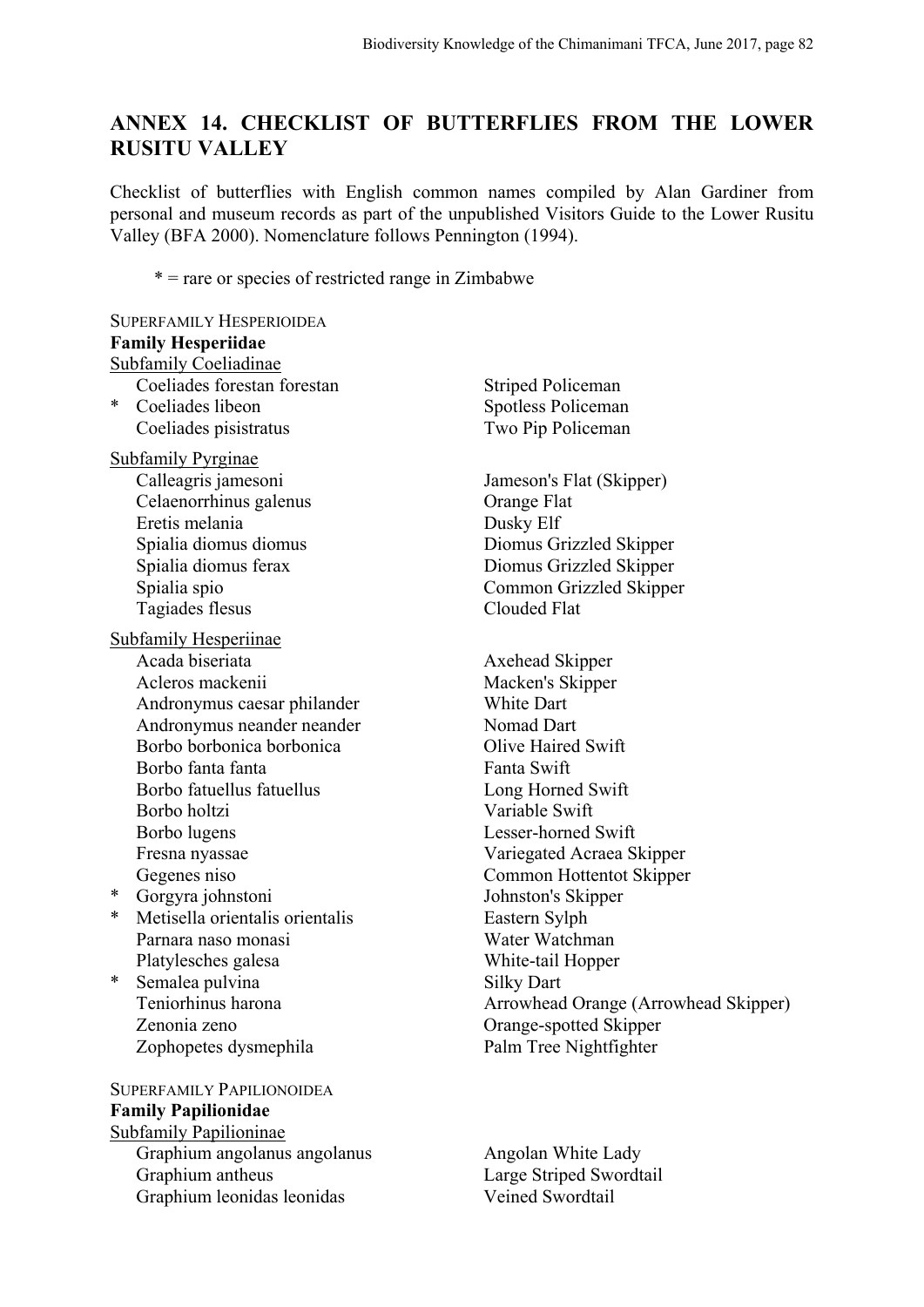Graphium policenes policenes Small Striped Swordtail Graphium porthaon porthaon Cream-Striped Swordtail Papilio constantinus constantinus Constantine's Swallowtail Papilio dardanus cenea Mocker Swallowtail Papilio demodocus demodocus Citrus Swallowtail

- \* Papilio echerioides chirindanus White-banded Swallowtail
- Papilio ophidicephalus chirinda Emperor Swallowtail

## **Family Pieridae**

Subfamily Coliadinae Catopsilia florella African Emigrant Eurema brigitta brigitta Small Grass Yellow Eurema desjardinsii marshalli Angled Grass Yellow Eurema desjardinsii marshalli f. regularis Angled Grass Yellow

Eurema hecabe solifera f. solifera Common Grass Yellow \* Eurema hecabe solifera f. senegalensis Common Grass Yellow

# Subfamily Pierinae

- \* Appias sabina phoebe Albatross White
- \* Belenois thysa thysa **False** Dotted Border Colotis celimene amina Magenta Tip Colotis eris eris Banded Gold Tip Colotis euippe omphale Round-Winged Orange Tip<br>
Colotis evagore antigone Tip<br>
Tiny Orange Tip Colotis evagore antigone Colotis ione Purple Tip Leptosia alcesta inalcesta **African Wood White** Mylothris agathina agathina Eastern Dotted Border
- \* Mylothris yulei yulei Yule's Dotted Border Nepheronia argia mhondana Large Vagrant Nepheronia thalassina sinalata Blue or Cambridge Vagrant Pinacopteryx eriphia eriphia  $Zebra$  White

# **Family Nymphalidae**

Subfamily Acraeinae<br>Acraea (Acraea) acrita Acraea (Acraea) aganice aganice Common Wanderer Acraea (Acraea) aglaonice Clear Spotted Acraea Acraea (Acraea) anemosa Broad Bordered Acraea Acraea (Acraea) caldarena caldarena Black Tip Acraea \* Acraea (Acraea) egina areca Elegant Acraea

- Acraea (Acraea) natalica Natal Acraea Acraea (Acraea) nohara halali Light Red Acraea Acraea (Acraea) oncaea Window Acraea
- \* Acraea (Acraea) satis East-coast Acraea
- Acraea (Actinote) cabira Yellow-banded Acraea

Papilio nireus lyaeus Narrow Green-Banded Swallowtail

\* Eurema hapale Marsh Grass Yellow

Appias epaphia contracta African Albatross (Diverse White) Belenois aurota aurota Caper (Brown Veined) White Belenois creona severina African Caper (Common White) Belenois gidica abyssinica Pointed Caper (African Veined White) Mylothris rueppellii haemus Rueppell's (Twin) Dotted Border

Angolan Fiery Acraea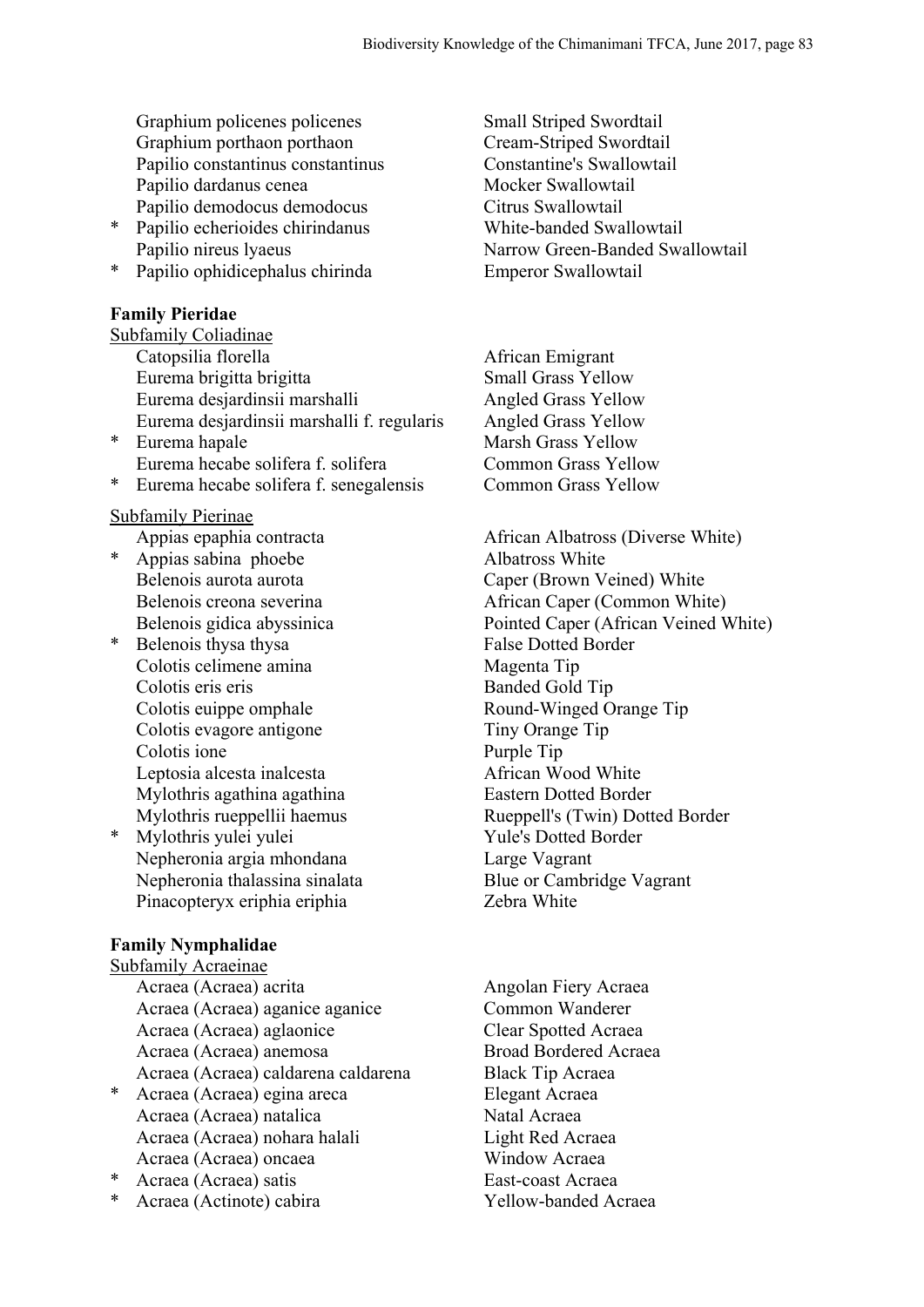Acraea (Actinote) encedon encedon Encedon (White Barred) Acraea Acraea (Actinote) eponina Orange Acraea

- \* Acraea (Actinote) esebria esebria Dusky Acraea
- \* Acraea (Actinote) igola Dusky-veined Acraea
- \* Acraea (Actinote) johnstoni johnstoni Johnston's Acraea
- \* Acraea (Actinote) pentapolis epidica Scarce Tree-top Acraea

#### Subfamily Danainae

Amauris (Amaura) echeria lobengula Chief Friar Amauris (Amaura) ochlea ochlea Novice Friar Amauris (Amauris) niavius dominicanus Common Friar Danaus (Anosia) chrysippus aegyptius Common Tiger (African Monarch)

## Subfamily Satyrinae

Bicyclus anynana anynana Squinting Bush Brown

- Bicyclus safitza safitza Common Bush Brown
- \* Gnophodes betsimena diversa<br>Banded Evening Brown Henotesia perspicua Marsh Patroller Melanitis leda helena Common Evening Brown Stygionympha wichgrafi lannini Wichgraf's Brown Ypthima impura paupera Bushveld Ringlet Ypthimomorpha itonia Swamp Ringlet

Subfamily Argynninae

**Phalanta eurytis eurytis Forest Leopard** Phalanta phalantha aethiopica Common Leopard Fritillary

### Subfamily Nymphalinae

Catacroptera cloanthe cloanthe Pirate Cynthia cardui Painted Lady Hypolimnas anthedon wahlbergi Variable Diadem

\* Hypolimnas deceptor deceptor Deceptive Diadem Hypolimnas misippus Diadem (Danaid Eggfly) Junonia archesia archesia Garden Inspector Junonia artaxia African Pansy (Commodore) Junonia hierta cebrene Yellow Pansy Junonia natalica natalica Natal Pansy Junonia octavia sesamus Gaudy Commodore Junonia oenone oenone Dark Blue Pansy Junonia terea elgiva Soldier Pansy Junonia tugela tugela Dry Leaf (Eared) Commodore Salamis parhassus Common Mother-of-Pearl

### Subfamily Limenitinae

- Aterica galene theophane Forest Glade Nymph
- \* Bebearia orientis orientis expressed by Eastern Palm Forester Byblia anvatara acheloia **African Joker** Byblia ilithyia Joker
- \* Cymothoe coranus Coast Glider
- \* Cyrestis camillus sublineata African Map Butterfly
- Euphaedra neophron neophron Gold-banded Forester
- 

\* Bicyclus campina campina Chirinda Bush Brown

Lachnoptera ayresii Blotched Leopard

\* Euphaedra orientalis Orange Forester (Fig Eater)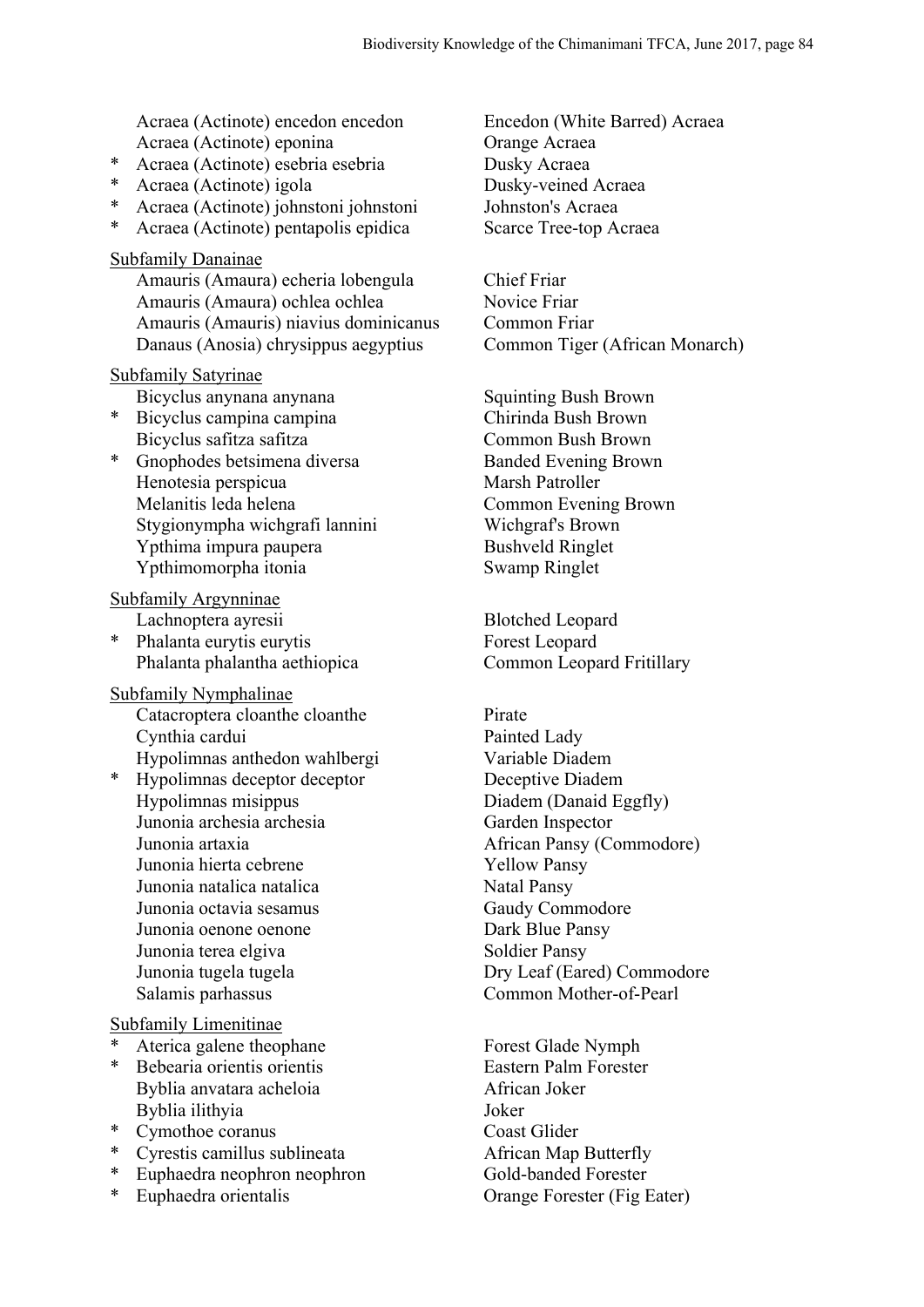- \* Euriphene (Euryphura) achlys Mottled Green Eurytela dryope angulata Golden Piper Eurytela hiarbas lita Pied Piper Hamanumida daedalus Guineafowl
- \* Neptidopsis ophione Scalloped Sailer Neptis alta High (Old) Sailer
- \* Neptis goochii Streaked Sailer Neptis kiriakoffi Kiriakoffs Sailer Neptis laeta Common Sailer Neptis saclava marpessa Small Spotted Sailer Neptis serena serena  $\frac{1}{\sqrt{2}}$  River Sailer Pseudacraea boisduvalii trimeni Boisduval's False Acraea
- \* Sallya amulia rosa Lilac Tree Nymph Sallya boisduvali boisduvali Boisduval's Tree Nymph Sallya moranti moranti moranti Morant's Tree Nymph
- 

## Subfamily Charaxinae

- Charaxes achaemenes achaemenes Bush Charaxes
- \* Charaxes acuminatus vumba Mountain Pearl Charaxes Charaxes bohemani Large Blue Charaxes Charaxes brutus natalensis White Barred Charaxes Charaxes candiope candiope Green-Veined Charaxes
- \* Charaxes castor flavifasciatus Giant Charaxes
- \* Charaxes cithaeron cithaeron Blue Spotted Charaxes Charaxes druceanus stevensoni Silver Barred Charaxes
- \* Charaxes etesipe tavetensis Savannah Charaxes Charaxes ethalion ethalion Satyr Charaxes Charaxes guderiana guderiana Guderian's Charaxes Charaxes manica Manica Charaxes
- \* Charaxes pollux gazanus Black-Bordered Charaxes
- \* Charaxes protoclea azota Flame Bordered Charaxes Charaxes varanes vologeses Pearl Charaxes
- \* Charaxes violetta melloni Violet Spotted Charaxes
- \* Charaxes xiphares vumbui Forest King Charaxes Charaxes zoolina zoolina Club Tailed Charaxes
- Euxanthe wakefieldi Forest Queen

Subfamily Libytheinae Libythea labdaca laius Trimen, 1879 African Beak or Snout

## **Family Lycaenidae**

Subfamily Lipteninae

- \* Baliochila barnesi Barnes's Buff
- \* Ornipholidotos peucetia peucetia White Mimic
- Pentila tropicalis tropicalis Spotted Buff
- Teriomima puellaris Two-dotted Buff

Subfamily Miletinae Lachnocnema bibulus Woolly Legs

Pseudacraea lucretia expansa False Chief (Pied False Acraea) Sallya natalensis Natal Tree Nymph

Charaxes macclounii Red Coast (MacClounie's) Charaxes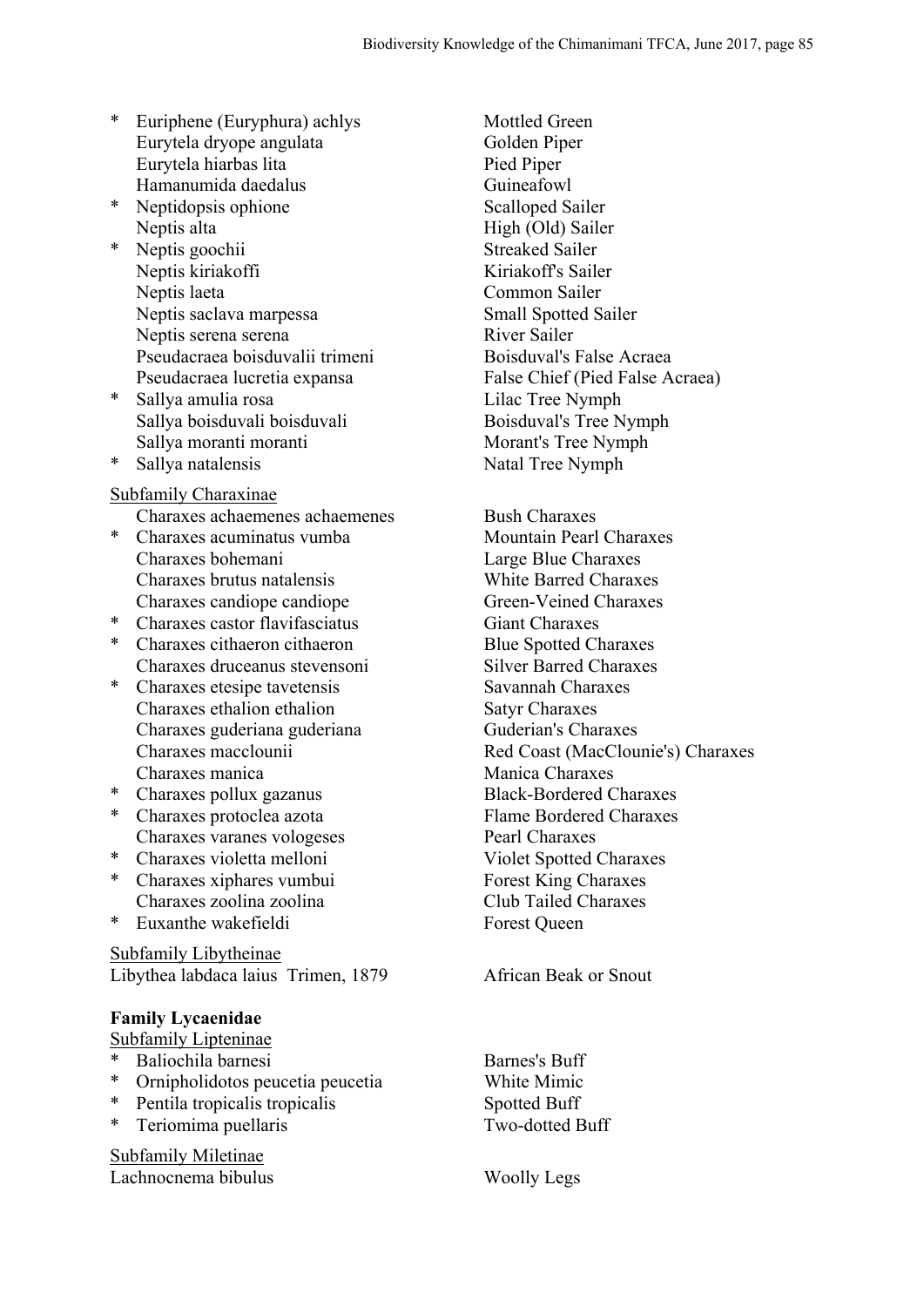## Subfamily Theclinae

- Axiocerses punicea Rainforest Scarlet Axiocerses tjoane Eastern Scarlet Deudorix (Pilodeudorix) caerulea Blue Heart Playboy Deudorix (Virachola) antalus Brown Playboy
- \* Deudorix (Virachola) dariaves Black & Orange Playboy Deudorix (Virachola) dinochares Apricot Playboy
- Deudorix (Virachola) dinomenes Orange Playboy
- Deudorix (Virachola) lorisona coffea
- \* Hypolycaena buxtoni buxtoni Buxton's Hairstreak Hypolycaena phillipus phillipus Common Hairstreak
- \* Hypolycaena tearei Teare's Hairstreak Iolaus (Argiolaus) silarus Sapphire Iolaus (Epamera) australis Eastern Sapphire Iolaus (Epamera) bakeri Baker's Sapphire Iolaus (Epamera) mimosae rhodosense Mimosa Sapphire Iolaus (Epamera) sidus Red-Line Sapphire Iolaus (Iolaphilus) trimeni Trimen's Sapphire
- Iolaus (Pseudiolaus) poultoni Poulton's Sapphire Iolaus (Stugeta) bowkeri tearei Bowker's Marbled Sapphire
- Lipaphnaeus aderna spindasoides Bramble False Hairstreak Spindasis ella Ella's Silverline Spindasis natalensis Natal Silverline
- \* Spindasis victoriae Victoria Silverline

## Subfamily Polyommatinae

- 
- Anthene sheppardi Sheppard's Hairtail Azanus mirza Pale Babul Blue Cacyreus lingeus Common Bush Blue Eicochrysops hippocrates White Tipped Blue Euchrysops malathana Smoky Bean Cupid Lampides boeticus Pea Blue Leptotes brevidentatus Tite's Zebra Blue Leptotes pirithous pirithous Common Zebra Blue
- \* Oboronia bueronica Ginger Blue Zizula hylax Tiny Grass Blue

Aphnaeus erikssoni Eriksson's Silver Spot Deudorix (Virachola) diocles<br>
Deudorix (Virachola) lorisona coffea<br>
Coffee Playboy<br>
Coffee Playboy

Anthene kersteni Kersten's Hairtail